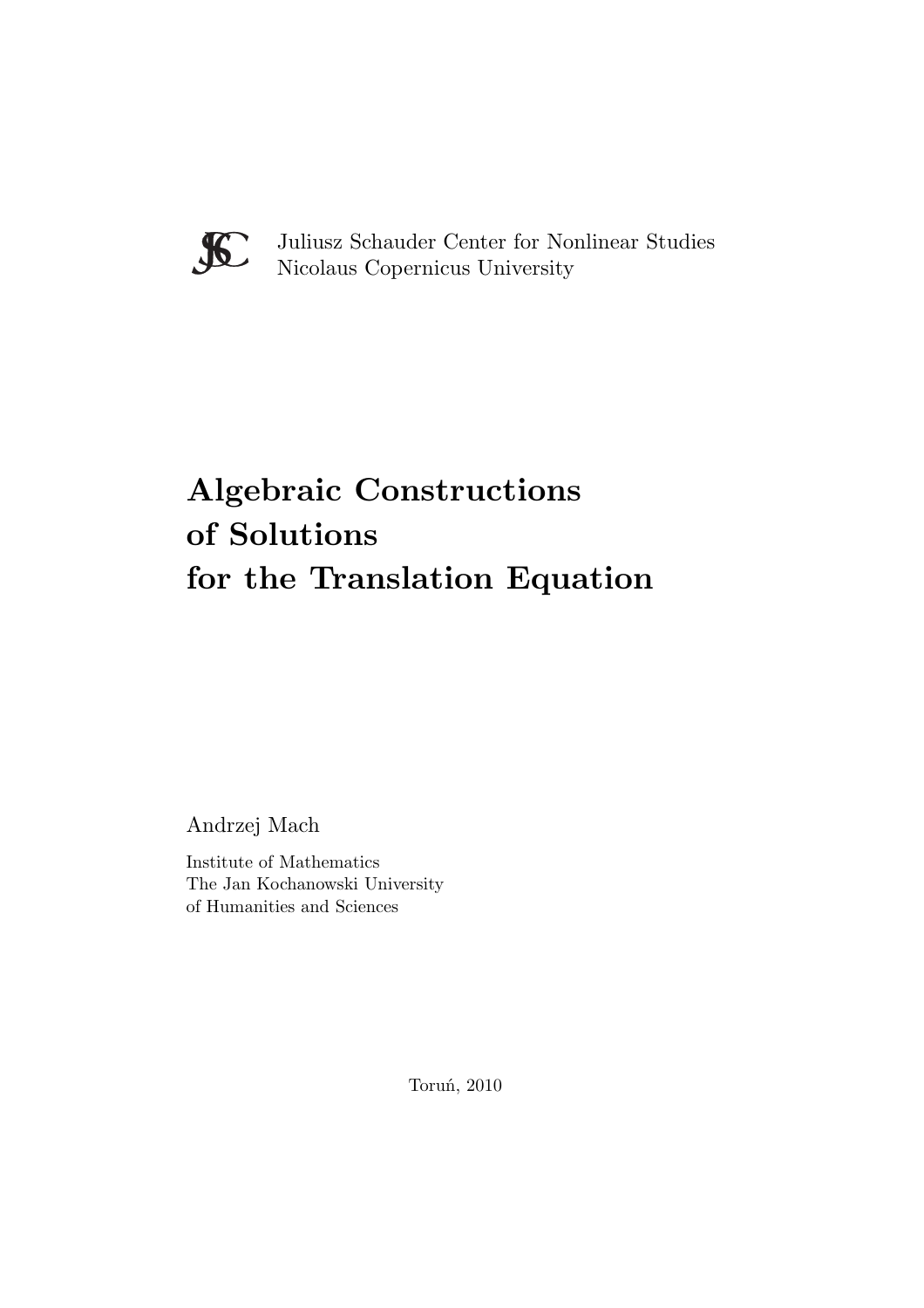ISSN 2082–4335

Recenzenci: prof. dr hab. Roman Ger prof. dr hab. Zenon Moszner

Centrum Badań Nieliniowych im. Juliusza Schaudera Uniwersytet Mikołaja Kopernika ul. Chopina 12/18, 87-100 Toruń

Redakcja: tel. +48 (56) 611 34 28, faks: +48 (56) 622 89 79

e-mail: tmna@ncu.pl http://www.cbn.ncu.pl

Wydanie pierwsze. Nakład 250 egz.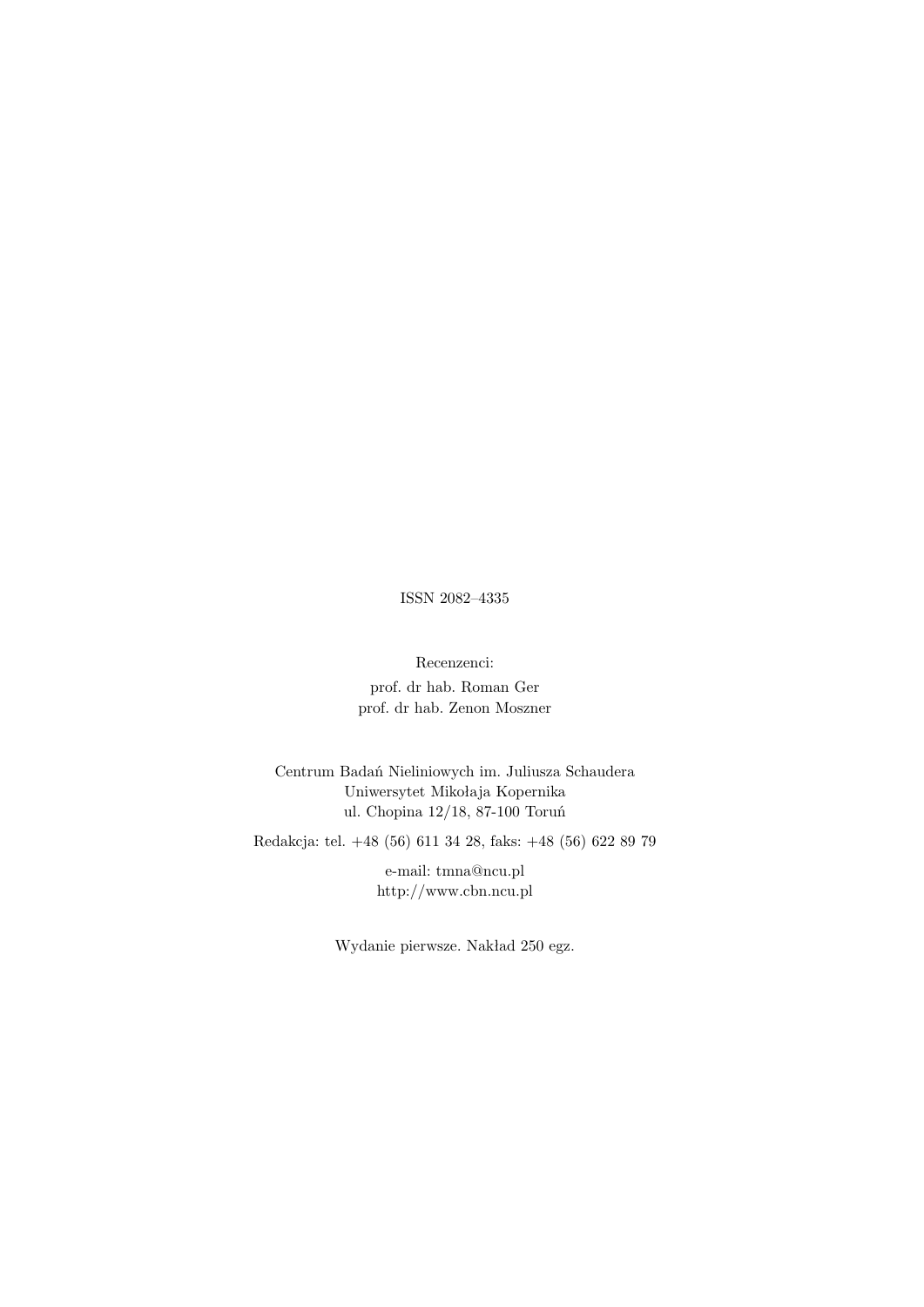Dedicated on the occasion of Professor Zenon Moszner's 80th bithday anniversary, who guided me through translation equation theory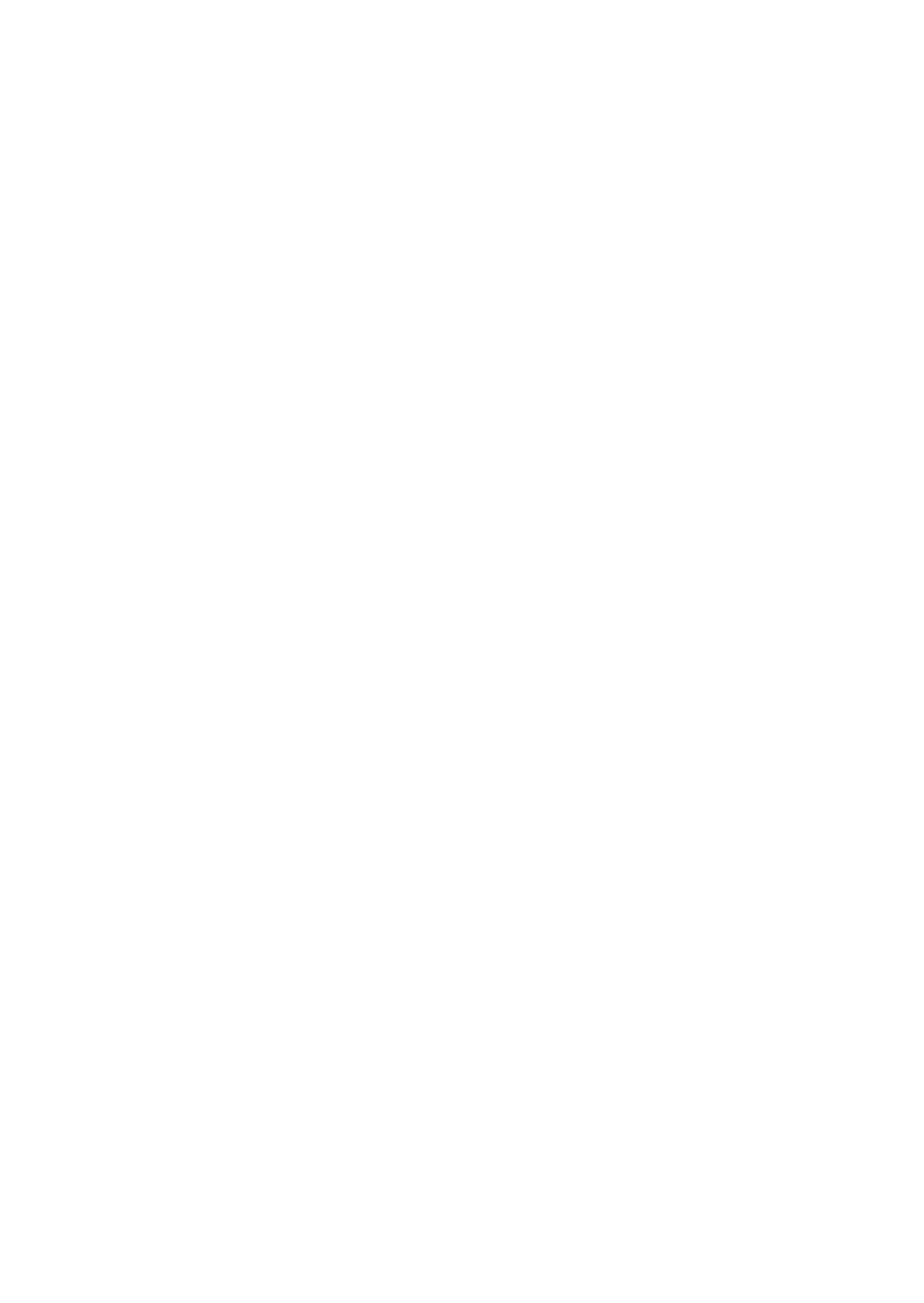# **CONTENTS**

| Introduction |                                                                                                                                                                                                                                                                                                                                                             | 7                                |  |
|--------------|-------------------------------------------------------------------------------------------------------------------------------------------------------------------------------------------------------------------------------------------------------------------------------------------------------------------------------------------------------------|----------------------------------|--|
|              | Chapter 1. Invariant decompositions                                                                                                                                                                                                                                                                                                                         | 11                               |  |
|              | 1.1. Grupoids and groups<br>1.2. Monoid od natural numbers $(\mathbb{N}, \cdot)$<br>1.3. Semigroup of positive elements of linearly ordered<br>and abelian group                                                                                                                                                                                            | 11<br>12<br>14                   |  |
|              | Chapter 2. General constructions                                                                                                                                                                                                                                                                                                                            | 25                               |  |
|              | 2.1. Group<br>2.2. Semigroups<br>2.2.1. Monoid of natural numbers $(\mathbb{N}, \cdot)$<br>2.2.2. Semigroup of positive elements of linearly<br>ordered and archimedean group<br>2.2.3. Semigroup of positive elements of linearly<br>ordered and abelian group<br>2.3. Brandt's grupoid, Ehresmann's grupoid and cat-<br>egory. Non-associative structures | 25<br>25<br>26<br>29<br>44<br>52 |  |
|              | Chapter 3. Constructions of solutions of generalized transla-<br>tion equation                                                                                                                                                                                                                                                                              | 55                               |  |
|              | 3.1. Hosszú's upshot and translation equation<br>on $n$ -group<br>3.2. The equivalent problems of generalized transla-                                                                                                                                                                                                                                      | 55                               |  |
|              | tion equation<br>3.3. Main constructions                                                                                                                                                                                                                                                                                                                    | 57<br>58                         |  |
| References   |                                                                                                                                                                                                                                                                                                                                                             | 67                               |  |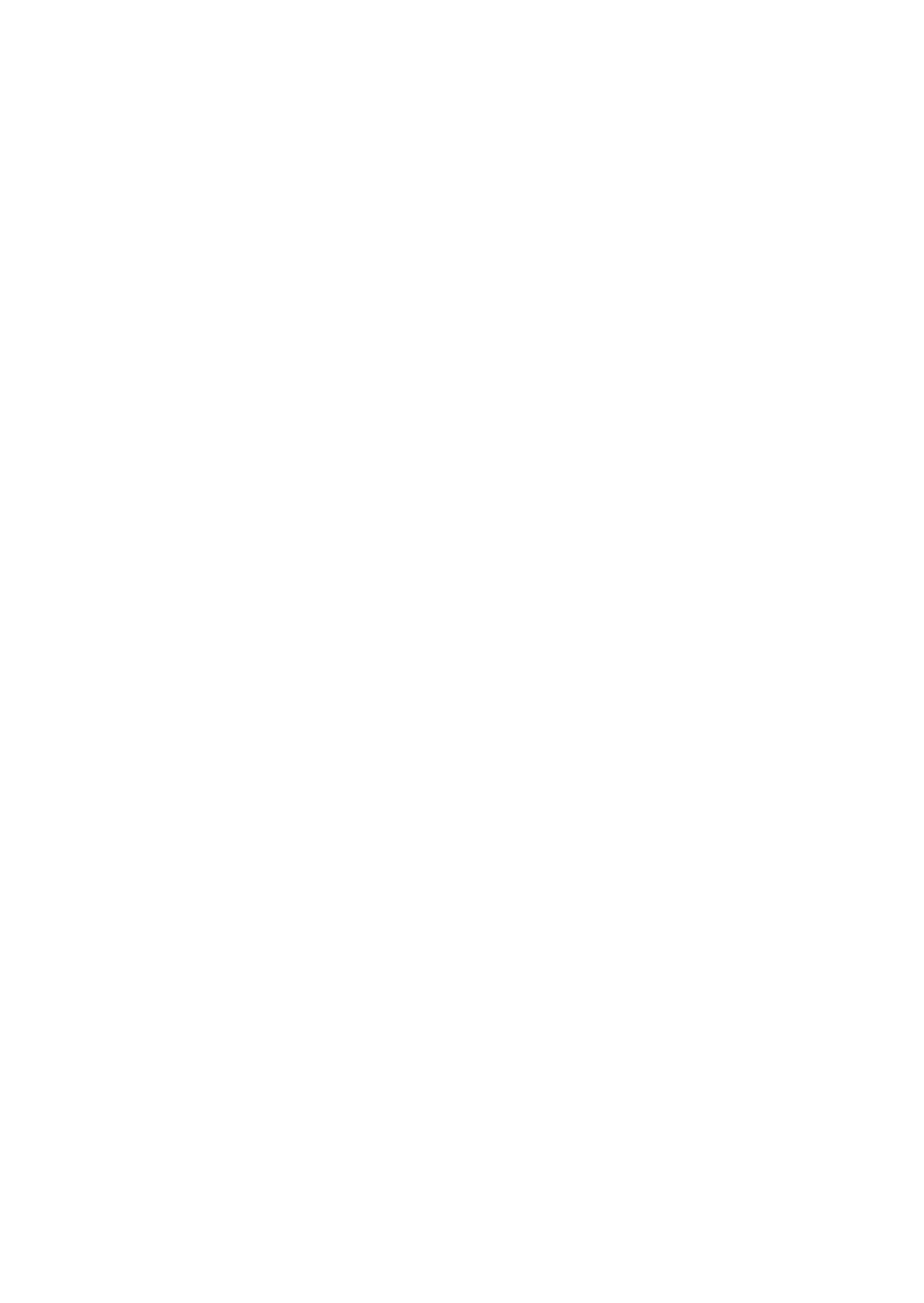# **INTRODUCTION**

Let *X* be a nonempty set and let  $(S, \cdot)$  be an algebraic structure, with a binary operation  $\cdot (S \times S) \subseteq S$ . By the *translation equation* we understand the functional equation

(0.1) 
$$
F(F(\alpha, x), y) = F(\alpha, x \cdot y),
$$

where the unknown function  $F$  is defined on the subset of the set  $X \times S$  and takes its values in *X*. When the operation " $\cdot$  " is defined for all pairs  $(x, y) \in S \times S$  and the function  $F$  is defined on the whole set  $X \times S$ , then the notion of fulfilment by *F* of the translation equation is clear, since both sides of the translation equation are defined and equal for any  $\alpha \in X$  and  $x, y \in S$ . Otherwise, one can define the fulfilment by *F* of the translation equation in miscellaneous ways. Such problems were considered for example in the papers [12], [42], [60], [61]. In the present paper we assume that " $\cdot$ " is defined for all pairs  $(x, y) \in S \times S$  and the function *F* is defined on the whole set  $X \times S$ . If  $(S, \cdot) = (G, \cdot)$  is a groupoid, then *·*( $G \times G$ ) ⊆ *G* and the solution of the translation equation (0.1) is a function  $F: X \times G \to X$ . If

$$
(0.2) \t\t\t F(\alpha, 1) = \alpha, \quad \alpha \in X,
$$

where 1 denote, if there exists, the unit element of  $(G, \cdot)$ , then we say that the solution *F* satisfies the *identity condition*.

Every solution of the translation equation is a homomorphism from the algebraic structure *S* to the monoid  $(X^X, \circ)$  where " $\circ$ " denotes the operation of superpostion.

Conversely, every homorphism  $h: S \to X$  where  $(X, \#)$  is a semigroup, determines the solution of the translation equation  $F(\alpha, x) := \alpha \# h(x)$ , for  $\alpha \in X$ and  $x \in S$ . For these reasons, it is natural to use algebraic methods to describe the translation equation.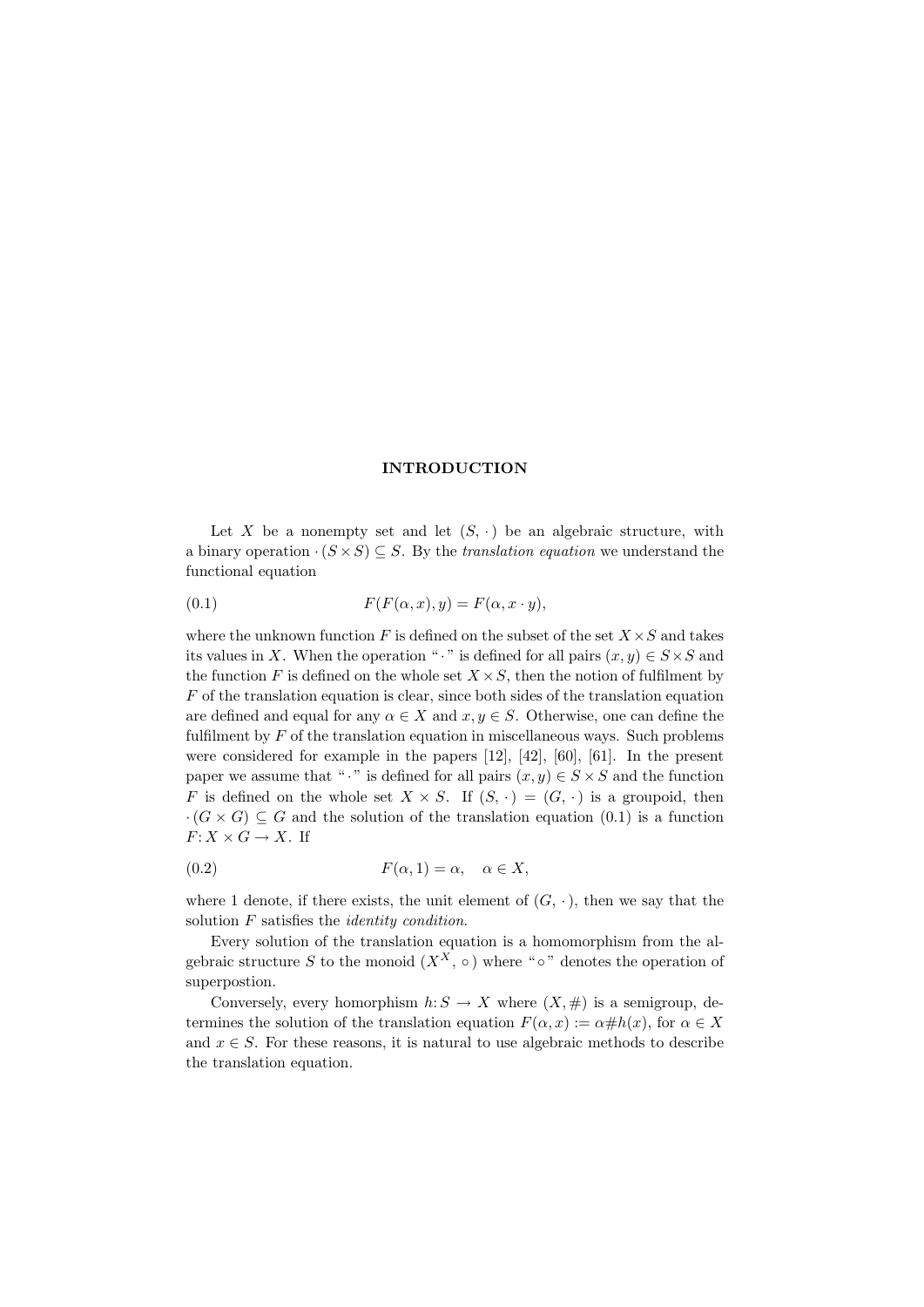The translation equation appears in several mathematical domains: abstract geometric and algebraic objects, abstract automata, groups of transformations, iterations, representations of groups, dynamical systems and others (see [36]) and its theory is applied extensively (see [41]).

We will describe some particular examples of the occurences or applications of the translation equation in various fields of mathematics.

In the widely developed theory of abstract geometric objects, the solutions of the translation equation are the so-called transformation formulae of the geometric object. In that theory, the translation equation is considered for the Euclidean space  $X = \mathbb{R}^n$ . The algebraic structure G can be the differential group  $L_r^n$ , or the Brandt groupoid (see Definition 2.3.4, below), or the pseudogroup of transformations in Gołąb's sense (see [17]). The references concerning the theory of geometric objects can be found for example in  $[36]$ ,  $[2]$ ,  $[17]$ ,  $[32]$ . The other papers on geometric objects are for example [58], [57], [53]. The algebraic objects (see [56]) are defined as generalization of geometric objects. The other papers on this subject are for example [52], [5].

In the theory of abstract machines (initiated by S. Ginsburg in [8]), the function *F*, called the next state function of abstract machine from the state *α* to the state  $\beta = F(\alpha, x)$  by the signal x, is a solution of the translation equation (see [47]).

If *F* is a solution of (0.1) where  $(S, \cdot) = (G, \cdot)$  is a group, then *G* acts on *X* by means of the mapping:  $a \to F(\cdot, a): X \to X$ , see for example [7], [54].

The function  $F(\alpha, n) := f^{(n)}(\alpha)$  where  $f^{(n)}$  denotes the *n*-th iteration of the function *f* satisfies the translation equation and the identity condition. The generalization of the notion of iteration to the case where the index of iteration varies continuously leads to the theory of iteration group, continuous iteration group (or semigroup), and further to the theory of dynamical systems (see for example [18], [19], [6], [45], [33], [51], [3], [59], [9], [46], [48]).

As we can see, the translation equation plays an essential role in several areas. In conclusion, the theory of translation equation is the very important topic.

The aim of this paper is to provide an overview and comparative analysis of existing results concerning algebraic constructions of solutions of this equation.

The most general construction of solutions of the translation equation is the construction given in the paper [16] where the considered algebraic structure is a category (see Definition 2.3.1, below). In that construction the parameters are involved in the so-called compatibility condition (the concrete form of the compatibility condition for the case of semigroup, can be seen in  $(2.1)$ ). Let us remark that there does not exist any construction of solutions of the translation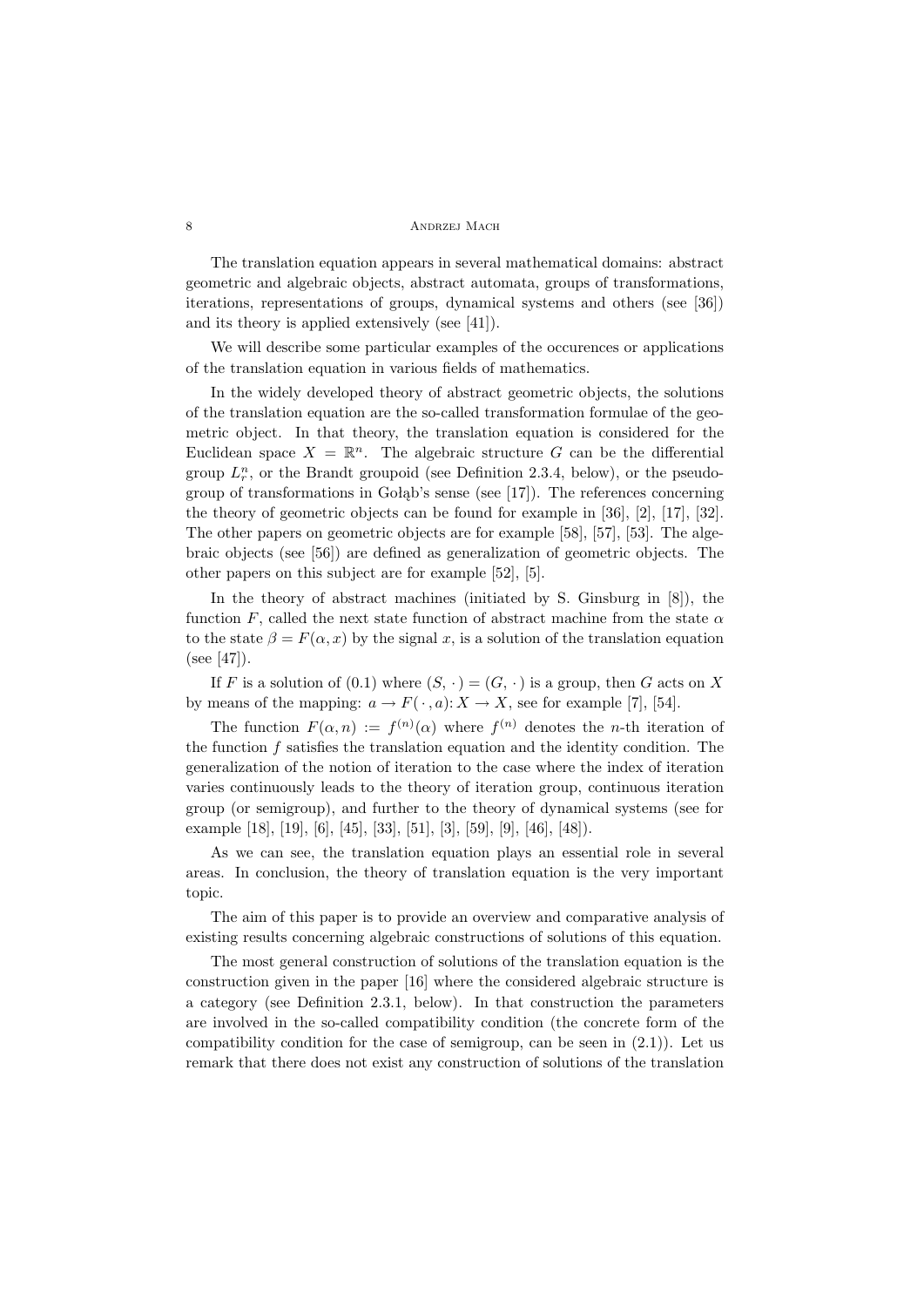#### INTRODUCTION 9

equation without some kind of dependencies, however complicated, of parameters. Indeed, in the best known construction on a group *G*, given by Z. Moszner (see Construction 2.1.1, below), we take two parameters, for example a subgroup  $G_k$  and a subset (fibre)  $X_k$ , and if the cardinalities of the sets  $G/G_k$  and  $X_k$ are the same, the construction works. Otherwise, we are obliged to change the parameters. However, the compatibility condition in the form (2.1) determines the special dependencies of parameters as a system of functional equations. In the present paper, we choose only the constructions without the compatibility condition of the form of a system of functional equations. The last section of the paper includes the constructions of the generalized translation equation.

The paper has a character of a survey. Therefore, the majority of theorems, already published somewhere, is presented without proofs with only a few exceptions. We present the proof of Theorem 1.3.3 describing some invariant decompositions, which is very important and useful in applications. Using the form of invariant decompositions, we can construct the solutions of the translation equation and it can be applied to describe additional and interesting properties of solutions as in papers [40], [25], [26]. The proof of Theorem 2.2.2 is omitted in [30]; so, we present it here. We also present the modified formulation (with an altered and simpler proof) of Theorem 2.2.27, which is included in unpublished Ph. D. thesis by B. Nowak ([43]). The proof of Theorem 2.2.32 was published in Polish ([23]); so, it is included too.

Several years ago, J. Aczél, in a letter to Z. Moszner, asked about the solutions of the translation equation on monoid of natural numbers. The results of investigations initiated by this question are quoted from [30] as Theorems 2.2.2, 2.2.10, 2.2.11. I hope that the presented overview can be useful for those who are interested in the theory and applications of the translation equation.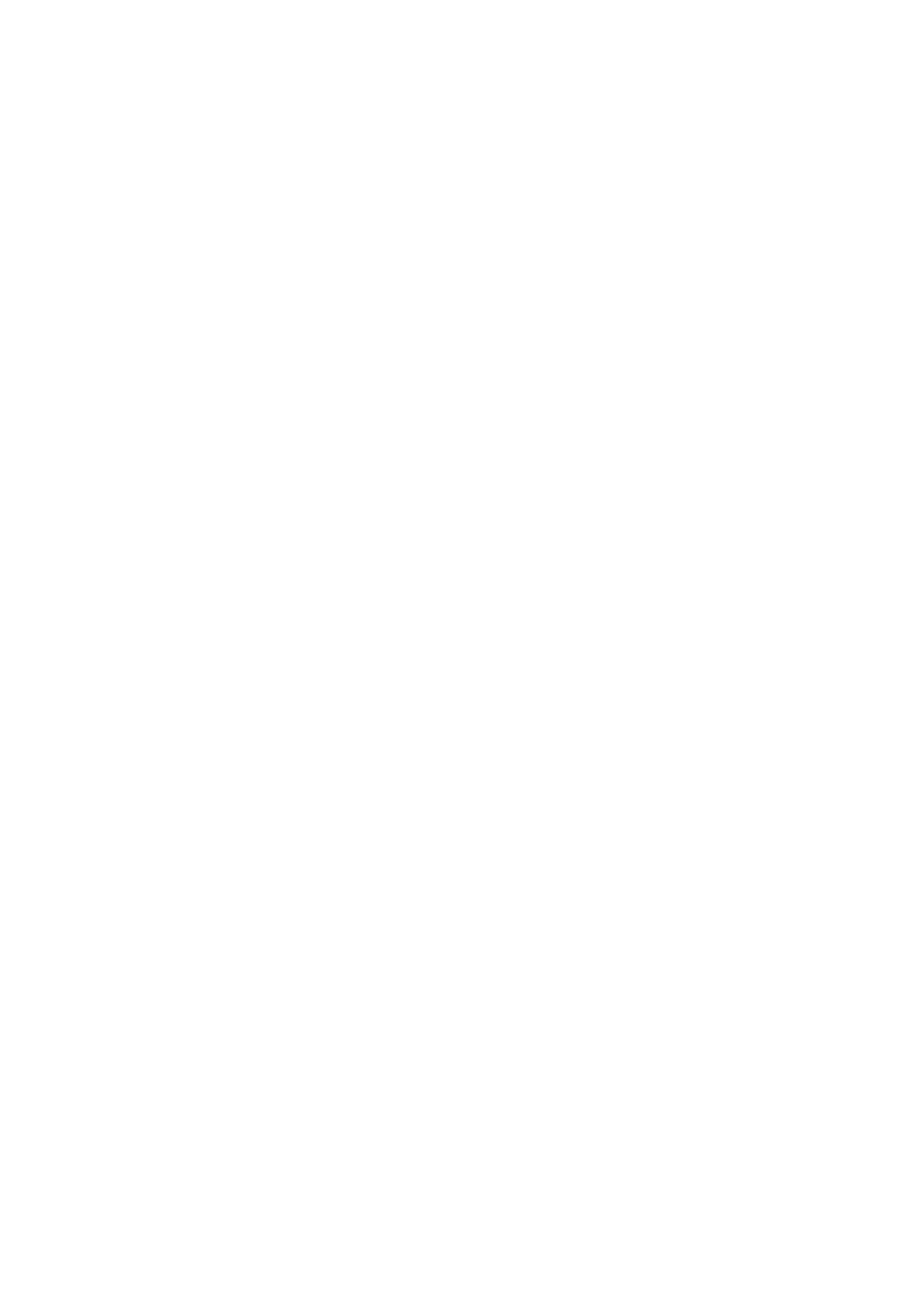#### **CHAPTER 1**

Invariant decompositions are one of the parameters occurring in every construction of solutions of the translation equation on an arbitrary algebraic structure.

### **1.1. Groupoids and groups**

Let us suppose that  $(G, \cdot)$  is a groupoid.

**Definition 1.1.1** ([30]). A family  ${E_i}_{i \in J}$  of nonempty pairwise disjoint subsets of *G* is called an *G-invariant decomposition* (or simply: *invariant decomposition*) of the groupoid  $(G, \cdot)$ , if  $G = \bigcup_{j \in J} E_j$  and

(1.1) 
$$
\forall j \in J \ \forall k \in G \ \exists l \in J : (E_j \cdot k \subseteq E_l).
$$

**Remark 1.1.2.** One can easily verify the following statement. If  $F: X \times G \rightarrow$ *X* is a solution of the translation equation and we define the so-called *almost* fibres  $F_{\alpha} := F(\{\alpha\} \times G)$ , then the family  $\{E_{\alpha}(\beta)\}_{{\beta \in F_{\alpha}}}$  where  $E_{\alpha}(\beta) := \{x \in$  $G: F(\alpha, x) = \beta\}$ , forms an invariant decomposition of *G*. Indeed, the sets  ${E_{\alpha}(\beta)}_{\beta \in F_{\alpha}}$  are evidently disjoint, nonempty and  $G = \bigcup_{\beta \in F_{\alpha}} E_{\alpha}(\beta)$ . Moreover, let  $\beta \in F_\alpha$  and  $y \in G$ . We put  $\gamma := F(\beta, y)$ . Consequently, we have

$$
\forall x \in E_\alpha(\beta): F(\alpha, x \cdot y) = F(F(\alpha, x), y) = F(\beta, y) = \gamma,
$$

therefore  $E_{\alpha}(\beta) \cdot y \subseteq E_{\alpha}(\gamma)$ .

**Remark 1.1.3** ([30]). The decomposition  ${E_j}_{j \in J}$  of *G* is invariant if and only if the relation

$$
a \equiv b \Leftrightarrow \exists j \in J : a, b \in E_j
$$

is right-compatible with the groupoid action, i.e.

$$
\forall a, b, c \in G : [a \equiv b \Leftrightarrow a \cdot c \equiv b \cdot c].
$$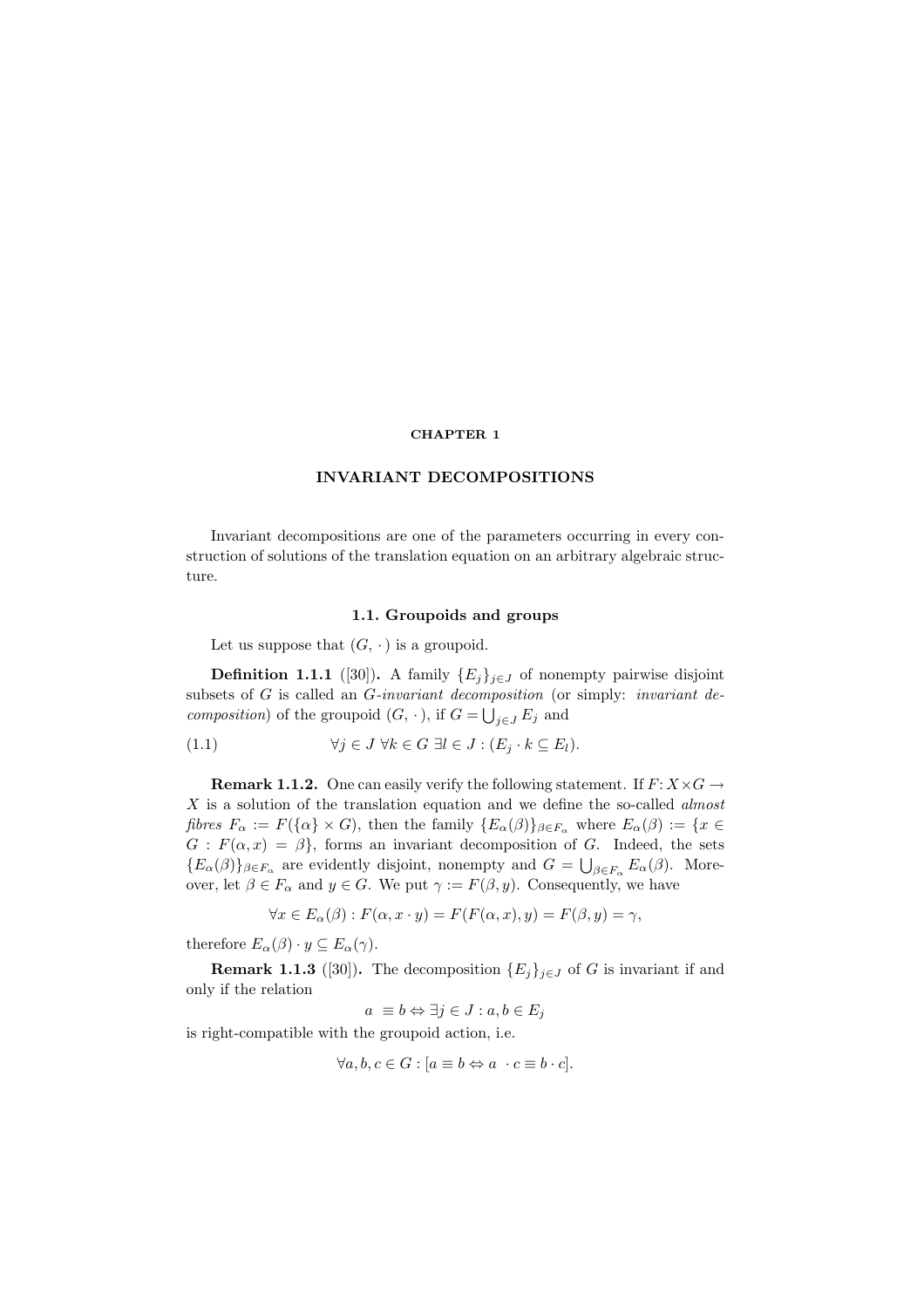If the groupoid *G* is abelian, then every equivalence relation  $\equiv$  right-compatible with the groupoid action is a congruence relation, that is,

$$
\forall a, b, c, d \in G : [(a \equiv b \land c \equiv d) \Leftrightarrow a \quad c \equiv b \cdot d].
$$

An equivalence relation  $\equiv$  on a groupoid *G* is a congruence (right-compatible with the groupoid action, respectively) if and only if there exists a function  $h\text{:} G \to G$  such that

(1.2) 
$$
a \equiv b \Leftrightarrow h(a) = h(b) \text{ and } h(a \cdot b) = h[h(a) \cdot h(b)]
$$

 $(h(a \cdot b) = h[h(a) \cdot b]$ , respectively) for  $a, b \in G$ . In the case of a congruence relation, the function *h* is a homomorphism of *G* onto the groupoid  $h(G)$  with the operation  $c \# d = h(c \cdot d)$ . This means that the equivalence relation  $\equiv$  is a congruence in the groupoid  $(G, \cdot)$  if and only if there exists a homomorphism *H* of *G* into a groupoid *T* such that  $a \equiv b \Leftrightarrow H(a) = H(b)$  (see [10, pp. 35–37]). This yields a method of constructing invariant decompositions for the monoid of natural numbers (see Remark 1.2.1).

**Remark 1.1.4** ([30]). If the groupoid  $G$  is a group, then its invariant decompositions are sets of right cosets of some subgroup (see [4, pp. 34–35]). Additionally, if the group *G* is abelian then invariant decompositions are determined by the quotient groups.

# **1.2. Monoid of natural numbers** (N*, ·*)

**Remark 1.2.1** (by A. Schinzel, see [30])**.** By Remark 1.1.3 all congruences *<sup>≡</sup>* in the monoid (N*, ·*) are obtained by the following construction.

- (1) Take an arbitrary abelian semigroup  $(T, +)$  with neutral element 0.
- (2) Take an arbitrary function  $\phi: P \to T$  where *P* is the set of all prime numbers. Define a homomorphism  $H: (\mathbb{N}, \cdot) \to (T, +)$  by setting, for  $a = \prod_{p \in P} p^{\alpha(p)} \in \mathbb{N}$  where  $\alpha(p)$  are non-negative integers,  $H(a) :=$  $\sum_{p \in P} \alpha(p) \phi(p)$ .
- (3) For  $a, b \in \mathbb{N}$  define:  $a \equiv b \Leftrightarrow H(a) = H(b)$ , that is

$$
\prod_{p \in P} p^{\alpha(p)} \equiv \prod_{p \in P} p^{\beta(p)} \Leftrightarrow \sum_{p \in P} \alpha(p)\phi(p) = \sum_{p \in P} \beta(p)\phi(p)
$$

where  $\alpha(p)$ ,  $\beta(p)$  are non-negative integers.

Describing all congruence relations means describing all semigroups and, in consequence, solving the associativity equation

 $F(F(a, b), c) = F(a, F(b, c))$  where  $F: G \times G \rightarrow G$ ,

which is accounted for by a rather complex theory (see e.g. [1, pp. 297, 308]).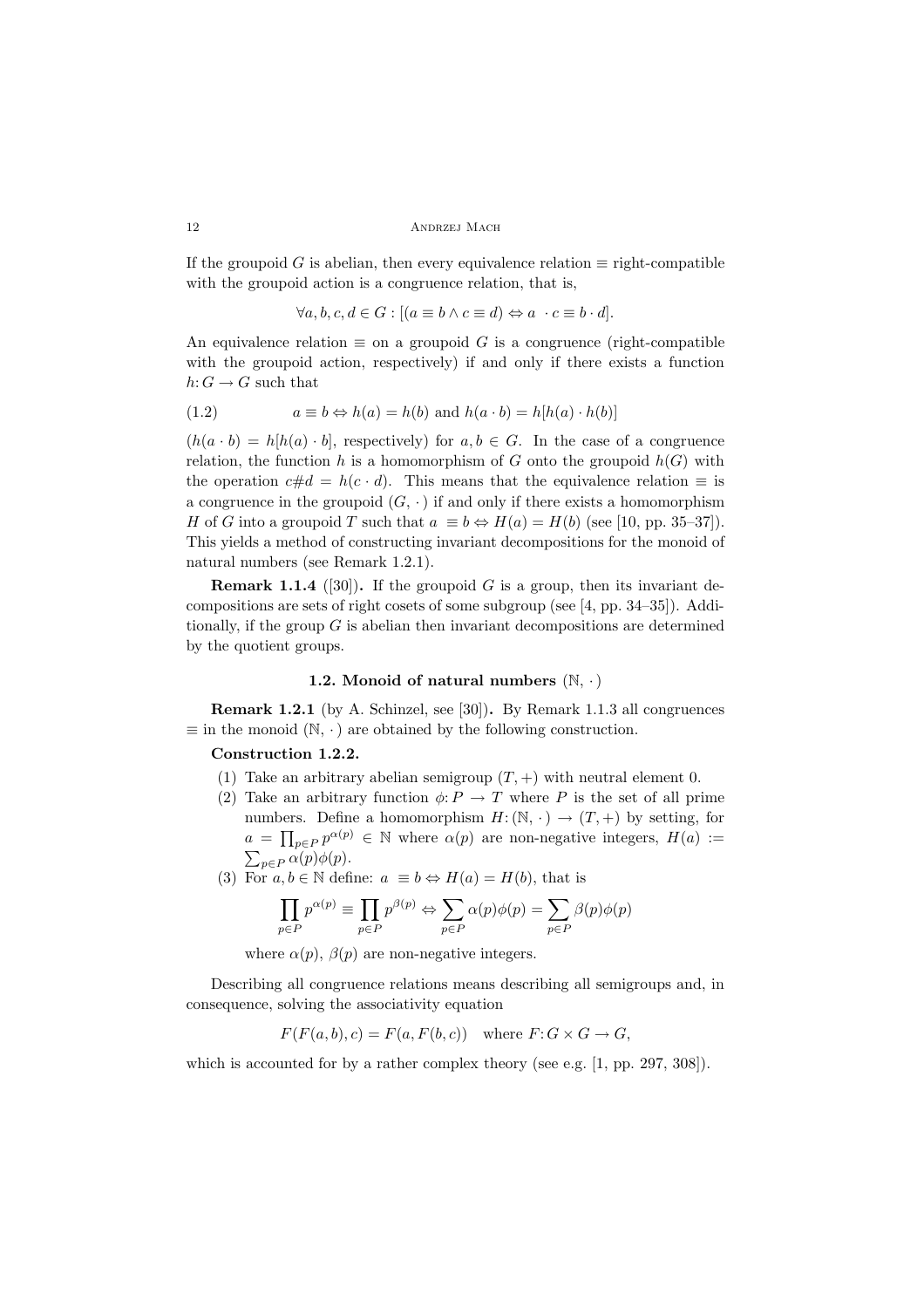**Example 1.2.3** (by A. Schinzel, see [30]). Let  $T := 2^{\mathbb{N}}$  be the monoid with the union operation. If we define  $\phi(p) := \{p\}$  we get the congruence relation

 $a \equiv b \Leftrightarrow a$  and *b* have the same prime factors,

which means that components of invariant decomposition of N are sets of natural numbers having the same prime factors.

**Remark 1.2.4** ([30])**.** To obtain the same invariant decomposition as in Example 1.2.3, it is possible to take  $\mathbb N$  with suitable operation within. The function  $h: \mathbb{N} \to \mathbb{N}$  such that  $h(a)$  equals the product of prime factors of *a* for  $a > 1$  and  $h(1) = 1$  satisfies (1.2), hence *h* is a homomorphism of  $(N, \cdot)$  into N with the operation  $a \# b = h(a \cdot b)$ .

**Remark 1.2.5** ([30]). If we define  $\phi: P \to T = 2^{\mathbb{N}}$  by  $\phi(p) := \emptyset$  for  $p \neq 2$ <br>  $\phi(2) := \emptyset$  where  $T = 2^{\mathbb{N}}$  denotes the monoid described in Example 1.2.2. and  $\phi(2) := \{1\}$  where  $T = 2^{\mathbb{N}}$  denotes the monoid described in Example 1.2.3, then, by Construction 1.2.2 (3), we get the congruence equivalent to the following invariant decomposition:  $E_1 := \{1, 3, 5, ...\}$ ,  $E_2 := \{2, 4, 6, ...\}$ . Similarly, if we define  $\phi: P \to T = 2^{\mathbb{N}}$  by  $\phi(p) := \mathbb{N}$  for all  $p \in P$ , then, by Construction 1.2.2 (3), we get the congruence equivalent to the invariant decomposition:  $E_1 := \{1\}, E_2 := \mathbb{N} \setminus \{1\}.$  To obtain the following invariant decomposition:  $E_0 := \{2, 4, 6, ...\}$  and  $E_j := \{2j - 1\}$  for  $j \in \mathbb{N}$ , it is sufficient to consider the semigroup  $(T, \cdot) := (2^{\mathbb{R}\setminus\{0\}}, \cdot)$  where the operation is defined by  $A \cdot B := \{a \cdot b : a \in A, b \in B\}$  for  $A, B \in 2^{\mathbb{R} \setminus \{0\}}$ , and to define  $\phi: P \to T = 2^{\mathbb{R} \setminus \{0\}}$ by  $\phi(p) := \{p\}$  for  $p \neq 2$  and  $\phi(2) := \mathbb{R} \setminus \{0\}.$ 

**Remark 1.2.6.** The examples of invariant decompositions of the monoid of natural numbers  $(N, \cdot)$  can be also obtained in the following way. Let us consider a linearly ordered and archimedean group (see the next subsection) ( $\mathbb{R}_+$ ,  $\cdot$ ,  $\leq$ ) where  $\mathbb{R}_+ = [0, +\infty]$ . Using Theorem 1.3.11 below, take an arbitrary invariant decomposition of the semigroup of positive elements of the considered group, namely invariant decomposition of  $[1, +\infty]$ . One can easily observe that the family of all nonempty intersections of components of this decomposition with N forms an invariant decomposition of the monoid of natural numbers. If we take, for example, the invariant decomposition of  $[1, +\infty]$  of the form: every element of the interval [1, 4] is a component and the last component is the set  $[1, +\infty)$  [1, 4], then we obtain the following invariant decomposition of the monoid of natural numbers:  $E_1 = \{1\}, E_2 = \{2\}, E_3 = \{3\}, E_4 = \{4\}$  and  $E_5 = \{5, 6, 7, \ldots\}$ .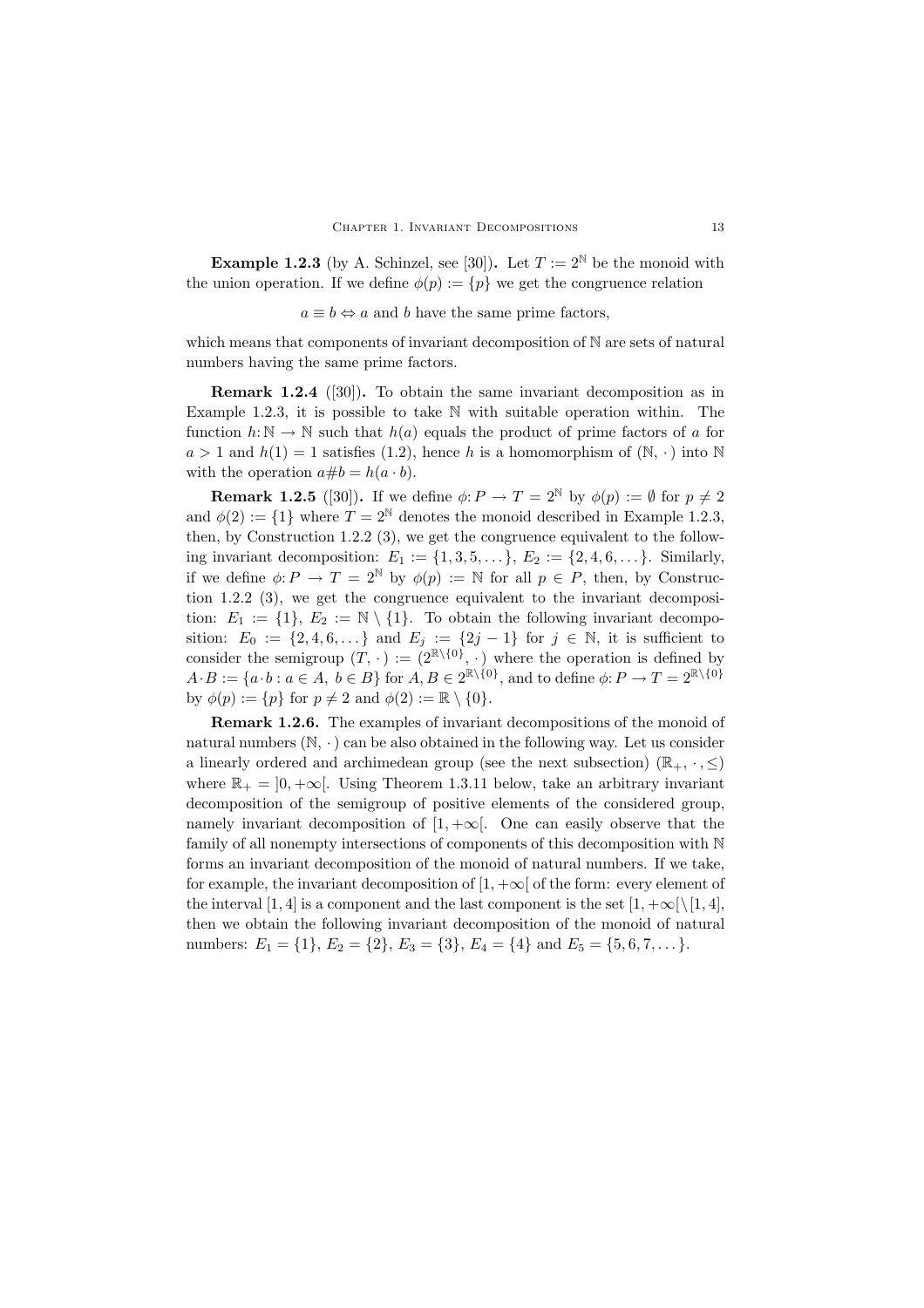# **1.3. Semigroup of positive elements of linearly ordered and abelian group**

Let  $(G, \cdot, 1)$  and P denote a group and its subsemigroup, respectively. It is well known ([20]) that the relation "*≤*", defined by

(1.3) 
$$
\forall a, b \in G : a \leq b \Leftrightarrow a^{-1} \cdot b \in P,
$$

determines a linear ordering of the group *G*, if and only if, the subsemigroup *P* satisfies the following conditions:

- *•* <sup>1</sup> *<sup>∈</sup> <sup>P</sup>*, *•*  $P \cap P^{-1} = \{1\}$ , where  $P^{-1} := \{x \in G : x^{-1} \in P\}$ ,  $\forall x \in G \ \forall a \in P : x^{-1} \cdot a \cdot x \in P.$
- $P \cup P^{-1} = G$ .

For the semigroup *P* we have  $P = \{x \in G : x \ge 1\}$  and *P* is called the *semigroup of positive elements* of the group *G*. Moreover, linearly ordered, by relation  $(1.3)$ , group *G* is said to be archimedean, i.e. there are no convex subgroups in  $G$ , apart from  $\{1\}$  and  $G$  if and only if the semigroup  $P$  additionally satisfies the condition:

*• ∀x, y <sup>∈</sup> <sup>P</sup> \ {*1*} ∃<sup>n</sup> <sup>∈</sup>* <sup>N</sup> : *<sup>y</sup>−*<sup>1</sup> *· <sup>x</sup><sup>n</sup> <sup>∈</sup> <sup>P</sup>*.

Let us also recall that, by Hölder's Theorem (see  $[20, p. 325]$ ), the linearly ordered and archimedean group is abelian (the converse is not true).

From now onwards, we will use the additive notation for linearly ordered group, i.e.  $(G, +, \leq)$  and 0 is the neutral element of *G*.

In this subsection, we will present (quoted from [22] and [24]) the general form of invariant decompositions of the subsemigroup  $G^+$  of positive elements (or more general of final interval) of the group  $(G, +, \leq)$  linearly ordered and abelian. Before the presentation of the construction of the decompositions, we will cite two definitions.

**Definition 1.3.1** ([22])**.** A subset *<sup>A</sup>* of *<sup>G</sup>* is called *bounded* if

$$
\exists z \in G^+ \,\,\forall a \in A : (a < z \text{ and } a > -z),
$$

and *unbounded* if it is not bounded.

**Definition 1.3.2** ([22]). Let *A*, *B* be subsets of *G* and  $A \subseteq B \subseteq G$ . We say:

- (a) *A* is an *initial interval* of *B* if  $\{a \in B : a \le a_0\} \subseteq A$ , for all  $a_0 \in A$ ,
- (b) *A* is a *final interval* of *B* if  $\{a \in B : a_0 \le a\} \subseteq A$  for all  $a_0 \in A$ .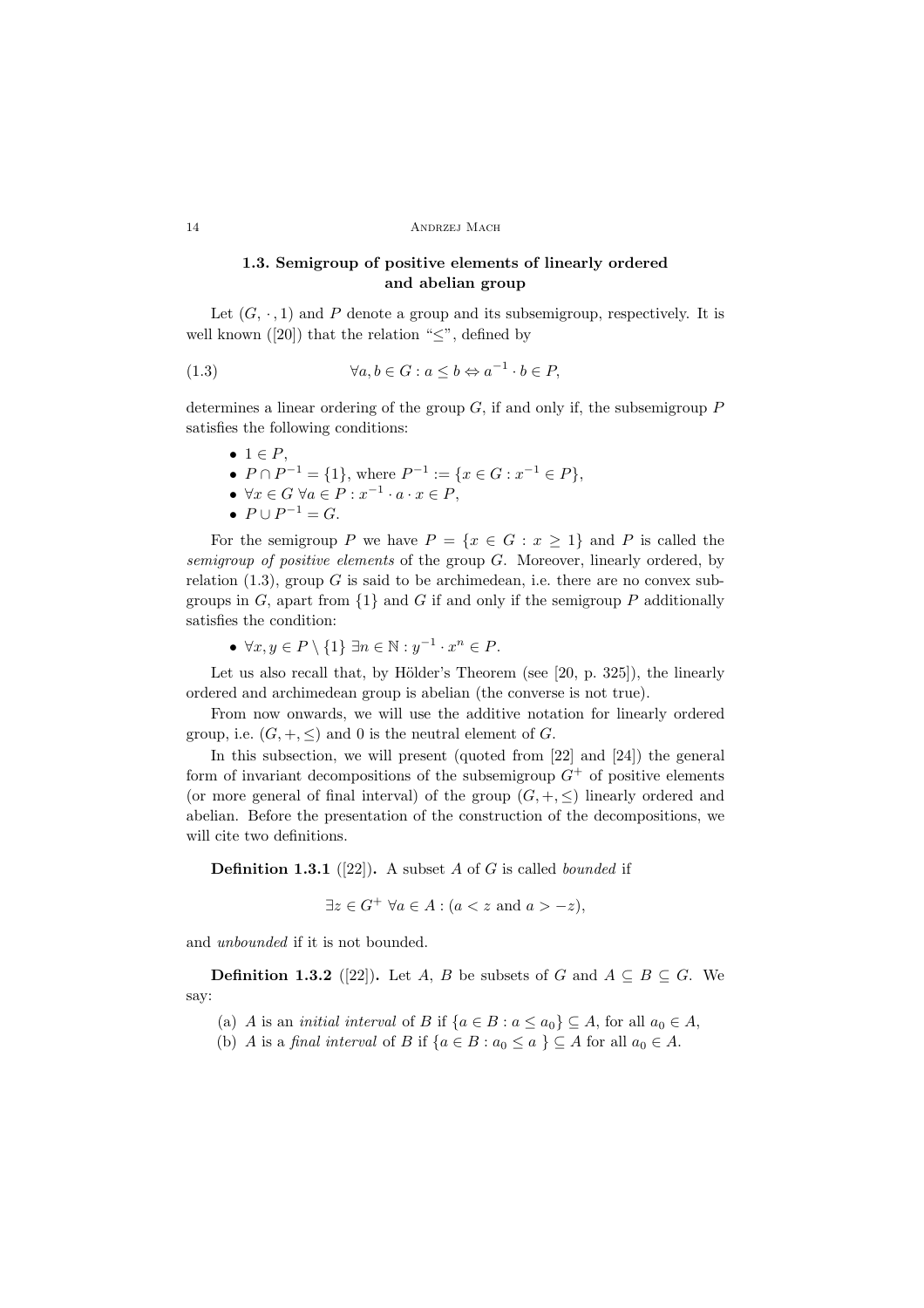**Theorem 1.3.3** ([22] and [24]). *All*  $G^+$ -invariant decompositions of the *semigroup G*<sup>+</sup> *of positive elements of a linearly ordered, abelian group G are obtained by the construction presented below. The same construction determines the invariant decomposition of a final interval*  $\Delta$  *of*  $G$ *.* 

- (1) Take a family  ${G_s}_{s \in S}$  of distinct, bounded subgroups of *G* forming a chain, i.e.  $G_s \subset G_t$  or  $G_t \subset G_s$  for  $s, t \in S$ , and an unbounded subgroup  $G^*$  such that  $G^* \supseteq \bigcup_{s \in S} G_s$ .
- (2) Let  $\Phi$  be a function from the family  $\{G_s\}_{s\in S}$  onto a family of initial intervals of  $G^+$  (onto a family of initial intervals of  $\Delta$ , respectively), such that
	- (a)  $\Phi(G_s)$  is an union of intersections with  $G^+$  (with  $\Delta$ , respectively) cosets of  $C(G_s)$  in *G* where  $C(G_s)$  denotes the smallest convex subgroup containing  $G_s$  (the convexity of  $C(G_s)$ ) means that together with every positive element *a* the subgroup  $C(G_s)$  contains all elements  $x \in G^+$  with  $x \leq a$ ,
	- (b) if  $G_s \subset G_t$ , then  $\Phi(G_s) \subset \Phi(G_t)$ .
- (3) Every nonempty set

$$
W \cap \left[\Phi(G_s) \setminus \bigcup_{G_t \subsetneq G_s} \Phi(G_t)\right], \quad W \in G_s, \ s \in S,
$$

is a component of the decomposition.

(4) The sets

$$
V \cap \left[G^+ \setminus \bigcup_{s \in S} \Phi(G_s)\right], \quad V \in G/G^*,
$$

$$
\left(V \cap \left[\Delta \setminus \bigcup_{s \in S} \Phi(G_s)\right], \quad V \in G/G^*, \text{ respectively}\right)
$$

are the remaining components.

Before demonstrating the proof of Theorem 1.3.3 we shall present some lemmas. The omitted proofs are exactly the same as those proved in the particular case  $\Delta = G^+$  in [22]. Let  ${E_k}_{k \in K}$  be an arbitrary  $G^+$ -invariant decomposition of a final interval ∆ of the group *G*.

**Lemma 1.3.5.** *Every component*  $E_k$  *is a final interval of a coset of subgroup*  $G_k := \{x - y : x, y \in E_k\}$  *in*  $G$ *.*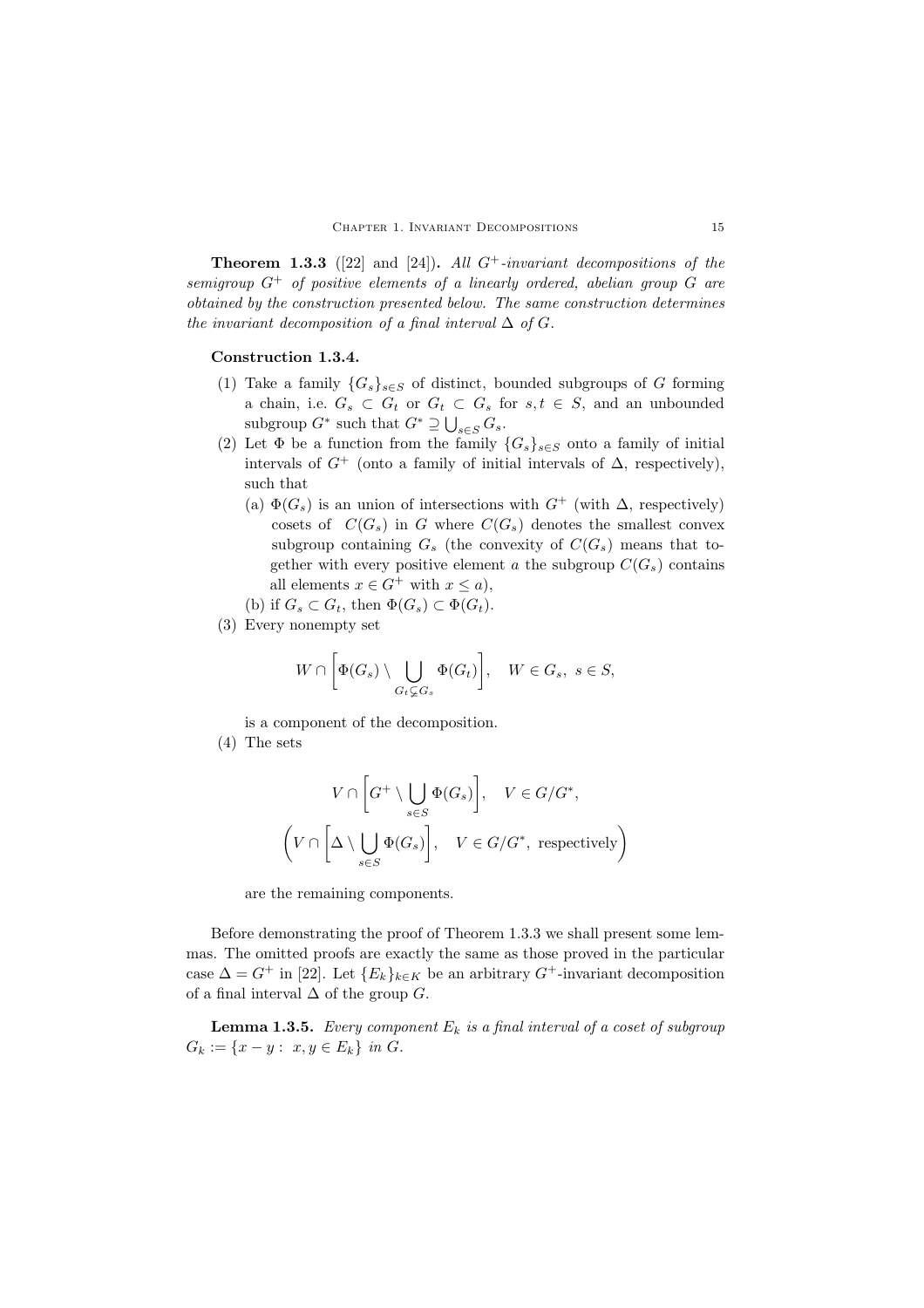**Lemma 1.3.6.** *If*  $G_k \neq \{0\}$  *is a bounded subgroup of G, then*  $G_k$  *is a sub*group of the convex subgroup  $C(G_k) := \{c \in G : \exists c_1, c_2 \in G_k : c_1 \leq c \leq c_2\}$  such *that*  $\{0\} \neq C(G_k) \neq G$ *.* 

**Lemma 1.3.7.** If a component  $E_k$  is a final interval of a coset of an un*bounded subgroup G<sup>k</sup> in G and E<sup>l</sup> is a final interval of a coset of a bounded subgroup*  $G_l$  *in*  $G$ *, then* 

$$
\forall x \in E_k \ \forall y \in E_l : x > y.
$$

**Lemma 1.3.8.** *If a components*  $E_k$ *,*  $E_l$  *are final intervals of cosets of the bounded subgroups Gk, G<sup>l</sup> in G, respectively, then one of the following conditions is satisfied*

$$
\forall x \in E_k \ \forall y \in E_l: x > y \quad or \quad \forall x \in E_k \ \forall y \in E_l: \ x < y.
$$

**Lemma 1.3.9.** If  $E_k$ ,  $E_l$ ,  $G_k$ ,  $G_l$  are such as in the previous lemma and  $G_k \subseteq G_l$ , then

$$
\forall x \in E_k \ \forall y \in E_l : x < y.
$$

**Lemma 1.3.10.** *If the components*  $E_k$ *,*  $E_l$  *are final intervals of cosets of the unbounded subgroups*  $G_k$ ,  $G_l$  *in*  $G$ *, respectively, then*  $G_k = G_l$ *.* 

*Proof of Theorem 1.3.3.* Since it is visible that in Construction 1.3.4 we obtain the  $G^+$ -invariant decomposition of the final interval  $\Delta$ , we restrict ourselves to the proof that every  $G^+$ -invariant decomposition of the final interval  $\Delta$  of group *G* can be obtained by this construction. Let  ${E_k}_{k \in K}$  be an arbitrary *G*+-invariant decomposition of a final interval ∆ of the group *G*. Firstly, let us suppose that for every  $k \in K$  the subgroup  $G_k$  defined in Lemma 1.3.5 is unbounded. Consequently, by Lemma 1.3.10 we have  $G_k = G_l =: G^*$ , for  $k, l \in K$ . Therefore, every component  $E_k$  is the final interval of a coset of unbounded subgroup  $G^*$  in  $G$ . Fix a  $k \in K$ . Let  $V \in G/G^*$  and  $E_k \subseteq V$ . The equalities

$$
\Delta = \bigcup_{l \in K} E_l \quad \text{and} \quad (E_l \cap V = \emptyset, \quad \text{for } l \in K, \ l \neq k)
$$

imply

$$
V \cap \Delta = V \cap \bigcup_{l \in K} E_l = \bigcup_{l \in K} (V \cap E_l) = V \cap E_k = E_k.
$$

*l*∈*K l∈K*<br>Assuming the empty chain of bounded subgroups as well as the function Φ in Construction 1.3.4, all components  ${E_k}_{k \in K}$  are defined by point (4) of this construction as follows

$$
V\cap \Delta\quad\text{for }V\in G/G^*.
$$

Now, let us suppose the existence of  $k \in K$  for which  $G_k$  is bounded subgroup of *G*. Let  ${G_s}_{s \in S}$  be the family of all different and bounded subgroups from the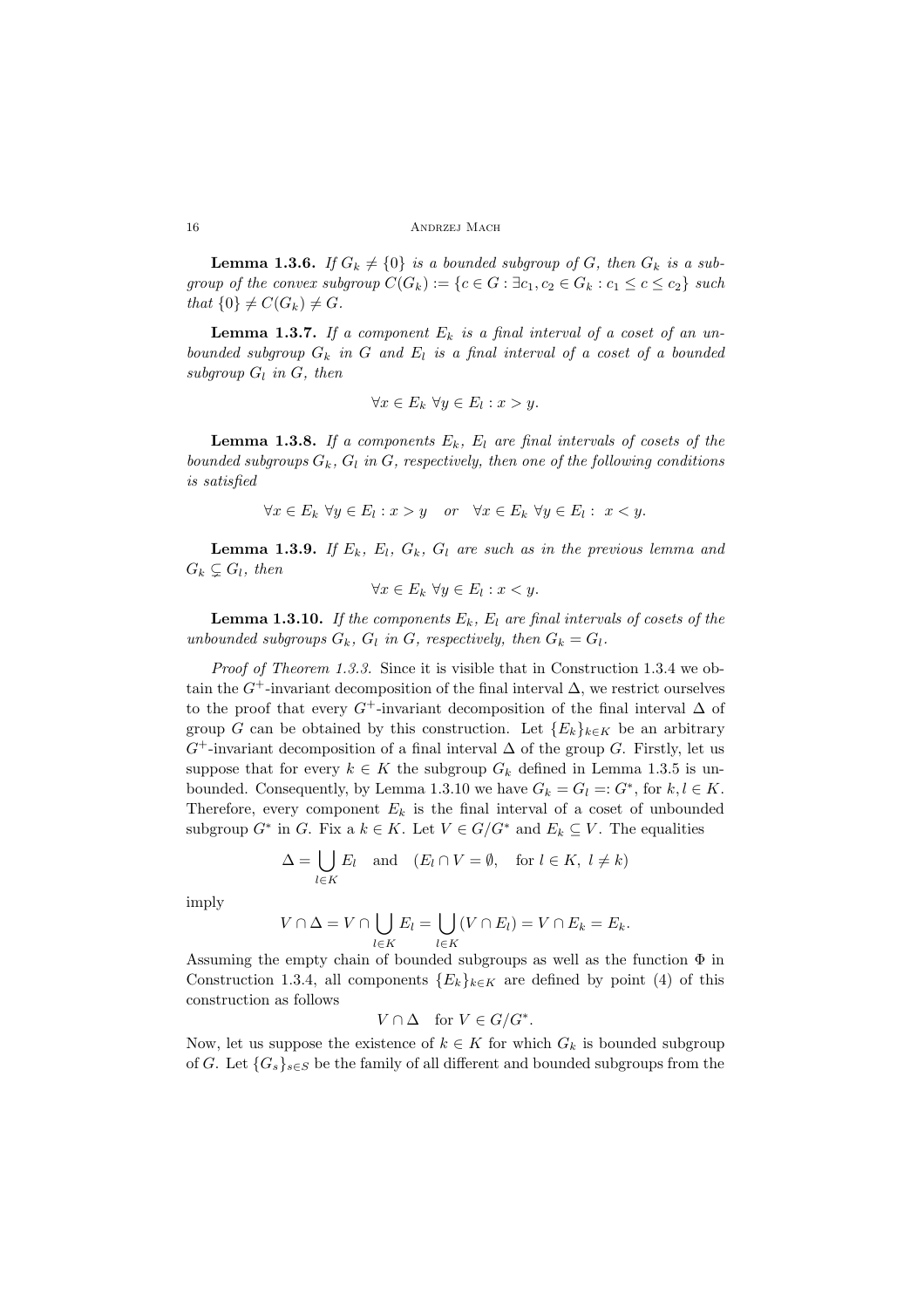set  ${G_k : k \in K}$ . Furthermore, let  $\overline{E}_s$  denote the union of these components  $E_k$  of invariant decomposition  ${E_k}_{k \in K}$  which are final intervals of cosets of  $G_s$ in *G*. We will show that the set  $\overline{E}_s$ , for  $s \in S$ , is convex and it is an union of final intervals of cosets of  $C(G_s)$  in *G* where  $C(G_s)$  is the convex subgroup defined in Lemma 1.3.6. Take an arbitrary  $s \in S$ ,  $x_1, x_2 \in \overline{E}_s$  and  $x_1 < x_2$ . Let  $c \in \Delta$ and  $x_1 \leq c \leq x_2$ . Assume that  $c \in E_l \in \{E_k\}_{k \in K}$  and take the component  $E_k, E_m \subset \overline{E}_s$  containing *x*<sub>1</sub>, *x*<sub>2</sub>, respectively. We have  $E_k + c - x_1 \subseteq E_l$  and  $E_l + x_2 - c \subseteq E_m$ , hence  $G_s \subseteq G_l$  and  $G_l \subseteq G_s$ , so  $G_l = G_s$ . Therefore,  $E_l \subset \overline{E}_s$ and  $c \in \overline{E}_s$ , was to have been proven for the convexity of  $\overline{E}_s$ . In order to prove that  $\overline{E}_s$  is a union of final intervals of cosets of  $C(G_s)$  in *G*, let us notice that by the convexity of cosets of  $C(G_s)$  in *G* and by convexity of  $\overline{E}_s$ , it is sufficient to show the following formula

(1.4) 
$$
\forall x \in \overline{E}_s \ \forall u \in C(G_s) \cap G^+ : u + x \in \overline{E}_s.
$$

So, let  $u \in C(G_s) \cap G^+$ ,  $x \in \overline{E}_s$  and  $u + x \in E_l \in \{E_k\}_{k \in K}$ . Since  $C(G_s)$  is the smallest convex subgroup of *G* containing  $G_s$ , then there exists  $v \in G_s$  such that  $v \geq u$ . Let  $E_k$  be the component of the decomposition such that  $x + v \in E_k$ . We have  $x \in \overline{E}_s$ ,  $v \in G_s$  and  $x + v \ge x$ , so  $E_k \subset \overline{E}_s$ . From the above,  $E_l + v - u \subseteq E_k$ and  $G_l \subseteq G_s$ . Hence  $G_l$  is a bounded subgroup of *G* and by  $u+x \geq x$ ,  $u+x \in E_l$ and by Lemma 1.3.9, we obtain  $G_l = G_s$ , and so  $E_l \subset \overline{E}_s$ , whence  $u + x \in \overline{E}_s$ and the formula (1.4) is proved.

For every  $s \in S$ , define the initial interval  $P_s$  of  $\Delta$  in the following way

$$
P_s := \{ x \in \Delta : \exists y \in \overline{E}_s \ x \le y \}.
$$

It follows from the above that every initial interval  $P_s$  is an union of intersections with  $\Delta$  of cosets of  $C(G_s)$  in *G*. Let us define the function  $\Phi$  by the formula

$$
\Phi(G_s) := P_s, \quad \text{for } s \in S.
$$

We will show that the subgroups  ${G_s}_{s \in S}$  and the function  $\Phi$  satisfy the points (1), (2) of Construction 1.3.4. The subgroups  $G_s$ , for  $s \in S$ , are bounded. Take *s*, *t*  $\in$  *S* and *s*  $\neq$  *t*. Let *x*  $\in$  *E<sub>k</sub>*  $\subset$   $\overline{E}_s$  and *y*  $\in$  *E<sub>l</sub>*  $\subset$   $\overline{E}_t$ . Since *G* is a linearly ordered group then  $x \le y$  or  $y \le x$ . Therefore,  $E_k + y - x \subseteq E_l$  or  $E_l + x - y \subseteq E_k$ . Hence,  $G_s \subsetneq G_t$  or  $G_t \subsetneq G_s$ , which means that the subgroups  $\{G_s\}_{s \in S}$  form a chain such as in Construction 1.3.4.

We remarked earlier that every initial interval  $P_s = \Phi(G_s)$ , for  $s \in S$ , is an union of intersections with  $\Delta$  of cosets of  $C(G_s)$  in *G*. By lemma 1.3.9 the function  $\Phi$  satisfies the condition (2)(b) of Construction 1.3.4.

Assume that  $x \in E_l \subset \overline{E}_s$ , for certain  $s \in S$ , so  $x \in \Phi(G_s)$ . Let us observe that  $x \notin \bigcup_{G_t \subsetneq G_s} \Phi(G_t)$ . If not, we have

$$
\exists t \in S \; \exists y \in E_k \subset \overline{E}_t : x \leq y \text{ and } G_t \subsetneq G_s.
$$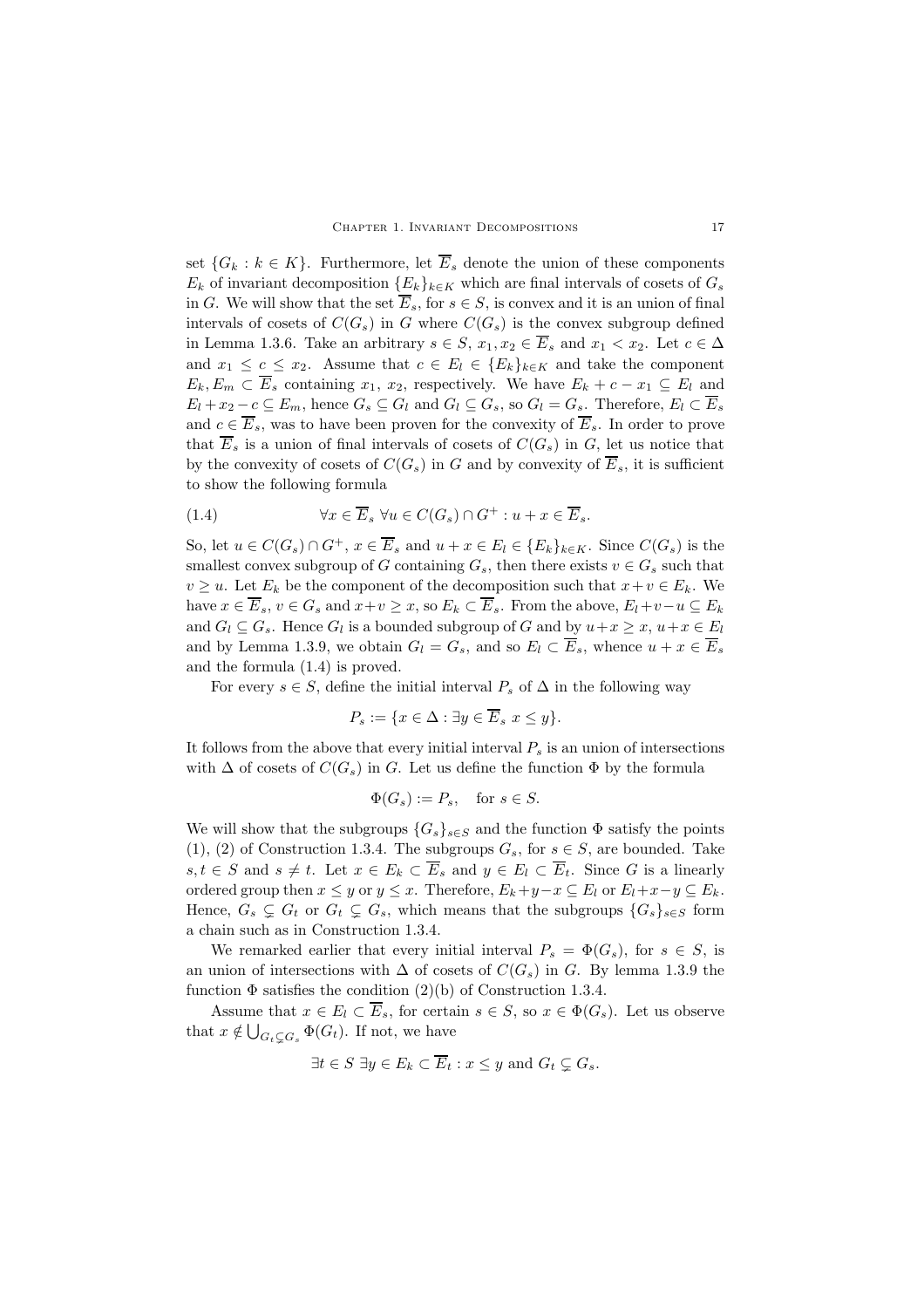Hence,  $E_l + y - x \subseteq E_k$ , whence a contradiction  $G_s \subseteq G_t$ . We have shown the inclusion

$$
\overline{E}_s \subseteq \Phi(G_s) \setminus \bigcup_{G_t \subsetneq G_s} \Phi(G_t).
$$

In order to prove the opposite inclusion, assume that  $x \in \Phi(G_s)$  and  $x \notin \Phi(G_t)$ , for every  $G_t \subsetneq G_s$ . Hence,  $x \leq y$ , for a certain  $y \in E_l \subset \overline{E}_s$ . Suppose, by *reductio ad absurdum*, that  $x \in E_k \subset \Phi(G_k)$  and  $E_k \not\subset \overline{E}_s$ . Hence,  $E_k + y - x \subseteq E_l$ , whence  $G_k \subsetneq G_s$  and so a contradiction with  $x \notin \bigcup_{G_t \subsetneq G_s} \Phi(G_t)$ . Therefore we have

$$
\overline{E}_s = \Phi(G_s) \setminus \bigcup_{G_t \subsetneq G_s} \Phi(G_t), \quad \text{for } s \in S.
$$

Now, we will show that the bounded components of the invariant decomposition  ${E_k}_{k \in K}$  are as in the point (3) of Construction 1.3.4, i.e.

$$
\forall s \in S \ \forall E_k \subset \overline{E}_s \ \exists W \in G/G_s : E_k = W \cap \overline{E}_s.
$$

Fix  $s \in S$  and  $E_k \subset \overline{E}_s$ . By Lemma 1.3.5, the component  $E_k$  is a final interval of a coset of subgroup  $G_k$  ( $G_k = G_s$ ) in *G*. Therefore, there exists  $W \in G/G_s$ such that  $E_k \subseteq W$ . Evidently,

$$
W \cap E_l = \emptyset, \quad \text{for all } E_l \subset \overline{E}_s, \ E_l \neq E_k.
$$

Since  $\overline{E}_s = \bigcup_{G_l = G_s} E_l$  then

$$
W \cap \overline{E}_s = W \cap \bigcup_{G_l = G_s} E_l = \bigcup_{G_l = G_s} (W \cap E_l) = W \cap E_k = E_k.
$$

By Lemma 1.3.10, in the set  ${G_k : k \in K}$ , there exists at most one unbounded subgroup  $G^*$ . Therefore, every unbounded component of the decomposition is a final interval of a coset of *G<sup>∗</sup>* in *G*. By Lemma 1.3.7, for an unbounded component  $E_k$  we have

$$
\forall s \in S \ \forall x \in \overline{E}_s \ \forall y \in E_k: x < y
$$

and hence,

$$
\forall s \in S \ \forall x \in E_l \subset \overline{E}_s \ \forall y \in E_k : E_l + y - x \subseteq E_k,
$$

and so  $G_s \subseteq G^*$ , for all  $s \in S$ , i.e.  $G^* \supseteq \bigcup_{s \in S} G_s$ .

Now, we will show that every unbounded component of decomposition is such as in point (4) of Construction 1.3.4. Let  $E_k$  be an arbitrary unbounded component,  $V \in G/G^*$  and  $E_k \subseteq V$ . Since

$$
\Delta \setminus \bigcup_{s \in S} \Phi(G_s) = \bigcup_{G_l = G^*} E_l,
$$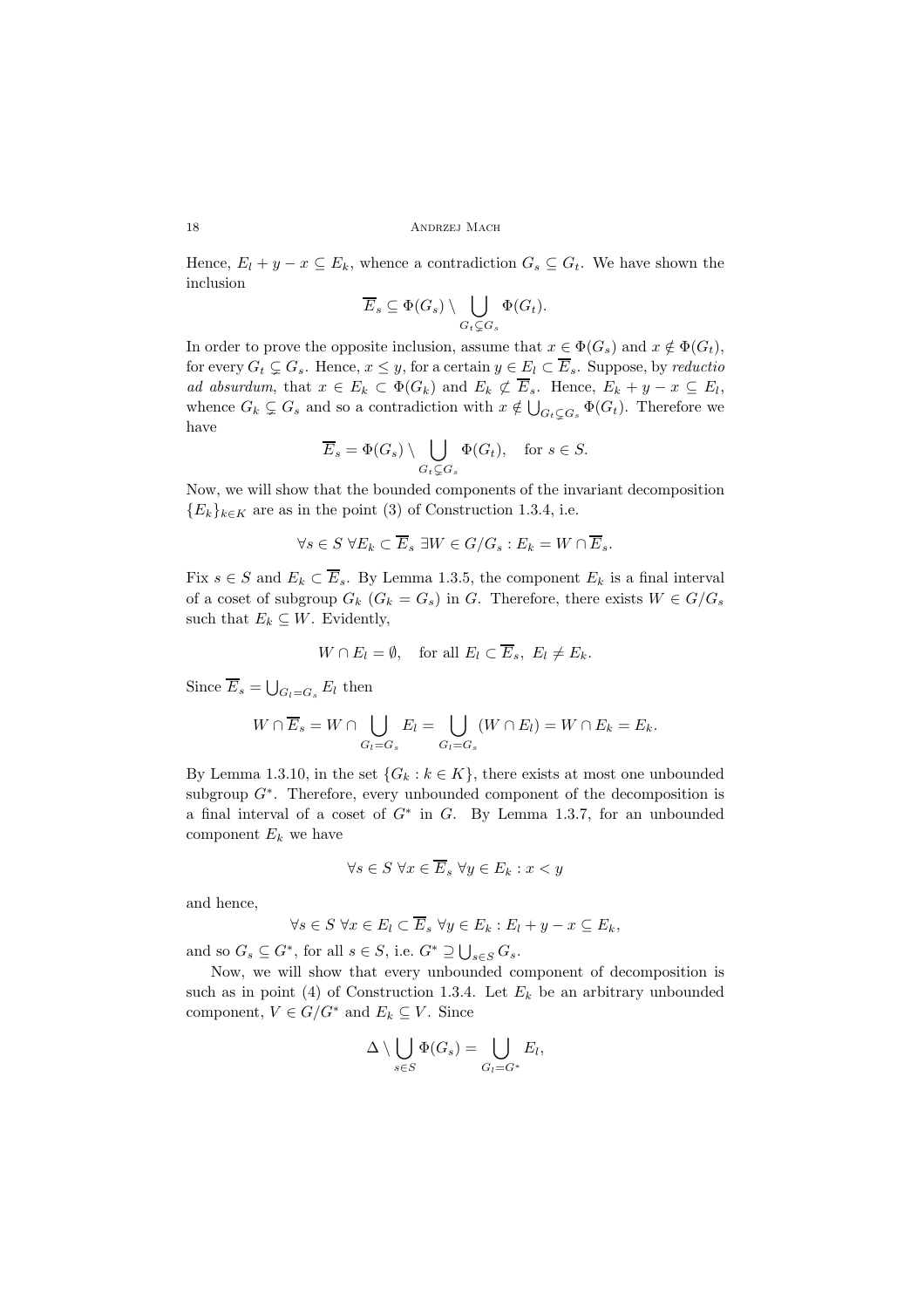then using the fact  $E_l \cap V = \emptyset$ , for every  $E_l \neq E_k$ ,  $G_l = G^*$ , we obtain

$$
V \cap \left[\Delta \setminus \bigcup_{s \in S} \Phi(G_s)\right] = V \cap \bigcup_{G_l = G^*} E_l = \bigcup_{G_l = G^*} (V \cap E_l) = V \cap E_k = E_k.
$$

As for Theorem 1.3.3, that was to have been proven.

If we assume additionally that  $(G, +, \leq)$  is an archimedean group, then Construction 1.3.4 is reducible to the following result from the paper [39].

**Theorem 1.3.11** ([39]). *Every*  $G^+$ -*invariant decomposition of the semigroup*  $G^+$  *of positive elements of a linearly ordered, archimedean group*  $G$  (*of a final interval*  $\Delta$  *of G, respectively), is of the following form:* 

- (a) *there exists a right-closed or right-open initial interval*  $\Delta_1$  *of*  $G^+$  (*of*  $\Delta$ *, respectively), such that every element belonging to*  $\Delta_1$ *, is a component of the decomposition; it is possible that*  $\Delta_1 = \emptyset$  *or*  $\Delta_1 = G^+$  (*or*  $\Delta_1 = \Delta$ *, respectively*)*,*
- (b) *the remaining components are the intersections with*  $G^+ \setminus \Delta_1$  (*with*  $\Delta \setminus \Delta_1$ , respectively) of cosets of some subgroup  $G^* \neq \{0\}$  in  $G$ .

**Example 1.3.12** ([30])**.** Using Construction 1.3.4 we can obtain examples of invariant decompositions for the semigroup  $G^+$  of positive elements of a linearly ordered, abelian group  $(G, +, \leq)$ . Let Z denote the set of integers and  $G :=$ *{ax*+*<sup>b</sup>* : *a, b <sup>∈</sup>* <sup>Z</sup>*}* be the group of linear polynomials with ordinary addition and with linear order defined as follows:

$$
(ax + b \le cx + d) \Leftrightarrow (a < c)
$$
 or  $(a = c$  and  $b \le d)$ .

The semigroup of positive elements is

$$
G^+ := \{ax + b : a > 0, \ b \in \mathbb{Z}\} \cup \mathbb{Z}^+
$$

where  $\mathbb{Z}^+ := \{a \in \mathbb{Z} : a \geq 0\}$ . According to Construction 1.3.4, take the chain of bounded subgroups  $\{0\} \subset \mathbb{Z}$  and the unbounded subgroup  $G^* := G$ . Define  $\Phi({0}) := \mathbb{Z}^+; \Phi(\mathbb{Z}) := \mathbb{Z}^+ \cup (\mathbb{Z} + x)$  where  $\mathbb{Z} + x \in G/\mathbb{Z}$ . Every element of  $\mathbb{Z}^+$ is a component of the decomposition. The sets  $\mathbb{Z} + x$ ,  $G^+ \setminus (\mathbb{Z}^+ \cup (\mathbb{Z} + x))$  are also components. The obtained invariant decomposition can be illustrated as in Figure 1.

**Example 1.3.13** ([23]). Let the group  $(G, +, \leq)$  and semigroup  $G^+$  be the same as in Example 1.3.12. Let  $\Delta := G^+ \setminus \{0, 1, 2\}$  be the final interval of *G*. According to Construction 1.3.4, let us take the chain of bounded subgroups of *G*, namely

$$
(1.5) \t\t\t \mathbb{Z}_4 \subset \mathbb{Z}_2 \subset \mathbb{Z}
$$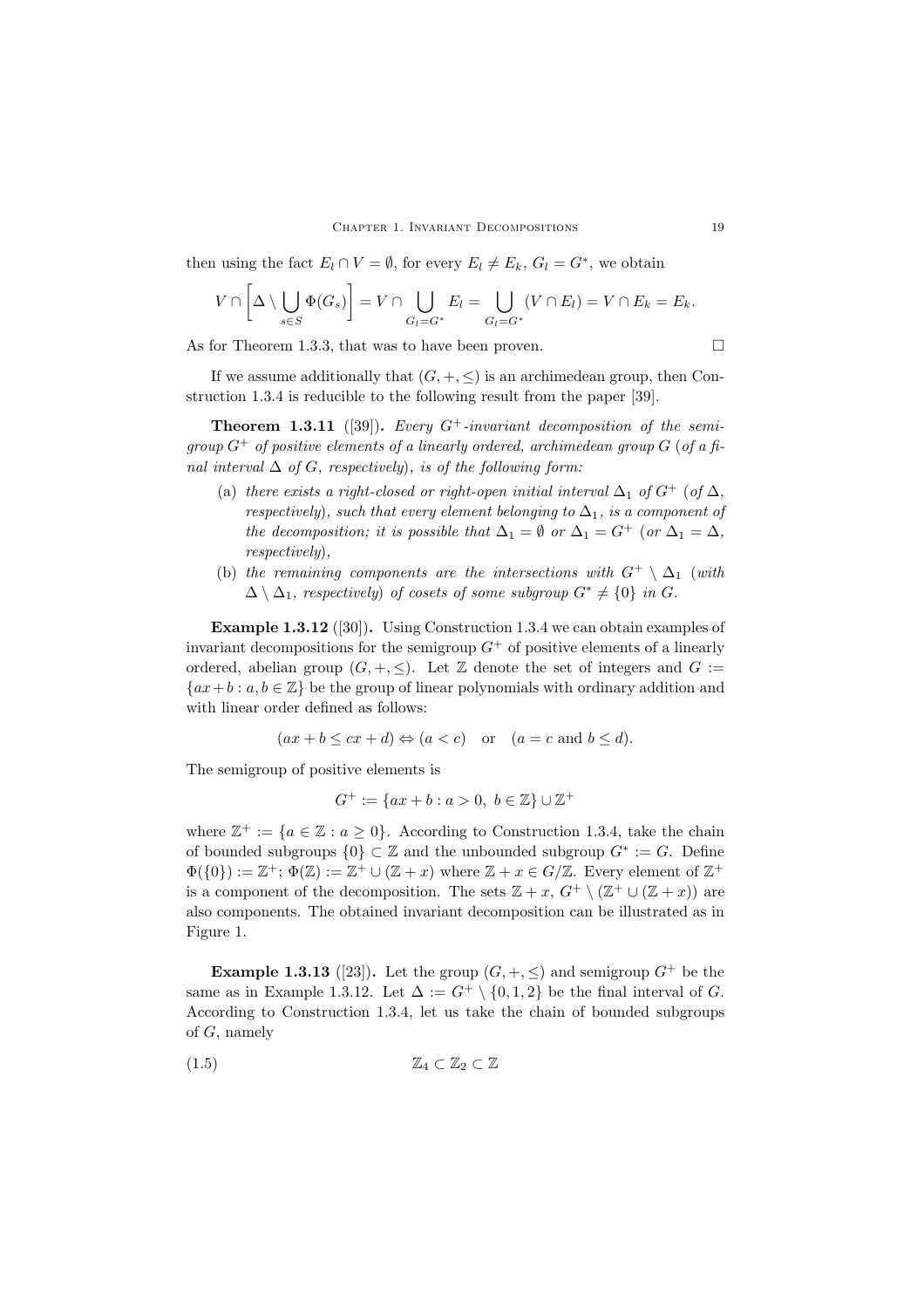



where  $\mathbb{Z}_s := \{ z \cdot s : z \in \mathbb{Z} \}$  for  $s \in \mathbb{N}$ . Let us take the unbounded subgroup  $G^* := \mathbb{Z}_2 \cdot x + \mathbb{Z} = \{ax + b : a \in \mathbb{Z}_2 \text{ and } b \in \mathbb{Z}\}.$  Continuing, let us define two functions  $\Phi$  and  $\Psi$  from the chain (1.5) onto a family of initial intervals of ∆, which will determine two different *G*+-invariant decompositions of the final interval ∆. Define

$$
\Phi(\mathbb{Z}_4) := \Delta \cap \mathbb{Z}^+,
$$
  
\n
$$
\Phi(\mathbb{Z}_2) := \Phi(\mathbb{Z}_4) \cup (\mathbb{Z} + x),
$$
  
\n
$$
\Phi(\mathbb{Z}) := \Phi(\mathbb{Z}_2) \cup (\mathbb{Z} + 2x) \cup (\mathbb{Z} + 3x)
$$

and

$$
\Psi(\mathbb{Z}_4) := (\Delta \cap \mathbb{Z}^+) \cup (\mathbb{Z} + x),
$$
  
\n
$$
\Psi(\mathbb{Z}_2) := \Psi(\mathbb{Z}_4) \cup (\mathbb{Z} + 2x),
$$
  
\n
$$
\Psi(\mathbb{Z}) := \Psi(\mathbb{Z}_2) \cup (\mathbb{Z} + 3x) \cup (\mathbb{Z} + 4x).
$$

We obtain the following  $G^+$ -invariant decompositions of the final interval  $\Delta$ . For Φ:

| $E_1 = \{4, 8, 12, \dots\},\$                                 | $E_2 = \{5, 9, 13, \dots\},\$                                   |
|---------------------------------------------------------------|-----------------------------------------------------------------|
| $E_3 = \{6, 10, 14, \dots\},\$                                | $E_4 = \{3, 7, 11, \ldots\},\$                                  |
| $E_5 = \mathbb{Z}_2 + x$ ,                                    | $E_6 = (\mathbb{Z} + x) \setminus (\mathbb{Z}_2 + x),$          |
| $E_7 = \mathbb{Z} + 2x,$                                      | $E_8 = \mathbb{Z} + 3x$                                         |
| $E_9 = (\mathbb{Z} + 4x) \cup (\mathbb{Z} + 6x) \cup \ldots,$ | $E_{10} = (\mathbb{Z} + 5x) \cup (\mathbb{Z} + 7x) \cup \ldots$ |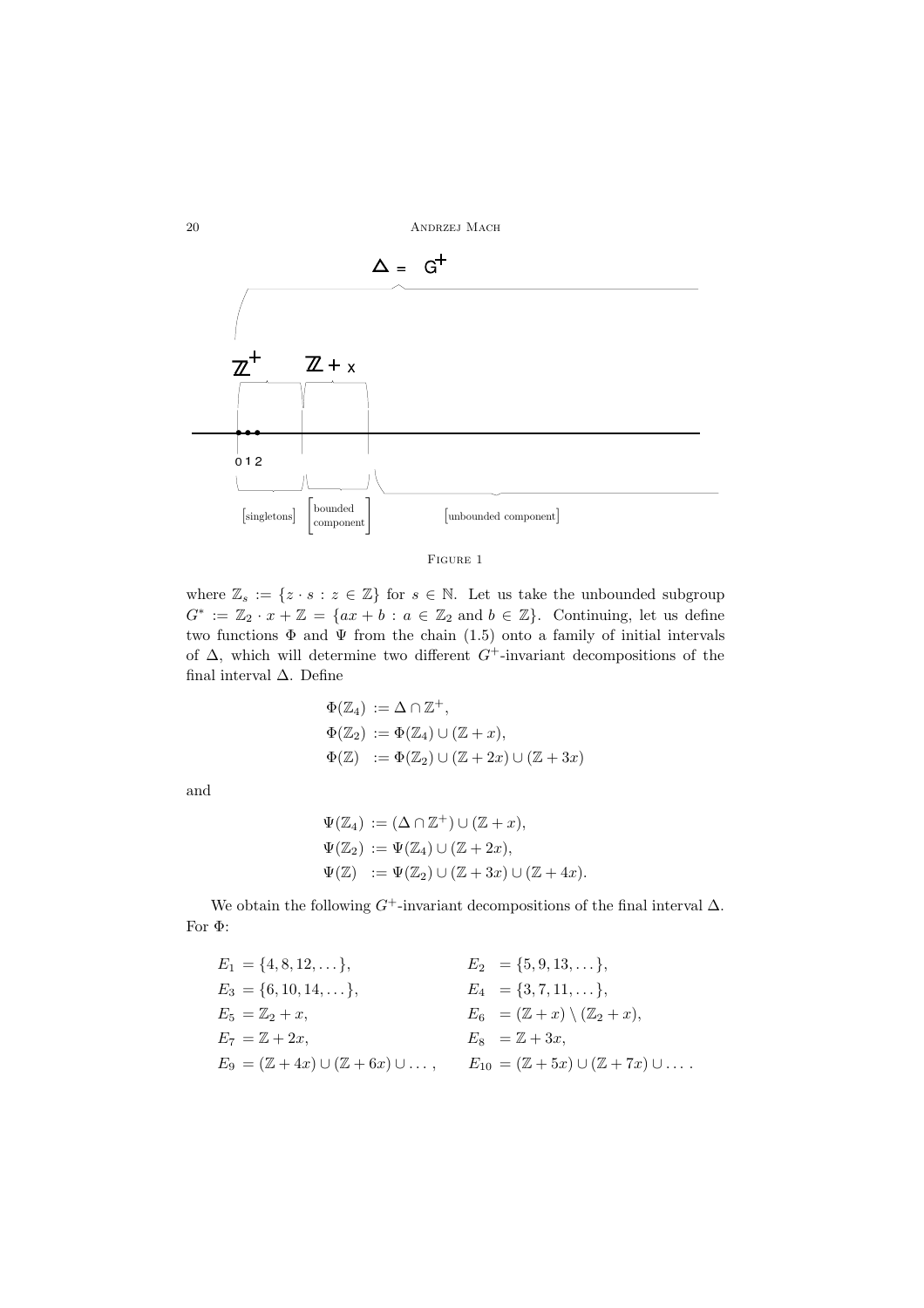For Ψ:

$$
E_1 = \{4, 8, 12, \ldots\},
$$
  
\n
$$
E_2 = \{5, 9, 13, \ldots\},
$$
  
\n
$$
E_3 = \{6, 10, 14, \ldots\},
$$
  
\n
$$
E_4 = \{3, 7, 11, \ldots\},
$$
  
\n
$$
E_5 = \mathbb{Z}_4 + x,
$$
  
\n
$$
E_6 = \{\ldots, -3, 1, 5, \ldots\} + x,
$$
  
\n
$$
E_7 = \{\ldots, -2, 2, 6, \ldots\} + x,
$$
  
\n
$$
E_8 = \{\ldots, -1, 3, 7, \ldots\} + x,
$$
  
\n
$$
E_9 = \mathbb{Z}_2 + 2x,
$$
  
\n
$$
E_{10} = (\mathbb{Z} + 2x) \setminus (\mathbb{Z}_2 + 2x),
$$
  
\n
$$
E_{12} = \mathbb{Z} + 4x,
$$
  
\n
$$
E_{13} = (\mathbb{Z} + 5x) \cup (\mathbb{Z} + 7x) \cup \ldots,
$$
  
\n
$$
E_{14} = (\mathbb{Z} + 6x) \cup (\mathbb{Z} + 8x) \cup \ldots
$$

The obtained invariant decompositions can be illustrated in Figures 2 and 3.



Figure 2. For Φ

**Example 1.3.14** ([23]). Let the group  $(G, +, \leq)$  and semigroup  $G^+$  be the same as in Examples 1.3.12, 1.3.13. Let  $\Delta := G$ . According to Construction 1.3.4, take the chain of bounded subgroups

(1.6) 
$$
\mathbb{Z}_1 \supset \mathbb{Z}_2 \supset \mathbb{Z}_4 \supset \mathbb{Z}_8 \supset \mathbb{Z}_{16} \supset \dots
$$

and the unbounded subgroup  $G^* := G$ . The function  $\Phi$  is defined on the chain  $(1.6)$  as follows:

if 
$$
s = 2^{k_s}
$$
, then  $\Phi(\mathbb{Z}_s) := \bigcup_{k=k_s}^{\infty} [\mathbb{Z} - (k-1) \cdot x].$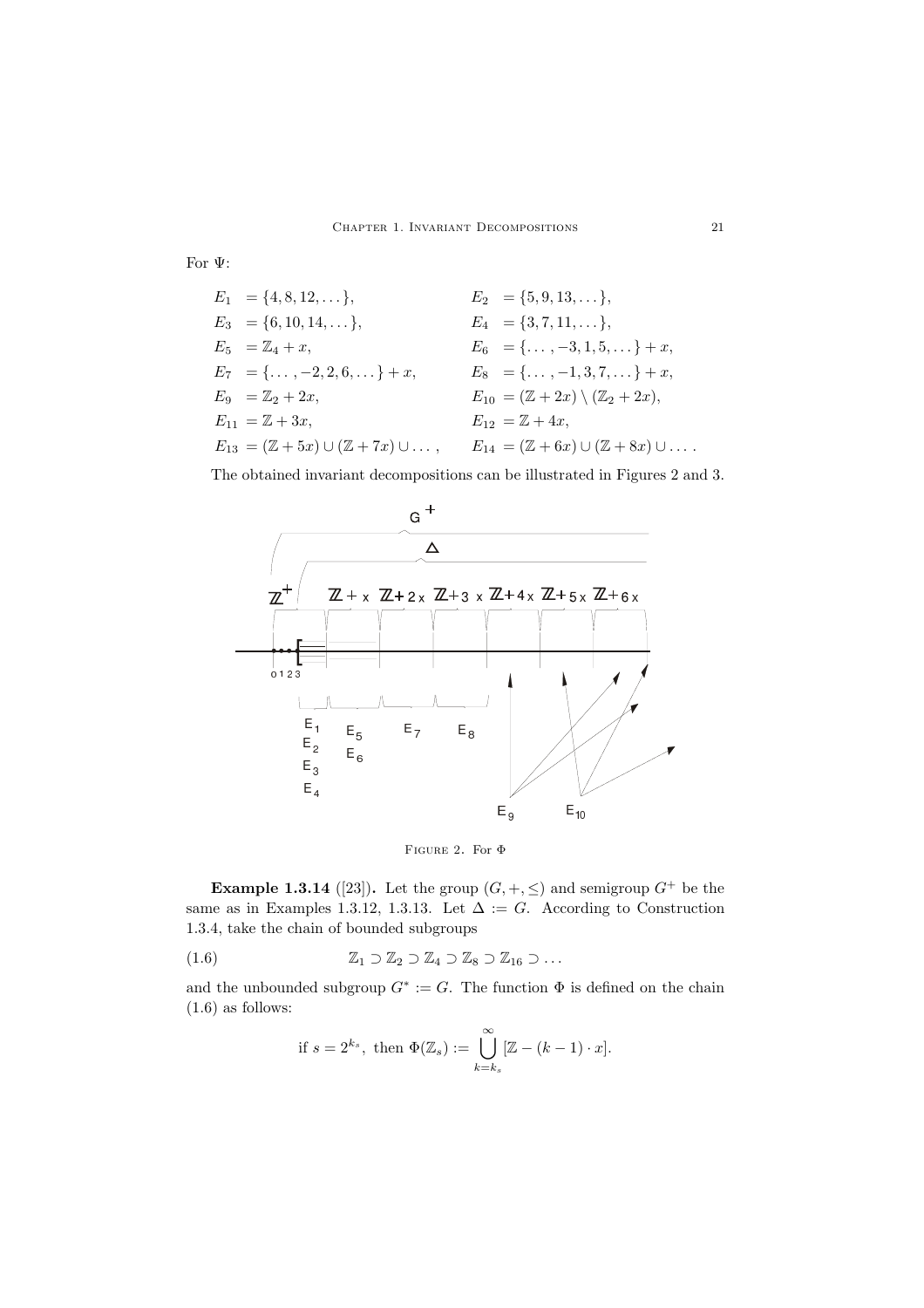22 ANDRZEJ MACH





The only unbounded component is the set  $G^+ \setminus (\mathbb{Z} \cup (\mathbb{Z} + x))$ . The bounded components are cosets of the subgroup  $\mathbb{Z}_s$  in *G*, included in the set  $\mathbb{Z}-(k_s-1)\cdot x$ . The obtained invariant decomposition can be illustrated as in Figure 4.



Figure 4

**Definition 1.3.15** ([23])**.** An invariant decomposition of a final interval  $\Delta$ of *G*, obtained by Construction 1.3.4, is called *simple* if the chain of bounded subgroups  ${G_s}_{s \in S}$  in the point (1) of this construction is empty or

 $\exists s_0 \in S \ \forall s \in S, s \neq s_0 : G_{s_0} \subsetneq G_s.$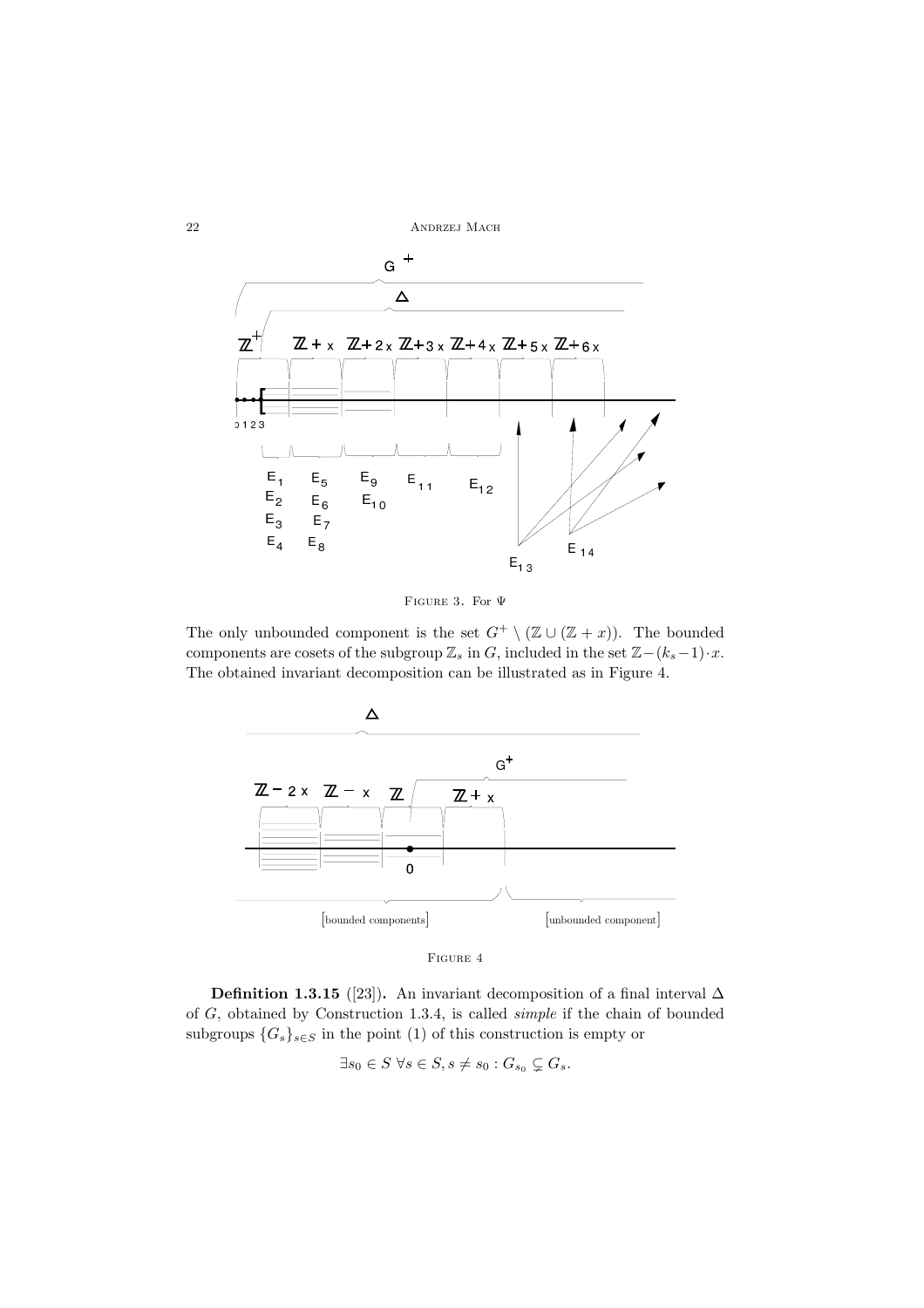**Remark 1.3.16.** Let us remark that the invariant decompositions given in Examples 1.3.12, 1.3.13 are simple, but the invariant decomposition, given in example 1.3.14, is not simple. Let us also notice that every invariant decomposition of a final interval  $\Delta$  of archimedean group  $G,$  is simple.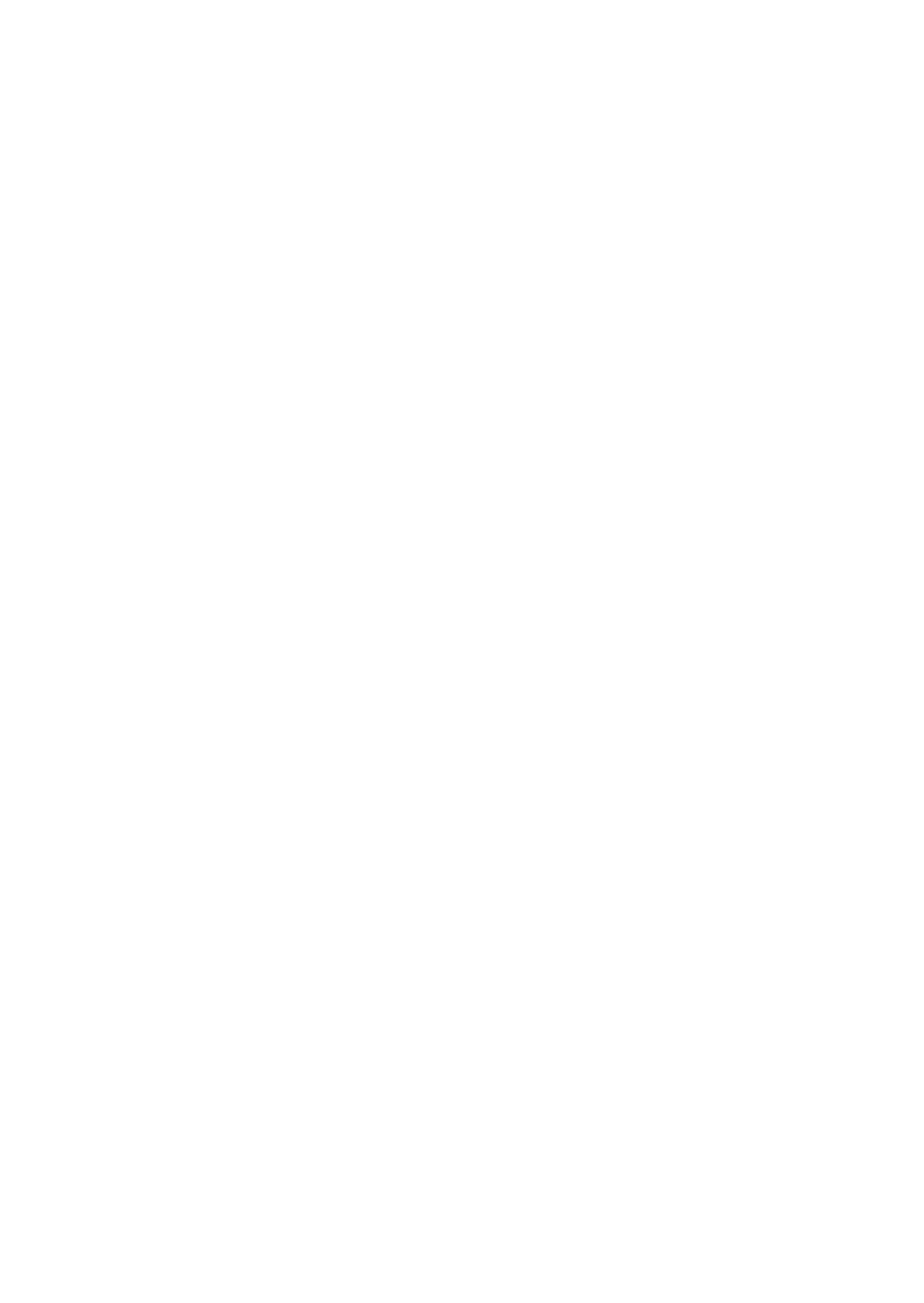#### **CHAPTER 2**

# **2.1. Group**

The general solution of the translation equation (0.1) satisfying the identity condition  $F(\alpha, 1) = \alpha$  has been given by S. Lojasiewicz in [21] and independently by Z. Moszner in the paper [35]. Moreover, in the construction by Z. Moszner, the identity condition (0.2) is not supposed; namely, we have the following construction.

### **Construction 2.1.1.**

- (1) Let  $f: X \to X$  be a function such that  $f \circ f = f$ .
- (2) Let  $f(X) = \bigcup_{k \in K} X_k$  be a union of nonempty disjoint sets (fibres)<br>  $X_k$  such that for avony  $k \in K$  there exists a subgroup  $C_k$  of  $C$  and  $X_k$  such that for every  $k \in K$  there exists a subgroup  $G_k$  of G and a bijection  $g_k: G/G_k \to X_k$  where  $G/G_k$  is the set of right cosets of  $G_k$  in  $G$ . in  $G$ .<br>Then
- (3) Then  $F(\alpha, a) = g_k(g_k^{-1}(f(\alpha)) \cdot a)$ ,  $f(\alpha) \in X_k$ ,  $a \in G$ .

# **2.2. Semigroups**

The general solution  $F: X \times P \to X$  of the translation equation on an arbitrary semigroup with unity  $(P, \cdot, 1)$  is given in the paper [16] through the following construction.

### **Construction 2.2.1.**

- (1) Let K be an arbitrary set of indices. For every  $k \in K$  we take an P-invariant decomposition  $\{W_{ik}\}_{i\in I_k}$  of the semigroup P such that card  $I_k \leq$  card X.
- (2) Let  $h_k: \{W_{ik}\}_{i\in I_k} \to X$  be an injection and let  $X_k := h_k(\{W_{ik}\}_{i\in I_k})$ . Define the function  $\overline{h}_k: P \to X_k$  as follows:

$$
\overline{h}_k(x) := h_k(W_{ik}), \quad \text{for } x \in W_{ik}.
$$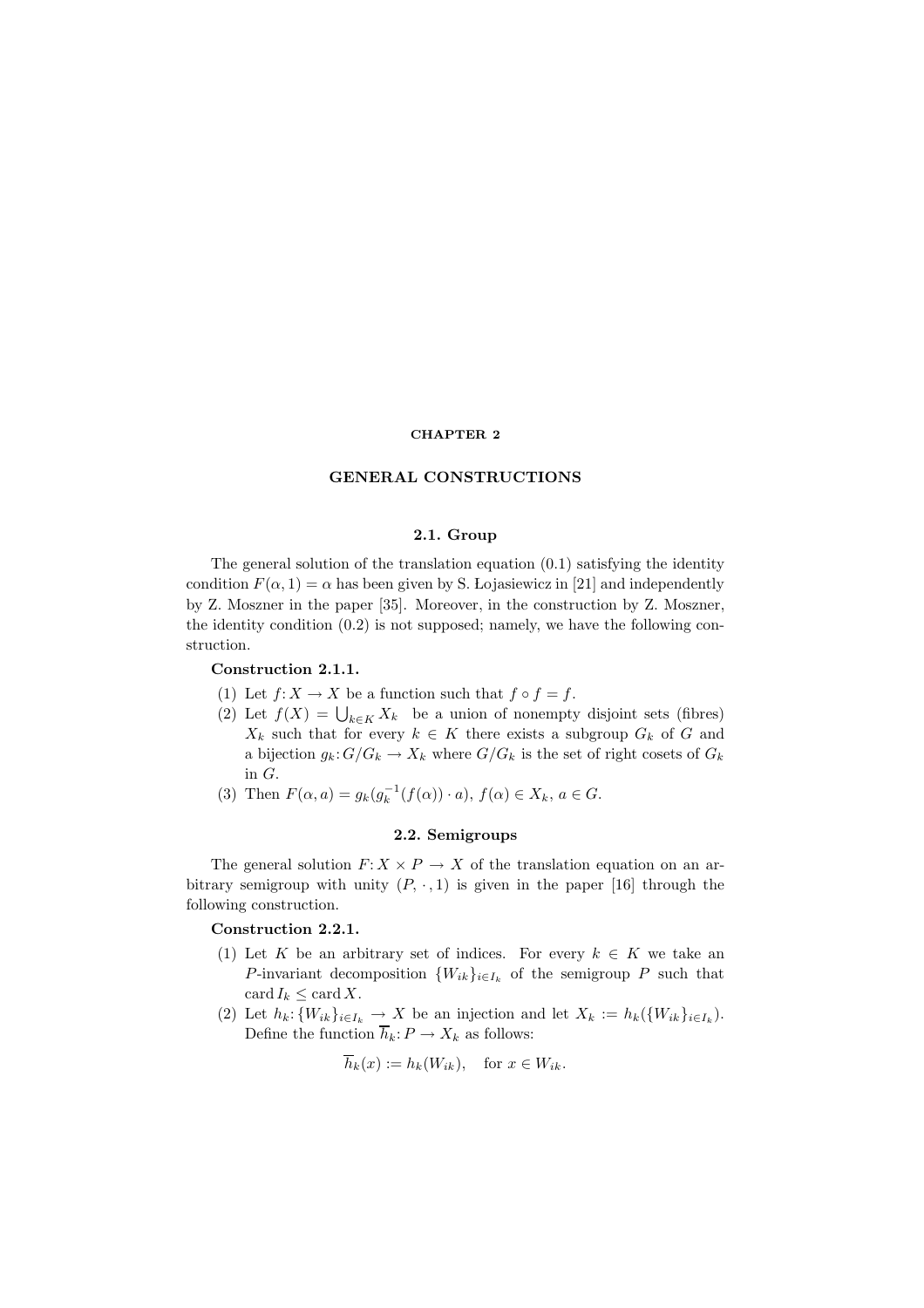Let us assume that the functions  $\overline{h}_k$  satisfy the so-called *compatibility condition*

(2.1) 
$$
\forall k_1, k_2 \in K \ \forall \alpha \in X_{k_1} \cap X_{k_2} \ \forall x \in P : \left[ \overline{h}_{k_1}(\overline{h}_{k_1}^{-1}(\{\alpha\}) \cdot x) = \overline{h}_{k_2}(\overline{h}_{k_2}^{-1}(\{\alpha\}) \cdot x) \right].
$$

Let  $X^*$  denote  $X^* := \bigcup_{k \in K} X_k$ .<br>Let  $f: Y \longrightarrow Y^*$  be a sumption of

- (3) Let  $f: X \to X^*$  be a surjection such that  $f \circ f = f$ .
- (4) Let the function  $g: X^* \to K$  satisfy the condition:  $\forall \alpha \in X^* : \alpha \in X_{g(\alpha)}$ . (5) Define

(2.2) 
$$
F(\alpha, x) = \frac{1}{h_k} \left( \overline{h}_k^{-1} (\{f(\alpha)\}) \cdot x \right), \quad \text{for } (\alpha, x) \in X \times P \text{ where } k = g(f(\alpha)).
$$

The symbol  $A\{$  in (2.2) denotes the element of a set A when card  $A = 1$ .

The compatibility condition (2.1) in Construction 2.2.1 has the form of a system of functional equations and involves the parameters. We quote below the constructions of some classes of solutions of the translation equation on the semigroups without the compatibility condition.

**2.2.1.** Monoid of natural numbers  $(\mathbb{N}, \cdot)$ . In what follows  $(G, \cdot), (\mathbb{N}, \cdot)$ and  $(\mathbb{Q}_+, \cdot)$  denote an arbitrary monoid, the monoid of natural numbers and the group of rational positive numbers, respectively. The paper [30] includes the following theorem.

**Theorem 2.2.2** ([30]). Let X be a nonempty set. Let  $X = \bigcup_{s \in S} X_s$  becomposition of X into a union of popermaty disjoint acts and that for encry*a decomposition of* X *into a union of nonempty disjoint sets such that for every*  $s \in S$  *there exists an invariant decomposition*  ${E_{js}}_{j \in J_s}$  *of the monoid*  $(G, \cdot)$ *with* card  $X_s = \text{card } J_s$ . Let  $\overline{g}_s$ :  $\{E_{js}\}_{j \in J_s} \to X_s$  *be an arbitrary bijection and set*  $g_s(k) := \overline{g}_s(E_{js})$  *for*  $k \in E_{js}$ *. Then the function*  $F: X \times G \rightarrow X$  *defined by* 

(2.3) 
$$
F(\alpha, k) = \{g_s(g_s^{-1}(\{\alpha\}) \cdot k)\}, \quad \alpha \in X_s, \ k \in G,
$$

*is a solution of the translation equation* (0.1) *for which*  $F(\alpha, 1) = \alpha$ *.* 

*Proof.* Let  $\alpha \in X$  and  $k, l \in G$ . By the form of F in (2.3), by definition of  $g_s$  and by  $(1.1)$ , we have the implication

$$
\alpha \in X_s \Rightarrow F(\alpha, k) \in X_s, \quad \text{for } k \in G.
$$

Therefore, we have

$$
F(\alpha, k \cdot l) = \}g_s(g_s^{-1}(\{\alpha\}) \cdot k \cdot l)\{
$$

and

$$
F(F(\alpha, k), l) = \frac{1}{g_s(g_s^{-1}[\{F(\alpha, k)\}]\cdot l)} \{ \newline = \frac{1}{g_s(g_s^{-1}[g_s(g_s^{-1}(\{\alpha\})\cdot k)]\cdot l)} \{ = \frac{1}{g_s(g_s^{-1}(\{\alpha\})\cdot k\cdot l)} \{.
$$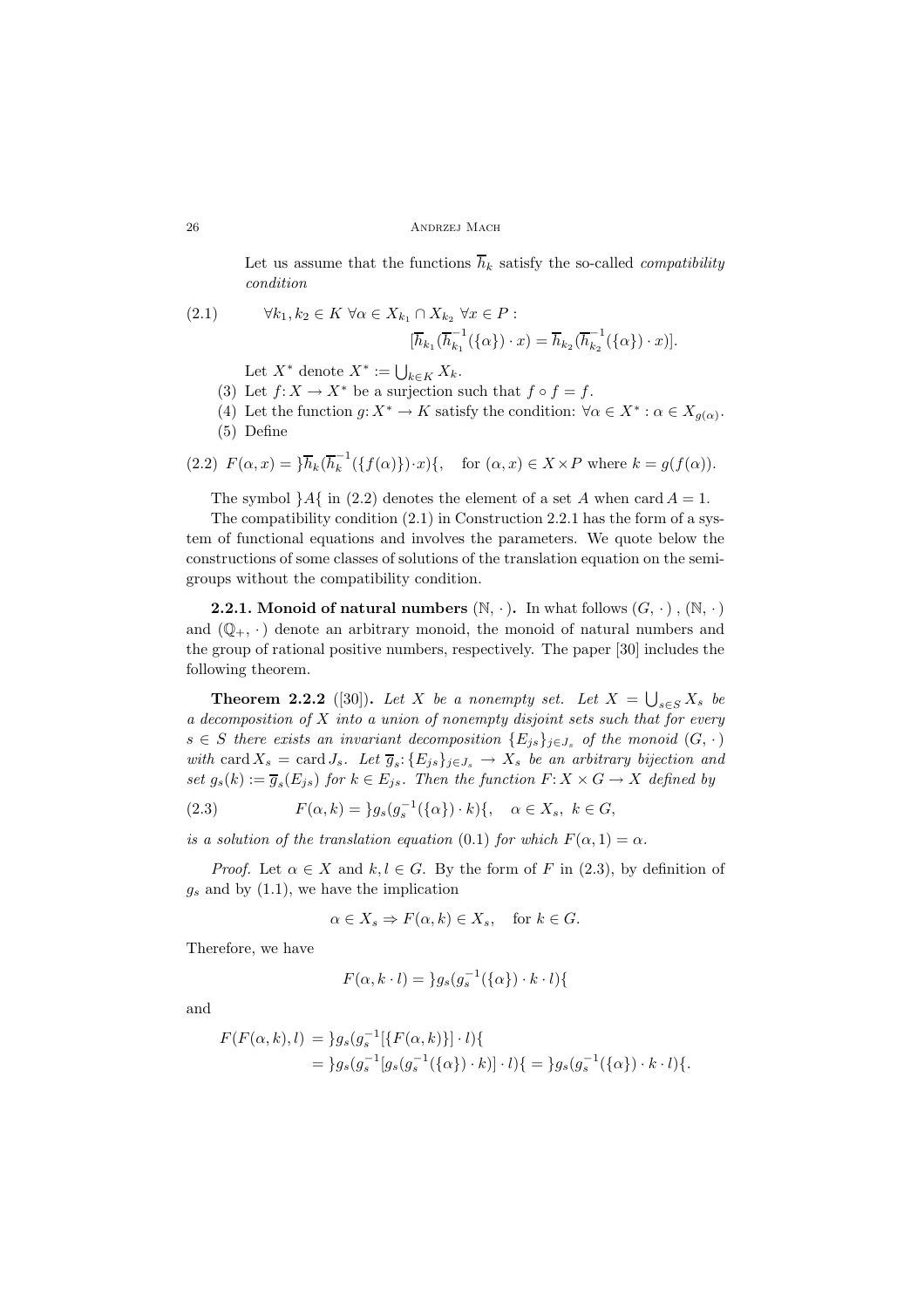Moreover, by definition of  $g_s$ 

$$
F(\alpha, 1) = \frac{1}{g_s(g_s^{-1}(\{\alpha\}) \cdot 1)} = \frac{1}{\{\alpha\}} = \alpha.
$$

**Remark 2.2.3.** When the monoid  $(G, \cdot)$  is the group, then Theorem 2.2.2 yields all solutions of the translation equation (0.1) satisfying  $F(\alpha, 1) = \alpha$ . In this case the invariant decompositions consist of right cosets of some subgroup  $G_s$  of G (see Remark 1.1.4),  $\overline{g}_s$  is equal to  $g_s$  and  $g_s$ :  $G/G_s \to X_s$ . The general solution of the translation equation (0.1) satisfying  $F(\alpha, 1) = \alpha$  has been given also in [37] in the Construction 2.1.1 with  $f = id_X$ .

Using Theorem 2.2.2 we can obtain examples of solutions for  $(G, \cdot)=(\mathbb{N}, \cdot).$ 

**Example 2.2.4** ([30]). Let  $X := \lfloor 1/4, 1 \rfloor$  and take  $S := \lfloor 1/2, 1 \rfloor$ ,  $X_s :=$  $\{s/2, s\}, J_s := \{1, 2\}$  for  $s \in S$ . Moreover,  $E_{1s} := \{1, 3, 5, \dots\}, E_{2s} := \{2, 4, \dots\}$ for  $s \in S$ . Define  $\overline{g}_s(E_{1s}) := s/2$ ,  $\overline{g}_s(E_{2s}) := s$  for  $s \in S$ . In that case we get the following solution:

$$
F(\alpha, k) = \begin{cases} 2\alpha & \text{for } \alpha \in [1/4, 1/2], \ k \in \{2, 4, 6, \dots\}, \\ \alpha & \text{for } \alpha \in [1/2, 1], \ k \in \mathbb{N} \text{ or } \alpha \in [1/4, 1/2], \ k \in \{1, 3, 5, \dots\}. \end{cases}
$$

**Example 2.2.5** ([30]). Let X, S,  $\{X_s\}$ , J<sub>s</sub> for  $s \in S$  be the same as in Example 2.2.4. We take  $E_{1s} := \{1\}, E_{2s} := \mathbb{N} \setminus \{1\}$  for  $s \in S$ . The functions  $\overline{g}_s$  are defined the same as in Example 2.2.4. In that case we get the following solution:

$$
F(\alpha, k) = \begin{cases} 2\alpha & \text{for } \alpha \in [1/4, 1/2], \, k \in \mathbb{N} \setminus \{1\}, \\ \alpha & \text{for } \alpha \in [1/2, 1], \, k \in \mathbb{N} \text{ or } \alpha \in [1/4, 1/2], \, k = 1. \end{cases}
$$

**Example 2.2.6** ([30]). Let  $X := [0, +\infty], S := [0, 1], X_s := \{s + j : j =$ 0, 1, 2,... },  $J_s := \mathbb{N} \cup \{0\}$  for  $s \in S$ . Moreover,  $E_{0s} := \{2, 4, 6, ...\}$  and  $E_{is} :=$  $\{2j-1\}$  for  $j \in \mathbb{N}$  and  $s \in S$ . Define  $\overline{g}_s(E_{js}) := s + j$  for  $j \in \mathbb{N} \cup \{0\}$  and  $s \in S$ . Now we get the solution:

$$
F(\alpha, k) = \begin{cases} \alpha - E(\alpha) & \text{for } \alpha \in X \setminus [0, 1[ \\ & \text{and } k \in \{2, 4, 6, \dots\} \\ & \text{or } \alpha \in [0, 1[ \text{ and } k \in \mathbb{N}, \\ \alpha + E(\alpha)(k - 1) - (k - 1)/2 & \text{for } \alpha \in X \setminus [0, 1[ \\ & \text{and } k \in \{1, 3, 5, \dots\}, \end{cases}
$$

where  $E(\alpha)$  denotes the integer part of  $\alpha$ .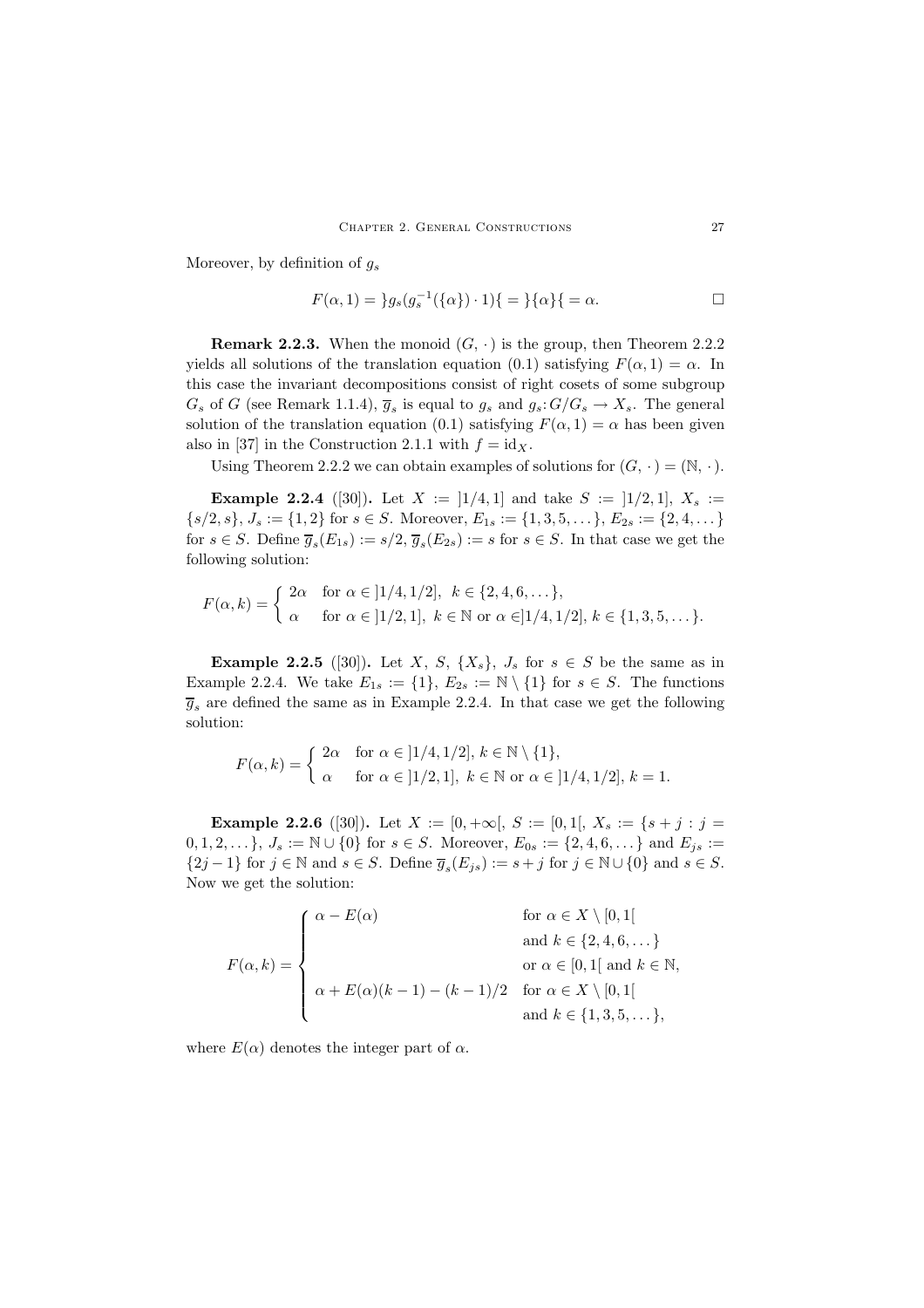**Example 2.2.7.** Let  $X := [0, 5], S := [0, 1], X_s := \{s + j : j = 0, 1, 2, 3, 4\},\$  $J_s := \{0, 1, 2, 3, 4\}$  for  $s \in S$ . Moreover,  $E_{0s} := \{1\}, E_{1s} := \{2\}, E_{2s} := \{3\},$  $E_{3s} := \{4\}$  and  $E_{5s} := \{5, 6, 7, \dots\}$ , for  $s \in S$ . Define  $\overline{g}_s(E_{js}) := s + j$  for  $j \in \{0, 1, 2, 3, 4\}$  and  $s \in S$ . We get the following solution:

$$
F(\alpha, k) = \begin{cases} \alpha & \text{if } E(\alpha) \in \{0, 1, 2, 3\} \text{ and } k = 1 \\ & \text{or } E(\alpha) = 4 \text{ and } k \in \mathbb{N}, \\ \alpha - E(\alpha) + 4 & \text{if } E(\alpha) \in \{0, 1\} \text{ and } k \ge 5 - 2E(\alpha) \\ & \text{or } E(\alpha) \in \{2, 3\} \text{ and } k \ge 2, \\ \alpha + E(\alpha) + k - 1 & \text{if } E(\alpha) \in \{0, 1\} \text{ and } 1 < k < 5 - 2E(\alpha). \end{cases}
$$

**Remark 2.2.8** ([30])**.** If the solution of equation (0.1) is trivial, that is  $F(\alpha, k) := \alpha$  for every  $(\alpha, k) \in X \times \mathbb{N}$  where X denotes an arbitrary nonempty set, then the invariant decomposition of  $\mathbb N$  has exactly one element  $\{\mathbb N\}$ , the set X is decomposed into singletons and  $\overline{q}_s(\mathbb{N}) := s$ .

**Remark 2.2.9** ([30]). The function  $F(\alpha, k) := k \cdot \alpha$  for  $(\alpha, k) \in X \times \mathbb{N}$  and  $X := [0, \infty)$  is a solution of the translation equation (0.1). This solution is not of the form (2.3) (see remark 2.2.12).

**Theorem 2.2.10** ([30]). Let  $X \subset \mathbb{R}$  be an arbitrary nonempty set. Sup*pose that a solution*  $F: X \times \mathbb{N} \to X$  *of the translation equation* (0.1) *satisfying*  $F(\alpha, 1) = \alpha$  for  $\alpha \in X$  can be extended to a solution  $\overline{F}: X \times \mathbb{Q}_+ \to X$  of *this equation. Then there exists a family*  $\{X_s\}_{s\in S}$  *of disjoint sets such that*  $\bigcup_{s \in S} X_s = X$  and for every  $s \in S$  there exists a subgroup  $\mathbb{Q}_s \leq \mathbb{Q}_+$  and a bijection  $g : \mathbb{Q} \to \mathbb{Z}$  for which *tion*  $g_s: \mathbb{Q}_+/\mathbb{Q}_s \to X_s$  *for which* 

$$
F(\alpha, k) = g_s(g_s^{-1}(\alpha) \cdot k), \quad \alpha \in X_s, \ k \in \mathbb{N}.
$$

**Theorem 2.2.11** ([30]). Let  $X \subset \mathbb{R}$  be an arbitrary interval. A function  $F: X \times \mathbb{N} \to X$  *is a solution of the translation equation* (0.1) *such that for every*  $\alpha \in X$  *the function*  $F(\alpha, \cdot)$  *is increasing and for every*  $k \in \mathbb{N}$  *the function*  $F(\cdot, k)$  *is increasing and surjective if and only if there exists a family*  $\{X_s\}_{s\in S}$ *of disjoint sets such that*  $\bigcup_{s \in S} X_s = X$  *and there exists a family of increasing*<br>bioations  $\Omega$  is  $\bigcup_{s \in S} X_s = X$  *and then bijections*  $g_s: \mathbb{Q}_+ \to X_s$ ,  $s \in S$  *such that* 

$$
F(\alpha, k) = g_s(g_s^{-1}(\alpha) \cdot k), \quad \alpha \in X_s, \ k \in \mathbb{N}.
$$

**Remark 2.2.12** ([30]). If  $F: X \times \mathbb{N} \to X$  satisfies the assumptions of Theorem 2.2.11, then  $F$  cannot be obtained by means of Theorem 2.2.2. Indeed, otherwise let  $g_s(1) =: \alpha_0$  for some  $s \in S$ . Then  $X_s = \{F(\alpha_0, k) : k \in \mathbb{N}\} = g_s(\mathbb{N})$ and  $\alpha_0 \in X_s$ . Let  $\overline{F}: X \times \mathbb{Q}_+ \to X$  be an extension of the solution F. Since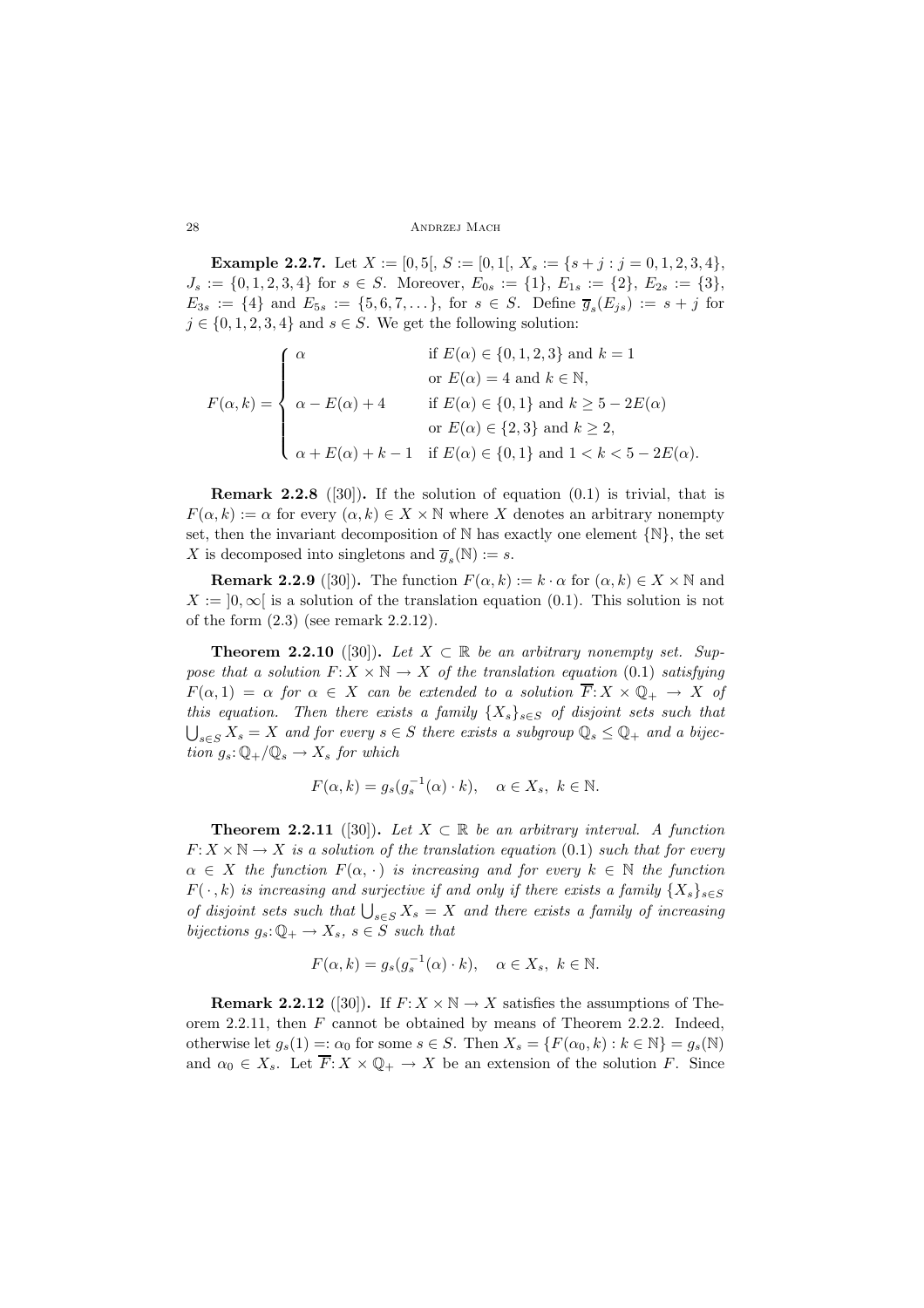$\overline{F}(\alpha_0, 1/2) < F(\alpha_0, k)$  for  $k \in \mathbb{N}$ , we have  $\overline{F}(\alpha_0, 1/2) \notin X_s$ . Let  $\overline{F}(\alpha_0, 1/2) \in X_t$ ,  $t \neq s$ . Hence,

$$
F\bigg(\overline{F}\bigg(\alpha_0,\frac{1}{2}\bigg),2\bigg)=F(\alpha_0,1)=\alpha_0,
$$

so  $\alpha_0 \in X_t$ , which contradicts the relation  $X_t \cap X_s = \emptyset$ .

**Remark 2.2.13** ([30]). Let  $X := [0, +\infty[$  and define  $F: X \times \mathbb{N} \to X$  by

$$
F(\alpha, k) = \begin{cases} \alpha & \text{for } \alpha \in X, \ k = 1, \\ 1 & \text{for } \alpha \in [0, 1], \ k \in \mathbb{N} \setminus \{1\}, \\ k\alpha & \text{for } \alpha \in X \setminus [0, 1], \ k \in \mathbb{N} \setminus \{1\}. \end{cases}
$$

Then F is a solution of (0.1), which cannot be extended to a solution  $\overline{F}: X \times$  $\mathbb{Q}_+ \to X$  and is not of the form (2.3). Indeed, for every solution  $\overline{F}: X \times \mathbb{Q}_+ \to X$ of (0.1) satisfying  $\overline{F}(\alpha, 1) = \alpha$ , all functions  $\overline{F}(\cdot, k)$  ought to be bijections. But

$$
F\left(\frac{1}{2},2\right) = 1 = F\left(\frac{3}{4},2\right),\,
$$

therefore F cannot be extended to a solution  $\overline{F}: X \times \mathbb{Q}_+ \to X$ . Moreover, by Theorem 2.2.2, card  $X_s = \text{card } J_s$  for  $s \in S$ . It is easy to see that for the solution F one of the elements of the family  $\{X_s\}_{s\in S}$  is the set  $X_n = [0,1]$  for some  $n \in S$ . This implies the following contradiction:

$$
\mathfrak{c} = \text{card}\left[0, 1\right] = \text{card}\,J_n \le \text{card}\,\mathbb{N} = \aleph_0.
$$

**2.2.2. Semigroup of positive elements of linearly ordered and archimedean group.** Let X be an arbitrary set and  $G^+$  a semigroup of positive elements of a linearly ordered and archimedean, so abelian, group  $(G, +, 0, <)$ . The Construction 2.2.16 presented below describing all solutions of the translation equation (0.1) where  $F: X \times G^+ \to X$ , for which the almost fibres  $F_\alpha =$  $F({\{\alpha\}\times G^+})$  satisfy the condition

(2.6) 
$$
\forall \alpha, \beta \in X : F_{\alpha} \cap F_{\beta} \neq \emptyset \Rightarrow F_{\alpha} \subset F_{\beta} \text{ or } F_{\beta} \subset F_{\alpha},
$$

is cited from the paper [31].

**Definition 2.2.14** ([23]). Let us define the operation " $\oplus$ " by the following way: if  ${E_k}_{k \in K}$  is an invariant decomposition of the final interval  $\Delta$  of the group  $G$ , we have

$$
\forall k \in K \ \forall x \in G^+ : (E_k \oplus x = E_l \Leftrightarrow E_k + x \subseteq E_l).
$$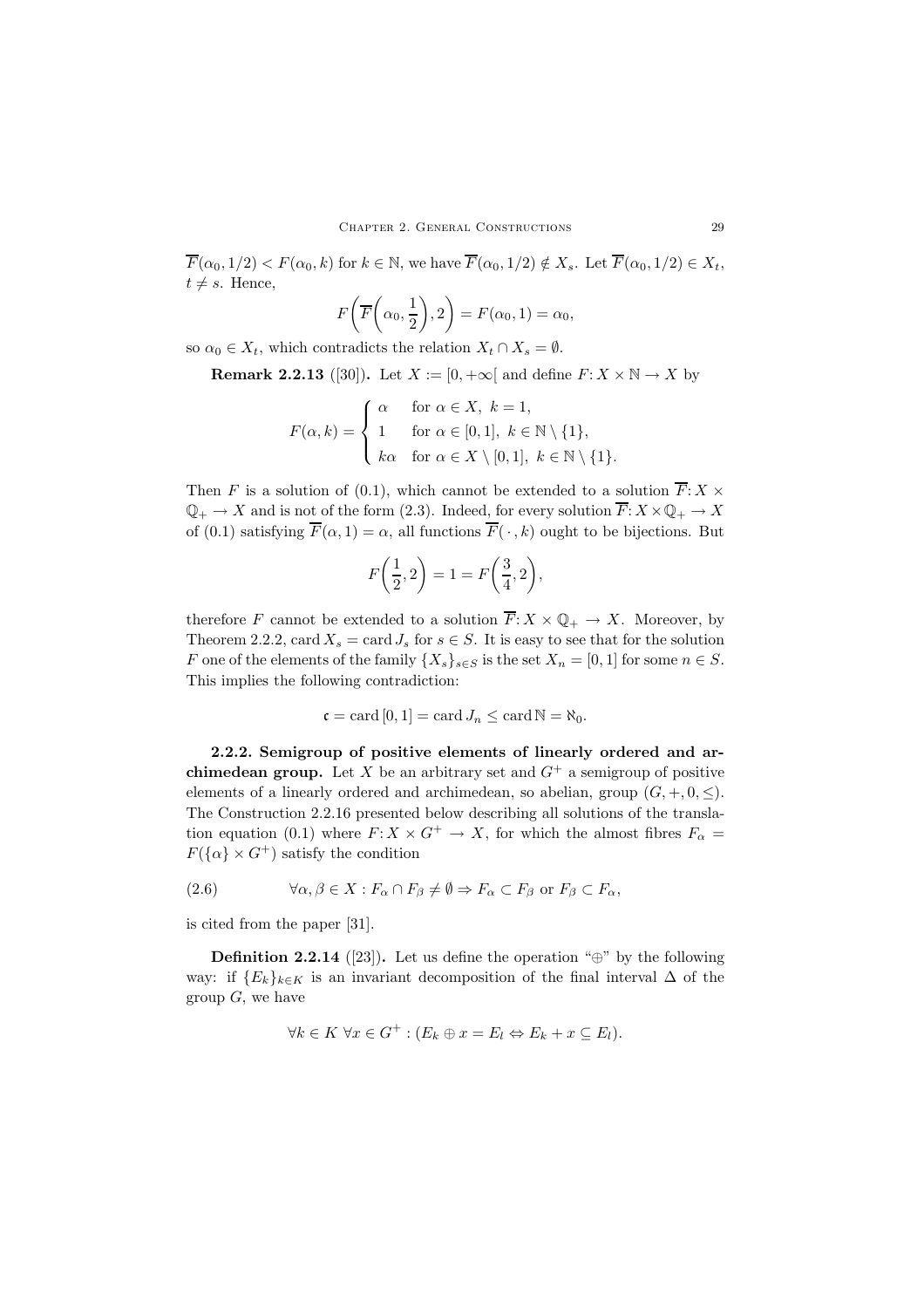**Theorem 2.2.15** (see [31]). *The function*  $F: X \times G^+ \to X$  *is a solution of the translation equation* (0.1) *satisfying the condition* (2.6) *if and only if*  $F$  *is obtained by the following construction.*

### **Construction 2.2.16.**

(1) Let  $f: X \to X$  be a function such that

$$
\forall \alpha \in X : f(f(\alpha)) = f(\alpha).
$$

- (2) Let  $f(X) = \bigcup_{k \in K} X_k$  be a union of nonempty disjoint sets  $X_k$  such that for even  $k \in K$  there exists an inversion decomposition  $\{F_n\}$ that for every  $k \in K$  there exists an invariant decomposition  $\{E_{jk}\}_{j\in J_k}$ of a final interval  $\Delta_k$  of G for which  $G^+ \subseteq \Delta_k$  and card  $J_k = \text{card } X_k$ .
- (3) Let  $h_k: \{E_{jk}\}_{j\in J_k} \to X_k$  be a bijection for  $k \in K$ .
- (4) Define

(2.7) 
$$
F(\alpha, x) = h_k(h_k^{-1}(f(\alpha)) \oplus x), \text{ for } f(\alpha) \in X_k, x \in G^+.
$$

**Remark 2.2.17.** The Construction 2.2.16 is a special case of the more complex construction in  $[23]$  where it is not supposed that G is archimedean (see Theorem 2.2.32 and the Construction 2.2.33, below). The analogue of Theorem 2.2.15 is also given in [38] with the proof different and more complicated, than the proof given in [31].

**Remark 2.2.18.** Let us remark that if we define the functions  $\overline{h}_k: \Delta_k : \rightarrow X_k$ by the formula

(2.8) 
$$
\overline{h}_k(x) := h_k(W), \text{ when } x \in W \in \{E_{jk}\}_{j \in J_k},
$$

we can replace (2.7) by

(2.9) 
$$
F(\alpha, x) := \frac{1}{h_k} (\overline{h}_k)^{-1} (\{f(\alpha)\}) + x) \{ , \text{ for } f(\alpha) \in X_k, x \in G^+.
$$

and the formula (2.9) represents the form of solutions exactly the same as in the paper [38].

We will give a solution of the translation equation (0.1) by Construction 2.2.16.

**Example 2.2.19** ([31]). Put  $X = [0, +\infty[, (G, +, \leq) = (\mathbb{R}_+ = [0, +\infty[, \cdot, \leq),$  $f = id_{\mathbb{R}_+}, K = \{1, 2\}, X_1 = [0, 1], X_2 = [1, +\infty[, G^+ = [1, +\infty[, \Delta_1 = [1, +\infty],$  $\Delta_2 = |1/2, +\infty|$ . Let us take the following invariant decompositions of the intervals  $\Delta_1$  and  $\Delta_2$ :  $\Delta_1 = \bigcup_{w \in [1,2]} \{w\} \cup [2, +\infty]$  at  $\Delta_2 = \bigcup_{w \in \Delta_2} \{w\}$ . Define  $h_1({w}) := w - 1$ , for  $w \in [1, 2[, h_1([2, +\infty[) := 1 \text{ and } h_2({w}) := 2w$ . The function  $H(\alpha, x) = h_k(h_k^{-1}(f(\alpha)) \odot x)$ , for  $\alpha \in X_k$ ,  $x \in G^+$  is a solution of (0.1) given by Construction 2.2.16.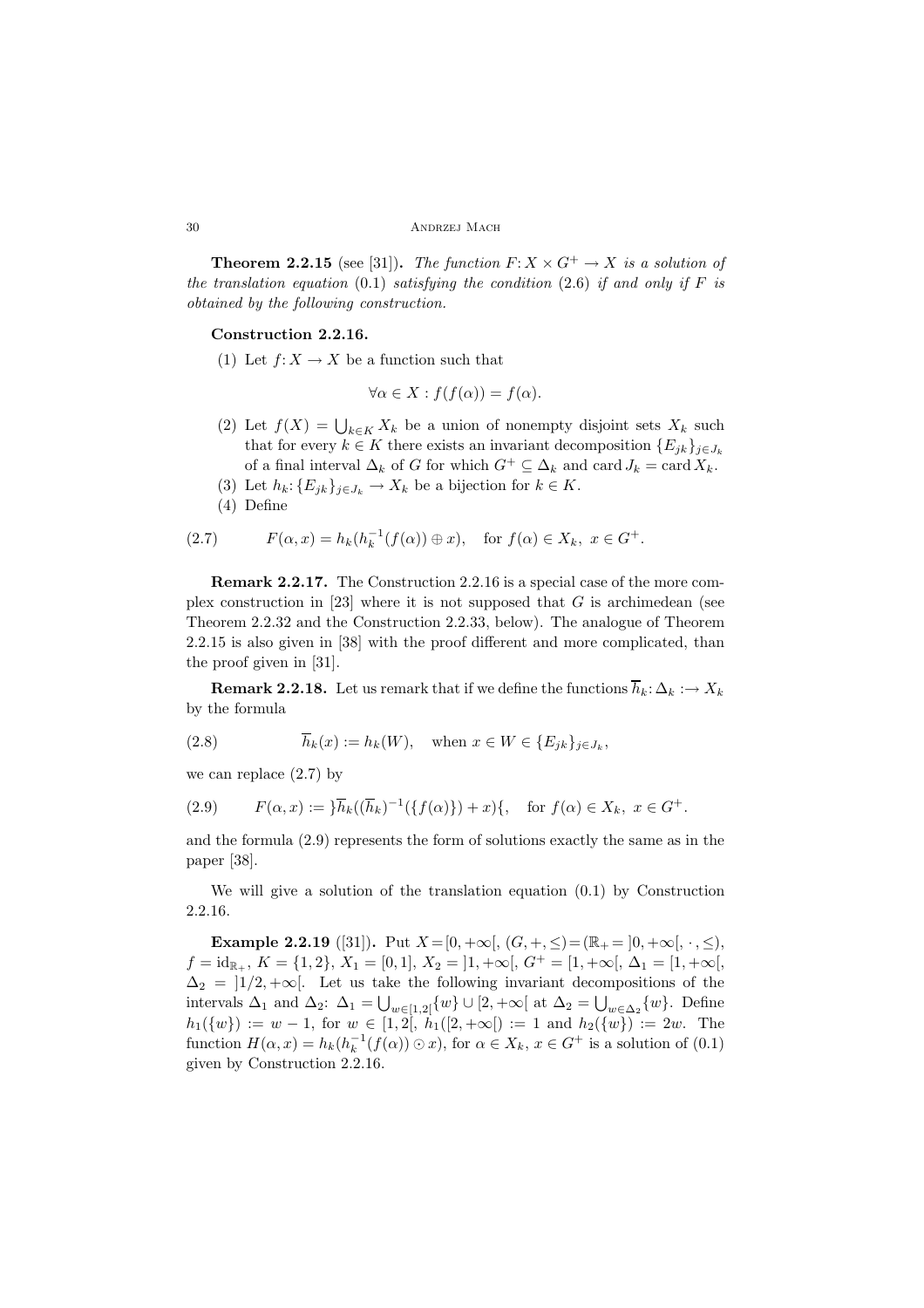**Remark 2.2.20** ([31]). If the solution  $F: X \times G^+ \to X$  of (0.1) can be extended to the solution  $F^*$ :  $X \times G \to X$  of (0.1), F can be obtained by Construction 2.2.16 because the condition (2.6) is fulfilled. The converse implication is not true. For the solution H in Example 2.2.19, we have:  $H(0, 1) = 0$ and  $H(0, x) \neq 0$  for  $x \neq 1$ . Moreover, if an extension of H to the solution  $H^*$ :  $X \times \mathbb{R}_+ \to X$  of (0.1) could exist, we would conclude by  $H(0, 2) = H(0, 3)$ that  $0 = H(0, 1) = H^*(H(0, 2), 1/2) = H^*(H(0, 3), 1/2)$ , whence  $0 = H(0, 3/2)$ , which leads to a contradiction.

**Remark 2.2.21** ([31]). The solution  $F: X \times \mathbb{N} \to X$  of the translation equation where  $X := [0, \infty)$ , given in Remark 2.2.13 by the formula

$$
F(\alpha, k) = \begin{cases} \alpha & \text{for } \alpha \in X, \ k = 1, \\ 1 & \text{for } \alpha \in [0, 1], \ k \in \mathbb{N} \setminus \{1\}, \\ k\alpha & \text{for } \alpha \in X \setminus [0, 1], \ k \in \mathbb{N} \setminus \{1\} \end{cases}
$$

cannot be obtained by theorems 2.2.2, 2.2.10, 2.2.11. For this solution the condition (2.6) is not fulfilled, but the solution is the restriction of the solution  $H: X \times [1, +\infty] \to X$  obtained by Construction 2.2.16 in Example 2.2.19.

**Remark 2.2.22** ([31]). Every function  $F: X \times M \rightarrow X$  where M is a monoid, such that  $F(\alpha, 1) = \alpha$ , for  $\alpha \in X$ , which can be extended to a solution  $F^*$ :  $X \times$  $G \to X$  where  $(G, \cdot)$  is a group being an extension of the monoid  $(M, \cdot)$ , is a restriction to the set  $X \times M$  of the solution H received by Construction 2.2.16. It is true since the function  $F^*$  fulfills the condition (2.6).

**Example 2.2.23** ([31]). Let  $F: X \times \mathbb{N} \to X$  where  $X := [0, 1]$ , is a solution of (0.1) given by the following formula

$$
F(\alpha, k) = \begin{cases} \alpha & \text{for } k \in 2\mathbb{N} - 1, \\ 1 & \text{for } k \in 2\mathbb{N}. \end{cases}
$$

For this solution the condition (2.6) is not fulfilled. This solution cannot be obtained as restriction of a solution  $H: X \times \mathbb{Q}_+ \to X$  of (0.1) given by Construction 2.2.16, since there are no proper subgroup of the group  $(\mathbb{Q}_+, \cdot)$  of positive rational numbers containing the set  $2N - 1$ , for which an equivalence class includes the set 2N. Since every group G being an extension of the monoid  $(N, \cdot)$ ought to contain a group isomorphic to  $\mathbb{Q}_+$ , we have the same conclusion for a solution  $H: X \times G \to X$ .

In the next example we shall present a simple solution of equation (0.1) for which the condition (2.6) is not satisfied; therefore, this solution cannot be obtained by Construction 2.2.16.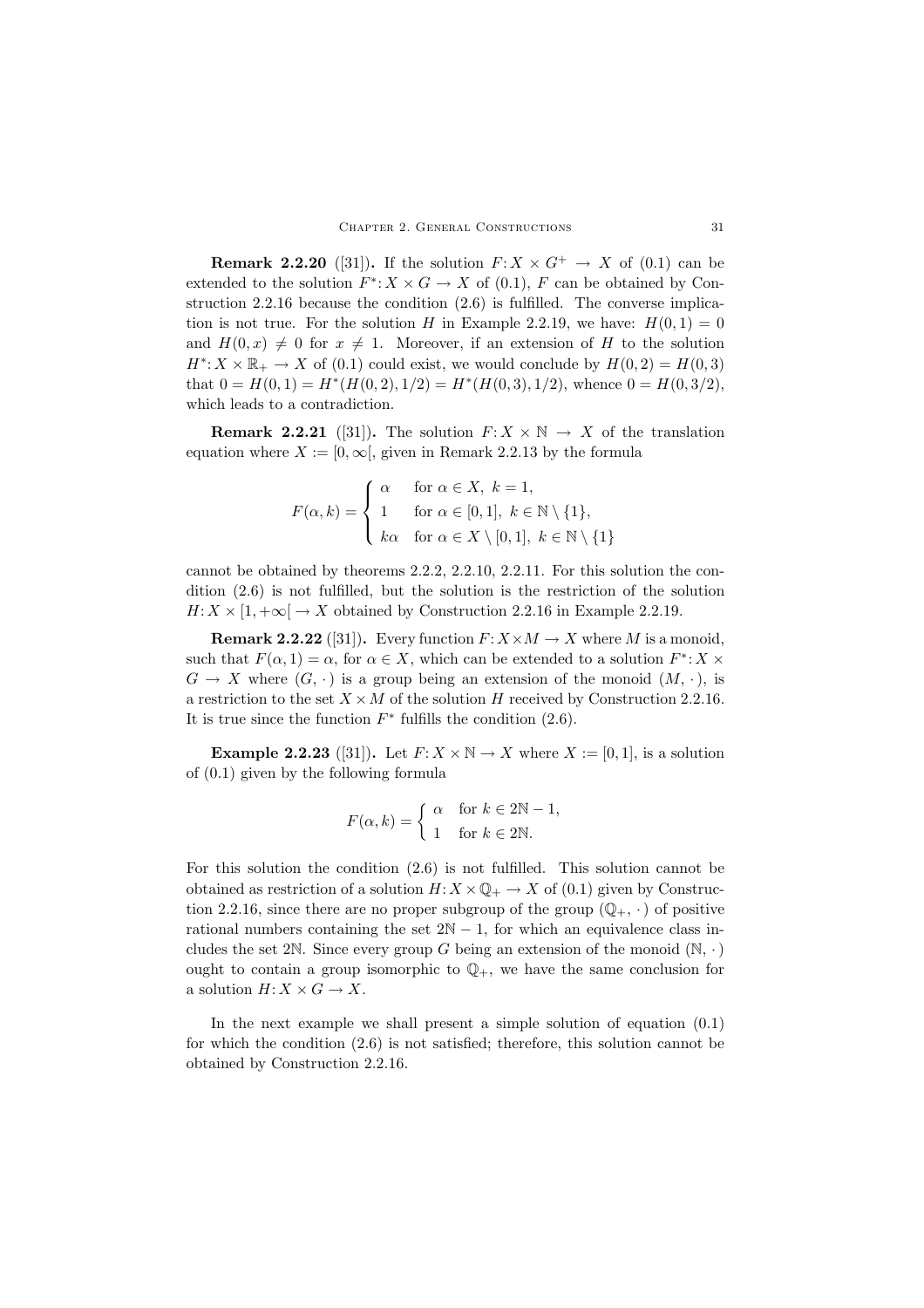**Example 2.2.24** ([31]). Let  $(N_0, +)$  be a semigroup of positive integers of additive group of integers and let  $X = {\alpha_1, \alpha_2, \alpha_3}$  where  $\alpha_1, \alpha_2, \alpha_3$  are different elements. The function  $F: X \times \mathbb{N}_0 \to X$  defined by  $F(\alpha_i, 0) = \alpha_i$  and  $F(\alpha_i, n) = \alpha_3$  for  $i = 1, 2, 3$  and  $n \neq 0$  is a solution of  $(0.1)$  which does not fulfill (2.6). Indeed,  $F(\{\alpha_1\} \times \mathbb{N}_0) = \{\alpha_1, \alpha_3\}, F(\{\alpha_2\} \times \mathbb{N}_0) = \{\alpha_2, \alpha_3\}.$ 

In the paper [43], some generalization of the Construction 2.2.16 is considered. The author investigates the condition for solutions  $F: X \times G^+ \to X$ generalizing (2.6), namely

$$
(2.10) \quad \forall \alpha, \beta \in X : \{ F_{\alpha} \cap F_{\beta} \neq \emptyset \Rightarrow (F_{\alpha} \subset F_{\beta} \text{ or } F_{\beta} \subset F_{\alpha}) \text{ or } \newline \forall \delta \in X : [F_{\delta} \cap F_{\alpha} \neq \emptyset \Rightarrow (F_{\delta} \subset F_{\alpha} \text{ or } F_{\alpha} \subset F_{\delta} \text{ or } F_{\delta} \subset F_{\beta} \text{ or } F_{\beta} \subset F_{\delta}) ] \}.
$$

We will give examples of solutions satisfying the condition  $(2.10)$  and not satisfying the condition (2.6).

**Example 2.2.5** ([43]). Define  $H: [0, 2] \times \mathbb{R}^+ \to [0, 2]$  as follows:

$$
H(\alpha, x) = \begin{cases} \alpha + x & \text{if } \alpha \in [0, 1] \text{ and } x \in [0, 1 - \alpha], \\ 1 & \text{if } (\alpha \in [0, 1] \text{ and } x \ge 1 - \alpha) \text{ or } (\alpha \in [1, 2] \text{ and } x \ge \alpha - 1), \\ \alpha - x & \text{if } \alpha \in [1, 2] \text{ and } x \in [0, \alpha - 1]. \end{cases}
$$

We have  $H_0 = [0, 1], H_2 = [1, 2],$  so  $H_0 \cap H_2 \neq \emptyset$  and  $\neg H_0 \subset H_2$  and  $\neg H_2 \subset H_0$ . The fulfillment of the condition (2.10) is evident.

**Example 2.2.26.** The following more complex function  $H: [0, 4] \times \mathbb{R}^+ \rightarrow$  $[0, 4]$  is also an example of the solution which satisfies the condition  $(2.10)$  and does not satisfy the condition (2.6).

$$
H(\alpha, x) = \begin{cases} \alpha + x & \text{if } \alpha \in [2, 3] \text{ and } x \in [0, 3 - \alpha], \\ 3 & \text{if } (\alpha \in [2, 3] \text{ and } x \ge 3 - \alpha) \text{ or } (\alpha \in [3, 4] \text{ and } x \ge \alpha - 3), \\ \alpha - x & \text{if } \alpha \in [3, 4] \text{ and } x \in [0, \alpha - 3], \\ 2 & \text{if } \alpha = 2 \text{ and } x \in \mathbb{R}^+, \\ \alpha + x & \text{if } \alpha \in [0, 1] \text{ and } x \in [0, 1 - \alpha], \\ 1 & \text{if } (\alpha \in [0, 1] \text{ and } x \ge 1 - \alpha) \text{ or } (\alpha \in ]1, 2] \text{ and } x \ge \alpha - 1), \\ \alpha - x & \text{if } \alpha \in ]1, 2[ \text{ and } x \in [0, \alpha - 1]. \end{cases}
$$

The Theorem 2.2.27 presented below is the reformulation of Theorem 2.7 given in [43].

**Theorem 2.2.27.** *The function*  $F: X \times G^+ \to X$  *is a solution of the translation equation* (0.1) *satisfying the condition* (2.10) *if and only if* F *is obtained by the following construction.*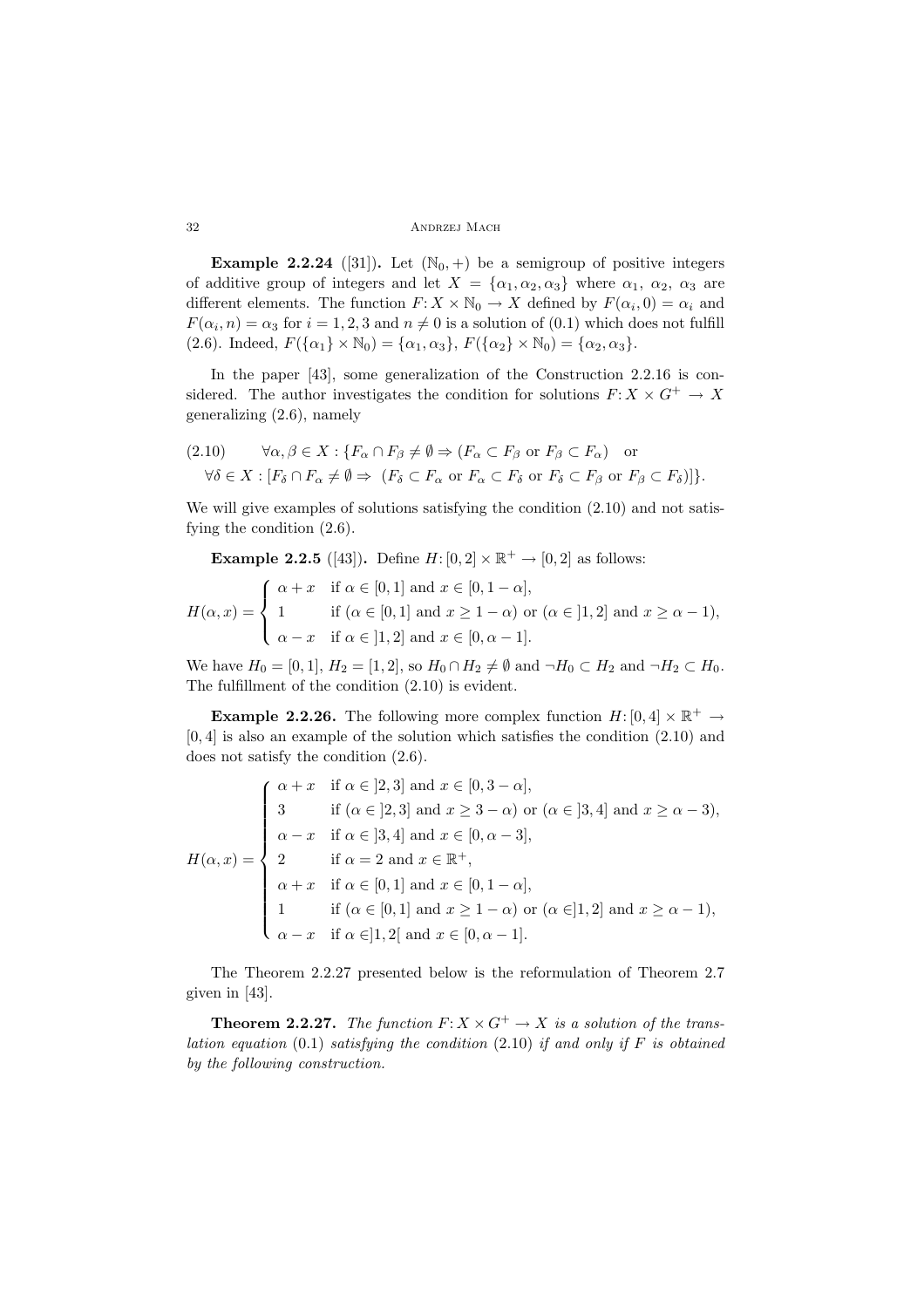# **Construction 2.2.28.**

(1) Let  $f: X \to X$  be a function such that

$$
\forall \alpha \in X : f(f(\alpha)) = f(\alpha).
$$

- (2) Let  $f(X) = \bigcup_{k \in K} X_k$  be a union of nonempty disjoint sets  $X_k$  such that for every  $k \in K$ . that for every  $k \in K$ :
	- (a) there exist: an invariant decomposition  ${E_{jk}}_{j \in J_k}$  of a final interval  $\Delta_k^0$  of G, for which  $G^+ \subseteq \Delta_k^0$  and an injection  $h_k^0$ :  $\{E_{jk}\}_{j \in J_k} \to X_k$ (let  $X_k^0$  denote:  $X_k^0 := h_k^0(\{E_{jk}\}_{j \in J_k})$ ),<br>there exist: interval  $A \subseteq C$  which is not
	- (b) there exist: interval  $A \subset G$  which is not final or  $A = \emptyset$  and a bijection  $\varphi_k: \mathcal{A} \to X_k \setminus X_k^0 =: X_k^1$  where  $\mathcal{A} := \{\{x\} : x \in A\}.$
- (3) Let  $\Delta_k^1$  denote:

$$
\Delta_k^1 := \begin{cases} A \cup \{x \in G : \forall u \in A : x \ge u\} & \text{when } A \ne \emptyset, \\ \Delta_k^0 & \text{when } A = \emptyset. \end{cases}
$$

Choose  $t \in G^+$  such that  $(\Delta_k^1 \setminus A) + t \subset \Delta_k^0$  and define

$$
\mathcal{V} := \{ W \in \{ E_{jk} \}_{j \in J_k} : W \cap (\Delta_k^1 \setminus A) \neq \emptyset \},\
$$

(observe that we can state that the family of sets A∪V forms an invariant decomposition of  $\Delta_k^1$ ) and define the function  $h_k^1: \mathcal{A} \cup \mathcal{V} \to X_k$ 

$$
h_k^1(W) := \begin{cases} \varphi_k(W) & \text{if } W \in \mathcal{A}, \\ h_k^0(W \oplus t) & \text{if } W \in \mathcal{V}. \end{cases}
$$

(4) Define

(2.11) 
$$
F(\alpha, x) := h_k^i((h_k^i)^{-1}(f(\alpha)) \oplus x), \text{ for } f(\alpha) \in X_k^i, i \in \{0, 1\}.
$$

**Remark 2.2.29.** Since the paper [43] is not published, we will present below a proof of Theorem 2.2.27. The presented proof differs from the original one and it seems to be simpler. Let us remark firstly that if we define the functions  $h_k^{\dagger}, \Delta_k^{\dagger} : \rightarrow X_k$  for  $i \in \{0,1\}$  by the formula

(2.12) 
$$
\overline{h}_k^i(x) := h_k^i(W), \text{ when } x \in W,
$$

then we can replace (2.11) by

$$
(2.13) \tF(\alpha, x) := \frac{1}{h_k} \left( (\overline{h}_k^i)^{-1} (\{ f(\alpha) \}) + x \right), \text{ for } f(\alpha) \in X_k^i, i \in \{0, 1\}.
$$

and the formula (2.13) represents the form of solutions exactly the same as in the paper [43].

*Proof.* ( $\Leftarrow$ ) Let us suppose that the function F has the form (2.11) with parameters described by Construction 2.2.28. We will verify the statement that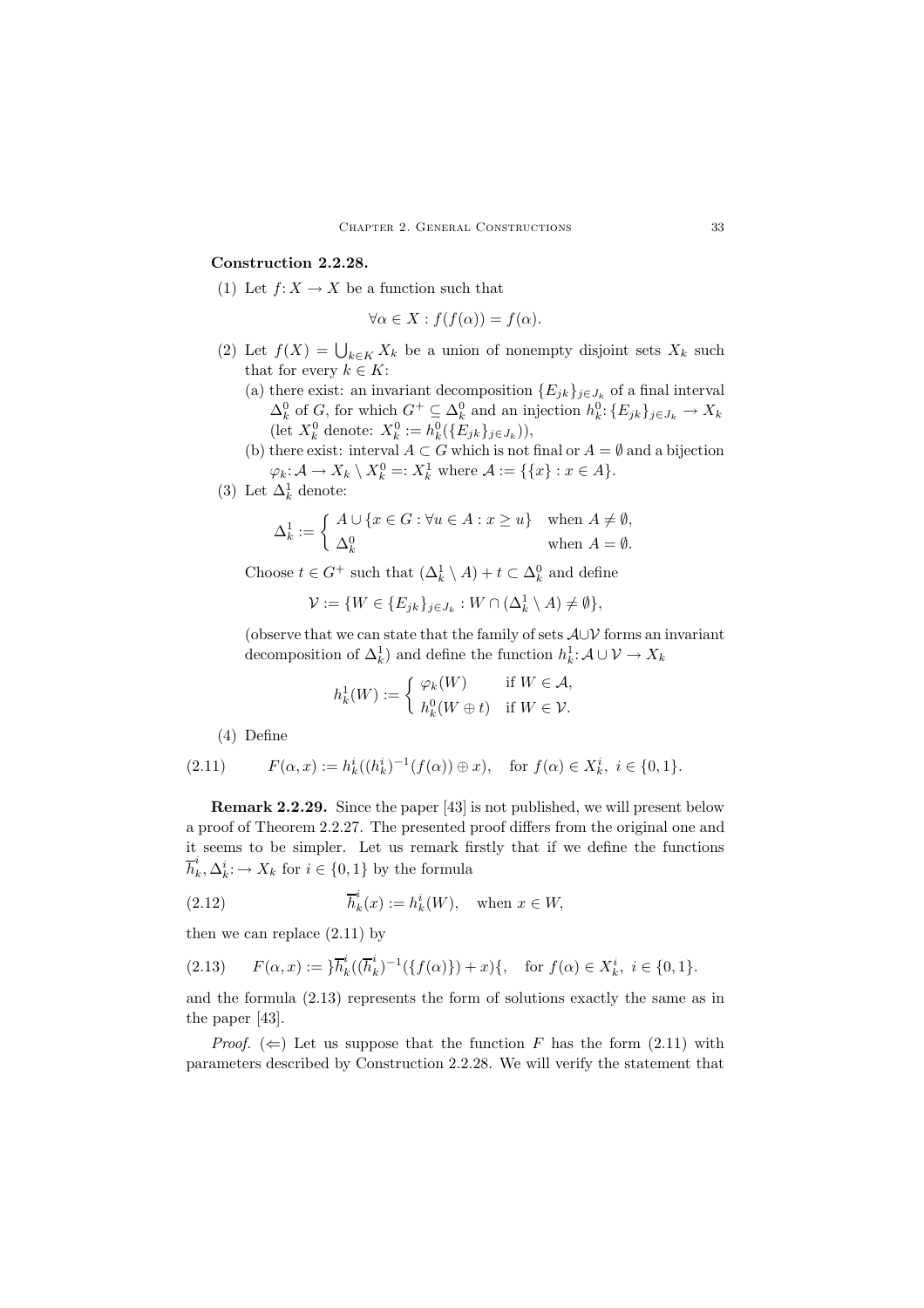F satisfies the translation equation (0.1) and the condition (2.10). Let  $\alpha \in X$ ,  $x, y \in G^+$ . Let us consider two cases:

(a)  $f(\alpha) \in X_k^0$ ,<br>(b)  $f(\alpha) \in Y_1^1$ (b)  $f(\alpha) \in X_k^1$ .

Ad (a). In this case we have

$$
F(\alpha, x + y) = h_k^0((h_k^0)^{-1}(f(\alpha)) \oplus (x + y))
$$

and

$$
F(F(\alpha, x), y) = h_k^0((h_k^0)^{-1}(f[h_k^0((h_k^0)^{-1}(f(\alpha)) \oplus x)]) \oplus y),
$$

hence,

$$
F(F(\alpha, x), y) = h_k^0((h_k^0)^{-1}(f(\alpha)) \oplus (x + y)),
$$

so

$$
F(\alpha, x + y) = F(F(\alpha, x), y).
$$

Ad (b). Let us denote:  $(h_k^1)^{-1}(f(\alpha)) =: \{a \} \in \mathcal{A}$ . We will consider the following subcases.

- (i)  ${a \} \oplus (x + y) = {b} \in A$ ,
- (ii)  ${a \} \oplus x = {b} \in A$ , and  ${a \} \oplus (x + y) = {b} \oplus y = W \in V$ ,
- (iii)  $\{a\} \oplus x = W \in \mathcal{V}$ .

Ad (i). We have

$$
F(\alpha, x+y) = h_k^1((h_k^1)^{-1}(f(\alpha)) \oplus (x+y)) = h_k^1(\{a\} \oplus (x+y)) = h_k^1(\{b\}) = \varphi_1(\{b\})
$$
  
and

$$
^{\rm and}
$$

$$
F(F(\alpha, x), y) = h_k^1((h_k^1)^{-1}(f[h_k^1((h_k^1)^{-1}(f(\alpha)) \oplus x)]) \oplus y) = h_k^1((a \n} \oplus x) \oplus y)
$$
  
=  $h_k^1(\{a \} \oplus (x + y)) = h_k^1(\{b\}) = \varphi_1(\{b\}) = F(\alpha, x + y).$ 

Ad (ii). We have

$$
F(\alpha, x + y) = h_k^1((h_k^1)^{-1}(f(\alpha)) \oplus (x + y))
$$
  
=  $h_k^1(\{a \} \oplus (x + y)) = h_k^1(W) = h_k^0(W \oplus t)$ 

and

$$
F(F(\alpha, x), y) = h_k^1((h_k^1)^{-1}(f[h_k^1((h_k^1)^{-1}(f(\alpha)) \oplus x)]) \oplus y) = h_k^1(\{b\} \oplus y)
$$
  
=  $h_k^1(W) = h_k^0(W \oplus t) = F(\alpha, x + y).$ 

Ad (iii). We have

$$
F(\alpha, x + y) = h_k^1(\{a \} \oplus (x + y)) = h_k^1(W \oplus y) = h_k^0(W \oplus y \oplus t),
$$
  

$$
F(F(\alpha, x), y) = h_k^1(\{a \} \oplus x \oplus y) = h_k^1(W \oplus y) = h_k^0(W \oplus y \oplus t).
$$

Now, we will verify the statement that the solution (2.11) satisfies the condition (2.10). Let us suppose that  $\alpha, \beta \in X$  and  $F_{\alpha} \cap F_{\beta} \neq \emptyset$ . By (2.11) we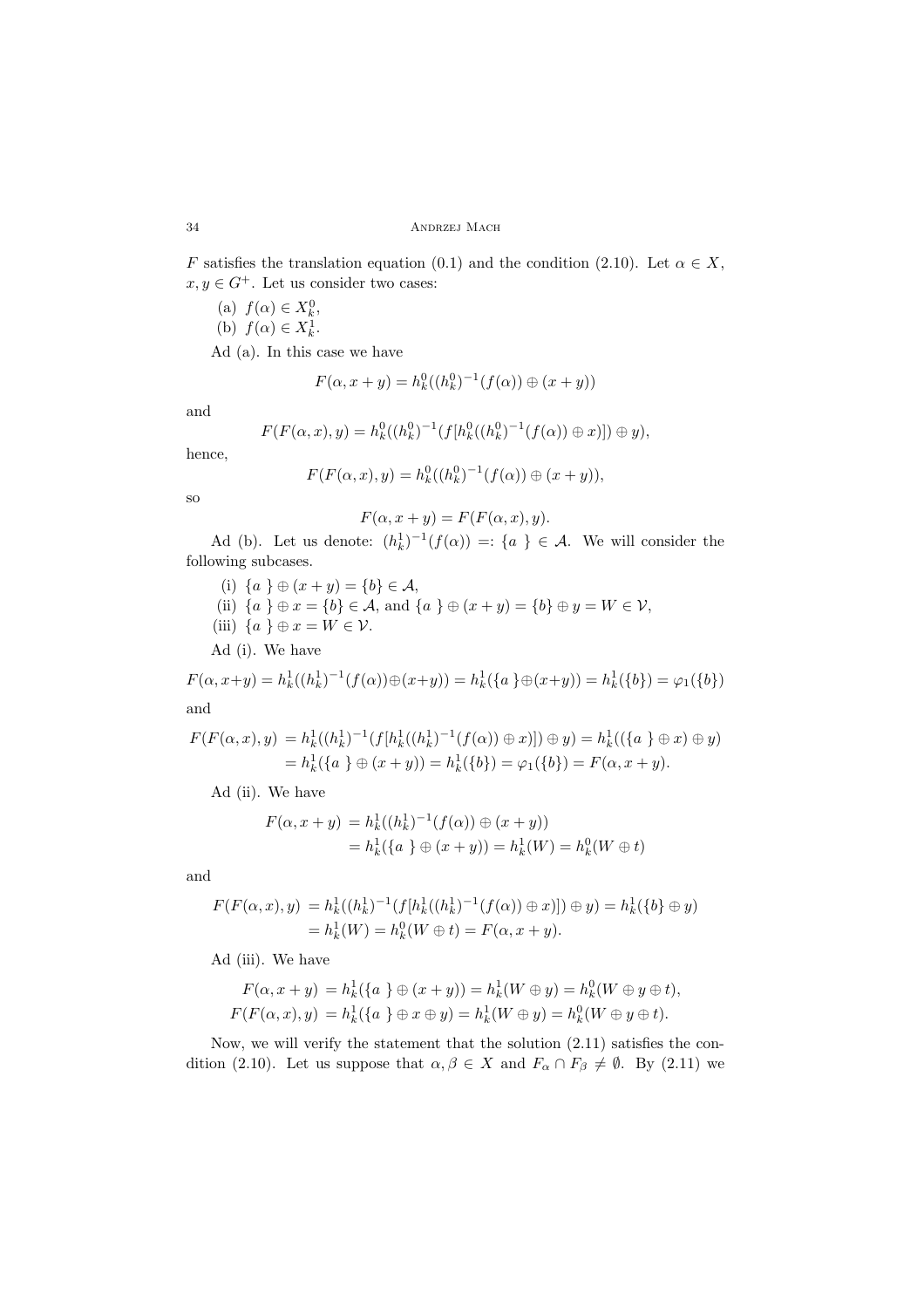easily conclude that  $f(\alpha)$ ,  $f(\beta) \in X_k$  for a certain  $k \in K$ . Let us consider the following cases:

(a)  $f(\alpha)$ ,  $f(\beta) \in X_k^0$ ,<br>(b)  $f(\alpha)$ ,  $f(\beta) \in Y^1$ (b)  $f(\alpha)$ ,  $f(\beta) \in X_k^1$ ,<br>(c)  $f(\alpha) \in Y^1$ ,  $f(\beta)$ (c)  $f(\alpha) \in X_k^1, f(\beta) \in X_k^0,$ <br>(d)  $f(\alpha) \in Y^0, f(\beta) \in Y^1$ (d)  $f(\alpha) \in X_k^0, f(\beta) \in X_k^1.$ 

Ad (a). There exist  $E_{j_1k}, E_{j_2k} \in \{E_{jk}\}_{j \in J_k}$  such that  $h_k^0(E_{j_1k}) = f(\alpha)$  and  $E_{j_1k} = f(\alpha)$ . We have for a certain  $x \in C^+$  two possible subgross:  $h_k^0(E_{j_2k}) = f(\beta)$ . We have, for a certain  $x \in G^+$ , two possible subcases:

(i) 
$$
E_{i_1k} \oplus x = E_{i_2k}
$$

(i) 
$$
E_{j_1k} \oplus x = E_{j_2k}
$$
,  
\n(ii)  $E_{j_2k} \oplus x = E_{j_1k}$ .

Ad (i). We have

$$
f(\beta) = h_k^0(E_{j_2k}) = h_k^0(E_{j_1k} \oplus x) = h_k^0((h_k^0)^{-1}(f(\alpha)) \oplus x) = F(\alpha, x).
$$

Hence,

$$
\forall u \in G^+ : F(\beta, u) = F(f(\beta), u) = F(F(\alpha, x), u) = F(\alpha, x + u),
$$

therefore  $F_{\beta} \subset F_{\alpha}$ .

Ad (ii). By the similar reasoning we conclude that  $F_{\alpha} \subset F_{\beta}$ .

Ad (b). In this case, there exist  $\{a\} \in \mathcal{A}, \{b\} \in \mathcal{A}$  such that  $h_k^1(\{a\}) = f(\alpha)$ <br> $h_1(f_1) = f(\beta)$ . Eurthermore, the reasoning is similar to one in the asso (a) and  $h_k^1({b}) = f(\beta)$ . Furthermore, the reasoning is similar to one in the case (a).<br>Therefore,  $F \subseteq F$ , or  $F \subseteq F$ Therefore,  $F_{\alpha} \subset F_{\beta}$  or  $F_{\beta} \subset F_{\alpha}$ .

Ad (c). Let  $\delta$  be such that  $F_{\delta} \cap F_{\alpha} \neq \emptyset$ . Since, by (2.11),  $\delta \in X_k$ , then we have two possibilities

(i)  $f(\delta) \in X_k^0$  or<br>(ii)  $f(\delta) \subset Y^1$ 

(ii) 
$$
f(\delta) \in X_k^1
$$
.

In the first case by the reasoning similar to one in (a), we get  $F_{\alpha} \subset F_{\delta}$  or  $F_{\delta} \subset F_{\alpha}$ . In the second case similarly we get  $F_{\beta} \subset F_{\delta}$  or  $F_{\delta} \subset F_{\beta}$ .

Ad (d). In this case the reasoning is similar.

The proof of the  $(\Leftarrow)$  part is finished.

 $(\Rightarrow)$  Let F be a solution of of the equation  $(0.1)$  satisfying the condition (2.10). Let  $f(\alpha) := F(\alpha, 0)$ , for  $\alpha \in X$ . We have

$$
f(f(\alpha)) = F(F(\alpha, 0), 0) = F(\alpha, 0) = f(\alpha).
$$

Since

$$
F(\alpha, x) = F(F(\alpha, x), 0) \in F(X \times \{0\}),
$$

then

$$
f(X) = F(X \times \{0\}) = F(X \times G^{+}).
$$

Remark that  $F(\alpha, 0) = \alpha$ , for  $\alpha \in f(X)$ .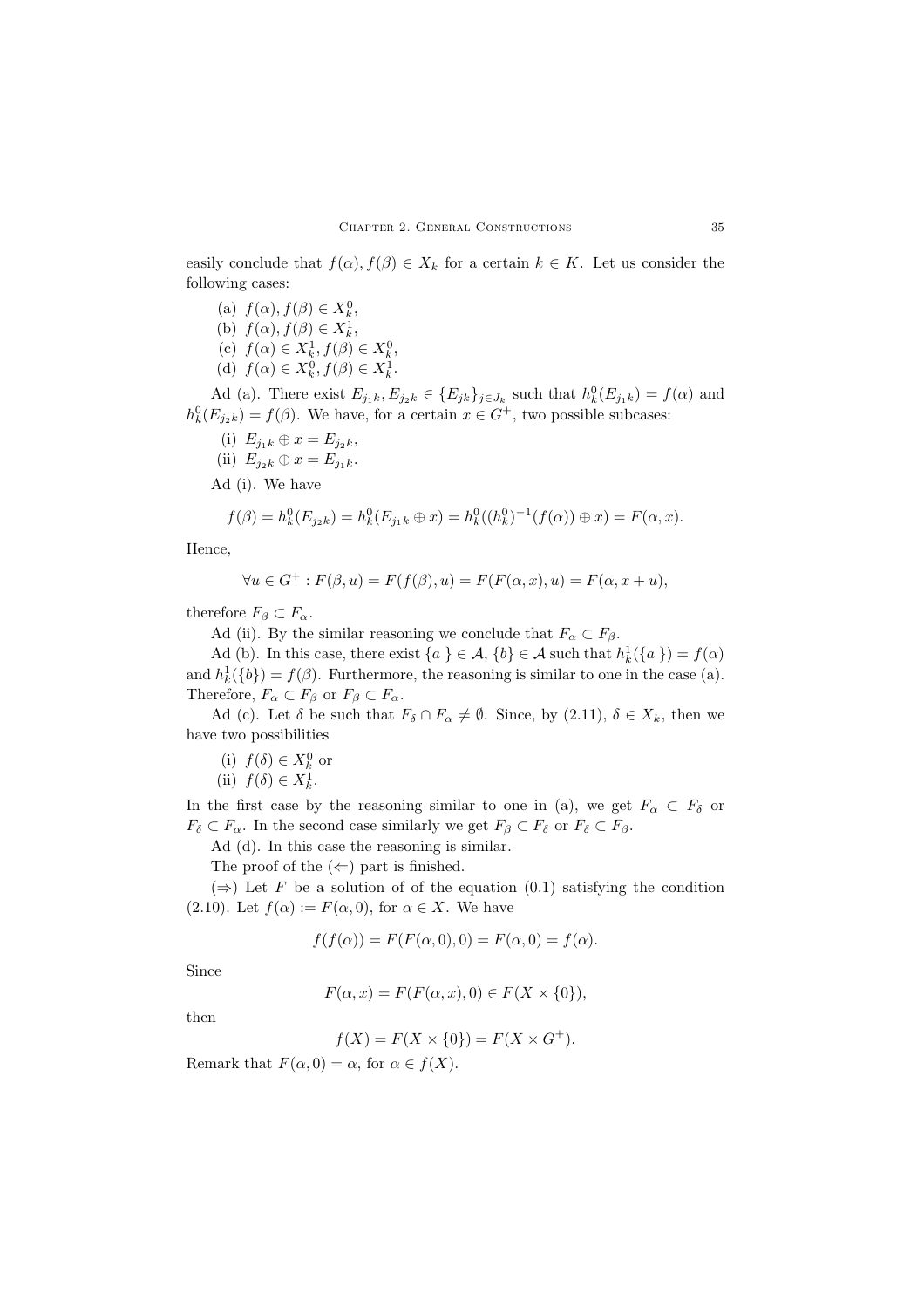Let us distinguish for  $\alpha \in F(X, G^+)$ , the family of sets

$$
{E_{\alpha}(\beta)}_{\beta \in F_{\alpha}}
$$
 where  $E_{\alpha}(\beta) := {x \in G^+ : F(\alpha, x) = \beta}$ 

and define

$$
G_{\alpha} := E_{\alpha}(\alpha) \cup E_{\alpha}^{-1}(\alpha) \quad \text{where } E_{\alpha}^{-1}(\alpha) := \{ x \in G : -x \in E_{\alpha}(\alpha) \}.
$$

It is evident that the sets  ${E_{\alpha}(\beta)}_{\beta \in F_{\alpha}}$  are disjoint, nonempty and  $G^+$  =  $\bigcup_{\beta \in F_{\alpha}} E_{\alpha}(\beta)$ . Let  $\beta \in F_{\alpha}$  and  $x \in G^+$ . Put  $\gamma = F(\beta, x)$ . We have

$$
\forall y \in E_{\alpha}(\beta) : F(\alpha, y + x) = F(F(\alpha, y), x) = F(\beta, x) = \gamma,
$$

then  $E_{\alpha}(\beta) + x \subseteq E_{\alpha}(\gamma)$ . Therefore, the family  $\{E_{\alpha}(\beta)\}_{{\beta \in F_{\alpha}}}$ , for every  $\alpha \in$  $F(X, G^+)$ , forms an invariant decomposition of semigroup  $G^+$ . Moreover,  $G_{\alpha}$ is a subgroup of G. Indeed, since  $\alpha \in F(X, G^+)$ ,  $F(\alpha, 0) = \alpha$  and  $0 \in G_{\alpha}$ . Let  $x, y \in G_\alpha$ . We will verify the statement that  $x - y \in G_\alpha$  considering all possibilities.

(1) If  $x, y \in E_{\alpha}(\alpha)$ , then:

- (i) if  $x-y \in G^+ \cap E_\alpha(\beta)$ , for a certain  $\beta \in F_\alpha$ , then, by virtue of  $0 \in E_\alpha(\alpha)$ , we have  $E_{\alpha}(\alpha) + x - y \subseteq E_{\alpha}(\beta)$ . Moreover, since  $y \in E_{\alpha}(\alpha)$ , then  $x \in E_{\alpha}(\beta)$ . Therefore,  $E_{\alpha}(\alpha) = E_{\alpha}(\beta)$  and hence  $x - y \in E_{\alpha}(\alpha) \subseteq G_{\alpha}$ .
- (ii) if  $y x \in G^+ \cap E_\alpha(\beta)$ , for a certain  $\beta \in F_\alpha$ , one can prove similarly that  $E_{\alpha}(\alpha) = E_{\alpha}(\beta)$  and hence  $x - y \in G_{\alpha}$ .

(2) If  $x \in E_\alpha(\alpha)$  and  $y \in E_\alpha^{-1}(\alpha)$ , then  $E_\alpha(\alpha) + x \subseteq E_\alpha(\alpha)$  and  $E_\alpha(\alpha) - y \subseteq$  $E_{\alpha}(\alpha)$ . Hence  $E_{\alpha}(\alpha) + x - y \subseteq E_{\alpha}(\alpha)$ , so  $x - y \in E_{\alpha}(\alpha) \subseteq G_{\alpha}$ .

(3) If  $x \in E_\alpha^{-1}(\alpha)$  and  $y \in E_\alpha(\alpha)$ , then we have similarly  $E_\alpha(\alpha) + y \subseteq E_\alpha(\alpha)$ and  $E_{\alpha}(\alpha) - x \subseteq E_{\alpha}(\alpha)$ . Hence  $E_{\alpha}(\alpha) + y - x \subseteq E_{\alpha}(\alpha)$ , so  $y - x \in E_{\alpha}(\alpha)$  and  $x - y \in G_\alpha$ .

(4) If  $x \in E_{\alpha}^{-1}(\alpha)$  and  $y \in E_{\alpha}^{-1}(\alpha)$ , then:

- (i) if  $x-y \in G^+$ , then  $E_{\alpha}(\alpha) + x-y \subseteq E_{\alpha}(\alpha)$ , hence  $x-y \in E_{\alpha}(\alpha) \subseteq G_{\alpha}$ .
- (ii) if  $y-x \in G^+$ , then similarly  $E_\alpha(\alpha)+y-x \subseteq E_\alpha(\alpha)$ , hence  $y-x \in E_\alpha(\alpha)$ and  $x - y \in G_\alpha$ .

The relation "∼" in  $F(X \times G^+)$  defined as follows:

(2.14) 
$$
\alpha \sim \beta \Leftrightarrow F_{\alpha} \cap F_{\beta} \neq \emptyset
$$

is an equivalence relation. Indeed, evidently this relation is reflexive and symmetrical. We will verify that the relation is transitive. Let us suppose that  $\alpha, \beta, \gamma \in F(X \times G^+), F_\alpha \cap F_\beta \neq \emptyset$  and  $F_\beta \cap F_\gamma \neq \emptyset$ . There exist  $x_1, x_2, y_1, y_2 \in G^+$ such that  $F(\alpha, x_1) = F(\beta, x_2)$  and  $F(\beta, y_1) = F(\gamma, y_2)$ . If  $y_1 - x_2 \in G^+$ , we have

$$
F(\gamma, y_2) = F(\beta, y_1) = F(\beta, x_2 + y_1 - x_2) = F(F(\beta, x_2), y_1 - x_2)
$$
  
=  $F(F(\alpha, x_1), y_1 - x_2) = F(\alpha, x_1 + y_1 - x_2),$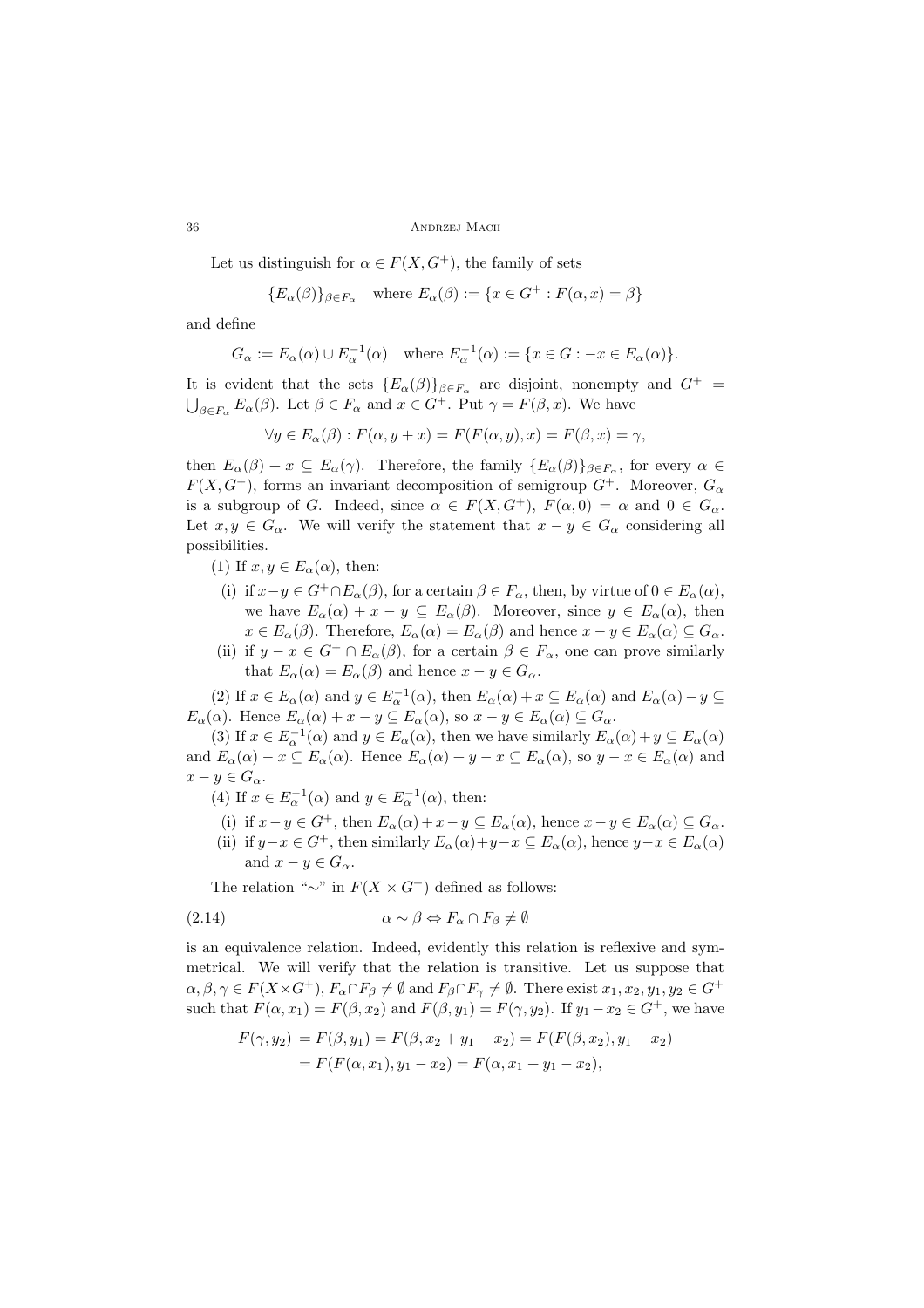this means  $F_{\gamma} \cap F_{\alpha} \neq \emptyset$ . If  $x_2 - y_1 \in G^+$ , the reasoning is the same.

Let K denote a selection of the set  $F(X \times G^+) / \sim$  and let  $X_k$  be the class for which  $k \in K \cap X_k$ . Therefore  $F(X \times G^+) / \sim = \{X_k\}_{k \in K}$ .

Let  $k \in K$ . Let us consider two cases:

- (A)  $\forall \alpha \in X_k : G_{\alpha} \neq \{0\},\$
- (B)  $\exists \alpha_0 \in X_k : G_{\alpha_0} = \{0\}.$
- Ad (A). Fix  $\alpha_0 \in X_k$ . We will prove that  $G_{\alpha} = G_{\alpha_0}$  for all  $\alpha \in X_k$ .

Indeed, firstly, let us observe that for an arbitrary  $\alpha, \gamma \in X_k$ , every component of the invariant decomposition  ${E_{\alpha}(\beta)}_{\beta \in F_{\alpha}}$  is a singleton if and only if the invariant decomposition  ${E_{\gamma}(\beta)}_{\beta \in F_{\gamma}}$  has the same property. Let us suppose that every component of the invariant decomposition  ${E_{\alpha}(\beta)}_{\beta \in F_{\alpha}}$  is a singleton. By *reductio ad absurdum* let us suppose that there exists  $\beta_1 \in F_\gamma$  such that card  $E_{\gamma}(\beta_1) > 1$ . Therefore,  $E_{\gamma}(\beta_1)$  is the intersection with semigroup  $G^+$  of a coset of some subgroup  $G_1^* \neq \{0\}$  in G. Since  $\alpha, \gamma \in X_k$ , then

$$
\exists x_1, x_2 \in G^+ : F(\alpha, x_1) = F(\gamma, x_2).
$$

Moreover, there exists  $x \in E_{\gamma}(\beta_1)$ , such that  $x \geq x_2$ . From the above

$$
\beta_1 = F(\gamma, x) = F(\gamma, x - x_2 + x_2) = F(F(\gamma, x_2), x - x_2)
$$
  
=  $F(F(\alpha, x_1), x - x_2) = F(\alpha, x_1 + x - x_2),$ 

so  $\beta_1 \in F_\alpha$ . Let  $E_\alpha(\beta_1) := \{x_0\}$  and  $u \in G_1^* \cap G^+$ . We have

$$
\beta_1 = F(\gamma, x) = F(\gamma, x + u) = F(F(\gamma, x), u) = F(\beta_1, u)
$$
  
=  $F(F(\alpha, x_0), u) = F(\alpha, x_0 + u)$ .

Hence,  $x_0 + u \in E_\alpha(\beta_1)$ , for all  $u \in G^* \cap G^+$  so we get a contradiction with  $F_\alpha(\beta_1) = [x_1]$ . Now let us consider the invariant decompositions  $[F_\alpha(\beta)]_{\alpha-1}$ .  $E_{\alpha}(\beta_1):=\{x_0\}.$  Now, let us consider the invariant decompositions  $\{E_{\alpha_0}(\beta)\}_{\beta\in F_{\alpha_0}}$ and  ${E_{\alpha}(\beta)}_{\beta \in F_{\alpha}}$  where  $\alpha$  is an arbitrary element of  $X_k$ . From the above, the invariant decomposition  ${E_{\alpha_0}(\beta)}_{\beta \in F_{\alpha_0}}$  contains only the components being the intersections with semigroup  $G^+$  of a coset of the subgroup  $G_{\alpha_0} \neq \{0\}$  in G and the invariant decomposition  ${E_{\alpha}(\beta)}_{\beta \in F_{\alpha}}$  contains the components being the intersections with semigroup  $G^+$  of a coset of the subgroup  $G_\alpha \neq \{0\}$  in G.

Let  $x_1, y_1 \in G^+$  and  $\beta_1 := F(\alpha_0, x_1) = F(\alpha, y_1)$ . For every  $u \in G_{\alpha_0} \cap G^+$  we have

$$
\beta_1 = F(\alpha_0, x_1 + u) = F(F(\alpha_0, x_1), u) = F(\beta_1, u) = F(F(\alpha, y_1), u) = F(\alpha, y_1 + u)
$$

and hence  $G_{\alpha_0} \subseteq G_{\alpha}$ .

We will verify the statement that  $F_{\alpha 0} = F_{\alpha} = X_k$ , for all  $\alpha \in X_k$ .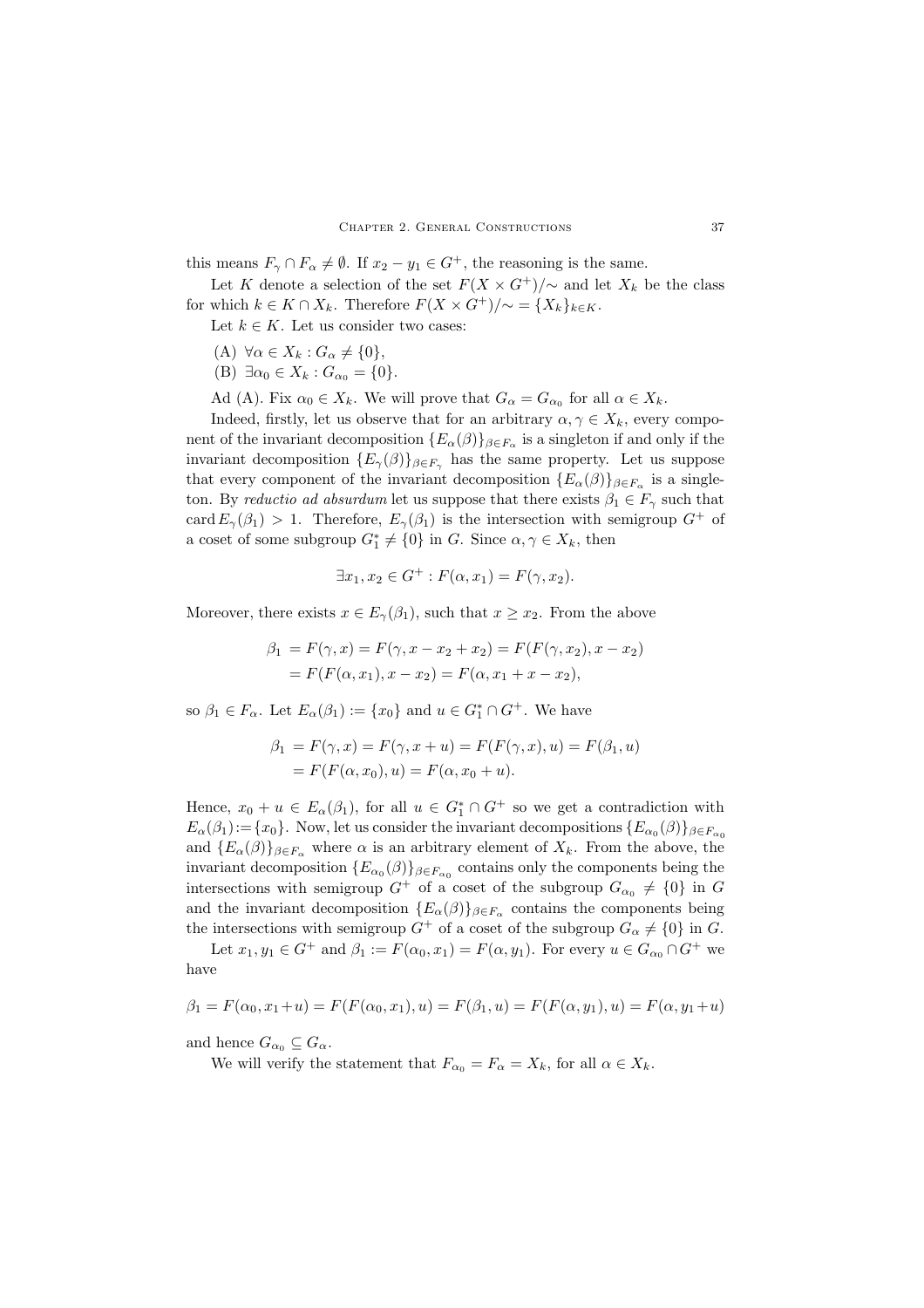38 Andrzej Mach

Let  $\alpha \in X_k$ . There exist  $\overline{x}, \overline{y} \in G^+$  such that  $F(\alpha_0, \overline{x}) = F(\alpha, \overline{y})$ . Since  $G_{\alpha} = G_{\alpha_0} \neq \{0\}$ , t hen there exist  $u, v \in G^+$  such that  $v + \overline{y}, u + \overline{x} \in G_{\alpha_0} \cap G^+$  $G_{\alpha} \cap G^+$ . Therefore,

$$
F(\alpha, \overline{y} + u) = F(F(\alpha, \overline{y}), u) = F(F(\alpha_0, \overline{x}), u) = F(\alpha_0, \overline{x} + u) = \alpha_0,
$$
  

$$
F(\alpha_0, \overline{x} + v) = F(F(\alpha_0, \overline{x}), v) = F(F(\alpha, \overline{y}), v) = F(\alpha, \overline{y} + v) = \alpha.
$$

From the above, for every x belonging to  $G^+$ , we have

$$
F(\alpha_0, x) = F(F(\alpha, \overline{y} + u), x) = F(\alpha, \overline{y} + u + x),
$$
  

$$
F(\alpha, x) = F(F(\alpha_0, \overline{x} + v), x) = F(\alpha_0, \overline{x} + v + x),
$$

whence  $F_{\alpha_0} \subseteq F_{\alpha}$  and  $F_{\alpha} \subseteq F_{\alpha_0}$ , so  $F_{\alpha} = F_{\alpha_0} = X_k$ .

Let us put  $\Delta_k^0 := G^+$  and define the bijection  $h_k^0: \{E_{\alpha_0}(\beta)\}_{\beta \in F_{\alpha_0}} \to X_k$  as follows

$$
\forall \beta \in F_{\alpha_0} : h_k^0(E_{\alpha_0}(\beta)) = \beta.
$$

Let  $f(\alpha) \in X_k$  and  $x \in G^+$ . Since for  $y \in E_{\alpha_0}(F(\alpha, 0))$  we have

$$
F(\alpha_0, y + x) = F(F(\alpha_0, y), x) = F(F(\alpha, 0), x) = F(\alpha, x),
$$

then

$$
E_{\alpha_0}(F(\alpha,0))\oplus x=E_{\alpha_0}(F(\alpha,x)).
$$

Therefore,

$$
h_k^0((h_k^0)^{-1}(f(\alpha)) \oplus x) = h_k^0(E_{\alpha_0}(F(\alpha,0)) \oplus x) = h_k^0(E_{\alpha_0}(F(\alpha,x))) = F(\alpha,x).
$$

Moreover, let us remark that in this case  $A = \emptyset$ ,  $X_k^1 = \emptyset$ ,  $\Delta_k^1 = \Delta_k^0$  and  $h_k^1 = h_k^0$ .

Ad (B). Now, we need a reformulation of the same results from [43], especially results included in Lemma 2.2 and Corollary 2.1 of [43]. The relation

$$
\alpha \preceq \beta \Leftrightarrow F_{\beta} \subset F_{\alpha},
$$

defined in the set  $F(X \times G^+)$  is reflexive and transitive; so, it is *a quasi-ordering* relation (see [44, p. 123]). By *quasi-string* we understand a subset B of the set  $F(X \times G^+)$  for which

$$
\forall \alpha, \beta \in B : (\alpha \preceq \beta \text{ or } \beta \preceq \alpha).
$$

We will prove, that the set  $X_k$  is a maximal quasi-string in  $F(X \times G^+)$  (note  $X_k$ has the form  $QS - Quasi String$  or  $X_k$  is a union of maximal quasi-strings in  $F(X \times G^+)$  mutually flowing one in other (note  $X_k$  has the form UQS – Union of Quasi Strings). Let us consider two cases:

- (1)  $\forall \alpha, \beta \in X_k : (F_\alpha \subset F_\beta \text{ or } F_\beta \subset F_\alpha),$
- (2)  $\exists \alpha_1, \beta_1 \in X_k : (F_{\alpha_1} \not\subset F_{\beta_1} \text{ and } F_{\beta_1} \not\subset F_{\alpha_1}).$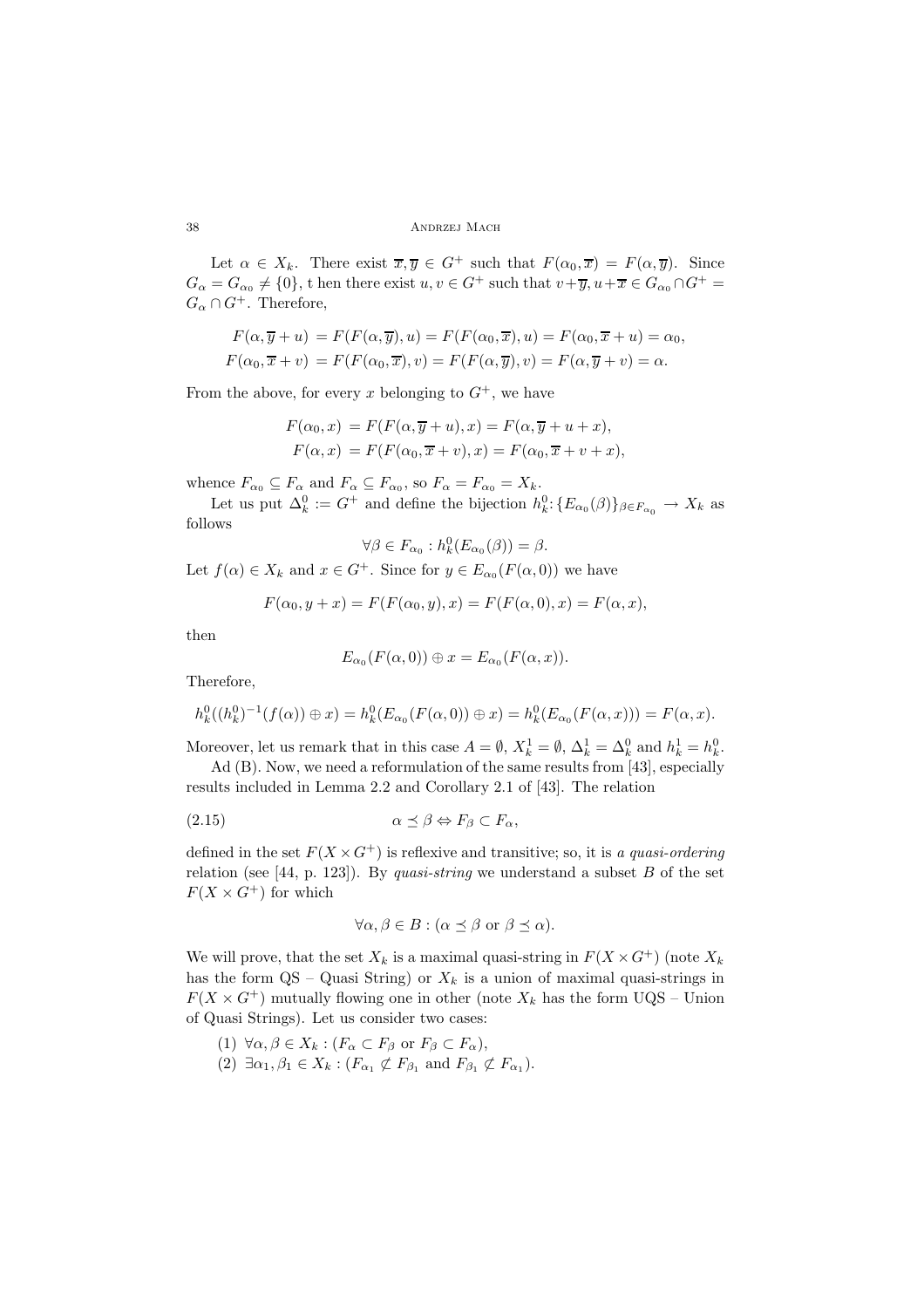Ad (1). In this case  $X_k$  is evidently a quasi-string and for every  $\alpha \in X_k$  we have

(2.16) 
$$
X_k = B_\alpha := \{ \beta \in X_k : F_\alpha \subset F_\beta \text{ or } F_\beta \subset F_\alpha \}.
$$

Ad (2). Let us choose  $\delta \in X_k$ . Then  $F_{\delta} \cap F_{\alpha_1} \neq \emptyset$  and  $F_{\alpha_1} \cap F_{\beta_1} \neq \emptyset$ . By (2.10) and (2.16), we get  $\delta \in B_{\alpha_1}$  or  $\delta \in B_{\beta_1}$ . We will verify the statement that the sets  $B_{\alpha_1}$  and  $B_{\beta_1}$  are the quasi-strings. Let us suppose, by *reductio ad absurdum* that there exist  $\tau_1, \tau_2 \in B_{\alpha_1}$  such that

$$
(2.17) \t\t\t F_{\tau_1} \not\subset F_{\tau_2} \t\t \text{and} \t\t F_{\tau_2} \not\subset F_{\tau_1}.
$$

Since  $\tau_1, \tau_2 \in B_{\alpha_1}$ , then we have

(2.18) 
$$
(F_{\tau_1} \subset F_{\alpha_1} \text{ or } F_{\alpha_1} \subset F_{\tau_1}) \text{ and } (F_{\tau_2} \subset F_{\alpha_1} \text{ or } F_{\alpha_1} \subset F_{\tau_2}).
$$

Therefore, we have the following possibilities:

- (i)  $F_{\tau_1} \subset F_{\alpha_1}$  and  $F_{\tau_2} \subset F_{\alpha_1}$ ,
- (ii)  $F_{\tau_1} \subset F_{\alpha_1}$  and  $F_{\alpha_1} \subset F_{\tau_2}$ ,
- (iii)  $F_{\alpha_1} \subset F_{\tau_1}$  and  $F_{\tau_2} \subset F_{\alpha_1}$ ,
- (iv)  $F_{\alpha_1} \subset F_{\tau_1}$  and  $F_{\alpha_1} \subset F_{\tau_2}$ .

Considering the cases (ii) and (iii), by transitivity of inclusion, we easily get the contradiction with (2.17).

In the case (i), there exist  $x, y \in G^+$  such that

$$
F(\tau_1, 0) = \tau_1 = F(\alpha_1, x)
$$
 and  $F(\tau_2, 0) = \tau_2 = F(\alpha_1, y)$ .

If  $x \leq y$ , then we have

$$
\tau_2 = F(\alpha_1, y) = F(\alpha_1, x + y - x) = F(F(\alpha_1, x), y - x) = F(\tau_1, y - x),
$$

hence, for every  $u \in G^+$  we get

$$
F(\tau_2, u) = F(\tau_1, y - x), u) = F(\tau_1, y - x + u),
$$

whence  $F_{\tau_2} \subset F_{\tau_1}$ , so we get a contradiction. The reasoning is similar if  $x \geq y$ ; in this case we get  $F_{\tau_1} \subset F_{\tau_2}$ . Now, we will consider the case (iv). Since  $F_{\alpha_1} \cap F_{\beta_1} \neq \emptyset$  and  $F_{\alpha_1} \cap F_{\tau_1} \neq \emptyset$ , then  $F_{\beta_1} \cap F_{\tau_1} \neq \emptyset$ . Moreover,

$$
(2.19) \tF_{\beta_1} \not\subset F_{\tau_1} \quad \text{and} \quad F_{\tau_1} \not\subset F_{\beta_1}.
$$

Indeed, the inclusion  $F_{\beta_1} \subset F_{\tau_1}$  and (iv), by reasoning similar to one in the case (i), imply  $F_{\beta_1} \subset F_{\alpha_1}$  or  $F_{\alpha_1} \subset F_{\beta_1}$ , so we get a contradiction with (2). However, the inclusion  $F_{\tau_1} \subset F_{\beta_1}$  and (iv) imply  $F_{\alpha_1} \subset F_{\beta_1}$ , and this also leads to the contradiction with (2). Similarly, we can prove

$$
(2.20) \t\t F_{\beta_1} \not\subset F_{\tau_2} \t and \t F_{\tau_2} \not\subset F_{\beta_1}.
$$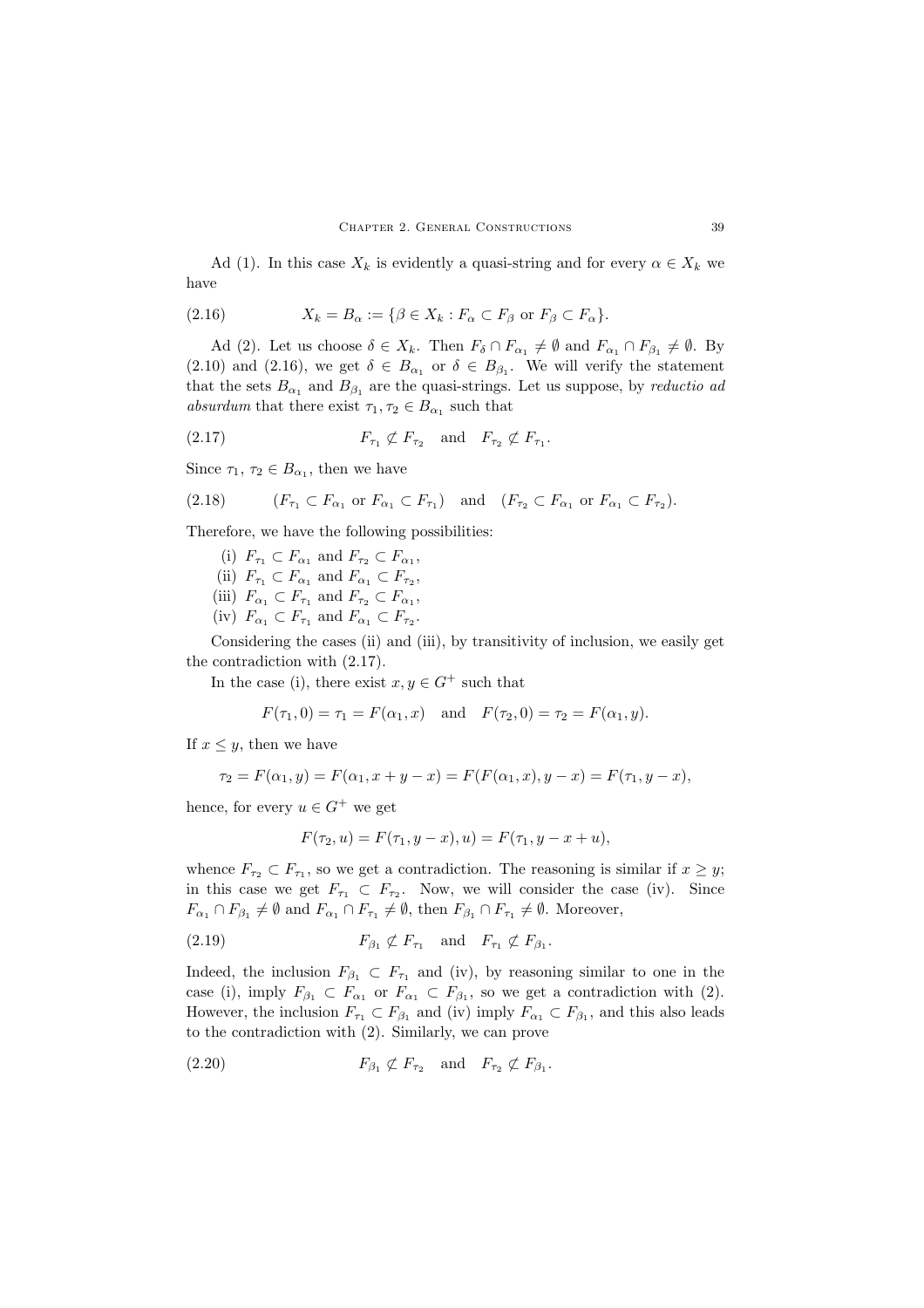#### 40 Andrzej Mach

Since  $F_{\tau_2} \cap F_{\beta_1} \neq \emptyset$ , then by (2.19), (2.20), (2.17), we have the following contradiction with  $(2.10)$ :

$$
\exists \beta_1, \tau_1 \in X : \{F_{\beta_1} \cap F_{\tau_1} \neq \emptyset \text{ and } F_{\beta_1} \not\subset F_{\tau_1} \text{ and } F_{\tau_1} \not\subset F_{\beta_1}
$$
  
and  $\exists \tau_2 \in X : [F_{\tau_2} \cap F_{\beta_1} \neq \emptyset \text{ and } F_{\tau_2} \not\subset F_{\beta_1}$   
and  $F_{\beta_1} \not\subset F_{\tau_2}$  and  $F_{\tau_2} \not\subset F_{\tau_1}$  and  $F_{\tau_1} \not\subset F_{\tau_2}]\}.$ 

We have proved that  $B_{\alpha_1}$  is the quasi-string. By the same token,  $B_{\beta_1}$  is the quasi-string. Therefore, in the case  $(2)$ , the set  $X_k$  is the union of quasi-strings  $B_{\alpha_1}$  and  $B_{\beta_1}$ . One can easily observe that the sets  $B_{\alpha}$ , defined by (2.16), are maximal quasi-strings. Moreover, it is easy to observe if  $\omega \in B_{\alpha_1} \cap B_{\beta_1}$ , then for every  $\sigma$  such that  $\omega \preceq \sigma$ , we have  $\sigma \in B_{\alpha_1} \cap B_{\beta_1}$ . Therefore, the quasi-strings having a nonempty common part can be illustrated (see drawing below) as the union of mutually flowing one in other quasi-strings.

Continuing the proof in the case (B), we can suppose that  $\alpha_0$ , defined in (B), belongs to  $X_k$  as in the Figure 5. The arrows indicate the direction of the relation " $\preceq$ ".



Figure 5

Let us define:

$$
C_{\alpha_0} := \{ \alpha \in X_k : F_{\alpha_0} \subsetneq F_{\alpha} \},
$$
  
\n
$$
E_{\alpha}^{-1}(\beta) := \{ -x : x \in E_{\alpha}(\beta) \}, \text{ pour } \alpha, \beta \in F(X \times G^+),
$$
  
\n
$$
W := \{ E_{\alpha_0}(\beta) \}_{\beta \in F_{\alpha_0}} \cup \{ E_{\beta}^{-1}(\alpha_0) \}_{\beta \in C_{\alpha_0}},
$$
  
\n
$$
\Delta_k^0 := \bigcup_{W \in \mathcal{W}} W.
$$

Firstly, we will prove that  $\Delta_k^0$  is a final interval of the group G. Let  $a \in \Delta_k^0$ <br> $k > a$ . If  $k > 0$ , we have  $k \in \{E^-(\beta)\}\; = \; \text{for } \beta = E(\alpha, k)$ . Let us gunners and  $b \ge a$ . If  $b \ge 0$ , we have  $b \in \{E_{\alpha_0}(\beta)\}_{\beta \in F_{\alpha_0}}$  for  $\beta = F(\alpha_0, b)$ . Let us suppose that  $b < 0$ . Then  $a < 0$ , so  $a \in E_{\beta}^{-1}(\alpha_0)$  for  $\beta \in C_{\alpha_0}$ , whence  $F(\beta, -a) = \alpha_0$ . Put  $\delta := F(\beta, b-a)$ . We have  $F(\delta, -b) = F(\beta, -a) = \alpha_0$ , therefore  $b \in E_{\delta}^{-1}(\alpha_0)$ .<br>If  $\delta \in C$ , then  $b \in \Delta^0$ . If  $\delta \notin C$ , then  $\delta \in E_{\delta} \subseteq F$ , therefore there exists If  $\delta \in C_{\alpha_0}$  then  $b \in \Delta_k^0$ . If  $\delta \notin C_{\alpha_0}$  then  $\delta \in F_{\delta} \subseteq F_{\alpha_0}$ , therefore there exists  $\overline{\sigma} \in C^+$  such that  $\delta = F(\alpha_0, \overline{\sigma})$  whence  $\overline{x} \in G^+$  such that  $\delta = F(\alpha_0, \overline{x})$ , whence

$$
F(\alpha_0, \overline{x} - b) = F(F(\alpha_0, \overline{x}), -b) = F(\delta, -b) = \alpha_0,
$$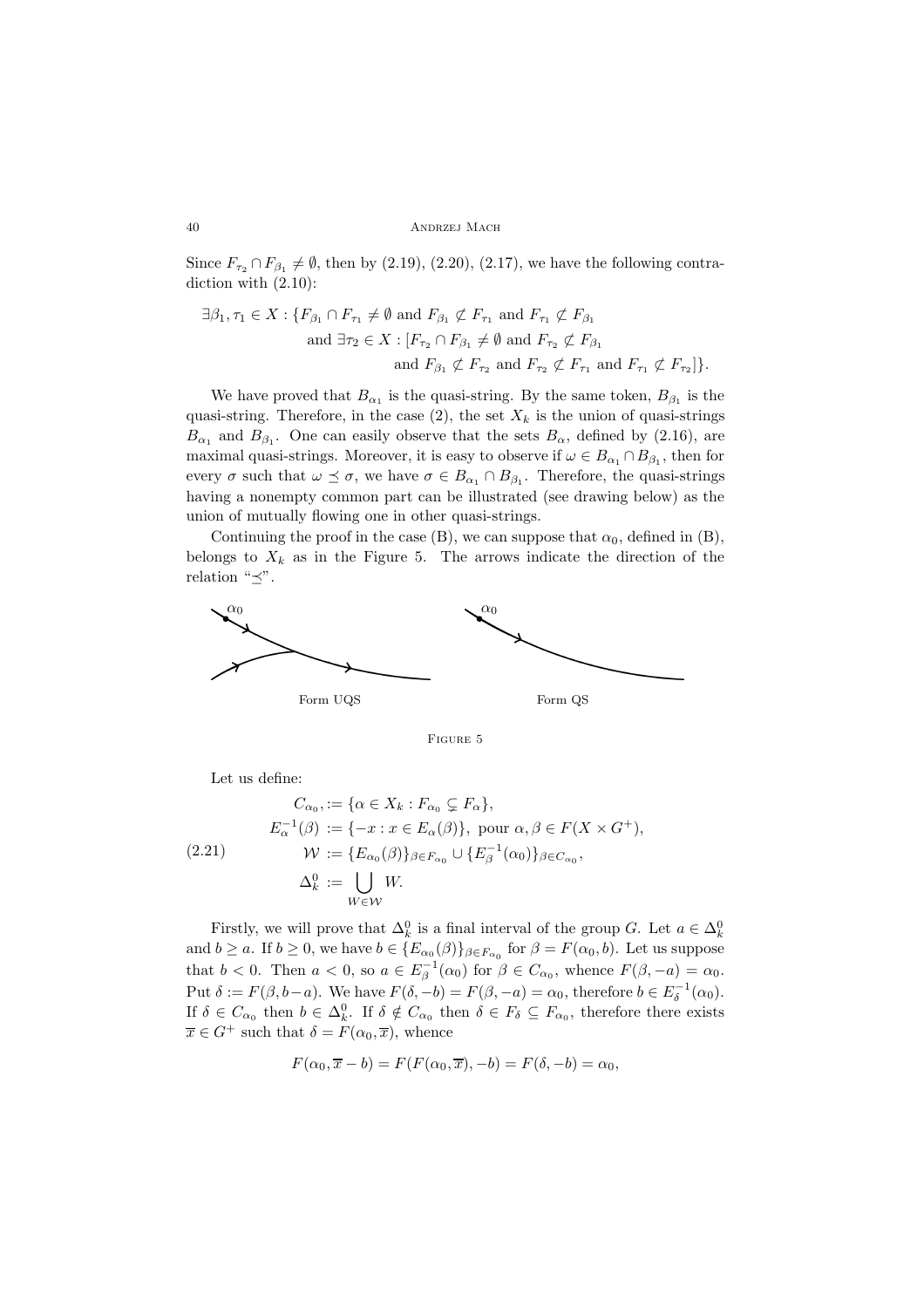so  $b = 0$  by (B). This contradicts  $b < 0$ .

We have proved that  $\Delta_k^0$  is a final interval. Evidently  $\Delta_k^0 \supseteq G^+$ .<br>The sets  $F^{-1}(x)$  for  $\beta \in G$  are simpletens. Indeed, if  $x, y$ 

The sets  $E_{\beta}^{-1}(\alpha_0)$ , for  $\beta \in C_{\alpha_0}$ , are singletons. Indeed, if  $x, y \in G^+$ ,  $x \neq$  $y, x \geq y$  and  $-x, -y \in E_{\beta}^{-1}(\alpha_0)$ , then

$$
F(\alpha_0, x - y) = F(F(\beta, y), x - y) = F(\beta, x) = \alpha_0,
$$

so  $x = y$ , whence  $-x = -y$ .

Therefore the family of sets  $\{W\}_{W\in\mathcal{W}}$  forms an invariant decomposition of interval  $\Delta_k^0$ .<br>Let the

Let the bijection  $h_k^0$ :  $\{W\}_{W \in \mathcal{W}} \to X_k^0 \subset X_k$  be defined in the following way:

$$
h_k^0(W) = \beta
$$
 such that  $W = E_{\alpha_0}(\beta)$ ,  $\beta \in F_{\alpha_0}$  or  $W = E_{\beta}^{-1}(\alpha_0)$ ,  $\beta \in C_{\alpha_0}$ .

Let us consider two cases.

- (a)  $X_k^1 := X_k \setminus X_k^0 = \emptyset,$ <br>(b)  $X^1 := X_k \setminus X^0 \neq \emptyset$
- (b)  $X_k^1 := X_k \setminus X_k^0 \neq \emptyset$ .

Ad (a). In this case  $X_k$  has the form QS. Therefore, the function  $h_k^0$  is the set of  $X_k$  is the set of  $K_k$  and  $x \in C^+$ . Let us consider two bijection:  $\{W\}_{W\in\mathcal{W}} \to X_k$ . Let  $f(\alpha) \in X_k$  and  $x \in G^+$ . Let us consider two subcases:

- (I)  $f(\alpha) \in F_{\alpha_0}$ ,
- (II)  $f(\alpha) \in C_{\alpha_0}$ .

Ad (I). If  $W = (h_k^0)^{-1}(f(\alpha))$ , then  $W = E_{\alpha_0}(f(\alpha))$ . For  $W_1 := W \oplus x$  we have  $W_1 = E_{\alpha_0}(F(f(\alpha), x))$ . Therefore,

$$
h_k^0((h_k^0)^{-1}(f(\alpha)) \oplus x) = h_k^0(W \oplus x) = h_k^0(W_1)
$$
  
=  $F(f(\alpha), x) = F(F(\alpha, 0), x) = F(\alpha, x),$ 

so we have  $(2.11)$ .

Ad (II). If  $W = (h_k^0)^{-1}(f(\alpha))$ , then  $W = E_{f(\alpha)}^{-1}(\alpha_0)$ . Let  $W_1 := W \oplus x =$  $E_{f(\alpha)}^{-1}(\alpha_0) \oplus x.$ <br>(i) If II

(i) If  $W_1 = W \oplus x = E_{f(\alpha)}^{-1}(\alpha_0) \oplus x = E_{\beta}^{-1}(\alpha_0)$ , for a certain  $\beta \in C_{\alpha_0}$ , then

$$
h_k^0((h_k^0)^{-1}(f(\alpha)) \oplus x) = h_k^0(W \oplus x) = h_k^0(W_1)
$$

and for  $E_{f(\alpha)}(\alpha_0) = \{y\}$ , we have  $E_{\beta}(\alpha_0) = \{y - x\}$ .

From the above,

$$
E_{f(\alpha)}(\alpha_0) = \{y\} \Rightarrow F(F(\alpha, x), y - x) = F(\alpha, y) = F(f(\alpha), y) = \alpha_0,
$$

therefore,  $E_{F(\alpha,x)}(\alpha_0) = \{y-x\}$ , hence,

$$
W_1 = E_\beta^{-1}(\alpha_0) = E_{F(\alpha, x)}^{-1}(\alpha_0).
$$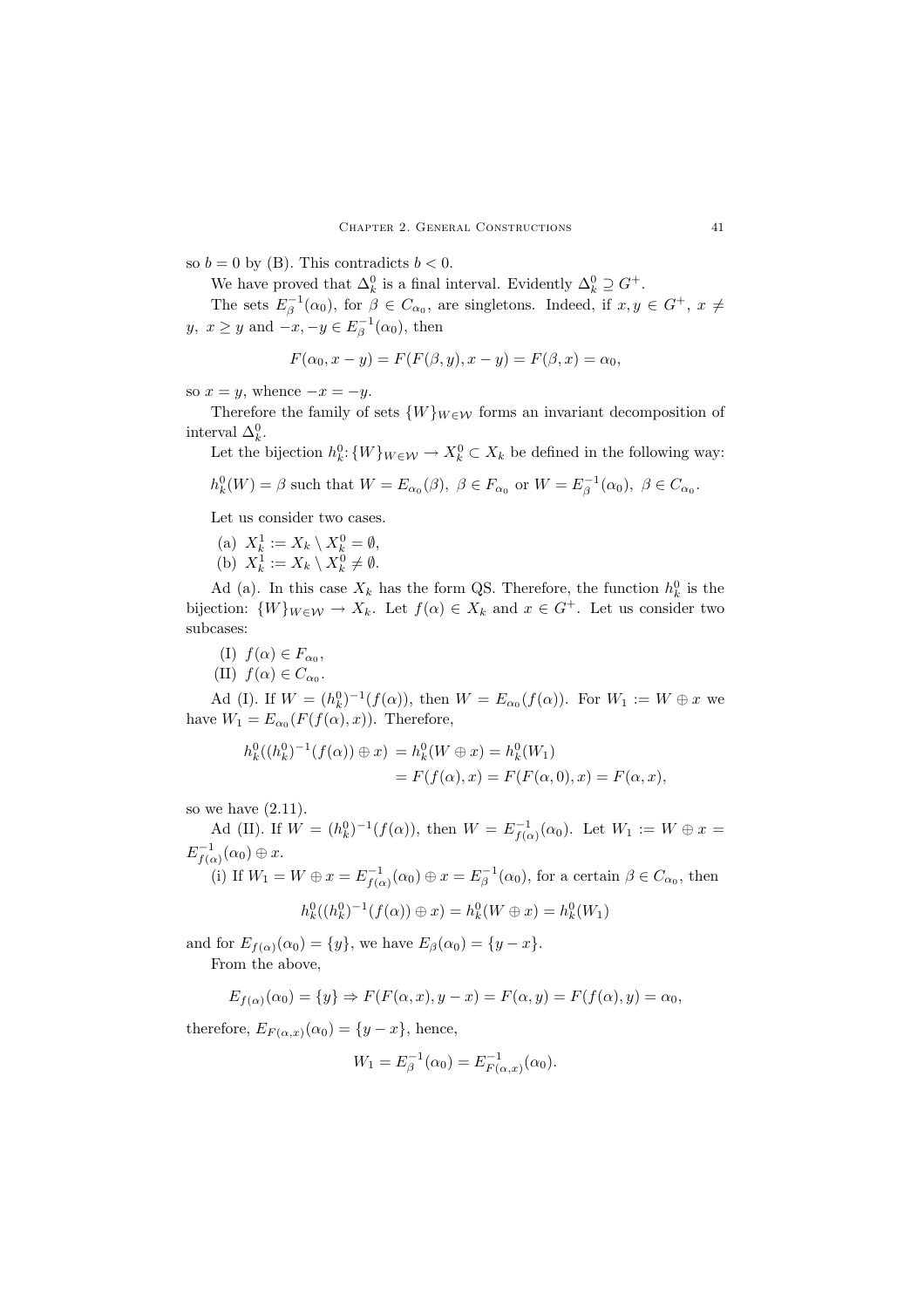This implies

$$
F(\alpha, x) = h_k^0(W_1) = h_k^0((h_k^0)^{-1}(f(\alpha)) \oplus x).
$$
  
ii) If  $W_1 = E$  (3) and  $\beta \in F$  then similarly

(ii) If 
$$
W_1 = E_{\alpha_0}(\beta)
$$
 and  $\beta \in F_{\alpha_0}$ , then, similarly,

$$
h_k^0((h_k^0)^{-1}(f(\alpha)) \oplus x) = h_k^0(W \oplus x) = h_k^0(W_1) = \beta
$$

and for  $E_{f(\alpha)}(\alpha_0) = \{y\}$ , we have  $x - y \in E_{\alpha_0}(\beta)$ .

From the above,

$$
\beta = F(\alpha_0, x - y) = F(F(f(\alpha), y), x - y) = F(f(\alpha), x) = F(\alpha, x),
$$

so

$$
F(\alpha, x) = \beta = h_k^0((h_k^0)^{-1}(f(\alpha)) \oplus x).
$$

In this case similarly to the case (A), we have:  $A = \emptyset$ ,  $X_k^1 = \emptyset$ ,  $\Delta_k^1 = \Delta_k^0$  and  $h^1 = h^0$  $h_k^1 = h_k^0.$ 

Ad (b). In this case  $X_k$  has the form UQS. Therefore the function  $h_k^0$  is the stion.  $(W)$ injection:  $\{W\}_{W \in \mathcal{W}} \to X_k$  and  $X_k^0 \subsetneq X_k$ . Firstly, let us observe that

$$
\forall \beta \in X_k^1 : E_\beta(\beta) = \{0\}.
$$

Fixing  $\beta_0 \in X_k^1$  and putting  $A := \{x \in G : \exists \beta \in X_k^1 : x \in E_{\beta_0}(\beta) \text{ or } x \in E_{\beta_0}(\beta) \}$  $E_{\beta}(\beta_0)$ , one can verify easily the statement that A is an non-final interval and card  $A = \text{card } X_k^1$ . Define the set  $A := \{\{x\} : x \in A\}$  and define the bijection  $\varphi_k: \mathcal{A} \to X_k^1$  as follows:

$$
\varphi_k({x}) := \beta
$$
 such that  $x \in E_{\beta_0}(\beta)$  or  $x \in E_{\beta}(\beta_0)$ .

Let us denote  $\Delta_k^1 := A \cup \{x \in G : \forall u \in A : x \geq u\}$ . We can choose  $t \in G^+$  such that that

$$
\forall u \in G^+ : F(\beta_0, u) \in F_{\alpha_0} \Rightarrow F(\beta_0, u) = F(\alpha_0, u + t).
$$

Indeed, let us put  $a :=min \{x \in G^+ : F(\alpha_0, x) \in F_{\beta_0}\}\)$ . Evidently  $a > 0$ . Let  $b \in G^+$  and  $F(\alpha_0, a) = F(\beta, b)$ . For  $a > b$  and  $a > b$  and  $a > b$  and  $a \leq b$  we have  $b \in G^+$  and  $F(\alpha_0, a) = F(\beta_0, b)$ . For  $a \ge b$  and  $u \ge b \ge \max\{a, b\}$ , we have

$$
F(\beta_0, u) = F(\beta_0, b + u - b) = F(\alpha_0, a + u - b) = F(\alpha_0, u + t) \text{ where } t := a - b.
$$

In the case  $b \ge a$ , we can apply the same reasoning by changing  $\beta_0$  by  $\beta_1$  defined as follows:  $F(\beta_0, b - a) =: \beta_1 \in X_k^1$ , since  $F(\beta_1, a) = F(F(\beta_0, b - a), a)) =$ <br> $F(\beta_0, b) = F(\beta_0, a)$  $F(\beta_0, b) = F(\alpha_0, a).$ 

Let  $\mathcal{V} := \{ W \in \{ E_{\alpha_0}(\beta) \}_{\beta \in F_{\alpha_0} \cap F_{\beta_0}} : W \cap (\Delta_k^1 \setminus A) \neq \emptyset \}$  and define the function  $h_k^1: \mathcal{A} \cup \mathcal{V} \to X_k$  as follows:

$$
h_k^1(W) = \begin{cases} \varphi_k(W) & \text{for } W \in \mathcal{A}, \\ h_k^0(W \oplus t) & \text{for } W \in \mathcal{V}. \end{cases}
$$

We will verify the statement that

$$
F(\alpha, x) = h_k^i((h_k^i)^{-1}(f(\alpha)) \oplus x), \text{ for } f(\alpha) \in X_k^i, i \in \{0, 1\}.
$$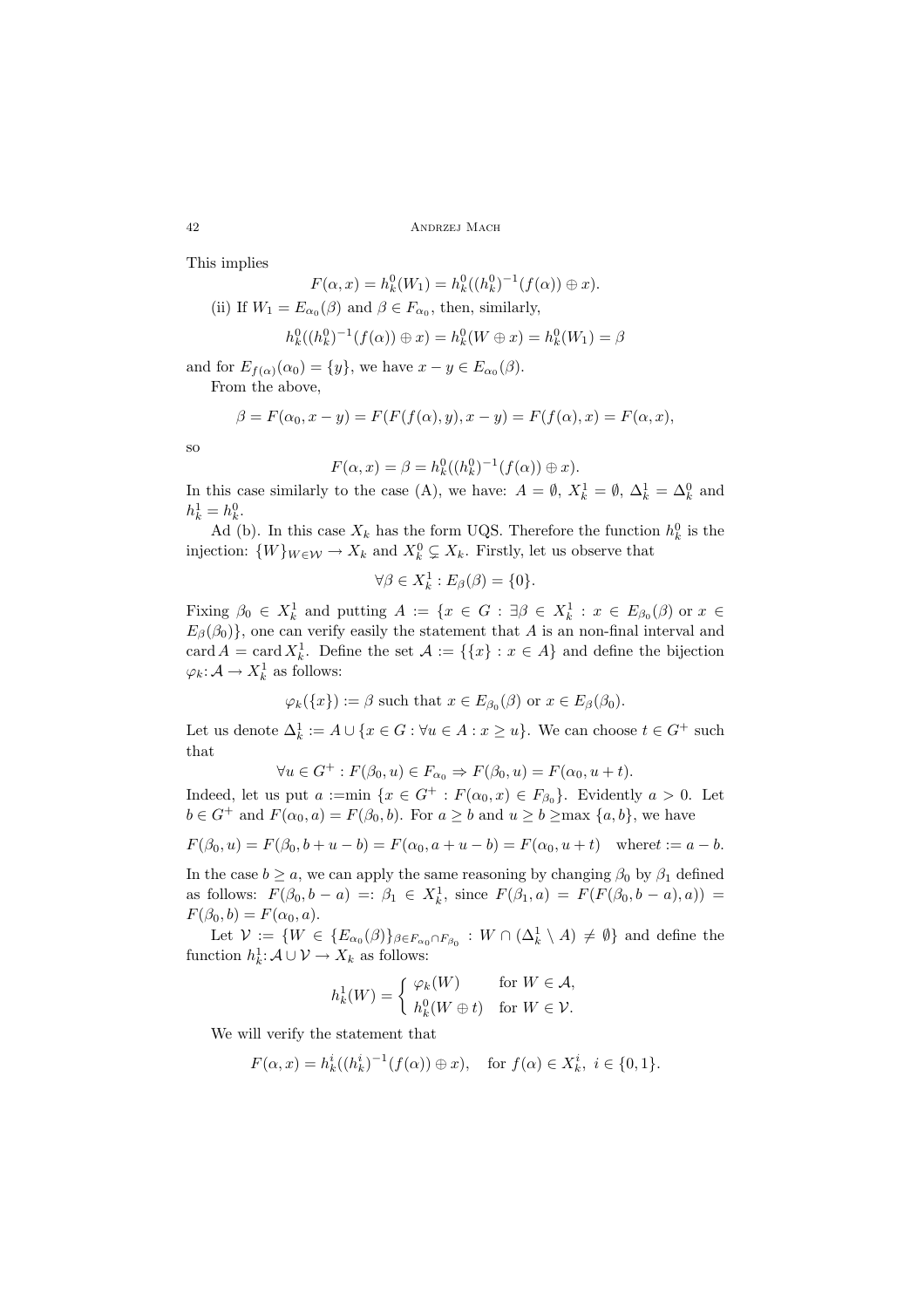For this purpose, it is sufficient to consider the case  $f(\alpha) \in X^1_k$  only. We have

$$
h_k^1((h_k^1)^{-1}(f(\alpha)) \oplus x) = h_k^1(\varphi_k^{-1}(f(\alpha)) \oplus x).
$$

If 
$$
\varphi_k^{-1}(f(\alpha)) = \{y\} \in \mathcal{A}
$$
 and  $\{y\} \oplus x = \{y + x\} \in \mathcal{A}$  then

$$
h_k^1((h_k^1)^{-1}(f(\alpha)) \oplus x) = \varphi_k(\varphi_k^{-1}(f(\alpha)) \oplus x)
$$
  
=  $\varphi_k(\{y + x\}) = F(\beta_0, y + x) = F(f(\alpha), x) = F(\alpha, x).$ 

If 
$$
\varphi_k^{-1}(f(\alpha)) = \{y\} \in \mathcal{A}
$$
 and  $\{y\} \oplus x = W \in \mathcal{V}$  then

$$
h_k^1((h_k^1)^{-1}(f(\alpha)) \oplus x) = h_k^1(\varphi_k^{-1}(f(\alpha)) \oplus x) = h_k^1(\{y\} \oplus x) = h_k^1(W)
$$
  
=  $h_k^0(W \oplus t) = F(\alpha_0, y + x + t) = F(\beta_0, y + x)$   
=  $F(F(\beta_0, y), x) = F(f(\alpha), x) = F(\alpha, x).$ 

We have proved that every solution of the translation equation  $(0.1)$  satisfying the condition  $(2.10)$  can be obtained by Construction 2.2.28.

**Example 2.2.30.** We will give an example of a solution using the Construction 2.2.28. Let  $(G, +, 0, \leq) := (\mathbb{R}, +, 0, \leq)$ . Let  $X := [0, 2] \subset \mathbb{R}$  be the interval and, according to the point (1) of Construction 2.2.28,  $f: X \to X$  be the identity function; so,  $f(f(\alpha)) = f(\alpha) = \alpha$ , for  $\alpha \in X$ . As in the point (2) of the considered construction, we define  $K := \{1\}$ ,  $f(X) = X = [0, 2] := X_1$ . Let  $\Delta_1^0 := \mathbb{R}^+, J_1 := [0, 1]$  and the invariant decomposition  $\{E_{j1}\}_{j \in J_1}$  be desribed<br>in the following way: in the following way:

$$
\forall j \in [0, 1]: E_{j1} := \{j\} \text{ and } E_{11} := \mathbb{R}^+ \setminus [0, 1].
$$

The injection  $h_1^0: \{E_{j1}\}_{j\in J_1} \to X_1$  is defined by  $h_1^0(\{j\}) := j$ , for  $j \in [0,1]$  and  $h_0^0(\mathbb{R}^+ \setminus [0,1]) := 1$ . Therefore,  $X^0 := h_0^0(\mathbb{R}^+ \setminus [0,1]) = [0,1]$ . According to  $h_1^0(\mathbb{R}^+ \setminus [0,1]) := 1$ . Therefore,  $X_1^0 := h_1^0(\{E_{j1}\}_{j\in J_1}) = [0,1]$ . According to the point  $(2)(h)$  we define  $A := [0,1]$  and the bijection  $(a \cdot A) \setminus Y^1$  where the point (2)(b), we define  $A := [0,1]$  and the bijection  $\varphi_1: \mathcal{A} \to X_1^1$  where  $A = \{f_x\} \times \varphi(A)$  and  $X^1 := X \times \varphi(A)$  and  $X^1 := X \times \varphi(A)$  $\mathcal{A} = \{ \{x\} : x \in A \}$  and  $X_1^1 := X_1 \setminus X_1^0 = [1, 2]$  is defined by  $\varphi_1(\{x\}) := 2 - x$ . According to the point (3) of Construction 2.2.28, we have  $\Delta_1^1 = \mathbb{R}^+$  and we can put  $t := 0$ , hence  $\mathcal{V} = \mathbb{R}^+ \setminus [0, 1[$ . Moreover, the function  $h_1^1: \mathcal{A} \cup \mathcal{V} \to X_1$  is defined<br>in the following way:  $h^1(\{x\}) := 2$ , x, for  $x \in [0, 1[$  and  $h^1(\mathbb{R}^+)$  [0, 1])  $:= 1$ . in the following way:  $h_1^1(\{x\}) := 2 - x$ , for  $x \in [0,1]$  and  $h_1^1(\mathbb{R}^+ \setminus [0,1]) := 1$ .<br>Heing the point (4) of the Construction 2.2.28 we put Using the point (4) of the Construction 2.2.28, we put

$$
F(\alpha, x) := h_1^i((h_1^i)^{-1}(f(\alpha)) \oplus x), \quad \text{for } f(\alpha) \in X_1^i, \ i \in \{0, 1\}.
$$

The obtained solution is the same as presented by B. Nowak in [43] and quoted in Example 2.2.25. This means that the solution  $F$  does not satisfy the condition (2.6).

Now, we will give an example of the solution not satisfying (2.10).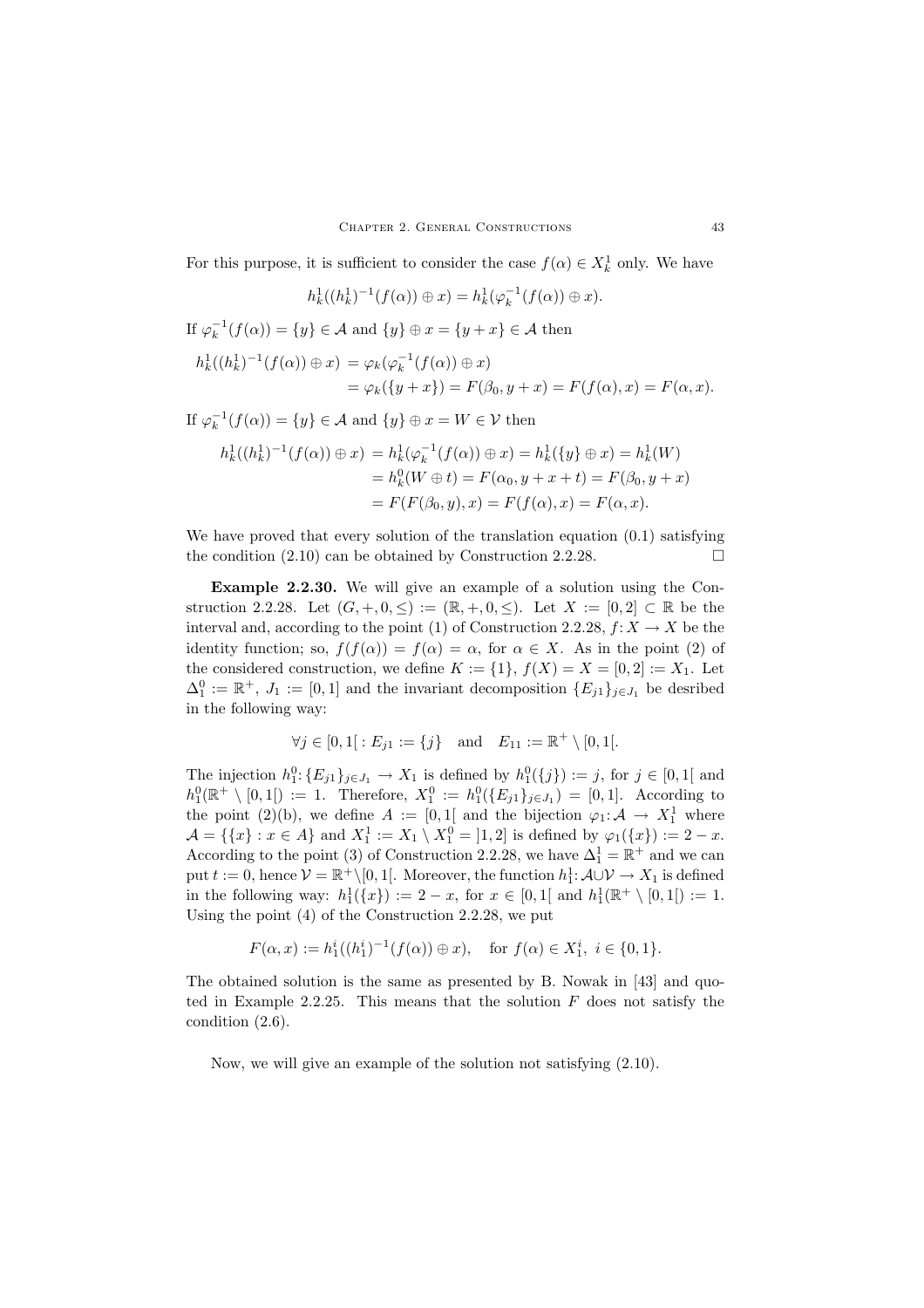**Example 2.2.31.** Let  $X := [0, 1]$  and  $(G, +, 0, \leq) := (\mathbb{R}, +, 0, \leq)$ . We define  $F: [0,1] \times \mathbb{R}^+ \to [0,1]$  by the following way:  $F(\alpha,0) := \alpha$ ,  $F(\alpha, x) := 1$ , for all  $\alpha \in [0,1]$  and for all  $x > 0$ . For this solution of the translation equation, we have  $F_{\alpha} = {\alpha, 1}$ , for all  $\alpha \in [0, 1]$ . It is evident that this solution does not satisfy the condition (2.10).

**2.2.3. Semigroup of positive elements of linearly ordered and abelian group.** In this subsection, the supposition, that the group  $(G, +, \leq)$  is archimedean is replaced by the weaker supposition that G is abelian. For the solution  $F: X \times$  $G^+ \to X$ , the relation "∼", defined by (2.14), is an equivalence relation. Moreover, let K denote a selection of the set  $F(X \times G^+) / \sim$  and let  $X_k$  be the class for which  $k \in K \cap X_k$ . Therefore  $F(X \times G^+) / \sim = \{X_k\}_{k \in K}$ . Let us suppose that the solution  $F: X \times G^+ \to X$  satisfies two conditions, namely the condition (2.6) and the condition

(2.22) 
$$
\forall k \in K \; \exists \alpha_0 \in X_k : [\forall \gamma \in C_{\alpha_0} : E_{\gamma}(\gamma) = E_{\alpha_0}(\alpha_0)]
$$

where  $C_{\alpha_0}$  is defined by (2.21). The paper [23] includes the theorem, which is a generalization of the Theorem 2.2.15. The Construction 2.2.33 presented below is a generalization of the Construction 2.2.16.

**Theorem 2.2.32** ([23]). The function  $F: X \times G^+ \to X$  is a solution of the *translation equation* (0.1) *satisfying the conditions* (2.6) *and* (2.22) *if and only if* F *is obtained by the following construction.*

# **Construction 2.2.33.**

(1) Let  $f: X \to X$  be a function such that

$$
\forall \alpha \in X : f(f(\alpha)) = f(\alpha).
$$

- (2) Let  $f(X) = \bigcup_{k \in K} X_k$  be a union of nonempty disjoint sets  $X_k$  such that for growth  $\subseteq K$  there guide an  $C^+$  invariant and the given that, for every  $k \in K$ , there exists an  $G^+$ -invariant and the *simple* decomposition  ${E_{jk}}_{j\in J_k}$  of a final interval  $\Delta_k$  of G, for which  $G^+ \subseteq \Delta_k$ and card  $J_k = \text{card } X_k$ .
- (3) Let  $h_k: \{E_{jk}\}_{j\in J_k} \to X_k$  be a bijection for  $k \in K$ .
- (4) Let us define

(2.23) 
$$
F(\alpha, x) = h_k(h_k^{-1}(f(\alpha)) \oplus x), \text{ for } f(\alpha) \in X_k, x \in G^+.
$$

**Remark 2.2.34.** The word "simple" is the only difference between Constructions 2.2.16 and 2.2.33. It is natural by virtue of Remark 1.3.16 above and by Lemma 4 from the paper [23], in which it is proved that, for the archimedean group, every solution  $F: X \times G^+ \to X$  satisfies the condition (2.22). Assume that by Construction  $2.2.33'$ , we understand the Construction  $2.2.33$ , in which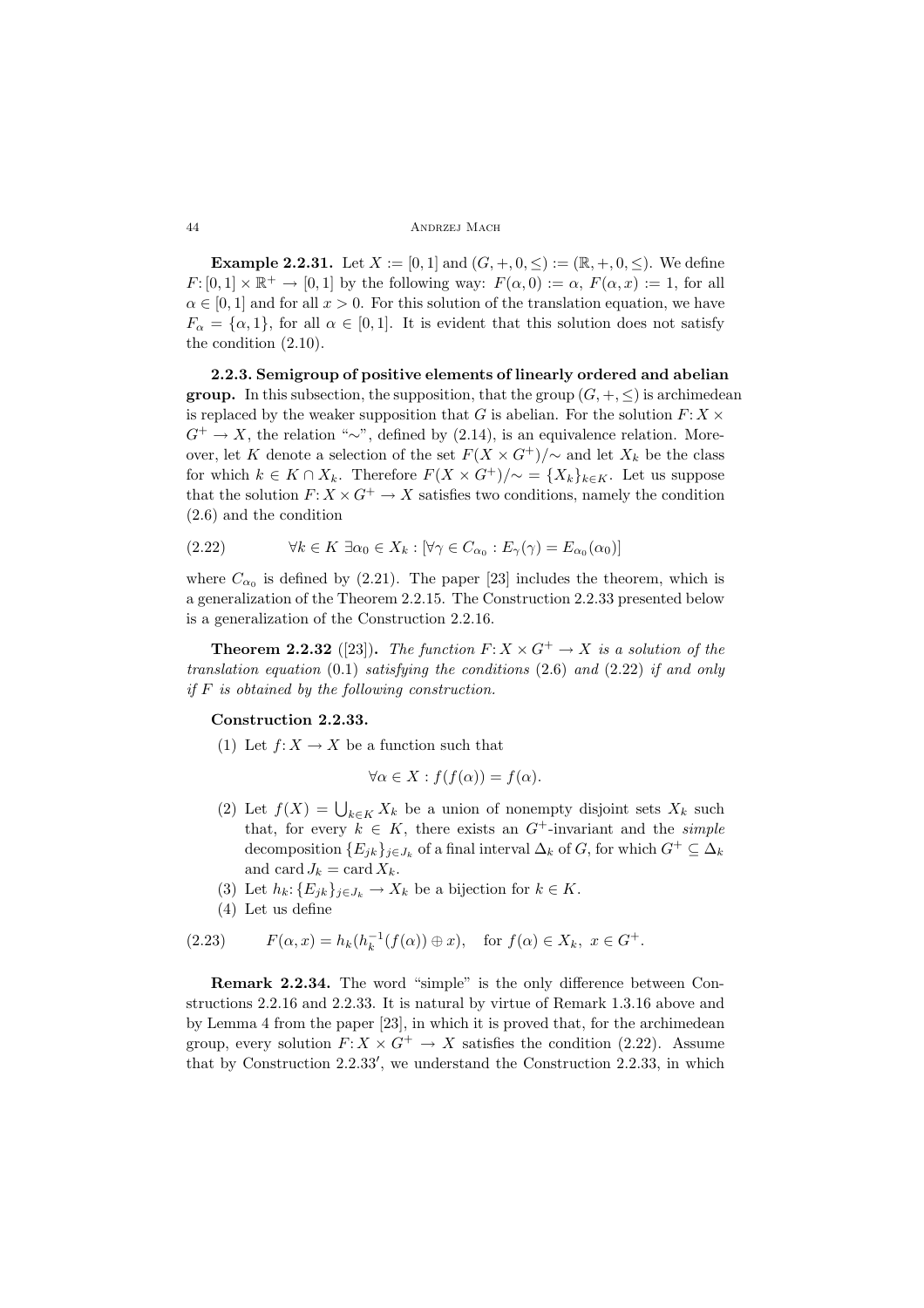the word *simple* is omitted. In paper [23] it is also proved that every translation equation obtained by Construction  $2.2.33'$  satisfies  $(2.6)$ .

We start with the proof of Theorem 2.2.32.

*Proof.* ( $\Rightarrow$ ) Let  $F: X \times G^+ \to X$  be a solution of the translation equation (0.1) satisfying the conditions (2.6) and (2.22). Let us define  $f: X \to X$  as follows:

$$
f(\alpha) = F(\alpha, 0), \quad \text{for } \alpha \in X.
$$

For  $\alpha \in X$ , we have

$$
f(f(\alpha)) = f(F(\alpha, 0)) = F(F(\alpha, 0), 0) = F(\alpha, 0) = f(\alpha).
$$

Since

$$
\forall (\alpha, x) \in X \times G^+ : F(\alpha, x) = F(F(\alpha, x), 0) \in F(X, 0)
$$

then  $f(X) = F(X, 0) = F(X, G^+)$ . We proved above that the relation "∼" defined in  $F(X \times G^+)$  by (2.14) is an equivalence relation and  $G_{\alpha_0} = E_{\alpha_0}(\alpha_0) \cup$  $E_{\alpha_0}^{-1}(\alpha_0)$  is a subgroup of G in the case of archimedean group. One can observe easily that the same proofs apply without this assumption. Let  $K$  denote a selection of the set  $f(X)/\sim$  =  $F(X \times G^+) / \sim$  and let  $X_k$  be the class for which  $k \in K \cap X_k$ . Therefore,  $F(X \times G^+) / \sim \{X_k\}_{k \in K}$ . Let  $k \in K$ . Let  $\alpha_0$  be the element occurring in the condition (2.22); so,

(2.24) 
$$
\forall \gamma \in C_{\alpha_0} : E_{\gamma}(\gamma) = E_{\alpha_0}(\alpha_0).
$$

Let us consider two cases:

- (A) the subgroup  $G_{\alpha_0} = E_{\alpha_0}(\alpha_0) \cup E_{\alpha_0}^{-1}(\alpha_0)$  is unbounded,
- (B)  $G_{\alpha_0}$  is bounded.

Ad (A). By (2.24), we have  $G_{\gamma} = G_{\alpha_0}$  for every  $\gamma \in C_{\alpha_0}$ . We will show that

$$
\forall \gamma \in F_{\alpha_0} : G_{\gamma} = G_{\alpha_0}.
$$

Let  $\gamma \in F_{\alpha_0} = F(\{\alpha_0\} \times G^+)$ . There exists  $y \in G^+$  such that  $F(\alpha_0, y) = \gamma$ . Let  $x \in E_{\alpha_0}(\alpha_0)$ . We have

$$
\gamma = F(\alpha_0, y) = F(F(\alpha_0, x), y) = F(\alpha_0, x + y) = F(F(\alpha_0, y), x) = F(\gamma, x),
$$

hence,  $E_{\alpha_0}(\alpha_0) \subseteq E_{\gamma}(\gamma)$ , whence  $G_{\gamma}$  is unbounded and  $G_{\alpha_0} \subseteq G_{\gamma}$ . By the formula

 $\forall u \in G_{\gamma} \cap G^+ : F(\alpha_0, y + u) = F(F(\alpha_0, y), u) = F(\gamma, u) = \gamma = F(\alpha_0, y),$ 

we get  $G_{\gamma} \subseteq G_{\alpha_0}$  and  $G_{\gamma} = G_{\alpha_0}$ . From the above,

$$
\forall \alpha, \gamma \in X_k : G_{\alpha} = G_{\gamma} = G_{\alpha_0}.
$$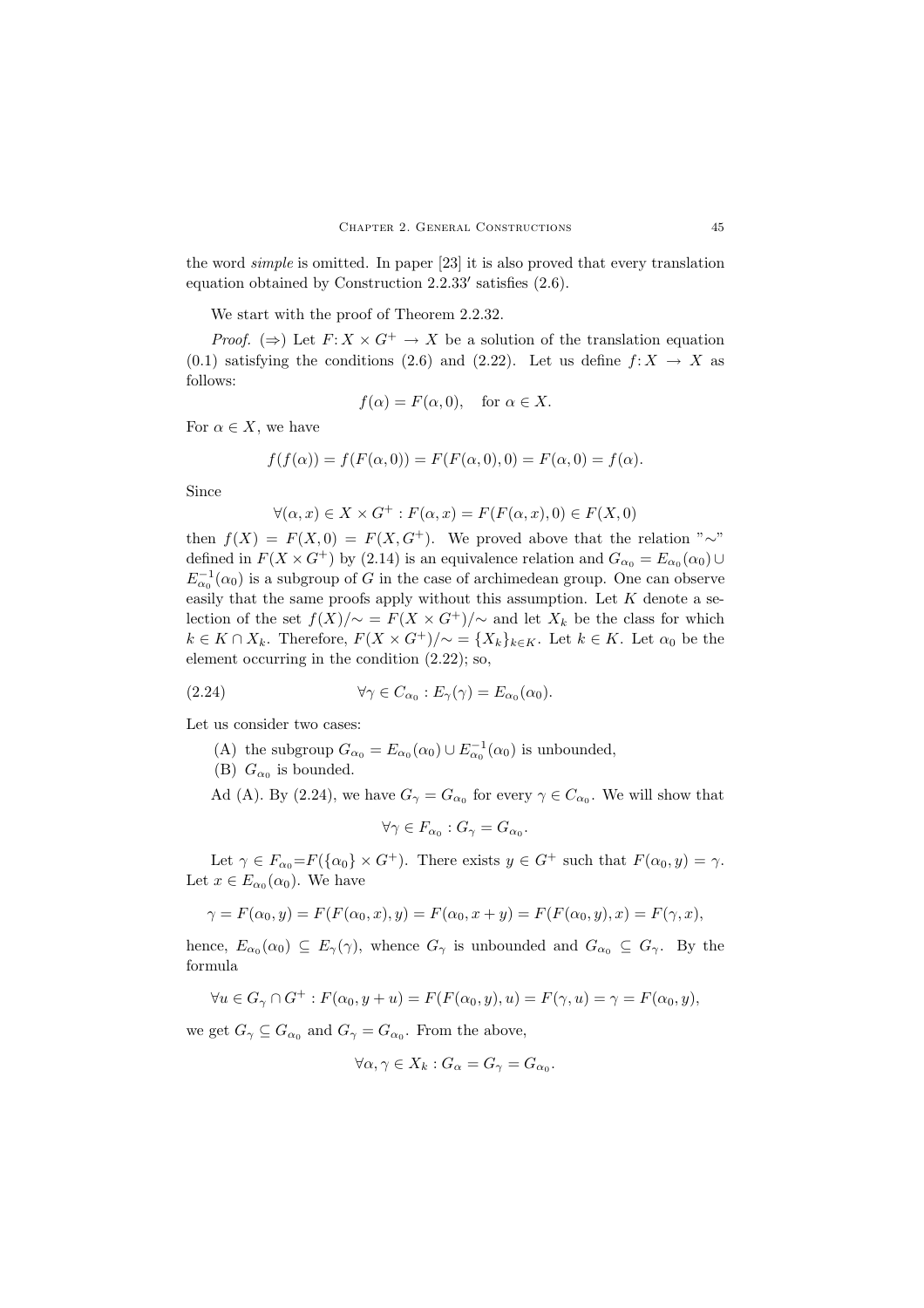46 Andrzej Mach

We will show that

$$
\forall \alpha \in X_k : F_{\alpha_0} = F_{\alpha} = X_k.
$$

Take  $\alpha \in X_k$ . There exists  $\overline{x}, \overline{y} \in G^+$  such that  $F(\alpha_0, \overline{x}) = F(\alpha, \overline{y})$ . Since  $G = G$  is an unbounded subgroup of  $G$  than there exist  $u, v \in G^+$  such that  $G_{\alpha} = G_{\alpha_0}$  is an unbounded subgroup of G, then there exist  $u, v \in G^+$  such that  $u + \overline{x}, v + \overline{y} \in G_{\alpha_0} \cap G^+ = G_{\alpha} \cap G^+$ . Hence,

$$
F(\alpha, \overline{y} + u) = F(F(\alpha, \overline{y}), u) = F(F(\alpha_0, \overline{x}), u) = F(\alpha_0, \overline{x} + u) = \alpha_0,
$$
  

$$
F(\alpha_0, \overline{x} + v) = F(F(\alpha_0, \overline{x}), v) = F(F(\alpha, \overline{y}), v) = F(\alpha, \overline{y} + v) = \alpha.
$$

Therefore, for every  $x \in G^+$ , we have

$$
F(\alpha_0, x) = F(F(\alpha, \overline{y} + u), x) = F(\alpha, \overline{y} + u + x),
$$
  

$$
F(\alpha, x) = F(F(\alpha_0, \overline{x} + v), x) = F(\alpha_0, \overline{x} + v + x),
$$

whence,  $F_{\alpha_0} \subseteq F_{\alpha}$  and  $F_{\alpha} \subseteq F_{\alpha_0}$ , so  $F_{\alpha} = F_{\alpha_0} = X_k$ .

Let the bijection  $h_k$  from the simple invariant decomposition  ${E_{\alpha_0}(\beta)}_{\beta \in F_{\alpha_0}}$ of the final interval  $\Delta_k := G^+$  of group G, to  $X_k$ , be defined as follows:

$$
h_k(E_{\alpha_0}(\beta)) := \beta, \text{ for } \beta \in F_{\alpha_0}.
$$

We will verify the statement that

$$
\forall \alpha \in X \ \forall x \in G^+ : [f(\alpha) \in X_k \Rightarrow h_k(h_k^{-1}(f(\alpha)) \oplus x) = F(\alpha, x)],
$$

which means that, according the Construction 2.2.33,  $F$  has the form  $(2.23)$ . So, let  $f(\alpha) \in X_k$  and  $x \in G^+$ . Thus, we have

$$
h_k(h_k^{-1}(f(\alpha)) \oplus x) = h_k(E_{\alpha_0}(F(\alpha,0)) \oplus x).
$$

Since

$$
F(\alpha_0, y + x) = F(F(\alpha_0, y), x) = F(F(\alpha, 0), x) = F(\alpha, x),
$$

for  $y \in E_{\alpha_0}(F(\alpha, 0))$ , then  $E_{\alpha_0}(F(\alpha, 0)) \oplus x = E_{\alpha_0}(F(\alpha, x))$ . Therefore,

$$
h_k(h_k^{-1}(f(\alpha))\oplus x)=h_k(E_{\alpha_0}(F(\alpha,0))\oplus x)=h_k(E_{\alpha_0}(F(\alpha,x)))=F(\alpha,x).
$$

Ad (B). Let us introduce the following notation

$$
F'_{\alpha_0} := F(\alpha_0, G^+ \setminus C(G_{\alpha_0})),
$$

where  $C(G_{\alpha_0})$  is the smallest, convex subgroup of G including  $G_{\alpha_0}$ ,

$$
C'_{\alpha_0} := {\alpha \in C_{\alpha_0} : F_{\alpha_0} \subsetneq F_{\alpha}},
$$
  

$$
W_0 := {W \in G/G_{\alpha_0} : W \subseteq C(G_{\alpha_0})} = C(G_{\alpha_0})/G_{\alpha_0}
$$

and define

$$
\mathcal{W} := \mathcal{W}_0 \cup \{ E_{\alpha_0}(\beta) \}_{\beta \in F'_{\alpha_0}} \cup \{ E_{\beta}^{-1}(\alpha_0) \}_{\beta \in C'_{\alpha_0}} \quad \text{and} \quad \Delta_k := \bigcup_{W \in \mathcal{W}} W.
$$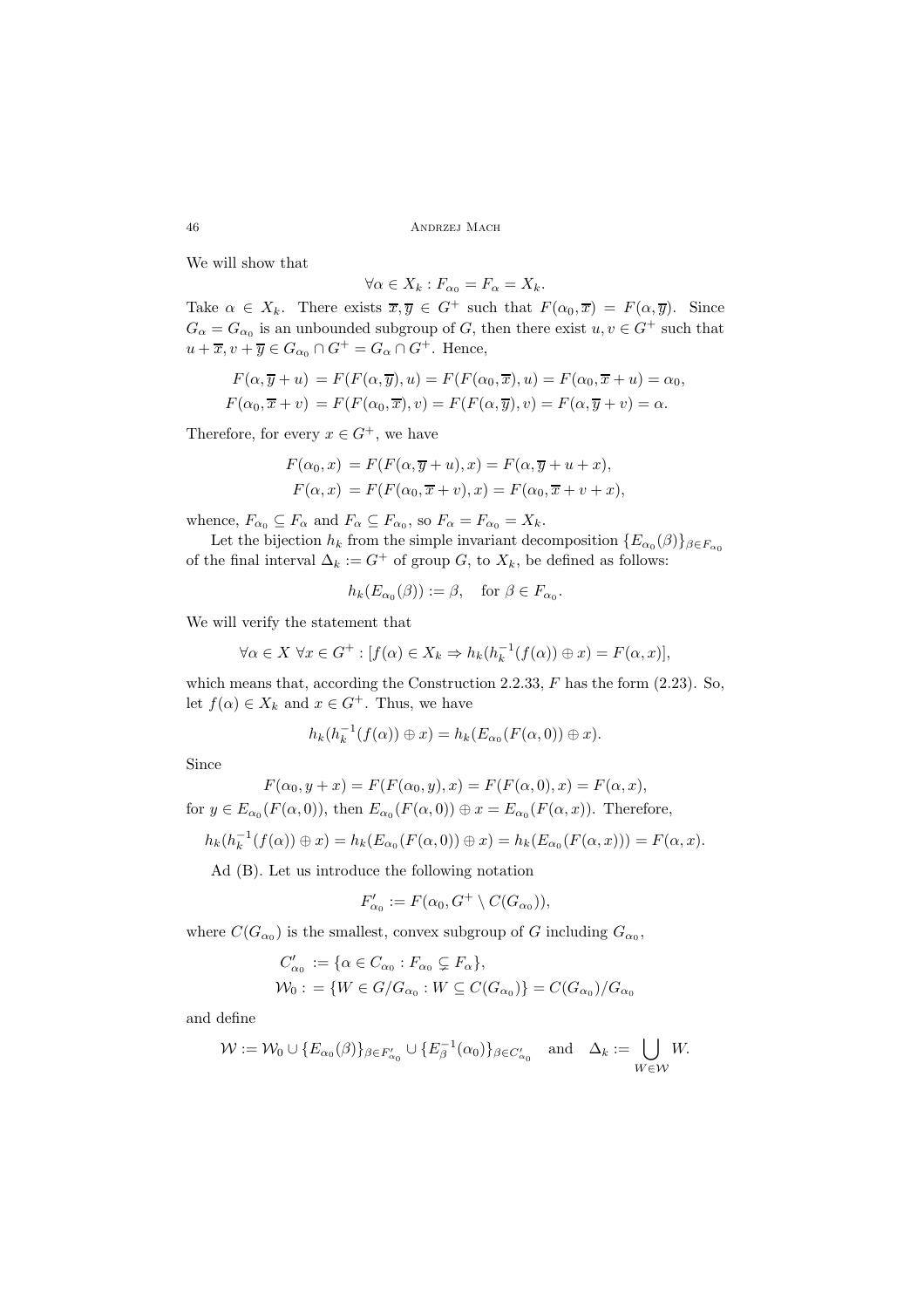We will show that the family  $\{W : W \in \mathcal{W}\}\$ is a simple invariant decomposition of the final interval  $\Delta_k$  of G and  $\Delta_k \supseteq G^+$ . To prove that  $\Delta_k$  is a final interval of G, it is sufficient to show the following implication: if for a certain  $x \in G^+$ and  $\beta \in C'_{\alpha_0}$  we have  $-x \in E_\beta^{-1}(\alpha_0)$ , then for  $y \in G^+$  such that  $x - y \in G^+$  the following alternative is two. following alternative is true

(2.25) 
$$
y \in C(G_{\alpha_0})
$$
 or  $\exists \delta \in C'_{\alpha_0} : y \in E_{\delta}(\alpha_0)$ .

Let so  $x \in G^+$  and  $-x \in E_\beta^{-1}(\alpha_0)$ , for certain  $\beta \in C'_{\alpha_0}$ . Let  $y \in G^+$  and  $x - y \in G^+$ . Put  $\delta := F(\beta, x - y)$ . We have

$$
F(\delta, y) = F(F(\beta, x - y), y) = F(\beta, x) = \alpha_0.
$$

If  $\delta \in C'_{\alpha_0}$ , then we have (2.25). Otherwise, there exists  $\overline{x} \in G^+$  such that  $F(\alpha, \overline{x}) = \delta$  have  $F(\alpha, \overline{x} + \beta) = F(F(\alpha, \overline{x}) - \beta) = F(\delta, \beta) = \alpha$ , where  $F(\alpha_0, \overline{x}) = \delta$ , hence  $F(\alpha_0, \overline{x} + y) = F(F(\alpha_0, \overline{x}), y) = F(\delta, y) = \alpha_0$ , whence  $\overline{x} + y \in G_{\alpha_0} \subseteq C(G_{\alpha_0})$ . Since  $0 \le y \le \overline{x} + y$ , then  $y \in C(G_{\alpha_0})$  and (2.25). We have shown that  $\Delta_k$  is a final interval of G. The inclusion  $\Delta_k \supseteq G^+$  is obvious. We will prove now that the sets of family  $\{W\}_{W\in\mathcal{W}}$  are disjoint, i.e.  $W_1 \cap W_2 = \emptyset$ , for  $W_1, W_2 \in \mathcal{W}, W_1 \neq W_2$ . The sets belonging to  $\mathcal{W}_0 \cup \{E_{\alpha_0}(\beta)\}_{\beta \in F'_{\alpha_0}}$  and belonging to  $\{E_{\alpha_0}(\beta)\}_{\beta \in F_{\alpha_0}'} \cup \{E_{\beta}^{-1}(\alpha_0)\}_{\beta \in C_{\alpha_0}'}$ , are evidently disjoint. Therefore, we will consider only two cases:

(a)  $\exists \beta_1, \beta_2 \in C'_{\alpha_0}, \beta_1 \neq \beta_2 : W_1 = E_{\beta_1}^{-1}(\alpha_0)$  and  $W_2 = E_{\beta_2}^{-1}(\alpha_0)$ ,<br>(b)  $\exists \beta \in C'_{\alpha_0}, W_{\alpha_1} = \beta_1$ ,  $\exists W_{\alpha_1} = W_{\alpha_2}$ (b)  $\exists \beta \in C'_{\alpha_0} : W_1 = E_{\beta_1}^{-1}(\alpha_0)$  and  $W_2 \in W_0$ .

Ad (a). Let us suppose  $W_1 \cap W_2 \neq \emptyset$ . Let  $x \in G^+$  and  $-x \in E_{\beta_1}^{-1}(\alpha_0) \cap$  $E_2^{-1}(\alpha_0)$ ; so  $F(\beta_1, x) = \alpha_0 = F(\beta_2, x)$ . Since  $\beta_1, \beta_2 \in X_k$ , then we can assume  $F_{\beta_2} \subseteq F_{\beta_1}$  (the same reasoning holds true for  $F_{\beta_1} \subseteq F_{\beta_2}$ ). There exists  $y \in G^+$ such that  $F(\beta_1, y) = \beta_2$ . Hence,

$$
F(\alpha_0, y) = F(F(\beta_1, x), y) = F(\beta_1, x + y) = F(F(\beta_1, y), x) = F(\beta_2, x) = \alpha_0,
$$

so  $y \in E_{\alpha_0}(\alpha_0)$ . The condition  $(2.22)$  implies  $y \in E_{\beta_1}(\beta_1) = E_{\alpha_0}(\alpha_0)$ , whence we get a contradiction  $\beta_1 = F(\beta_1, y) = \beta_2$ .

Ad (b). Let us suppose  $W_1 \cap W_2 \neq \emptyset$ ,  $x \in G^+$ ,  $-x \in E_\beta^{-1}(\alpha_0)$  and  $-x \in$  $W_2 \in \mathcal{W}_0$ . We have  $F(\beta, x) = \alpha_0$  and

$$
\exists y \in G^+ : y + x \in G_{\alpha_0} \cap G^+ = G_{\beta} \cap G^+.
$$

Hence,  $\beta = F(\beta, y + x) = F(F(\beta, x), y) = F(\alpha_0, y)$ , so we get a contradiction with  $\beta \in C'_{\alpha_0}$ . One can observe easily that  $\{W : W \in \mathcal{W}_0 \cup \{E_{\alpha_0}(\beta)\}_{\beta \in F'_{\alpha_0}}\}$  is an intermediate of the first intermal  $\Lambda \subset C^+ \cup C(C^-)$ . We will see if y invariant decomposition of the final interval  $\Delta := G^+ \cup C(G_{\alpha_0})$ . We will verify now the statement that the family  $\{W\}_{W\in\mathcal{W}}$  forms an invariant decomposition of  $\Delta_k$ . It is sufficient to show that every set  $E_\beta(\alpha_0)$ , for  $\beta \in C'_{\alpha_0}$ , is a coset of  $C_{\alpha_0}$  is  $C_{\alpha_0}$ . It as  $\beta \in C'$ ,  $\mathbb{R}^n$ . Theorem 1.2.2, the component  $F_\alpha(x)$  of inversion  $G_{\alpha_0}$  in G. Let so  $\beta \in C'_{\alpha_0}$ . By Theorem 1.3.3, the component  $E_{\beta}(\alpha_0)$  of invariant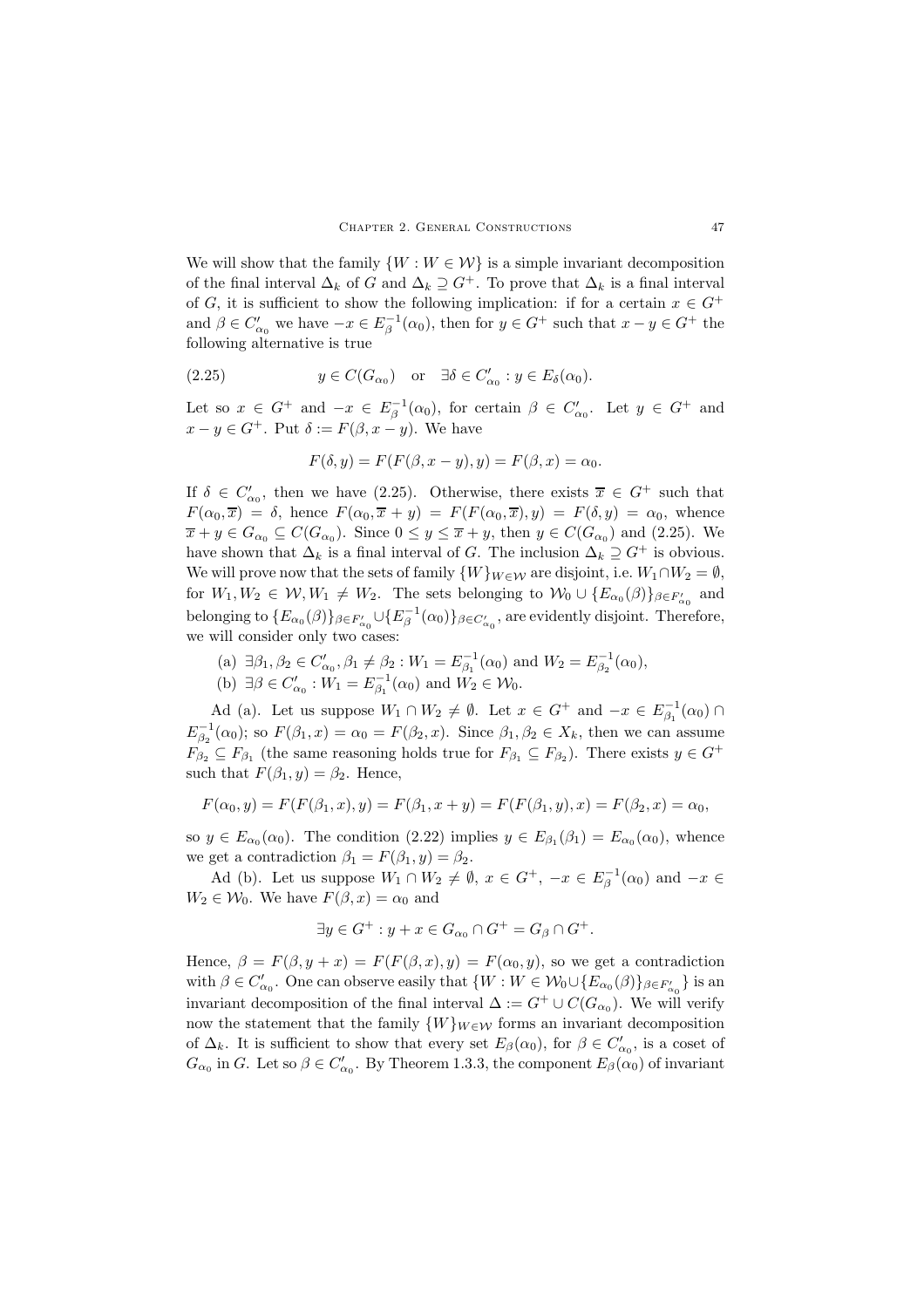48 Andrzej Mach

decomposition  ${E_\beta(\gamma)}_{\gamma \in F_\beta}$  of  $G^+$  is a final interval of a coset of certain subgroup  $G_1$  in G and  $G_1 \supseteq G_\beta$ . Since  $G_\beta = G_{\alpha_0}$ , then  $G_1 \supseteq G_{\alpha_0}$ . The formula

$$
\alpha_0 = F(\beta, x) = F(\beta, x + u) = F(F(\beta, x), u) = F(\alpha_0, u),
$$

for all  $u \in G_1 \cap G^+$  and all  $x \in E_\beta(\alpha_0)$ , implies  $G_1 \subseteq G_{\alpha_0}$ , so  $G_1 = G_{\alpha_0} = G_\beta$ . By Theorem 1.3.3, the component  $E_{\beta}(\alpha_0)$  is a coset  $G_{\alpha_0}$  in G. Therefore, it is proved that the family  $\{W\}_{W\in\mathcal{W}}$  forms an invariant decomposition of the final interval  $\Delta_k \supseteq G^+$ . Since the subgroup  $G_{\alpha_0}$  is the smallest among bounded subgroup corresponding to components of decomposition, then invariant decomposition  $\{W\}_{W\in\mathcal{W}}$  is simple.

Let the bijection  $h_k$  from the simple invariant decomposition  $\{W\}_{W\in\mathcal{W}}$  to  $X_k$  be defined as follows:

$$
\forall W \in \mathcal{W} : h_k(W) = \beta \text{ such that } \begin{cases} W \cap G^+ = E_{\alpha_0}(\beta) \\ \text{or} \\ W = E_{\beta}^{-1}(\alpha_0) \end{cases} \text{ for } \beta \in C'_{\alpha_0}.
$$

We will verify the statement that

(2.26) 
$$
\forall \alpha \in X \ \forall x \in G^+ : [f(\alpha) \in X_k \Rightarrow h_k(h_k^{-1}(f(\alpha)) \oplus x) = F(\alpha, x)],
$$

which means that, according the Construction 2.2.33,  $F$  has the form  $(2.23)$ . So, let  $f(\alpha) \in X_k$  and  $x \in G^+$ . We will consider two cases

- (a)  $f(\alpha) \in F_{\alpha_0}$ ,
- (b)  $f(\alpha) \in C'_{\alpha_0}$ .

Ad (a). If  $W = h_k^{-1}(f(\alpha))$ , then  $W \cap G^+ = E_{\alpha_0}(f(\alpha))$ . If  $W_1 = W \oplus x$ , then  $W_1 \cap G^+ = E_{\alpha_0}(F(f(\alpha), x)).$  Hence,

$$
h_k(h_k^{-1}(f(\alpha)) \oplus x) = h_k(W \oplus x) = h_k(W_1)
$$
  
=  $F(f(\alpha), x) = F(F(\alpha, 0), x) = F(\alpha, x),$ 

so (2.26).

Ad (b). If  $W = h_k^{-1}(f(\alpha))$ , then  $W = E_{f(\alpha)}^{-1}(\alpha_0)$ . Let  $W_1 = W \oplus x =$  $E_{f(\alpha)}^{-1}(\alpha_0) \oplus x$ . We will consider two subcases.

(i) If  $W_1 = E_\beta^{-1}(\alpha_0)$ , for a certain  $\beta \in C'_{\alpha_0}$ , then

$$
h_k(h_k^{-1}(f(\alpha)) \oplus x) = h_k(W \oplus x) = h_k(W_1) = \beta
$$

and  $y - x \in E_{\beta}(\alpha_0)$  for all  $y \in E_{f(\alpha)}(\alpha_0)$ . From the above

$$
\forall y \in E_{f(\alpha)}(\alpha_0) : F(F(\alpha, x), y - x) = F(\alpha, y) = F(f(\alpha), y) = \alpha_0,
$$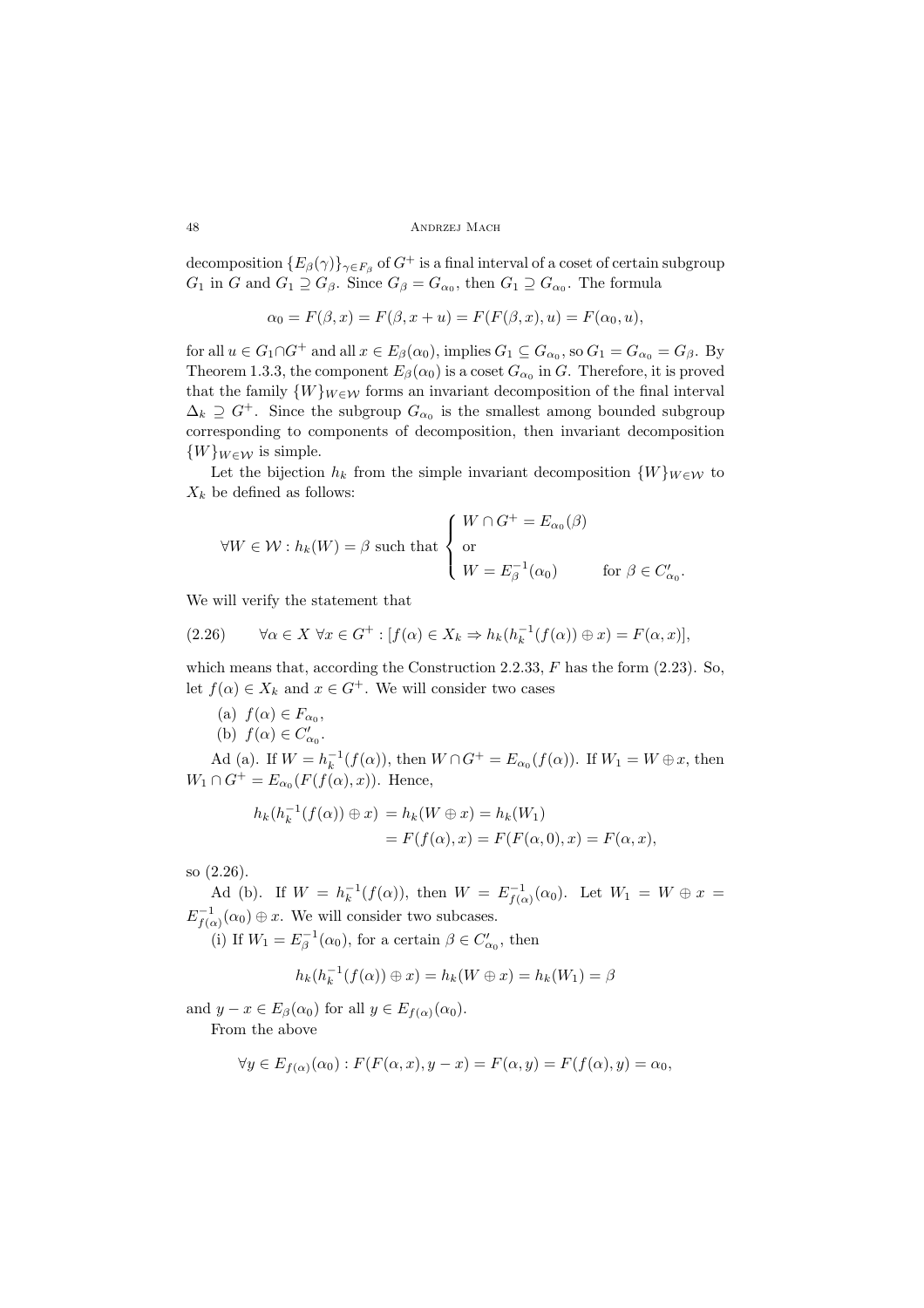so  $y - x \in E_{F(\alpha,x)}(\alpha_0)$  for all  $y \in E_{f(\alpha)}(\alpha_0)$ . Hence,  $F(\alpha, x) = \beta$  and

$$
h_k(h_k^{-1}(f(\alpha)) \oplus x) = \beta = F(\alpha, x).
$$

(ii) If  $W_1 = E\alpha_0(\beta)$  and  $\beta \in F_{\alpha_0}$ , then, similarly,

$$
h_k(h_k^{-1}(f(\alpha)) \oplus x) = h_k(W \oplus x) = h_k(W_1) = \beta
$$

and  $x - y \in E_{\alpha_0}(\beta)$  for all  $y \in E_{f(\alpha)}(\alpha_0)$ .

From the above,

$$
\beta = F(\alpha_0, x - y) = F(F(f(\alpha), y), x - y) = F(f(\alpha), x) = F(\alpha, x),
$$

for a certain  $y \in E_{f(\alpha)}(\alpha_0)$ ; so,

$$
\beta = h_k(h_k^{-1}(f(\alpha)) \oplus x) = F(\alpha, x).
$$

That was to have been proven for the "only if" part.

 $(\Leftarrow)$  It is sufficient to prove that the solution of the translation equation  $F: X \times G^+ \to X$  obtained by Construction 2.2.33 satisfies the condition (2.22). Fix an  $k \in K$ . Let  $\Delta_k$ ,  $\{E_{jk}\}_{j\in J_k}$ ,  $h_k$  be the parameters occurring in Construction 2.2.33. Let us observe that if  $E \in \{E_{jk}\}_{j\in J_k}$  is a final interval of a coset of  $G_1$  of G and  $h_k(E) = \alpha$ , then  $G_1 = G_\alpha$ . Indeed, since  $E \oplus x = E$  for every  $x \in G_1 \cap G^+$ , then

$$
F(\alpha, x) = h_k(h_k^{-1}(f(\alpha)) \oplus x) = h_k(h_k^{-1}(\alpha) \oplus x) = h_k(E \oplus x) = h_k(E) = \alpha,
$$

for all  $x \in G_1 \cap G^+$ . Whence  $G_1 \cap G^+ \subseteq G_\alpha \cap G^+$ . Moreover, since  $F(\alpha, x) = \alpha$ , for every  $x \in G_\alpha \cap G^+$ , then

$$
\forall x \in G_{\alpha} \cap G^{+} : [F(\alpha, x) = h_{k}(E \oplus x) = \alpha = h_{k}(E)],
$$

whence  $E \oplus x = E$  for every  $x \in G_\alpha \cap G^+$ ; so,  $G_\alpha \cap G^+ \subseteq G_1 \cap G^+$  and  $G_1 = G_\alpha$ . By the supposition that invariant decomposition  ${E_{jk}}_{j \in J_k}$  is simple, we have two possibilities:

- (a) all components of invariant decomposition  ${E_{ik}}_{i \in J_k}$  are intersections with  $\Delta_k$  of cosets of  $G^*$  in G where  $G^*$  is an unbounded subgroup of G,
- (b) there exists a component of invariant decomposition  ${E_{jk}}_{j \in J_k}$  which is a final interval of a coset of  $G_1$  in G where  $G_1$  is the smallest among bounded subgroup of G, corresponding to components of decomposition.

Ad (a). Let us take an arbitrary component  $E \in \{E_{jk}\}_{j\in J_k}$ . Let  $\alpha_0 :=$  $h_k(E)$ . From the above, we have  $G_{\alpha_0} = G^*$  and  $G_{\gamma} = G^*$  for every  $\gamma \in X_k$ . Therefore,

$$
\exists \alpha_0 \in X_k \,\,\forall \gamma \in C_{\alpha_0} : E_{\gamma}(\gamma) = E_{\alpha_0}(\alpha_0).
$$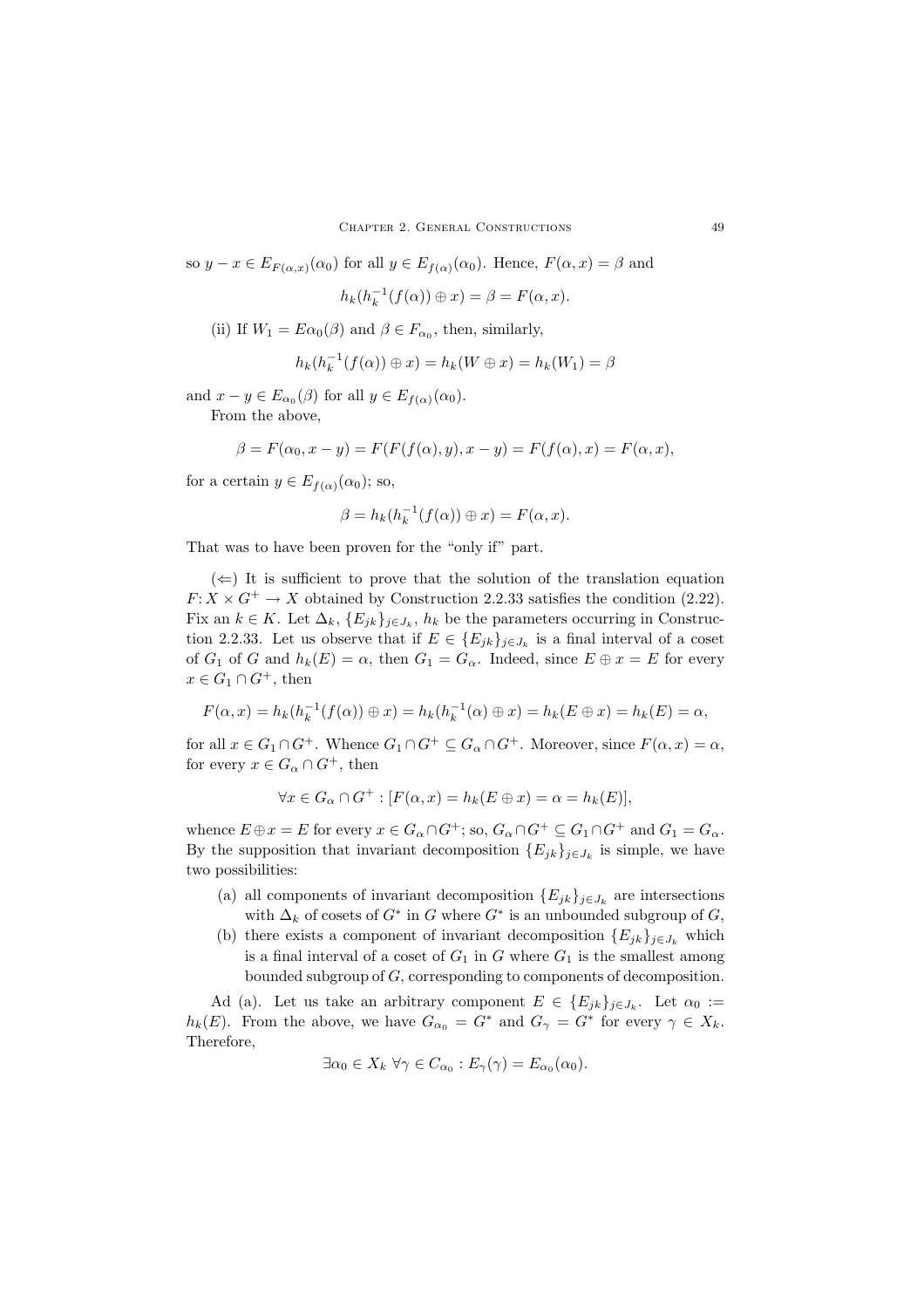Ad (b). Let  $\alpha_0 := h_k(E)$ . From the above, we have  $G_{\alpha_0} = G_1$ . We will show that

$$
\forall \gamma \in C_{\alpha_0} : E_{\gamma}(\gamma) = E_{\alpha_0}(\alpha_0).
$$

Let us take  $\gamma \in C_{\alpha_0}$ . There exists  $y \in G^+$  such that  $F(\gamma, y) = \alpha_0$ . Since, for every  $z \in E_{\gamma}(\gamma)$ , we have

$$
F(\alpha_0, z) = F(F(\gamma, y), z) = F(\gamma, y + z) = F(F(\gamma, z), y) = F(\gamma, y) = \alpha_0,
$$

then  $E_{\gamma}(\gamma) \subseteq E_{\alpha_0}(\alpha_0)$ . The strong inclusion  $E_{\gamma}(\gamma) \subsetneq E_{\alpha_0}(\alpha_0)$  is impossible. In the opposite case we have  $G_{\gamma} \subsetneq G_{\alpha_0} = G_1$  and the component  $h_k^{-1}(\gamma) \in$  ${E_{ik}}_{i\in J_k}$  is a final interval of a coset of  $G_\gamma$  in G, so we get a contradiction with the supposition that  $G_1$  is the smallest among bounded subgroup of  $G$ , corresponding to components of decomposition.

That was to have been proven for Theorem 2.2.32.

$$
\qquad \qquad \Box
$$

**Example 2.2.35** ([23])**.** Using Construction 2.2.33, we will give an example of solution satisfying the conditions  $(2.6)$  and  $(2.22)$ . Let  $\mathbb Z$  denote the set of integers and  $G := \{ax + b : a, b \in \mathbb{Z}\}\$ be the group of linear polynomials defined in Example 1.3.12. Let us recall, that the semigroup of positive elements is

$$
G^{+} := \{ ax + b : a > 0, \ b \in \mathbb{Z} \} \cup \mathbb{Z}^{+}
$$

where  $\mathbb{Z}^+ := \{a \in \mathbb{Z} : a \geq 0\}$ . Let  $X := (\mathbb{Z} \setminus \mathbb{Z}^+) \cup \{0,1\}$ . According to Construction 2.2.33, we will define the parameters, determining the solution  $F: X \times G^+ \to X$  of the translation equation. Let  $f: X \to X$  be the identity function. Let  $K := \{k_0\}$ . Since the set K is a singleton and  $X_{k_0} = f(X) = X$ , then we omit the index  $k_0$  in parameters determining the solution. For the final interval  $\Delta := G$  of G; let us define the simple  $G^+$ -invariant decomposition  ${E_i}_{i \in J}$  as follows:  $J := X = (\mathbb{Z} \setminus \mathbb{Z}^+) \cup \{0, 1\}$  and

$$
\forall j \in J : E_j := \begin{cases} j \cdot x + \mathbb{Z} = \{ jx + a : a \in \mathbb{Z} \} & \text{for } j \neq 1, \\ G^+ \setminus \mathbb{Z} & \text{for } j = 1. \end{cases}
$$

We define the bijection  $h: \{E_j\}_{j\in J} \to X$  by  $h(E_j) := j$  for all  $j \in J$ . According to the point (4) of Construction 2.2.33, we put

$$
\forall \alpha \in X \ \forall w \in G^+ : F(\alpha, w) := h(h^{-1}(\alpha) \oplus w).
$$

The obtained solution  $F: X \times G^+ \to X$ , can be expressed as follows

$$
\forall (\alpha, w) \in X \times G^+ : F(\alpha, w) := \begin{cases} \alpha & \text{when } w \in \mathbb{Z}^+, \\ \alpha + a & \text{when } w = ax + b \text{ and } \alpha + a < 1, \\ 1 & \text{when } w = ax + b \text{ and } \alpha + a \ge 1. \end{cases}
$$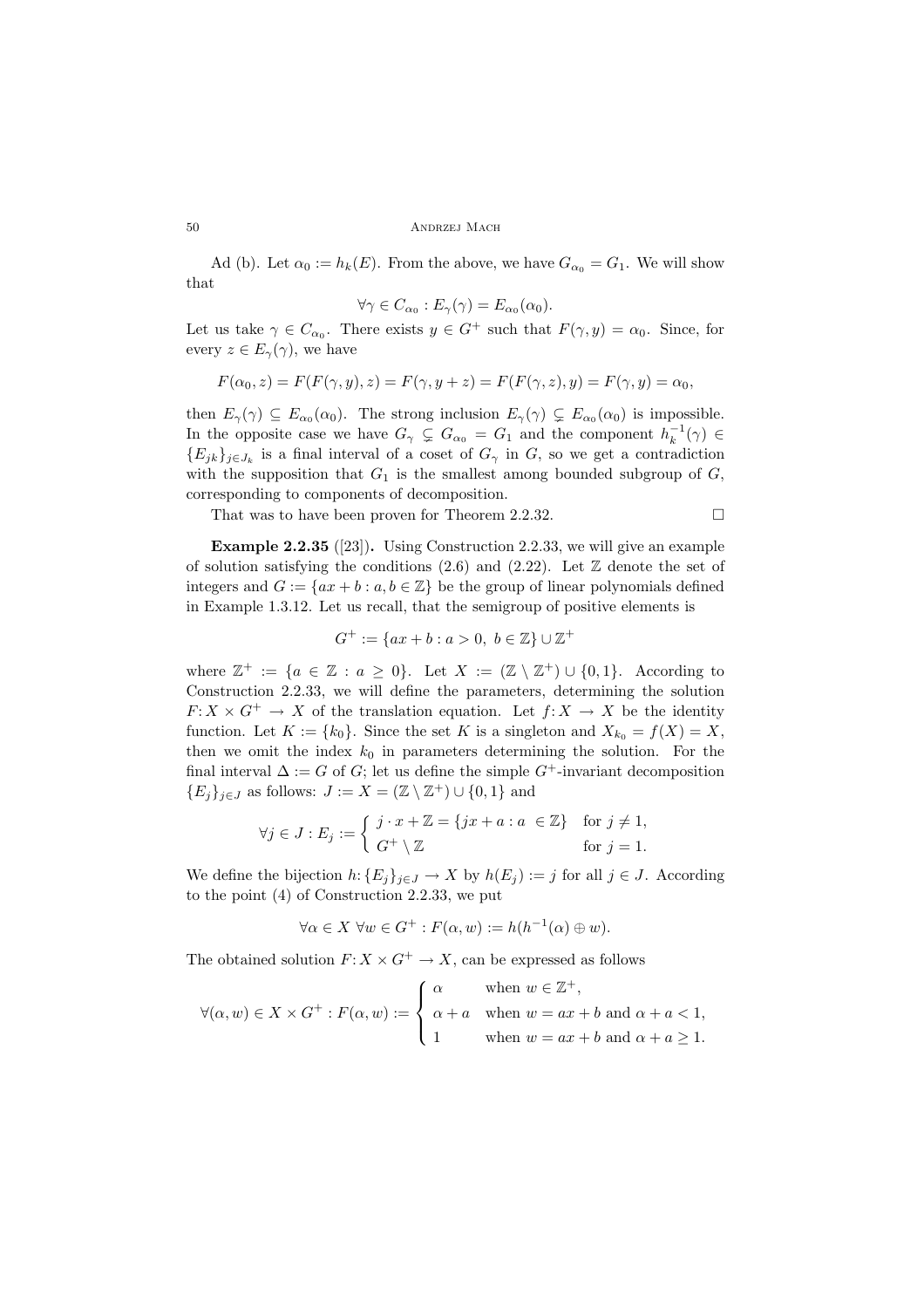**Example 2.2.36** ([23]). Using Construction 2.2.33', we will give an example of a solution satisfying the conditions (2.6) and not satisfying the condition (2.22). The group is the same as in the previous example. Let

$$
X := \{a_{00}, a_{10}, a_{20}, a_{21}, a_{40}, a_{41}, a_{42}, a_{43}, \ldots, a_{2^n 0}, a_{2^n 1}, \ldots, a_{2^n 2^n - 1}, \ldots\}.
$$

Let us denote  $\mathbb{Z}_{2^i}^+ := \{2^i \cdot a : a \in \mathbb{Z}^+\}$  and  $\mathbb{Z}_{2^i} := \{2^i \cdot a : a \in \mathbb{Z}\}$ , for  $i \in \{0, 1, \ldots\}$ . According to Construction 2.2.33', we will define the parameters,<br>determining the solution  $F: X \times C^+ \to X$  of the translation equation. Similarly determining the solution  $F: X \times G^+ \to X$  of the translation equation. Similarly, as in the previous example, we assume that  $f: X \to X$  is the identity function and the set K is a singleton. For the final interval  $\Delta := G$  of G, let us define the (not simple) G<sup>+</sup>-invariant decomposition  ${E_j}_{j \in J}$  as follows:  $J := X$  and

$$
\forall j \in J : E_j := \begin{cases} G^+ \setminus (\mathbb{Z} \cup (\mathbb{Z} + x)) & \text{for } j = a_{00}, \\ \mathbb{Z}_{2^l} + m - (l - 1) \cdot x & \text{for } j = a_{2^l m}, \ l \in \{0, 1, \dots\}, \\ m \in \{0, 1, \dots, 2^l - 1\}. \end{cases}
$$

The  $G^+$ -invariant decomposition  $\{E_j\}_{j\in J}$  is the same, not the simple invariant decomposition of  $\Delta = G$ , as described in the Example 1.3.14.

We define the bijection  $h: \{E_j\}_{j\in J} \to X$  by  $h(E_j) := j$  for all  $j \in J$ . Define

$$
\forall \alpha \in X \ \forall w \in G^+ : F(\alpha, w) := h(h^{-1}(\alpha) \oplus w).
$$

Let us refer by  $(i)_m$  to the remainder of division of i by m, for  $i, m \in \mathbb{Z}^+$ . The obtained solution  $F: X \times G^+ \to X$ , can be expressed as follows:

$$
F(\alpha, w) := \begin{cases} a_{00} & \text{when } \alpha = a_{00}, \\ a_{2^{i-k}(m+l)_{2^{i-k}}} & \text{when } \alpha = a_{2^i m}, \\ & w \in (\mathbb{Z}_{2^i} - k + l + k \cdot x) \cap G^+, \\ & k \in \mathbb{Z}^+, \ i - k > 0, \ 0 \le l < 2^{i-k}, \\ a_{10} & \text{when } \alpha, w \text{ as above and } i - k = 0, \\ a_{00} & \text{when } \alpha, w \text{ as above and } i - k < 0. \end{cases}
$$

for all  $(\alpha, w) \in X \times G^+$ .

The condition (2.22) is not satisfied for this solution. Indeed, one can observe that we have

$$
E_{a_{2^{i_0}}}(a_{2^{i_0}}) = \mathbb{Z}_{2^{i}}^+, \text{ for } i = 1, 2, ...
$$

**Problem 2.2.37** ([23]). The following implication is still not proved: if the solution of the translation equation  $F: X \times G^+ \to X$  satisfies the condition (2.6),  $F$  can be obtained by Construction 2.2.33<sup>7</sup>?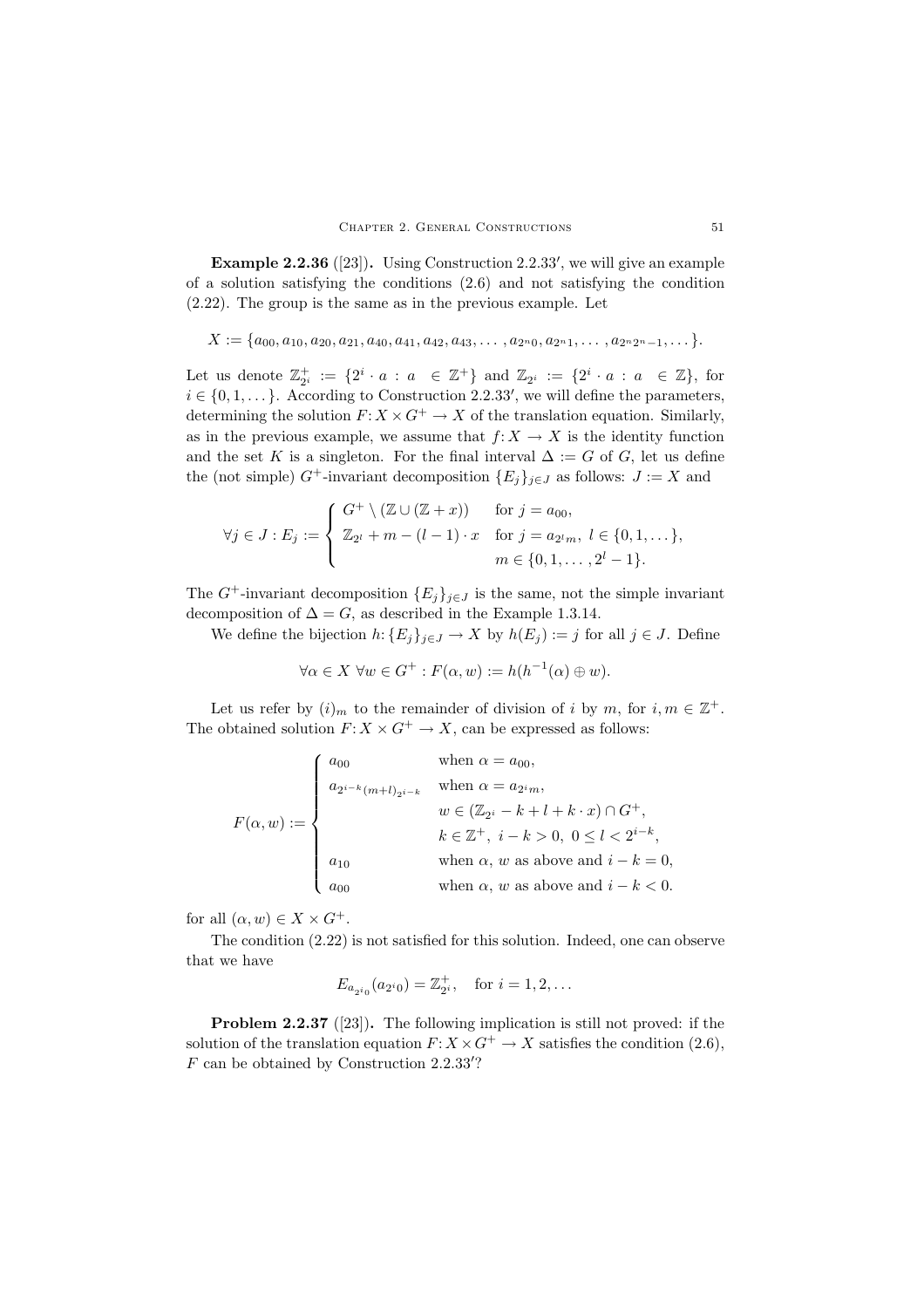# **2.3. Brandt's groupoid, Ehresmann's groupoid and category. Non-associative structures.**

The definitions of the algebraic structures presented below can be found in the paper [55].

**Definition 2.3.1.** A set K with binary operation  $K \times K \supseteq R \supseteq (x, y) \mapsto$  $x \cdot y \in K$ , is called *category* if the following axioms are fulfilled:

(a)  $\forall x, y, z \in K : [((x, y) \in R \land (y, z) \in R) \Rightarrow ((x, y \cdot z) \in R)],$ (b)  $\forall x, y, z \in K : [(x, y) \in R \land (y, z) \in R) \Rightarrow ((x \cdot y, z) \in R)],$ (c)  $\forall x, y, z \in K : [((y, z) \in R \land (x, y \cdot z) \in R) \Rightarrow ((x, y) \in R)],$ (d)  $\forall x, y, z \in K : [(x, y) \in R \land (x \cdot y, z) \in R) \Rightarrow ((y, z) \in R)],$ (e)  $\forall x, y, z \in K : [(x, y) \in R \land (y, z) \in R) \Rightarrow ((x \cdot y) \cdot z) = (x \cdot (y \cdot z))],$ (f)  $\forall x \in K \ \forall e_1, e_2 \in K_0 : [((x, e_1) \in R \land (x, e_2) \in R) \Rightarrow (e_1 = e_2)],$ (g)  $\forall x \in K \exists e_1, e_2 \in K_0 : [((e_1, x) \in R \land (e_2, x) \in R) \Rightarrow (e_1 = e_2)],$ (h)  $\forall x \in K \exists e_1, e_2 \in K_0 : [(x, e_1) \in R \land (e_2, x) \in R],$ 

where the set

$$
K_0 := \{ e \in K : \forall x \in K \; [((x, e) \in R \Rightarrow x \cdot e = x) \land ((e, x) \in R \Rightarrow e \cdot x = x)] \}
$$

is called *the set of identities of the category*  $(K, \cdot)$ .

We admit then the notation  $x \cdot y = z$  means the conjunction

 $(x, y) \in R \wedge x \cdot y = z.$ 

Let us put  $A := \{e \in K_0 : e \cdot e = e\}$ . For  $a \in A$ , we define:

**Definition 2.3.2** ([16]). The *left-sided stripe*  $_{a}K$  (the *right-sided stripe*  $K_a$ , respectively) of the category  $(K, \cdot)$ , is the set:

$$
{}_{a}K := \{x \in K : a \cdot x = x\} \quad (K_a := \{x \in K : x \cdot a = x\},
$$
 respectively).

**Definition 2.3.3.** A category  $(K, \cdot)$  is called *Ehresmann groupoid* if additionally (apart from axioms  $(a)$ – $(h)$ ) the following axiom is satisfied:

(i)  $\forall x \in K \ \forall x \in aK_b \ \exists y \in K : [(x, y) \in R \land (y, x) \in R \land x \cdot y = a \land y \cdot x = b]$ where  $aK_b := \{x \in K : a \cdot x = x \wedge x \cdot b = x\}$ , for  $a, b \in A$ .

**Definition 2.3.4.** An Ehresmann groupoid is called *Brandt's groupoid* if additionally (apart from axioms  $(a)$ –(i)) the following axiom is satisfied:

(j)  $\forall x, z \in K \exists y \in K : [(x, y) \in R \land (y, z) \in R].$ 

The extremely complicated general construction of solutions of the translation equation on a category, is given in the paper [16]. The parameters of presented construction are involved in the so-called compatibility condition.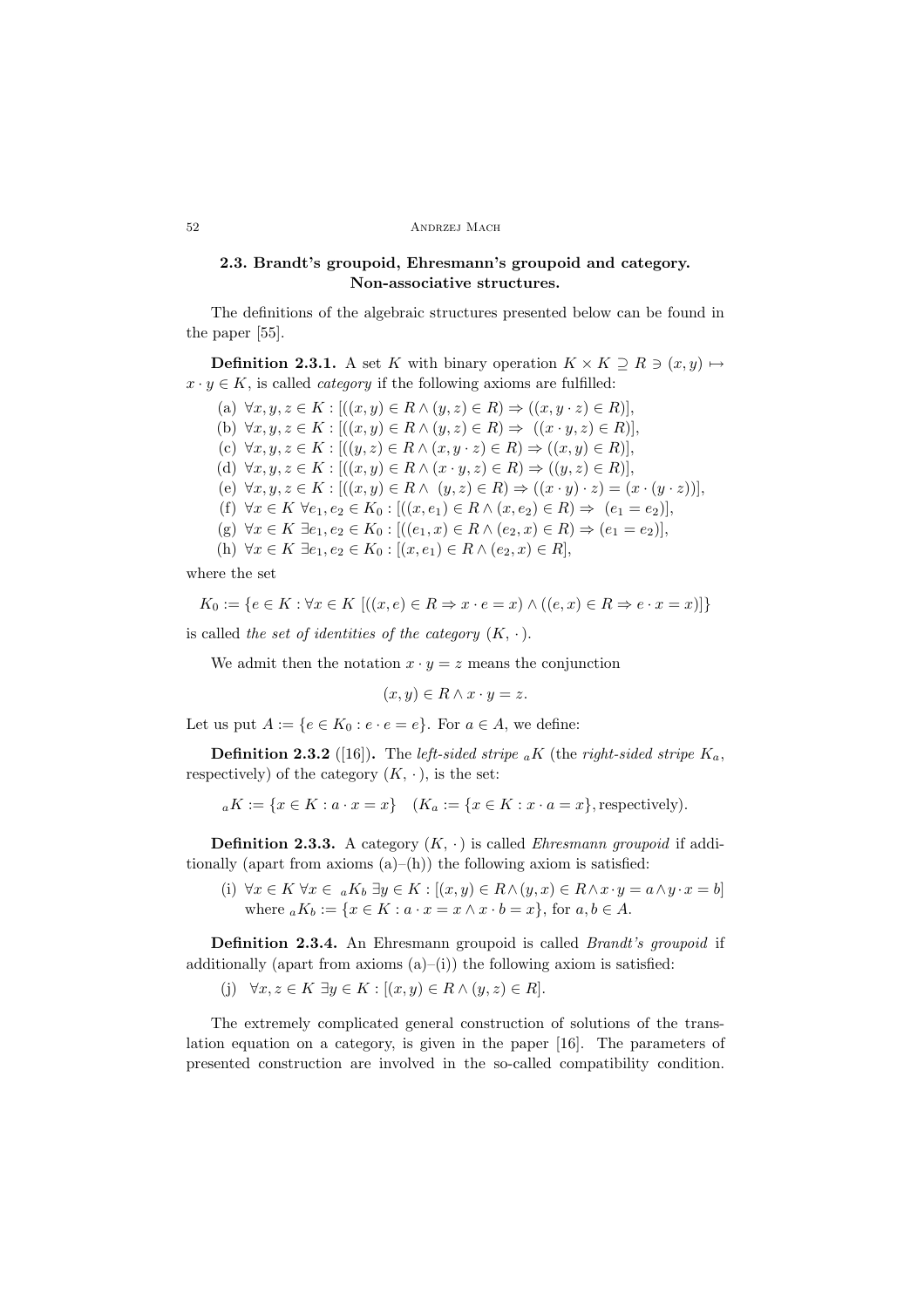The particular form of this condition is presented above for a semigroup in (2.1). For the construction of solutions of the translation equation on a category, the quoted paper [16] contains description of invariant decompositions of left-sided stripe  $b^K$  of category K. The paper [16] includes also the consideration of the possibilities of the elimination of the compatibility condition. The author showed that the elimination of the compatibility condition fails on the structures more general than Ehresmann's groupoid. The general solution of the translation equation with descriptions of suitable invariant decompositions on Brandt's and Ehresmann's groupoids are given in the papers [15], [49], [50]. We omit those anyway very complicated constructions. The general conclusion is: the problem of elimination of the compatibility condition is impossible to solve on the algebraic structures without inverses. In such cases, we can describe the classes of solutions through the constructions not including the compatibility condition as we can see above. For example: Constructions 2.2.16, 2.2.28, 2.2.33 as well as the classes of solutions described by Theorems 2.2.2, 2.2.10 and 2.2.11.

In the papers [11], [14] the authors investigate the translation equation on non-associative structures. This paper does not include such considerations. We have only the following remark.

**Remark 2.3.5.** The existence of the solution  $F: X \times S \rightarrow X$  for which  $F(\alpha_0, \cdot)$  is an injection, for a certain  $\alpha_0 \in X$  implies the associativity of the operation in S. Indeed, we have

$$
F(\alpha_0, (x \cdot y) \cdot z) = F(F(\alpha_0, x \cdot y), z) = F(F(F(\alpha_0, x), y), z)
$$
  
= 
$$
F(F(\alpha_0, x), y \cdot z) = F(\alpha_0, x \cdot (y \cdot z)),
$$

so  $(x \cdot y) \cdot z = x \cdot (y \cdot z)$ . Hence, one can observe the following equivalence. The groupoid  $S$  is a semigroup if and only if there exist a nonempty set  $X$  and a solution  $F: X \times S \to X$  of the translation equation (0.1) for which  $F(\alpha_0, \cdot)$  is an injection for a certain  $\alpha_0 \in X$ . Indeed, if  $(S, \cdot)$  is a semigroup with unity 1, we assume  $X := S$ ,  $F(\alpha, x) := \alpha \cdot x$  and  $\alpha_0 := 1$ . Otherwise, we can add the unity 1 to  $S$  and take  $X$  as  $S$  supplemented by 1 without changing the structure in S. The function F is defined on  $X \times S$  by extended operation on X.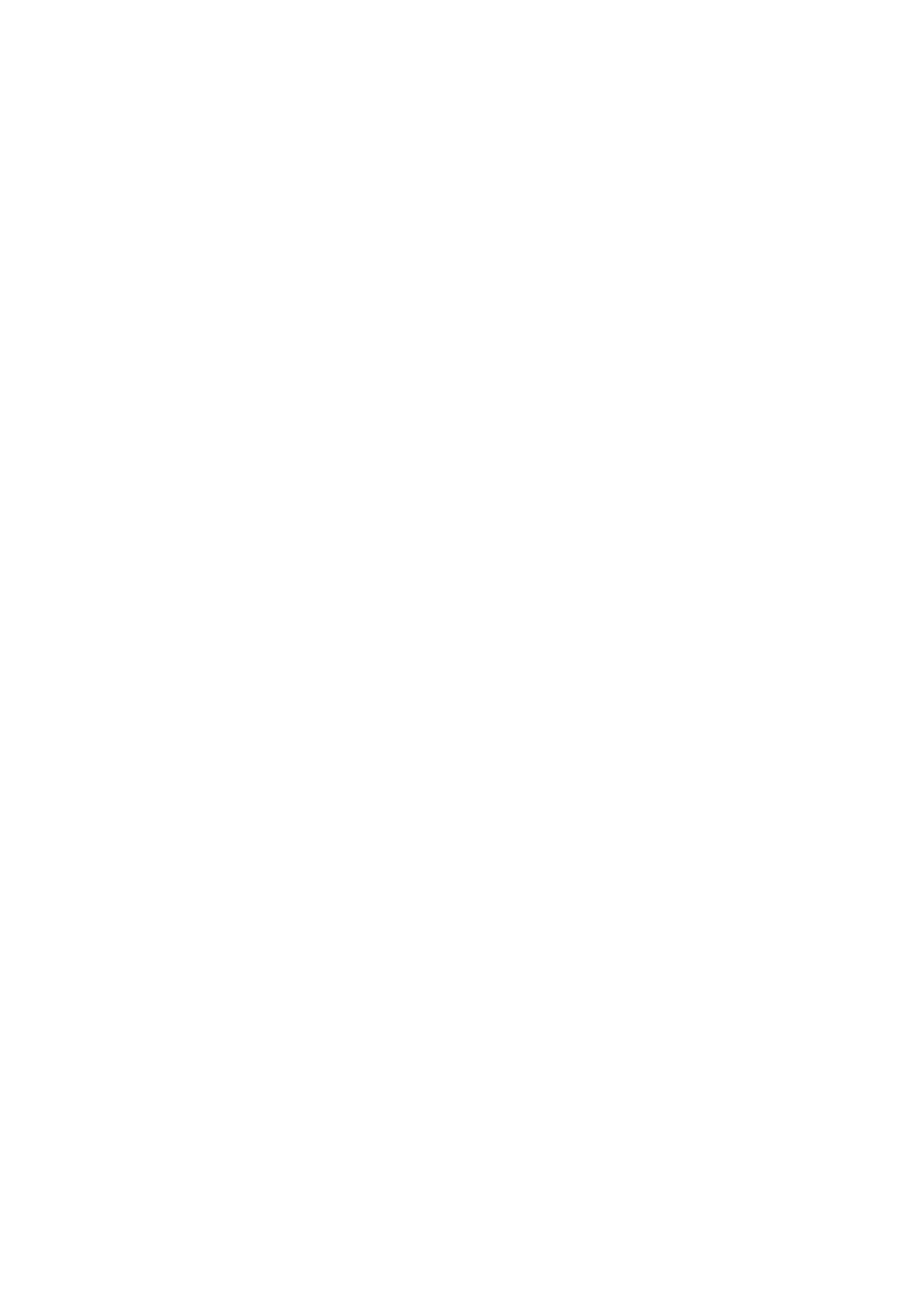### **CHAPTER 3**

# **CONSTRUCTIONS** OF SOLUTIONS **OF GENERALIZED TRANSLATION EQUATION**

In this section we shall present constructions of solutions of the translation equation on the n-groups.

# **3.1. Hosszú's upshot and translation equation on** *n***-group**

Let  $n \geq 2$  be a natural number and let X be an arbitrary set. By  $(G, [\dots])$ we refer to an arbitrary *n*-adic group (see [34]). The translation equation on the  $n\text{-group } (G, [\dots])$  is the following equation

(3.1) 
$$
\Phi(\Phi(\Phi(\ldots \Phi(\Phi(\alpha, x_1), x_2), \ldots), x_{n-1}), x_n) = \Phi(\alpha, [x_1 \ldots x_n])
$$

where  $\Phi: X \times G \to X$ . Due to Hosszú's conclusion [13], the *n*-group operation in  $G$  can be expressed by using a binary operation on  $G$  and some automorphism of it in the following way

$$
[x_1 \dots x_n] = x_1 \cdot \mu(x_2) \cdot u^2(x_3) \cdot \ldots \cdot \mu^{n-1}(x_n) \cdot a
$$

where " $\cdot$ " is a binary operation on G and  $\mu$  is an automorphism of  $(G, \cdot)$  and  $a \in G$ ,  $\mu(a) = a$  and  $\mu^{n-1}(x) = a \cdot x \cdot a^{-1}$  (by  $\mu^{\nu}$  we refer to the  $\nu$ -th iteration). Therefore, the equation (3.1) can be expressed in the form

(3.2) 
$$
\Phi(\Phi(\Phi(\dots \Phi(\Phi(\alpha, x_1), x_2), \dots), x_{n-1}), x_n) = \Phi(\alpha, x_1 \cdot \mu(x_2) \cdot u^2(x_3) \cdot \dots \cdot \mu^{n-2}(x_{n-1}) \cdot a \cdot x_n).
$$

If we set  $a = e$  in (3.2) where e is the unit element of  $(G, \cdot)$ , then equation

(3.3) 
$$
\Phi(\Phi(\Phi(\dots \Phi(\Phi(\alpha, x_1), x_2), \dots), x_{n-1}), x_n) = \Phi(\alpha, x_1 \cdot \mu(x_2) \cdot u^2(x_3) \cdot \dots \cdot \mu^{n-2}(x_{n-1}) \cdot x_n),
$$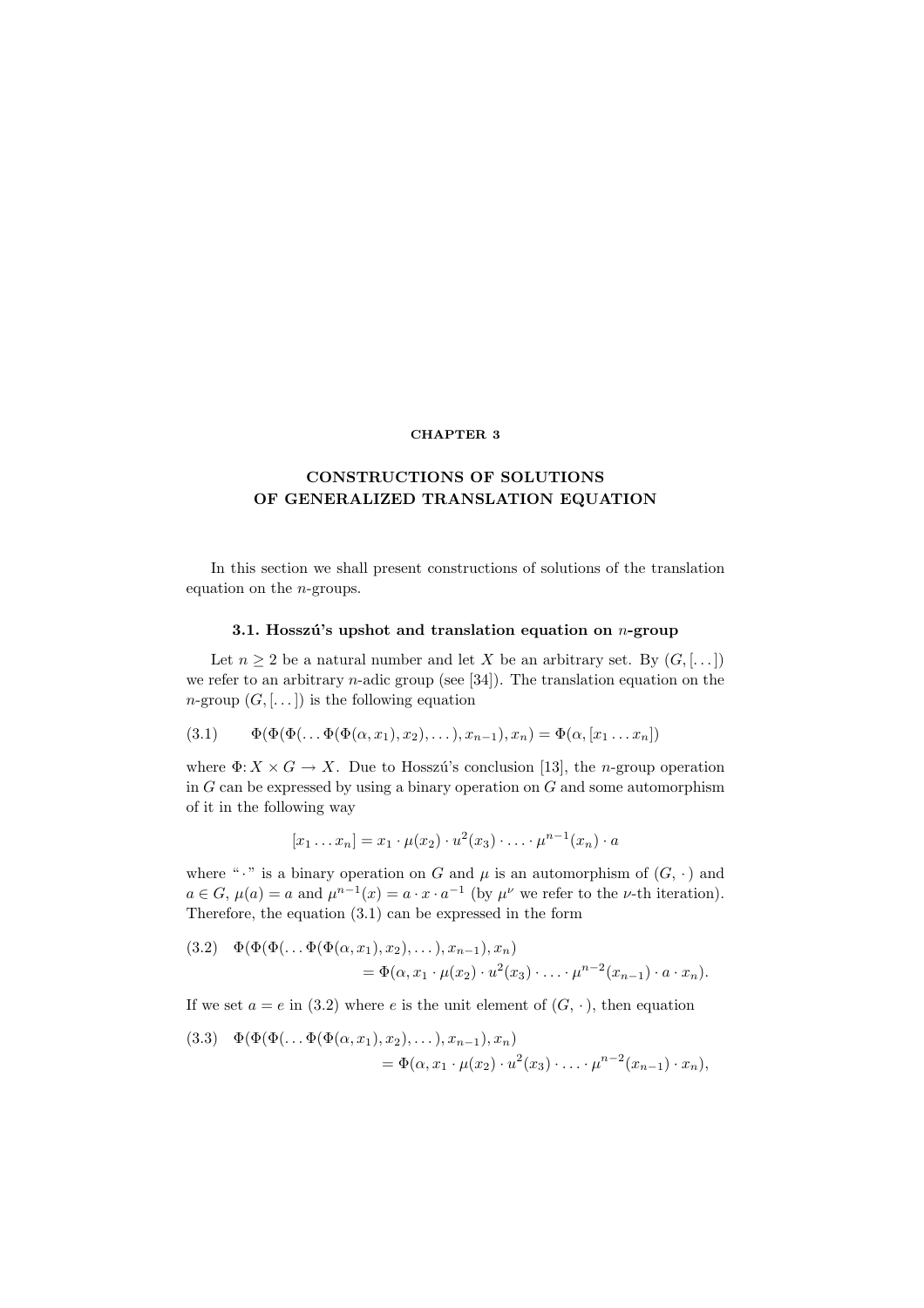```
56 ANDRZEJ MACH
```
is the translation equation on these special  $n$ -groups. If additionally the automorphism  $\mu$  is the identity on  $G$ , we obtain the equation

(3.4)  $\Phi(\Phi(\Phi(\ldots \Phi(\Phi(\alpha, x_1), x_2), \ldots), x_{n-1}), x_n) = \Phi(\alpha, x_1 \cdot x_2 \cdot \ldots \cdot x_n),$ 

which represents the translation equation on  $n$ -groups obtained from a binary group  $(G, \cdot)$  by defining the *n*-group operation as follows:

$$
[x_1 \ldots x_n] = x_1 \cdot \ldots \cdot x_n.
$$

Evidently, the equation  $(3.1)$ , as well as the equations  $(3.2)$ – $(3.4)$ , is a generalization of the translation equation (0.1). Let us observe that every solution  $F: X \times G \to X$  of the translation equation (0.1) satisfies the equation (3.4) (for every  $n \geq 2$ ). The converse is not true.

**Example 3.1.1** ([27]). Let  $n = 3$ ,  $X = \mathbb{R}$ . Let  $(G, \cdot, e) := (\mathbb{R} \setminus \{0\}, \cdot, 1)$ and  $\Phi(\alpha, x) := -\alpha \cdot x$ . It is easy to check that  $\Phi$  satisfies equation (3.4) and  $\Phi$ does not satisfy the translation equation (0.1).

**Example 3.1.2** ([27]). Let  $n = 4$ ,  $X = \{\gamma, \beta_0, \beta_1, \beta_2\}$ . Let  $(G, \cdot, e)$  be an arbitrary group. Define  $\Phi: X \times G \to X$  by the formula

$$
\Phi(\alpha, x) := \begin{cases} \beta_0 & \text{for } \alpha = \gamma, \\ \beta_{(i+1)_3} & \text{for } \alpha = \beta_i, \ i \in \{0, 1, 2\}, \end{cases}
$$

where  $(i + 1)$ <sub>3</sub> denotes the remainder of division of  $i + 1$  by 3. Similarly, to the Example 3.1.1, the function  $\Phi$  is a solution of equation (3.4) and  $\Phi$  does not satisfy the translation equation (0.1).

**Example 3.1.3** ([29]). Let  $n = 3$ ,  $X = \mathbb{C}$  where  $\mathbb{C}$  denotes the set of complex numbers. Let  $(G, \cdot, e) = (\mathbb{C}, +, 0), \mu(z) = \overline{z}$  and  $\Phi(\alpha, z) := \overline{\alpha} + \overline{z}$ . It is easy to check that  $\Phi$  satisfies equation (3.3) and  $\Phi$  does not satisfy the translation equation (0.1).

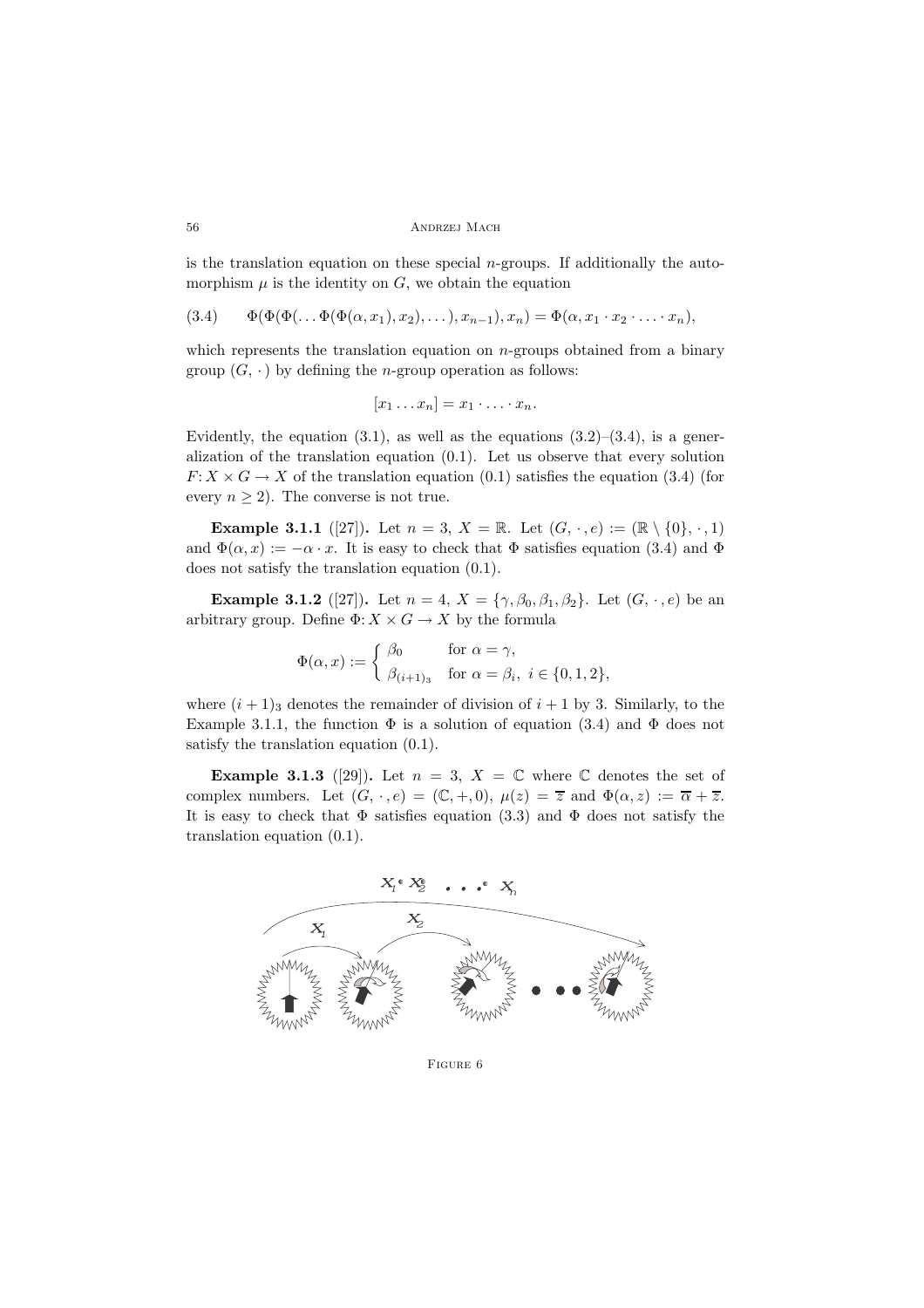At the end of this subsection, we shall present a model of the equation (3.4). Let us consider a cogwheel with  $n-1$  cogs. After the signal  $x_i$  the cogwheel moves on a distance  $x_i$  with one cog clockwise rotation. The Figure 6 illustrates this model.

Therefore, generalized translation equation describes the movement and rotation in contrast to the classical translation equation, which can have such kind of interpretation only by movement.

### **3.2. The equivalent problems of generalized translation equation**

The problem of describing all solutions of the equation (3.2) is still open. The paper [28] contains the results in which a characterization of the solution of equation (3.2) by means of the following Problem 3.2.1 is given.

**Problem 3.2.1** ([28]). Describe all solutions  $F: X \times G \to X$  of the translation equation (0.1) satisfying the conditions

(3.6) 
$$
F(\alpha, e) = (h \circ f^{n-2}(\alpha)),
$$

(3.7) 
$$
F(f(\alpha),x) = f(F(\alpha,\mu(x))) = h(F(\alpha,\mu(x) \cdot a) = F(h(\alpha),a \cdot x),
$$

for  $(\alpha, x) \in X \times G$ , where  $\mu \in \text{Aut}(G, \cdot, e)$ ,  $\mu(a) = a$ ,  $\mu^{n-1}(a) = a \cdot x \cdot a^{-1}$ ,  $x \in G$ , and  $f, h \in X^X$  are fixed functions such that

$$
(3.8) \t\t f \circ h = h \circ f,
$$

(3.9) 
$$
f^{n-1} \circ h = f
$$
 and  $f^{n-2} \circ h^2 = h$ .

The paper [28] includes the proofs of the following two theorems.

**Theorem 3.2.2.** *If*  $\Phi: X \times G \to X$  *is a solution of the equation* (3.2) *and*  $f(\alpha) := \Phi(\alpha, e)$ ,  $h(\alpha) := \Phi(\alpha, a^{-1})$ , then the function  $F: X \times G \to X$  given by *the formula*

$$
F(\alpha, x) := \Phi[f^{n-2}(\alpha), a^{-1} \cdot \mu(x)]
$$

 $F(\alpha, x) := \Phi[f^{n-2}(\alpha), a^{-1} \cdot \mu(x)]$ <br>*is the solution of the translation equation* (0.1) *satisfying the conditions* (3.6)*,* (3.7)*, and*

(3.10) 
$$
f(F(\alpha, x)) = \Phi(\alpha, x).
$$

**Theorem 3.2.3.** *Let* f*,* h *be the functions satisfying the conditions* (3.8)*,* (3.9)*.* Let  $F: X \times G \to X$  be a solution of the translation equation (0.1) satisfying *the conditions* (3.6)*,* (3.7)*. The function*  $\Phi: X \times G \to X$  *given by the formula* (3.10) *is the solution of the equation* (3.2) *fulfilling the conditions*  $\Phi(\alpha, e) = f(\alpha)$ *,*  $\Phi(\alpha, a^{-1}) = h(\alpha)$ .

In the papers [27], [29], it was shown that, in order to characterize all solutions of the equation  $(3.3)$ ,  $(3.4)$  respectively, it is necessary and sufficient to solve the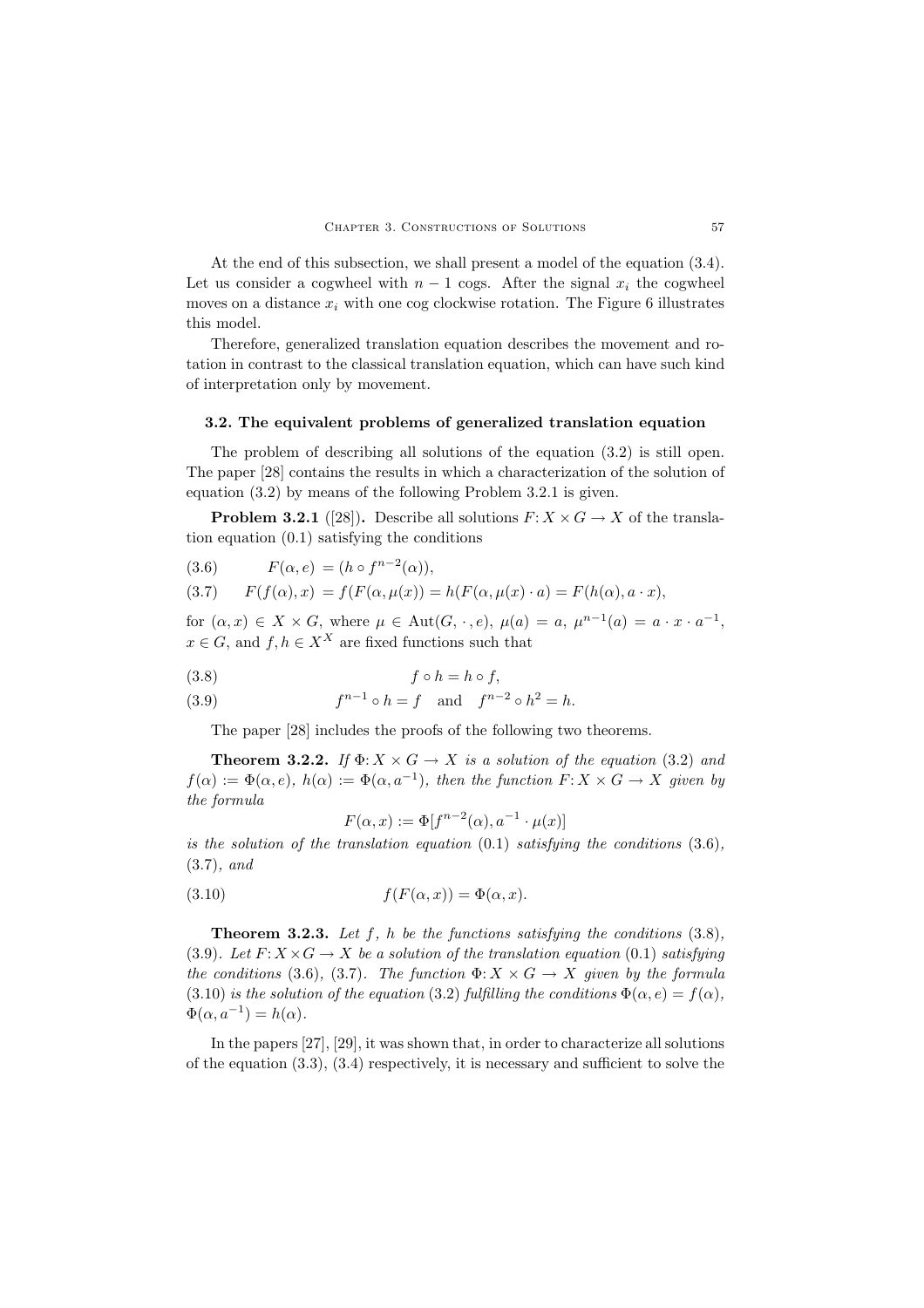particular cases of the Problem 3.2.1, namely the following Problem 3.2.1 and  $3.2.1''$ , respectively.

**Problem 3.2.1'.** Describe all solutions  $F: X \times G \to X$  of the translation (0.1) optionary the conditions: equation (0.1) satisfying the conditions:

(3.11) 
$$
F(\alpha, e) = f^{n-1}(\alpha),
$$

(3.12) 
$$
F(f(\alpha),x) = f(F(\alpha,\mu(x)), \text{ for } (\alpha,x) \in X \times G,
$$

where  $\mu \in \text{Aut}(G, \cdot, e)$ ,  $\mu^{n-1}(x) = x, x \in G$ , and  $f \in X^X$  is a fixed function such that  $f^n = f$ such that  $f^n = f$ .

**Problem 3.2.1<sup>***n***</sup>.** Describe all solutions  $F: X \times G \rightarrow X$  of the translation equation (0.1) satisfying the conditions

(3.13) 
$$
F(\alpha, e) = f^{n-1}(\alpha),
$$

(3.14)  $F(f(\alpha), x) = f(F(\alpha, x)), \text{ for } (\alpha, x) \in X \times G,$ 

where  $f \in X^X$  is a fixed function such that  $f^n = f$ .

The Problem  $3.2.1''$  is a particular case of the Problem  $3.2.1'$ , which is a particular case of a Problem 3.2.1. The papers [27], [29] include the solutions of above mentioned problems  $3.2.1''$ ,  $3.2.1'$ , i.e. the constructions of general solutions of equations (3.4) and (3.3), respectively.

**Remark 3.2.4.** If  $F: X \times G \to G$  is a solution of the translation equation (0.1) and  $F(\alpha, e) =: f(\alpha)$ , then evidently  $f(\alpha) = f^2(\alpha)$  and

$$
F(f(\alpha),x) = F(F(\alpha,e),x) = F(\alpha,x) = F(F(\alpha,x),e) = f(F(\alpha,x)).
$$

Therefore, if we put  $n = 2$ , then the Problem 3.2.1" is the problem of solving the translation equation (0.1). This means, that every construction describing all solutions of the Problem  $3.2.1''$  or  $3.2.1'$  or  $3.2.1$  is a generalization of Construction 2.1.1.

#### **3.3. Main constructions**

**Theorem 3.3.1** ([27, Theorem 3]). Let  $(G, \cdot, e)$  be a group and X be an *arbitrary set. Let the function*  $f \in X^X$  *satisfy the conditions:*  $f^n = f, n \geq 3$ *and*  $f(\alpha) \neq f^{l}(\alpha)$ ,  $1 < l < n$ ,  $\alpha \in X$ . All solutions  $F: X \times G \to X$  of the translation constitue (0.1) estimates (3.13) (3.14) and only those are obtained *translation equation* (0.1) *satisfying* (3.13)*,* (3.14)*, and only those, are obtained by the following construction.*

# **Construction 3.3.2.**

(1) Let us put  $B := \{f(\alpha), f^2(\alpha), \dots, f^{n-1}(\alpha)\} : \alpha \in X\}$  and decompose  $B = \bigcup_{t \in T} X_t^0$  into a union of nonempty disjoint sets such that (a)  $\forall t \in T \ \exists G_t^0 \leq G : \text{card } X_t^0 = \text{card } G/G_t^0,$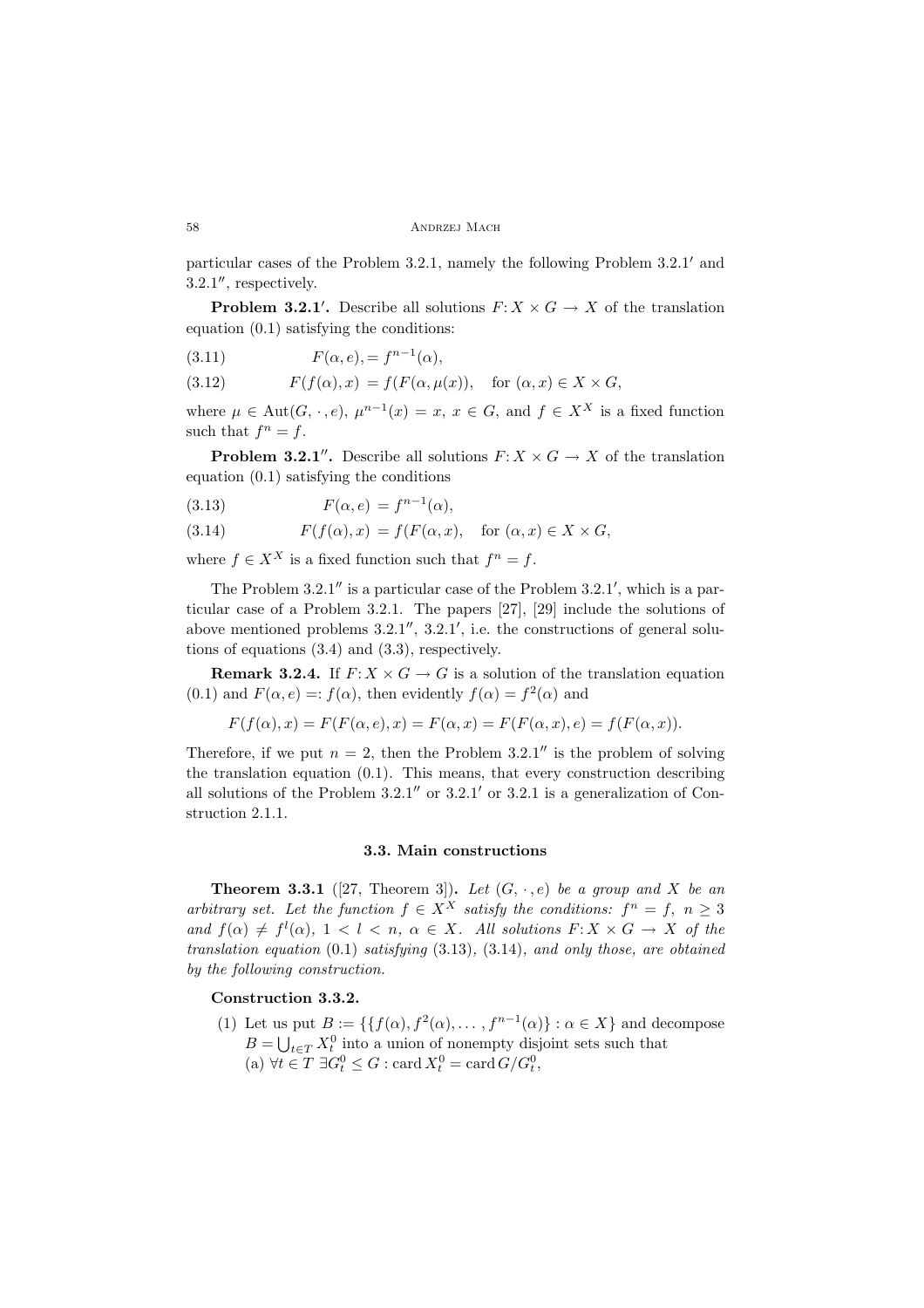(b)  $\forall t \in T \exists G_t \triangleleft G_t^0 : (G_t^0 : G_t) = (n-1)/\nu(t)$ ,<br>where  $G^0/G$  is the quality group generated by

where  $G_t^0/G_t$  is the cyclic group generated by  $G_t \cdot x_t$  and  $\nu: T \to$  $\{1,\ldots,n-1\}$  is a function such that  $\nu(t)$  divides  $n-1$  for every  $t \in T$ .

(2) For every t belonging to T let us refer by  $X_t^1$  to a selection of the set  $X_t^0$  and by  $S_t$  to a selection of the set

$$
\{\{W, x_t W, x_t^2 W, \dots, x_t^{(n-1)/\nu(t)-1} W\} : W \in G/G_t\}.
$$

(let us observe that by (1)(a), (1)(b) we have card  $X_t^1 = \text{card } S_t$ ).<br>For event  $t \in T$ , let

(3) For every  $t \in T$ , let

$$
X_t := X_t^1 \cup f^{\nu(t)}(X_t^1) \cup f^{2\nu(t)}(X_t^1) \cup \ldots \cup f^{((n-1)/\nu(t)-1)\cdot \nu(t)}(X_t^1)
$$

and let us define the bijection  $g_t: G/G_t \to X_t$  in the following way:

$$
g_t(W) := f^{n-1-j\nu(t)}(g_t^*(x_t^j \cdot W)),
$$

if  $x_t^j W \in S_t$  for  $j \in \{0, ..., (n-1)/\nu(t) - 1\}$  where  $g_t^* : S_t \to X_t^1$  is an orbitrary bijection arbitrary bijection.

- (4) For  $t \in T$  such that  $\nu(t) > 1$  and for every  $l \in \{1, \ldots, \nu(t) 1\}$  we put  $X_t^{\epsilon} := f^t(X_t), G_t^{\epsilon} := G_t$ , and define  $\overline{g}_t^t: G/G_t^{\epsilon} \to X_t^{\epsilon}$  as  $\overline{g}_t^l(W) := f^l(g_t(W)).$
- (5) We distinguish the family of sets  $\{X_t : t \in T\} \cup \{X_t^* : t \in T, l \in$  $\{1,\ldots,\nu(t)-1\}$  by  $\{X_k\}_{k\in K}$  and the family of subgroups  $\{G_t: t \in \mathbb{Z}^l\}$  to  $\mathbb{Z}^l$  the function of  $\mathbb{Z}^l$  $T\}\cup\{\overline{G}_t^*: t\in T, l\in\{1,\ldots,\nu(t)-1\}\}\$  by  $\{G_k\}_{k\in K}$ . We distinguish<br>the family of bijections  $\{g_t, f \in T\} \cup \{\overline{S}_t^l : t\in T, l\in\{1,\ldots,\nu(t)-1\}\}\$ the family of bijections  $\{g_t : t \in T\} \cup \{\overline{g}_t^l : t \in T, l \in \{1, \ldots, \nu(t) - 1\}\}\$ by  $\{g_k\}_{k\in K}$ .<br>We put  $F(\alpha)$
- (6) We put  $F(\alpha, x) := g_k(g_k^{-1}(f^{n-1}(\alpha)) \cdot x)$ , when  $f^{n-1}(\alpha) \in X_k$ .

From now onwards, we will use the definitions (see [29]):

$$
D_p := \{ m \in \{1, \dots, p\} : m \text{ divides } p \}, \quad \text{for } p \in \mathbb{N},
$$
  

$$
A^m := \{ \alpha \in X : f(\alpha) = f^{m+1}(\alpha) \text{ and } f(\alpha) \neq f^l(\alpha) \text{ for } 1 < l \leq m \},
$$
  
for  $m \in D_{n-1}.$ 

**Theorem 3.3.3** ([27, Theorem 4]). Let  $(G, \cdot, e)$  be a group and X an ar*bitrary nonempty set.* Let the function  $f \in X^X$  *satisfy*  $f^n = f$  where  $n \geq 2$ *is a natural number. All solutions*  $F: X \times G \to X$  *of the translation equation*  $(0.1)$  *satisfying conditions*  $(3.13)$ ,  $(3.14)$   $(i.e.$  *all solutions of Problem 3.2.1''*), *and only those, can be obtained by the Construction* 3.3.4*.*

# **Construction 3.3.4.**

(1) Let  $\phi: A^1 \times G \to A^1$  be a solution of the translation equation (0.1), obtained by Construction 2.1.1, such that  $\phi(\alpha, e) = f^{n-1}(\alpha)$ .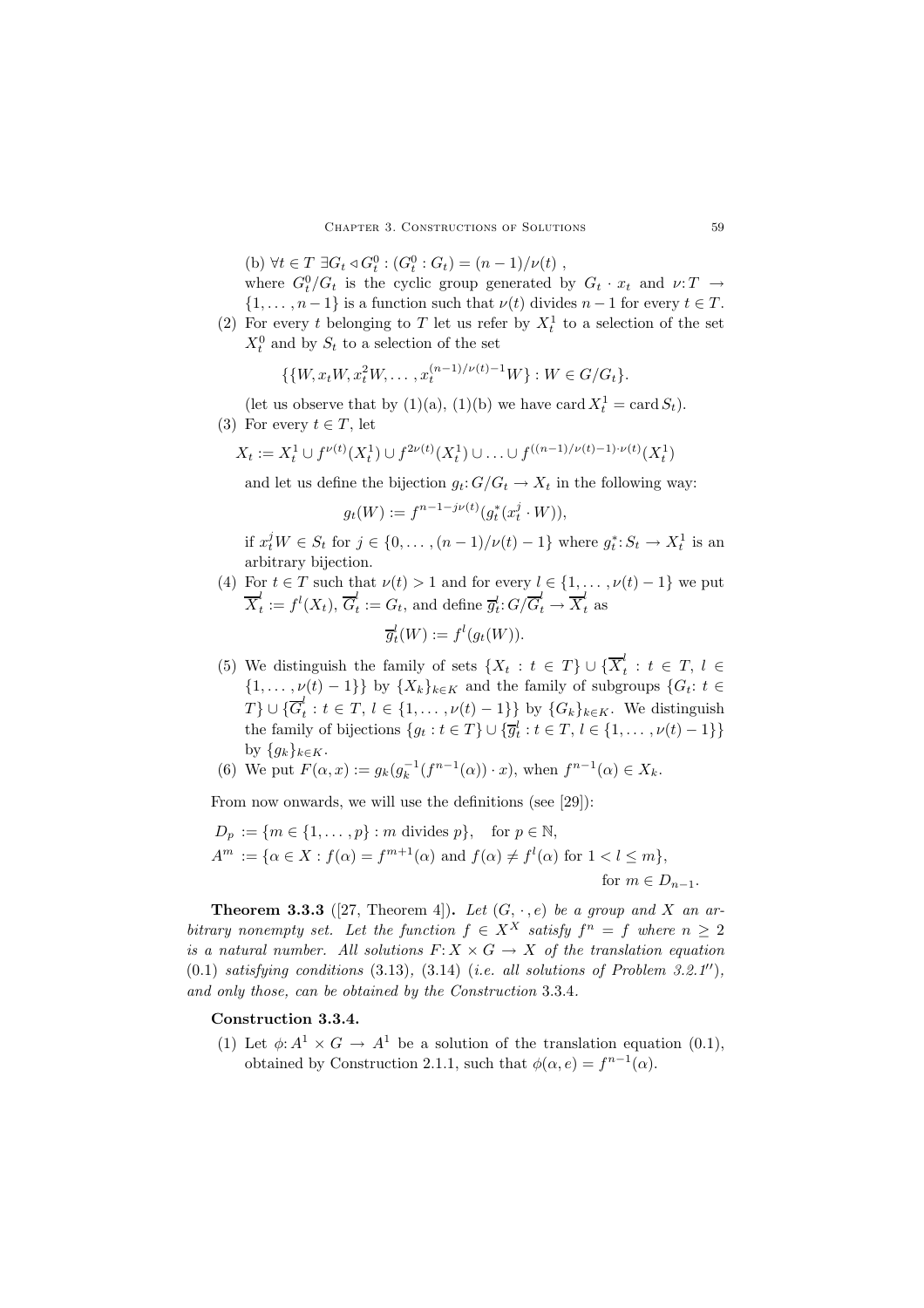#### 60 Andrzej Mach

- (2) For every  $m \in D_{n-1} \setminus \{1\}$ , let  $\psi_m: A^m \times G \to A^m$  be a solution of the translation equation (0.1) obtained by Construction 3.3.2.
- (3) We put

(3.15) 
$$
F := \phi \cup \bigcup_{m \in D_{n-1} \setminus \{1\}} \psi_m.
$$

**Remark 3.3.5** ([27]). In Theorem 3.3.1 it was supposed that  $n \geq 3$ , but it is easy to see, that for  $n = 2$  the Construction 3.3.2 is valid and is reducible to the Construction 2.1.1. Therefore, we can admit that all functions in (3.15), this means  $\phi$  and  $\psi_m$  for  $m \in D_{n-1} \setminus \{1\}$  are obtained by Construction 3.3.2. Therefore, the solution (3.15) can be presented in the form

(3.16) 
$$
F = \bigcup_{m \in D_{n-1}} \psi_m.
$$

In the next theorem, including the Construction 3.3.8, which generalizes the constructions 2.1.1, 3.3.2, 3.3.4, the following definition is used.

**Definition 3.3.6** ([29, Definition and Remark 12]). If  $G_k$  is a subgroup of the group  $G, x_k \in G, m \in D_{n-1}$  and the conditions

$$
\prod_{i=0}^{(n-1)/m-1} \mu^{n-1-im}(x_k) \in G_k \quad \text{and} \quad \mu^m(x_k^{-1}G_k x_k) = G_k
$$

are satisfied, then we define

$$
G/G_k^{\mu,x_k,d} := \{ W \in G/G_k : \theta^*(W) = d \}, \quad \text{for } d \in D_{(n-1)/m}
$$

where  $\theta^*$  is defined by

$$
\theta^*(W):=\min_{j\in\{1,\ldots,(n-1)/m\}}\theta(W,j)=W
$$

and  $\theta: G/G_k \times \{1,\ldots,(n-1)/m\} \to G/G_k$  is defined by

$$
\theta(W,j) := \prod_{i=0}^{j-1} \mu^{n-1-i m}(x_k) \cdot \mu^{n-1-j m}(W).
$$

**Theorem 3.3.7** ([29, Theorem 3]). Let  $(G, \cdot, e)$  be a group,  $\mu$  an automor*phism of* G such that  $\mu^{n-1} = id_G$  (*identity*)*,* X an arbitrary nonempty set and let *the function*  $f \in X^X$  *satisfy the equality*  $f^n = f$ . All solutions  $F: X \times G \rightarrow X$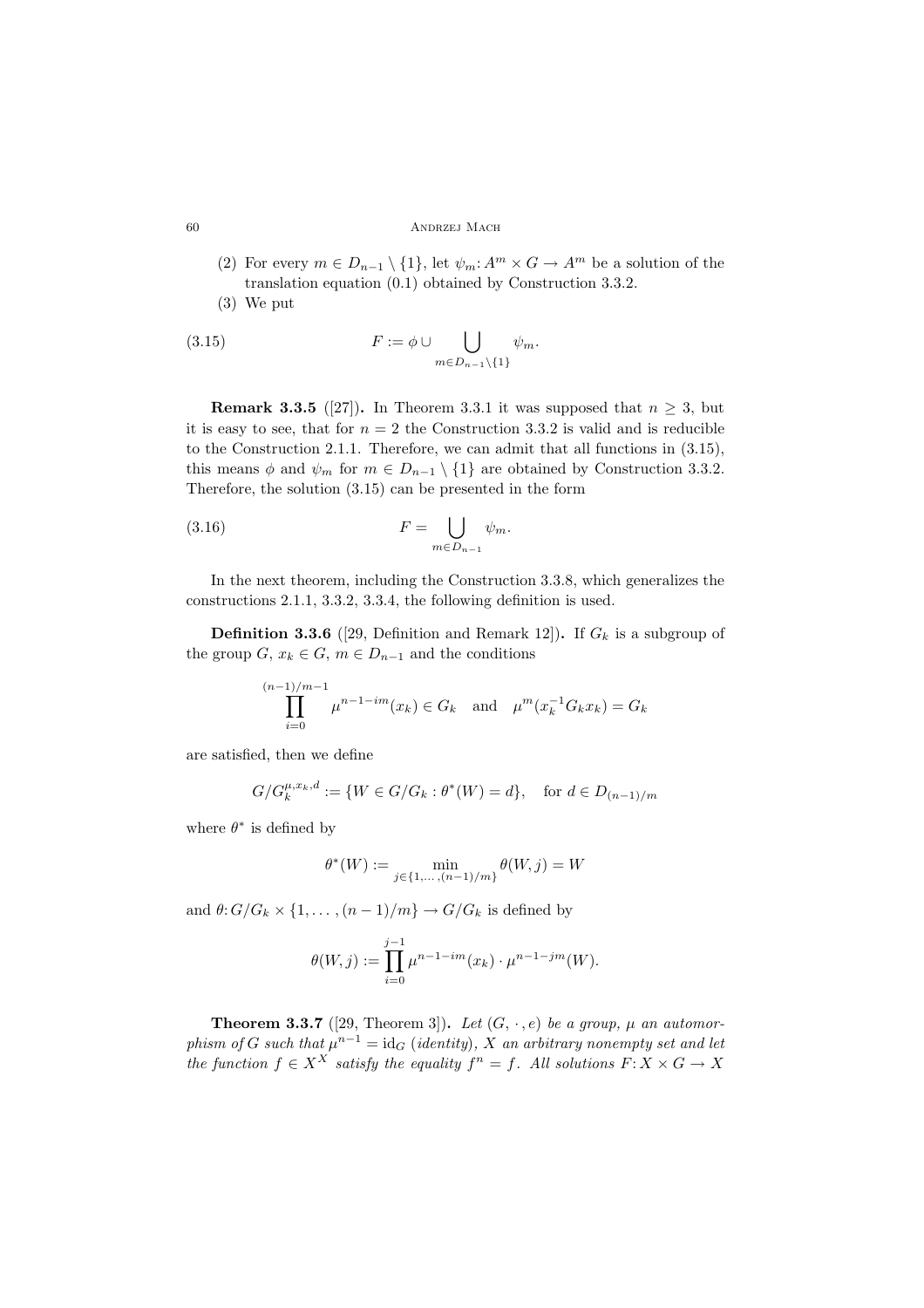*of the translation equation* (0.1) *satisfying* (3.11)*,* (3.12) (*i.e. all solutions of Problem* 3.2.1 )*, and only those, are obtained by the Construction* 3.3.8*.*

# **Construction 3.3.8.**

(1) Let us put  $B := \{f(\alpha), f^2(\alpha), \dots, f^{n-1}(\alpha)\} : \alpha \in X\}$ . We decompose  $B = \bigcup_{t \in T} X_t^0$  into a union of nonempty disjoint sets such that (a) for all  $t \in T$  there exist  $G_t \leq G$  and  $x_t \in G$  such that

$$
\prod_{i=0}^{(n-1)/\nu(t)-1} \mu^{n-1-i\nu(t)}(x_t) \in G_t \text{ and } \mu^{\nu(t)}(x_t^{-1}G_t x_t) = G_t,
$$
  
(b)  $X_t^0 \subset \bigcup_{d \in D_{(n-1)/\nu(t)}} \{ \{ f(\alpha), f^2(\alpha), \dots, f^{n-1}(\alpha) \} : \alpha \in A^{d \cdot \nu(t)} \},$   
(c) for  $d \in D_{(n-1)/\nu(t)}$ 

$$
d \cdot \operatorname{card}\left(X_t^0 \cap \{ \{ f(\alpha), \dots, f^{n-1}(\alpha) \} : \alpha \in A^{d \cdot \nu(t)} \} \right) = \operatorname{card}\left(G/G_t^{\mu, x_t, d}\right),
$$

where  $\nu: T \to \{1, \ldots, n-1\}$  is a function such that  $\nu(t) \in D_{n-1}$  for every  $t \in T$ .

(2) For every t belonging to T let us refer by  $X_t^1$  to a selection of the set  $X_t^0$  and by  $S_t$  to a selection of the set

$$
\left\{ \left\{ W, x_t \mu^{n-1-\nu(t)}(W), x_t \mu^{n-1-\nu(t)}(x_t) \mu^{n-1-2\nu(t)}(W), \dots, \prod_{i=0}^{(n-1)/\nu(t)-2} \mu^{n-1-i\nu(t)}(x_t) \mu^{\nu(t)}(W) \right\} : W \in G/G_t \right\}.
$$

(let us observe that by (1)(b), (1)(c) we have card  $X_t^1 = \text{card } S_t$ ).<br>For event  $t \in T$ , let (3) For every  $t \in T$ , let

$$
X_t := X_t^1 \cup f^{\nu(t)}(X_t^1) \cup f^{2\nu(t)}(X_t^1) \cup \ldots \cup f^{((n-1)/\nu(t)-1)\cdot \nu(t)}(X_t^1)
$$

and let us define the bijection  $g_t: G/G_t \to X_t$  in the following way

(3.17) 
$$
g_t(W) := f^{n-1-j\nu(t)} \bigg( g_t^* \bigg( \prod_{i=0}^{j-1} \mu^{n-1-i\nu(t)} (x_t) \cdot \mu^{n-1-j\nu(t)} (W) \bigg) \bigg),
$$
if

$$
\prod_{i=0}^{j-1} \mu^{n-1-i\nu(t)}(x_t) \cdot \mu^{n-1-j\nu(t)}(W) \in S_t \text{ for } j \in \left\{1, \ldots, \frac{n-1}{\nu(t)}\right\}
$$

where  $g_t^*$ :  $S_t \to X_t^1$  is an arbitrary bijection satisfying the condition

$$
(3.18) \t W \in G/G_t^{\mu,x_t,d} \Rightarrow g_t^*(W) \in X_t^1 \cap A^{d\cdot \nu(t)} \text{ for } d \in D_{(n-1)/\nu(t)}.
$$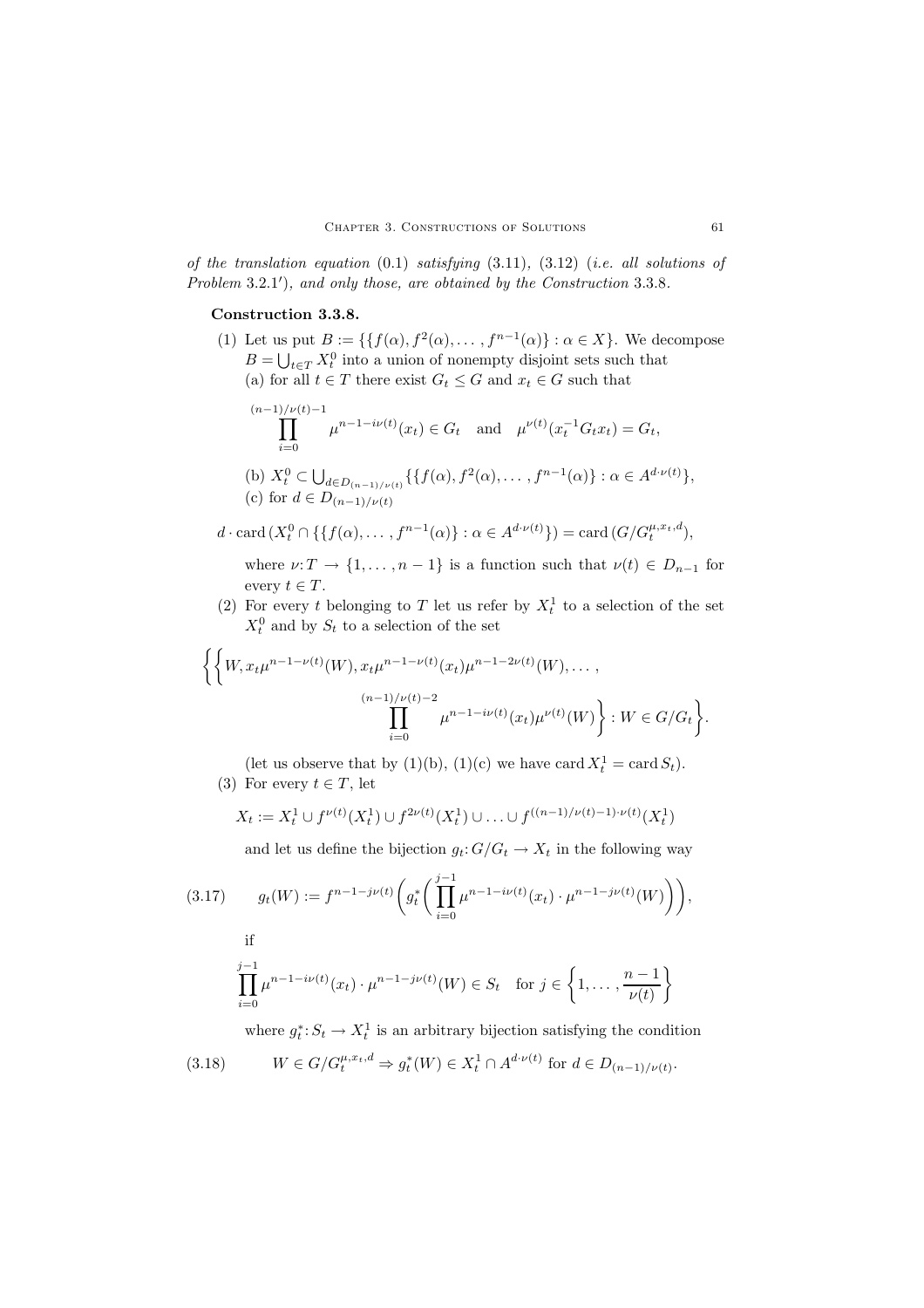(4) For  $t \in T$  such that  $\nu(t) > 1$  and for every  $l \in \{1, \ldots, \nu(t) - 1\}$  we put

$$
\overline{X}_t^l := f^l(X_t), \quad \overline{G}_t^l := \mu^{n-1-l}(G_t),
$$

and define  $\overline{g}_t^l$ :  $G/G_t^{\epsilon} \to X_t^{\epsilon}$  by  $\overline{g}_t^l(W) := f^l(g_t(\mu^l(W)))$ .

- (5) Let us distinguish the family of sets  $\{X_t : t \in T\} \cup \{\overline{X}_t^t : t \in T, t \in T, t \in T, t \in T\}$  $l \in \{1,\ldots,\nu(t)-1\}$  by  $\{X_k\}_{k\in K}$  and the family of subgroups  $\{G_t : t \in \mathbb{R}\}\cup\{\overline{G}^l\}_{l\in \mathbb{Z}}$  $T$ }∪{ $G_t^i : t \in T, l \in \{1, ..., \nu(t) - 1\}$ } by  $\{G_k\}_{k \in K}$ . Let us distinguish<br>the family of bijections  $\{g : t \in T\} \cup \{\overline{x}^l : t \in T, l \in \{1, ..., \nu(t) - 1\}\}$ the family of bijections  $\{g_t : t \in T\} \cup \{\overline{g}_t^l : t \in T, l \in \{1, \ldots, \nu(t) - 1\}\}\$ by  $\{g_k\}_{k\in K}$ .
- (6) Put  $F(\alpha, x) := g_k(g_k^{-1}(f^{n-1}(\alpha)) \cdot x)$  when  $f^{n-1}(\alpha) \in X_k$ .

**Example 3.3.9** (compare [27]). Let  $(G, \cdot, e) := (\mathbb{Z}_{12}, +_{12}, 0)$  be the group of residues modulo 12  $(\mathbb{Z}_{12} = \{0, 1, \ldots, 11\})$  and  $n := 5$ . Let us write  $I_p :=$  $\{0,\ldots,p\}$ , for  $p=0,1,\ldots$  Let  $X := \mathbb{Z}_{12} \cup \{\sigma_i^j : i \in I_3, j \in I_4\}$  and let  $f \in X^X$ be defined by

$$
f(\alpha) := \begin{cases} \alpha & \text{if } \alpha \in \mathbb{Z}_{12}, \\ \sigma_{(i+1)_4}^j & \text{if } \alpha = \sigma_i^j, \ i \in I_3, \ j \in I_4, \end{cases}
$$

where  $(i + 1)<sub>4</sub>$  denotes the remainder of division of  $i + 1$  by 4. Then  $f<sup>5</sup> = f$ .

According to the Construction 3.3.4 we have  $D_4 = \{1, 2, 4\}$  and  $A^1 = \mathbb{Z}_{12}$ .  $A^2$  is empty,  $A^4 = X \setminus \mathbb{Z}_{12}$ . Let us define (see Remark 3.3.5)  $\psi_1: A^1 \times \mathbb{Z}_{12} \to A^1$ as follows

$$
\psi_1(\alpha, x) := \alpha +_{12} x.
$$

Evidently  $\psi_1$  is a solution of the translation equation  $(0.1)$  and  $\psi_1$  can be obtained<br>by Construction 2.1.1 (or by Construction 2.3.2). Because  $\psi_1$  is apprixing will by Construction 2.1.1 (or by Construction 3.3.2). Because  $\psi_2$  is empty, we will define only  $\psi_4$ :  $A^4 \times \mathbb{Z}_{12} \rightarrow A^4$  according to Construction 3.3.2.

We have here  $B = \{ \{\sigma_i^j : i \in I_3\} : j \in I_4 \}$ . Let  $T := \{1, 2\}$ . We decompose  $B = X_1^0 \cup X_2^0$  into a union of disjoint sets:  $X_1^0 := \{ \{\sigma_i^j : i \in I_3\} : j \in I_1 \}$  and<br> $X_1^0 := \{ \{\sigma_i^j : i \in I_1\} : i \in I_2 \}$  and we take the subgroups  $C_1^0 = \{ 2 \in i \in I_1 \}$  $X_2^0 := \{ \{\sigma_i^j : i \in I_3\} : j \in I_4 \setminus I_1 \}$  and we take the subgroups  $G_1^0 := \{2j : j \in I_5\},$ <br> $G_2^0 := \{3j : j \in I_1\}$  $G_2^0 := \{3j : j \in I_3\}.$ <br>We define also

We define also  $\nu: T \to \{1, 2, 3, 4\}$  as follows:  $\nu(1) := 2, \nu(2) := 1$ . In accordance with  $(1)(b)$  of Construction 3.3.2 we take the invariant subgroups  $G_1 := \{4j : j \in I_2\}, G_2 := \{0\}$  of  $G_1^0, G_2^0$  respectively, and we put  $x_1 := 2$ ,  $x_2 := 3.$ 

Using (2) of Construction 3.3.2 we set  $X_1^1 := \{\sigma_0^0, \sigma_0^1\}, X_2^1 := \{\sigma_0^2, \sigma_0^3, \sigma_0^4\},$ <br>  $= \{A_0^i : i \in L\}$ ,  $A_2^i + 1 : i \in L\}$  and  $S_i := \{0\}$ ,  $\{1\}$ ,  $\{2\}$  $S_1 := \{\{4j : j \in I_2\}, \{4j + 1 : j \in I_2\}\}\$ and  $S_2 := \{\{0\}, \{1\}, \{2\}\}.$ 

According to (3) of Construction 3.3.2, we define  $X_1 = X_1^1 \cup f^2(X_1^1) =$ <br> $\tau^{1} \cup f^0(\tau^{1})$  and  $X_1 = X_1^1 \cup f(Y_1^1) \cup f(Y_1^1) \cup f(Y_1^1) = [f^j, f^j, f^j]$  $\{\sigma_0^0, \sigma_0^1\} \cup \{\sigma_2^0, \sigma_2^1\}$  and  $X_2 = X_2^1 \cup f(X_2^1) \cup f^2(X_2^1) \cup f^3(X_2^1) = \{\sigma_i^j : i \in I_3, j \in I_1\}$  $I_4 \setminus I_1$ .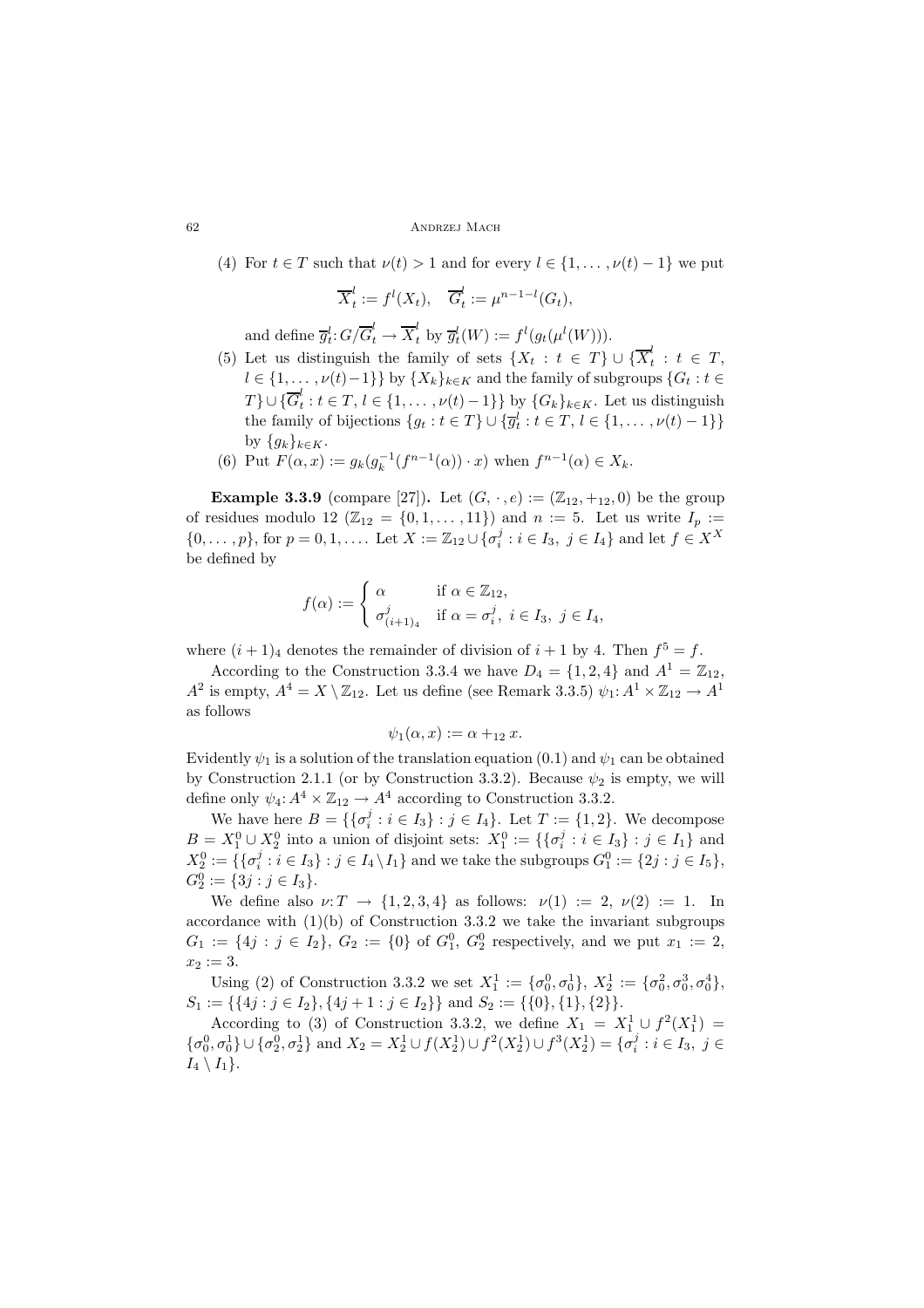We define the bijections  $g_1^*: S_1 \to X_1^1$ ,  $g_2^*: S_2 \to X_2^1$  by the following way:  $g_1^*(\{4j + p : j \in I_2\}) := \sigma_0^p$ , for  $p \in I_1$ , and  $g_2^*(\{i\}) := \sigma_0^{2+i}$ , for  $i \in I_2$ .

By (3.17), the bijections  $g_1: G/G_1 \rightarrow X_1, g_2: G/G_2 \rightarrow X_2$  are defined as follows:

$$
g_1(W) := f^{4-2j}(g_1^*(W+2j)),
$$
 if  $W + 2j \in S_1$ , for  $j \in I_1$ ,  
\n $g_2(W) = f^{4-j}(g_1^*(W+3j)),$  if  $W + 3j \in S_2$ , for  $j \in I_3$ .

Thus, we have

$$
g_1(\{4j : j \in I_2\}) = f^4(\sigma_0^0) = \sigma_0^0, \qquad g_1(\{4j + 1 : j \in I_2\}) = f^4(\sigma_0^1) = \sigma_0^1,
$$
  

$$
g_1(\{4j + 2 : j \in I_2\}) = f^2(\sigma_0^0) = \sigma_2^0, \qquad g_1(\{4j + 3 : j \in I_2\}) = f^2(\sigma_0^1) = \sigma_2^1
$$

and

$$
g_2({i}) = \sigma_0^{2+i}, \text{ for } i \in I_2, \qquad g_2({i}) = \sigma_1^{i-1}, \text{ for } i \in I_5 \setminus I_2, g_2({i}) = \sigma_2^{i-4}, \text{ for } i \in I_8 \setminus I_5, \qquad g_2({i}) = \sigma_3^{i-7}, \text{ for } i \in I_{11} \setminus I_8.
$$

We use now (4) in Construction 3.3.2. We have  $\nu(1) = 2 > 1$ . Therefore, for  $l \in \{1, \ldots, \nu(1) - 1\} = \{1\}$  we put

$$
\overline{X}_1^1 := f(X_1) = \{\sigma_1^0, \sigma_3^0, \sigma_1^1, \sigma_3^1\} \text{ and } \overline{G}_1^1 := G_1.
$$

The function  $\overline{g}_1^1$ :  $G/G_1 \to \overline{X}_1^1$  is defined by  $\overline{g}_1^1(W) = f(g_1(W))$ .<br>Association to (5) and (6) of the Construction 2.2.2 we put l

According to (5) and (6) of the Construction 3.3.2, we put  $K = \{1, 2, 3\}$  and distinguish  $\{X_1, X_2, \overline{X}_1^1\}$  by  $\{X_k : k \in K\}$  and  $\{g_1, g_2, \overline{g}_1^1\}$  by  $\{g_k : k \in K\}$ .

We set  $\psi_4(\alpha, x) := g_k(g_k^{-1}(\alpha) +_{12} x)$ , for  $\alpha \in A^4, x \in \mathbb{Z}_{12}$ . As in (3.16) we define  $F := \psi_1 \cup \psi_4$ .

The next example is obtained by Construction 3.3.8.

**Example 3.3.10** ([29]). Let  $n := 4$ ,  $X := {\sigma, \beta_0, \beta_1, \beta_2}$ . Let  $(G, \cdot, e) :=$  $(X, \circ, i)$  where  $X := \{i = x_1, \ldots, x_{12}\}\$ , be the group of pair permutations of a set of 4 elements. The table of this group is the Table 1.

Let  $f \in X^X$  be defined by  $f(\sigma) = \sigma$ ,  $f(\beta_i) = \beta_{(i+1)_2}$  where  $(i+1)_3$  denotes the remainder of division of  $i + 1$  by 3. Then  $f^4 = f$ .

Let  $\mu$  be the inner automorphism defined by the formula  $\mu(x) := x_2 \circ x \circ x_3$ . We have  $\mu^2(x) := x_2 \circ x_2 \circ x \circ x_3 \circ x_3 = x_3 \circ x \circ x_2$  and  $\mu^3(x) := x_2 \circ x_3 \circ x \circ x_2 \circ x_3 = x$ . According to the Construction 3.3.8 we put

$$
B := \{ \{ f(\alpha), f^2(\alpha), f^3(\alpha) \} : \alpha \in X \} = \{ \{ \sigma \}, \{ \beta_0, \beta_1, \beta_2 \} \} = X_{t_0}^0,
$$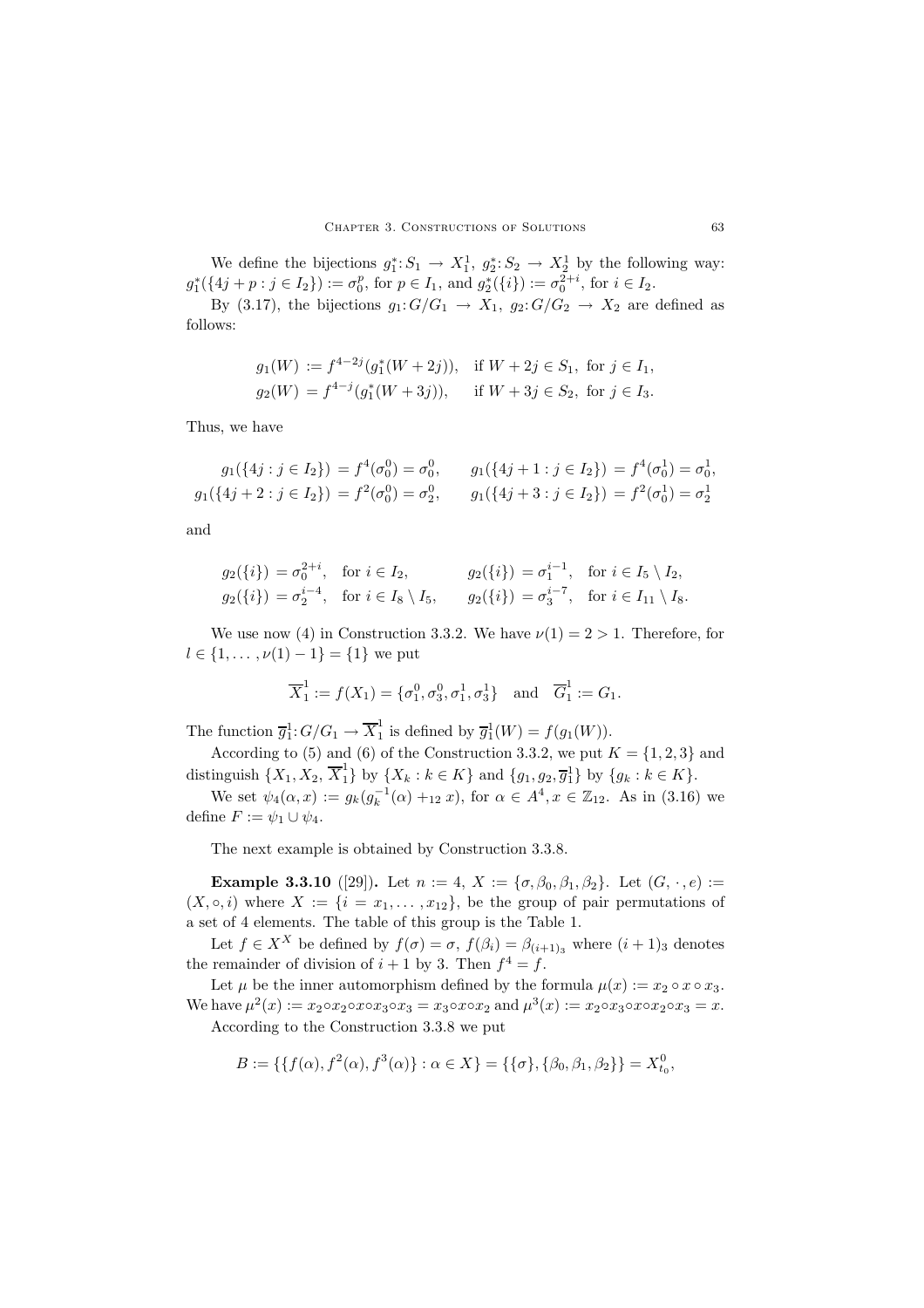64 Andrzej Mach

| $\circ$  | $\it i$      | $\boldsymbol{x}_2$ | $x_3$              | $x_4$        | $x_5$        | $x_6$              | $x_7$              | $x_8$        | $x_9$              | $x_{10}$     | $x_{11}$     | $x_{12}$     |
|----------|--------------|--------------------|--------------------|--------------|--------------|--------------------|--------------------|--------------|--------------------|--------------|--------------|--------------|
| $\it i$  | $\imath$     | $x_2$              | $x_3$              | $x_4$        | $x_5$        | $x_{6}$            | $x_7$              | $x_8$        | $x_9$              | $x_{\rm 10}$ | $x_{11}$     | $x_{12}$     |
| $x_2$    | $x_2$        | $x_3$              | i                  | $x_{11}$     | $x_9$        | $x_4$              | $x_{12}$           | $x_7$        | $x_{\rm 10}$       | $x_5$        | $x_6$        | $x_8$        |
| $x_3$    | $x_3$        | $\dot{i}$          | $x_2$              | $x_6$        | $x_{\rm 10}$ | $x_{11}$           | $x_8$              | $x_{12}$     | $x_5$              | $x_9$        | $x_4$        | $x_7$        |
| $x_4$    | $x_4$        | $x_{10}$           | $x_8$              | $x_5$        | $\it i$      | $x_{12}$           | $x_2$              | $x_{11}$     | $x_6$              | $x_7$        | $x_3$        | $x_9$        |
| $x_5$    | $x_5$        | $\boldsymbol{x}_7$ | $x_{11}$           | $\imath$     | $x_4$        | $x_9$              | $x_{\rm 10}$       | $x_3$        | $x_{12}$           | $x_2$        | $x_8$        | $x_6$        |
| $x_6$    | $x_6$        | $x_9$              | $x_{12}$           | $x_{\rm 10}$ | $x_3$        | $\boldsymbol{x}_7$ | $\imath$           | $x_4$        | $x_{11}$           | $x_8$        | $x_2$        | $x_5$        |
| $x_7$    | $x_7$        | $x_{11}$           | $\boldsymbol{x}_5$ | $x_8$        | $x_{12}$     | $\dot{i}$          | $x_6$              | $x_{\rm 10}$ | $\boldsymbol{x}_2$ | $x_4$        | $x_9$        | $x_3$        |
| $x_8$    | $x_8$        | $\boldsymbol{x}_4$ | $x_{\rm 10}$       | $x_{12}$     | $x_7$        | $x_3$              | $x_{11}$           | $x_9$        | $\imath$           | $x_6$        | $x_5$        | $x_2$        |
| $x_9$    | $x_9$        | $x_{12}$           | $x_6$              | $x_2$        | $x_{11}$     | $x_{10}$           | $x_5$              | $\it i$      | $x_{8}$            | $x_3$        | $x_7$        | $x_4$        |
| $x_{10}$ | $x_{\rm 10}$ | $x_8$              | $\boldsymbol{x}_4$ | $x_3$        | $x_6$        | $x_5$              | $x_9$              | $x_2$        | $x_7$              | $\imath$     | $x_{12}$     | $x_{11}$     |
| $x_{11}$ | $x_{11}$     | $x_5$              | $x_7$              | $x_9$        | $x_2$        | $x_8$              | $x_3$              | $x_6$        | $x_4$              | $x_{12}$     | $\imath$     | $x_{\rm 10}$ |
| $x_{12}$ | $x_{12}$     | $x_6$              | $x_9$              | $x_7$        | $x_8$        | $\boldsymbol{x}_2$ | $\boldsymbol{x}_4$ | $x_5$        | $x_3$              | $x_{11}$     | $x_{\rm 10}$ | $\imath$     |

# TABLE 1

so  $T = \{t_0\}$ . Let  $\nu(t_0) := 1$  and let us take the subgroup  $G_{t_0} := \{i, x_2, x_3\}$ ,  $x_{t_0} := x_2$ . We have:

$$
\prod_{i=0}^{(n-1)/\nu(t_0)-1} \mu^{n-1-i\nu(t_0)}(x_{t_0}) = \prod_{i=0}^{2} \mu^{3-i}(x_2) = \mu^3(x_2)\mu^2(x_2)\mu(x_2)
$$
  
=  $x_2 \circ x_3 \circ x_2 \circ x_2 \circ x_2 \circ x_3 = i \in G_{t_0},$   

$$
\mu(G_{t_0}) = G_{t_0}, \quad \mu(x_3 \circ G_{t_0} \circ x_2) = G_{t_0}
$$

and

$$
\prod_{i=0}^{j-1} \mu^{3-i}(x_2) \circ \mu^{3-j}(G_{t_0}) = G_{t_0} \circ \prod_{i=1}^{3-j} \mu^i(x_3) \text{ for } j \in \{1, 2\}.
$$

Moreover,  $D_{(n-1)/\nu(t_0)} = D_3 = \{1,3\}$ , so

$$
X_{t_0}^0 \subset \bigcup_{d \in \{1,3\}} \{ \{ f(\alpha), f^2(\alpha), f^3(\alpha) \} : \alpha \in A^d \} = \{ \{ \sigma \}, \{ \beta_0, \beta_1, \beta_2 \} \},
$$
  
card  $(X_{t_0}^0 \cap \{ \{ \sigma \} \}) = 1 = \text{card } (G/G_{t_0}^{\mu, x_2, 1}) = \text{card } \{ \{ i, x_2, x_3 \} \},$ 

and

$$
3 \cdot \operatorname{card}(X_{t_0}^0 \cap \{\{\beta_0, \beta_1, \beta_2\}\}) = 3 = \operatorname{card}(G/G_{t_0}^{\mu, x_2, 3})
$$
  
= 
$$
\operatorname{card}\{\{x_7, x_8, x_{12}\}, \{x_4, x_6, x_{11}\}, \{x_5, x_9, x_{10}\}\}.
$$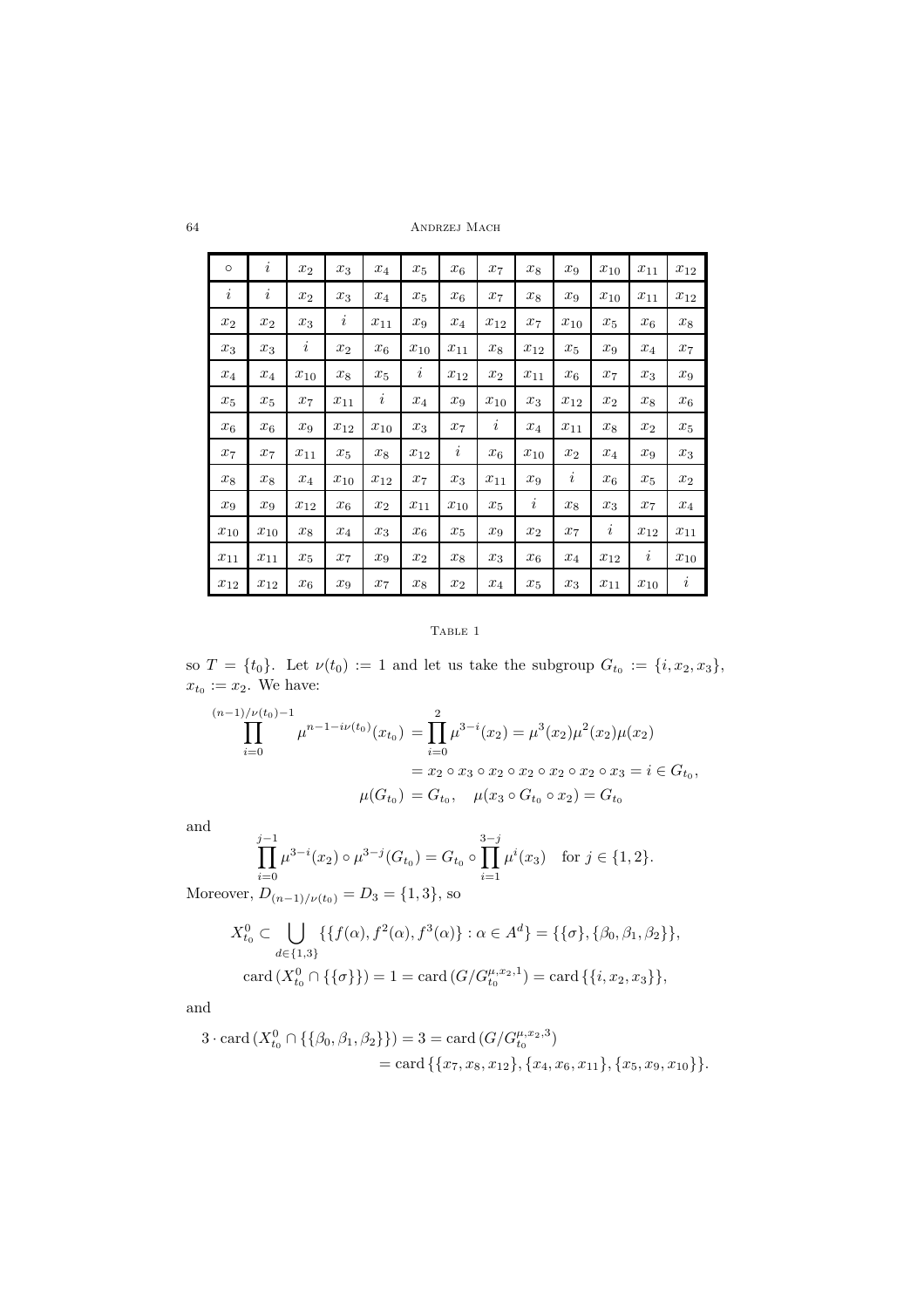Using (2) of Construction 3.3.8 we take

$$
X_{t_0}^1 := \{\sigma, \beta_0\}
$$
 and  $S_{t_0} := \{\{i, x_2, x_3\}, \{x_7, x_8, x_{12}\}\}.$ 

According to the point (3) of this construction we define

$$
X_{t_0} := X_{t_0}^1 \cup f(X_{t_0}^1) \cup f^2(X_{t_0}^1) = {\sigma, \beta_0} \cup {\sigma, \beta_1} \cup {\sigma, \beta_2} = {\sigma, \beta_0, \beta_1, \beta_2}.
$$

According to (3.18) we define the bijection  $g_{t_0}^* : S_{t_0} \to X_{t_0}^1$  as follows

$$
g_{t_0}^*(\{i,x_2,x_3\}):=\sigma, g_{t_0}^*(\{x_7,x_8,x_{12}\}):=\beta_0.
$$

According to (3.17) we define the bijection  $g_{t_0}: G/G_{t_0} \to X_{t_0}$  as follows

$$
g_{t_0}(\{i, x_2, x_3\}) = \sigma, \quad g_{t_0}(\{x_7, x_8, x_{12}\}) = \beta_0,
$$
  

$$
g_{t_0}(\{x_4, x_6, x_{11}\}) = \beta_1, \quad g_{t_0}(\{x_5, x_9, x_{10}\}) = \beta_2.
$$

According to the point (5) of Construction 3.3.8, we put  $K := \{1\}$  and we distinguish  $X_{t_0}$  by  $X_1$ ,  $G_{t_0}$  by  $G_1$  and  $g_{t_0}$  by  $g_1$ . As in the point (6) of Construction 3.3.8, we put

$$
F(\alpha, x) := g_1(g_1^{-1}(f^3(\alpha)) \circ x) \quad \text{where } f^3(\alpha) \in X_1.
$$

One can illustrate the solution with the Figure 7.

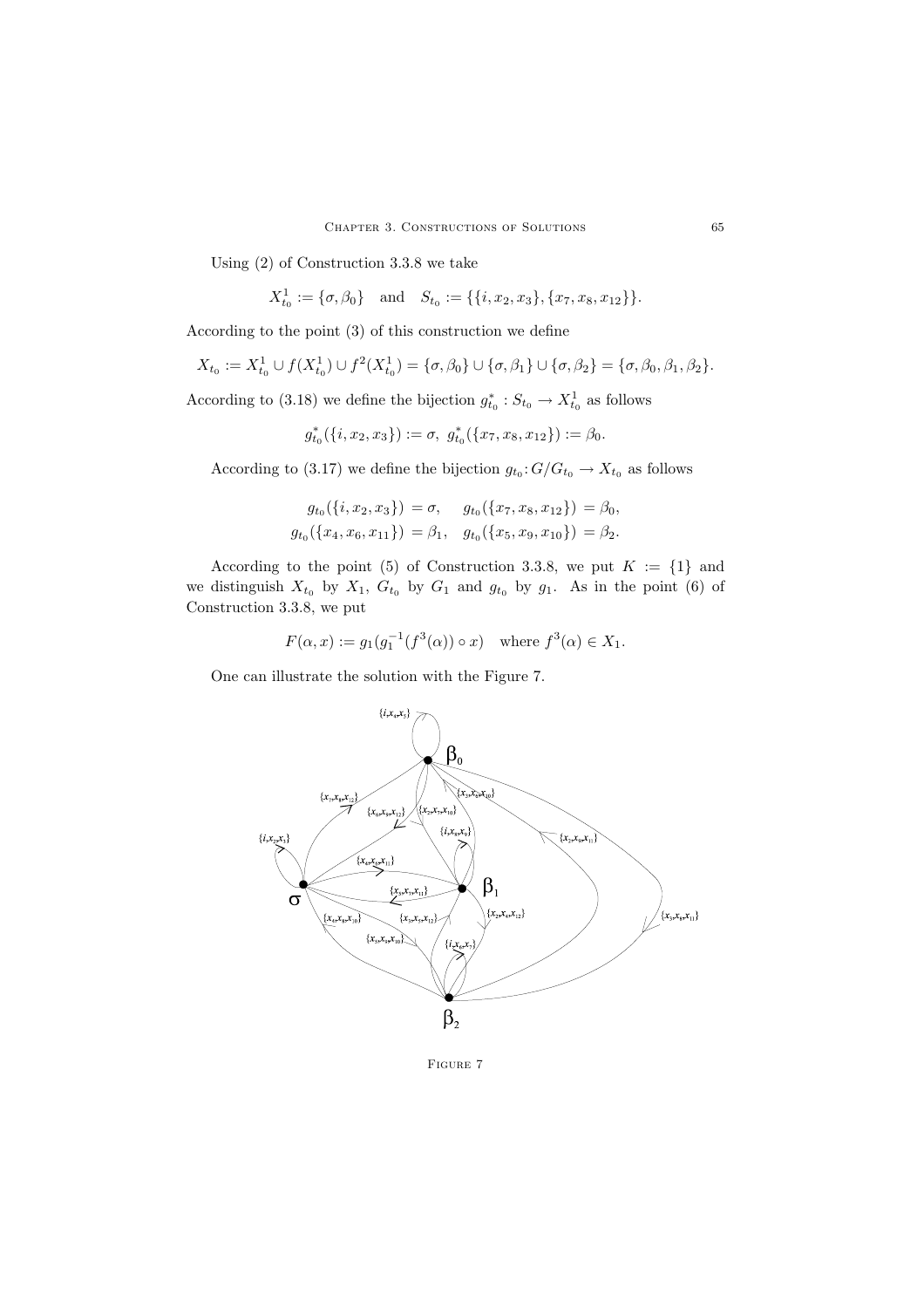By  $\alpha$  $\{x,y,z\}$  $\overline{\phantom{a}}$ β we understand that  $F(\alpha, x) = \beta$ ,  $F(\alpha, z) = \beta$ ,  $F(\alpha, y) = \beta$ . One can easily verify that function  $\Phi: X \times G \to X$  defined by the equality  $\Phi(\alpha, x) = f(F(\alpha, x))$  is a solution of equation

 $\Phi(\Phi(\Phi(\Phi(a, y_1), y_2), y_3), y_4) = \Phi(\alpha, y_1 \circ x_2 \circ y_2 \circ x_2 \circ y_3 \circ x_2 \circ y_4).$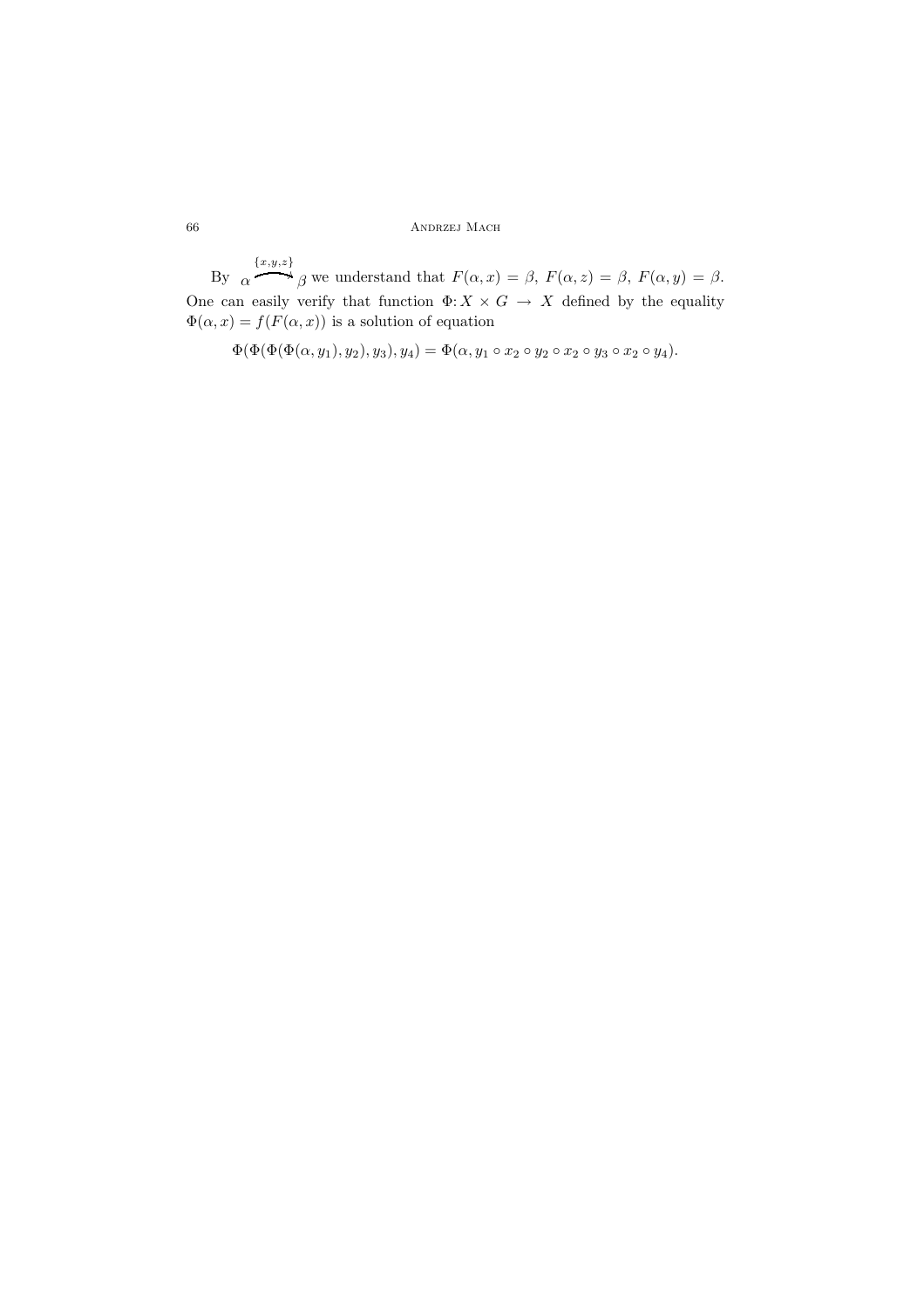# **REFERENCES**

- [1] J. Aczét AND J. DHOMBRES, Functional equations in several variables (1989), Cambridge University Press.
- [2] J. Aczét AND S. GOŁĄB, Funktionalgleichungen der Theorie der geometrischen Objekte, PWN, Warszawa, 1960.
- [3] K. BARON, W. CHOJNACKI AND W. JARCZYK, Continuity of solutions of the translation equation, Aequationes Math. 74 (2007), 314–317.
- [4] N. BOURBAKI, Elements of Mathematics, Algebra I, Chapters 1–3, Springer, New York, 1989.
- [5] J. GANCARZEWICZ, On commutative algebraic objects over a groupoid, Zeszyty Nauk. Uniw. Jagiell. Prace Mat. 12 (1968), 19–25.
- [6] R. Ger, Iteration groups of functions satisfying a generalized additivity equation, Ann. Math. Sil. 13 (1999), 131–141.
- [7] W. J. Gilbert and W. K. Nicholson, Modern Algebra with Applications, John Wiley & Sons Inc., Hoboken, New Jersey, 2004.
- [8] S. Ginsburg, Some remarks on abstract machines, Trans. Amer. Soc. 96 (1960), 400– 444.
- [9] G. GUZIK, W. JARCZYK AND J. MATKOWSKI, Cocycles of continuous iteration semigroups, Proceedings of the European Conference on Iteration Theory in Evora (Portugal 2002).
- [10] G. GRÄTZER, Universal Algebra, Springer, New York, 1968.
- [11] A. Grząślewicz, Translations and translative partitions of QD-groupoids, Prace Monograficzne, vol. 144, Wyż. Szkoła Ped. Kraków, 1992.
- [12] A. GRZĄŚLEWICZ AND J. TABOR, On the equivalence of two definitions of the translation equation and the extensions of the solutions of this equation, Rocznik Nauk.-Dydakt. Prace Mat. 51 (1974), Wyż. Szkoła Ped. Kraków, 47–57.
- [13] M. Hosszú, On the explicit form of n-group operations, Publ. Math., Debrecen  $10$ (1963), 88–92.
- [14] J. Krempa, On global solutions of translation equation, Demonstratio Math. 29/3 (1996), 673–676.
- [15] A. Krupinska ´ , *Og´olne rozwiĄzanie r´ownania translacji na grupoidzie Brandta* (The general solution of the translation equation on Brandt groupoid), Rocznik Nauk.-Dydakt. Prace Mat.  $41$  (1970), Wyż. Szkoła Ped. Kraków, 31–44.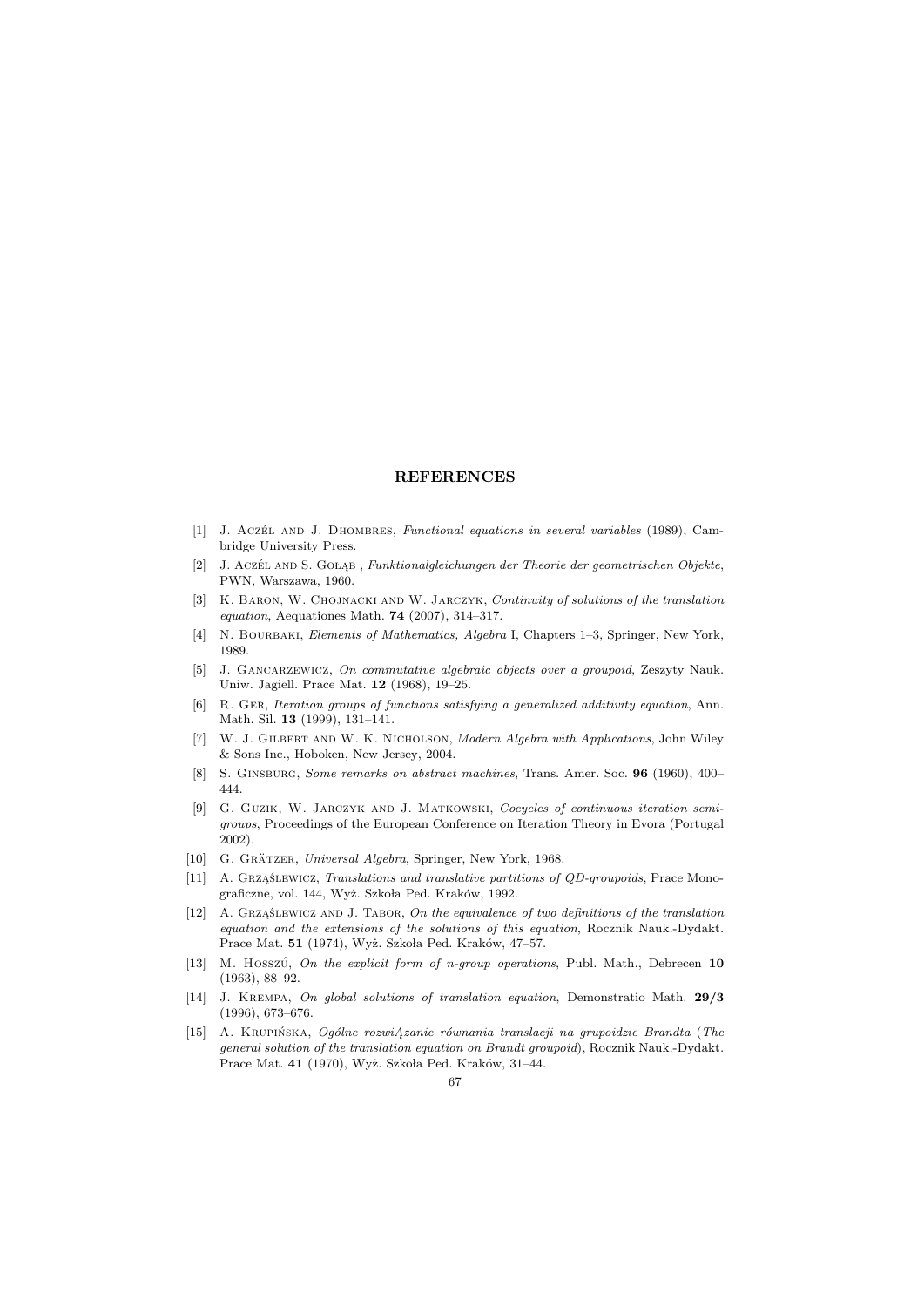#### 68 Andrzej Mach

- [16] , Równanie translacji na kategorii (The translation equation on category), Rocznik Nauk.-Dydakt. Matematyka 2/18 (1972), Wyż. Szkoła Ped. Rzeszów, 13-106.
- [17] M. KUCHARZEWSKI AND M. KUCZMA, Basic concepts of the theory of geometric objects, Rozprawy Mat., Warszawa, 1964.
- [18] M. Kuczma, Functional Equations in a Single Variable, PWN, Warszawa, 1968.
- [19] M. KUCZMA, B. CHOCZEWSKI AND R. GER, Iterative Functional Equations, Cambridge University Press, 1990.
- [20] A. G. Kurosz, Algebra Og*ó*lna (Universal Algebra), PWN, Warszawa, 1965.
- [21] S. LOJASIEWICZ, Sur le problème d'itération, Coll. Math. III, 2 (1955), 176–177.
- $[22]$  A. MACH, Sur les décompositions invariants du demi-groupe du groupe abélien linéairement ordonné, Rocznik Nauk.-Dydakt. Prace Mat. 97 (1985), Wyż. Szkoła Ped. Kraków, 119–145.
- [23] , *Pewna klasa rozwiąza´n równania translacji* (Some class of solutions of the translation equation), Kieleckie Studia Matematyczne, T. 5 1989, pp. 23–55.
- [24] \_\_\_\_\_, Invariant decompositions of a final interval of a linearly ordered and abelian *group*, Tensor (N. S.) 49 (1990), 1–8.
- $[25]$  , Sur les solutions disjoints de l'équation de translation, Ann. Pol. Math. 52 (1991), 287–291.
- [26] , Sur l'effectivité des solutions de l'équation de translation, Zeszyty Nauk. Politech. Śląskiej 67 (1992), 123–129.
- [27] , The translation equation on certain n-groups, Aequationes Math. 47 (1994), 11–30.
- [28] , L'´equation de translation sur un n-groupe, Opuscula Mathematica 20 (2000), 59–63.
- [29]  $\_\_\_\_\_\_\_\_\.\$  The construction of the solutions of the generalized translation equation, Aequationes Math. 64 (2002), 1–23.
- [30] A. MACH AND Z. MOSZNER, *Translation equation on monoids*, Ann. Pol. Math. 84.2 (2004), 137–146.
- [31] , L'équation de translation sur le demi-groupe des éléments non négatifs d'un groupe ordonné et archimédien, Demonstratio Math.  $\bf XXXIX$ , No 4 (2006), 825–836.
- [32] S. Midura and Z. Moszner, Quelques remarques au sujet de la notion de l'objet et de  $l'objet qéometrique$ , Ann. Pol. Math. 18 (1966), 323-338.
- [33] S. MIDURA AND J. TABOR, Sur les itération avec un paramètre réel des fonctions sousmodules, Demonstratio Math. 6 (1973), 271–287.
- [34] J. D. MONK AND F. M. SIOSON, On the general theory of m-groups, Fund. Math. 72 (1971), 233–244.
- [35] Z. MOSZNER, Solution générale de l'équation de translation et ses applications, Aequationes Math. 3 (1968), 291–293.
- [36] , The translation equation and its application, Demonstratio Math. 6 (1973), 309–327.
- [37] , Structures de l'automate plein, réduit et inversible, Aequationes Math. 9 (1973), 46–59.
- [38] , Solution générale de l'équation de translation sur un demi-groupe, Rocznik Nauk.-Dydakt. Prace Mat. 69 (1979), Wyż. Szkoła Ped. Kraków, 97-104.
- [39] , Décompositions invariants du demi-groupe des éléments non-négatifs du groupe  $archimédien$ , Tensor (N. S.) 34 (1980), 8–10.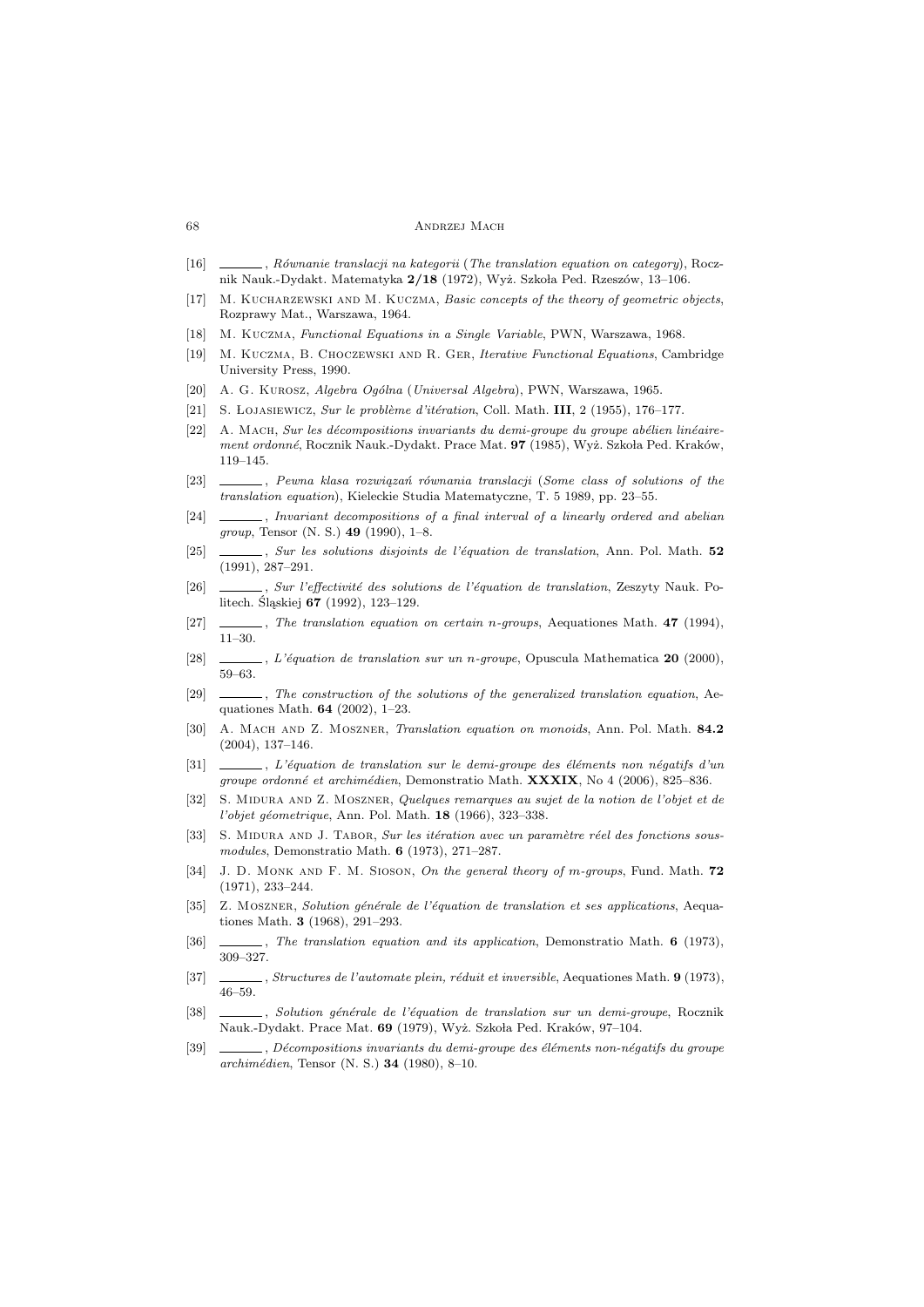#### REFERENCES 69

- $[40] \quad \underline{\hspace{2cm}}$ , Sur les propriété complémentaires solution de l'équation de translation. Ann. Pol. Math. 52 (1991), 27–36.
- [41] , General theory of the translation equation, Aequationes Math. 50 (1995), 17– 37.
- [42] Z. MOSZNER AND M. ŻUREK, Sur les différentes définitions des solutions de léquation de translation, Rocznik Nauk.-Dydakt. Prace Mat. 51 (1974), Wyż. Szkoła Ped., Kraków, 95–108.
- [43] B. NOWAK, Równanie translacji na półgrupie elementów nieujemnych grupy archimedesowskiej (Translation equation on the semigroup of non-negatifs elements of archimedean group), praca doktorska, nie publikowana (doctoral thesis, unpublished) (1982), WSP, Kraków.
- [44] H. RASIOWA, *Wstęp do matematyki współczesnej* (*Introduction to contemporary mathe*matics) (2007), PWN, Warszawa.
- [45] M. Sablik, Iteration groups of additive functions, European Conference on Iteration Theory, Batschuns, Austria, 10–16 September 1989, World Scientific, Singapore, New Jersey, London, Hong Kong, 1991, pp. 305–314.
- [46] G. R. SELL, Non autonomous differential equations and topological dynamics, Trans. Amer. Math. Soc. 127 (1967), 241–283.
- [47] P. H. STARKE, Abstracte Automaten, Berlin, 1969.
- [48] W. SZLENK, *Wstęp do teorii gładkich układów dynamicznych* (*Introduction to the theory* of smooth dynamical systems) (1982), PWN, Warszawa.
- [49] J. Tabor, *Struktura og´olnego rozwiązania r´ownania translacji na grupoidzie Ehresmanna oraz rozk lady niezmiennicze tego grupoidu* (The structure of general solution translation equation on Ehresmann groupoid and invariant decompositions of this groupoid), Rocznik Nauk.-Dydakt. Prace Mat.  $41$  (1970), Wy. Szkoła Ped. Kraków, 107-153.
- [50] , *Rozwiązanie r´ownania translacji na grupoidach Brandta i Ehresmanna oraz* rozkłady niezmiennicze tych grupoidów (The solution of the translation equation on Brandt and Ehresmann groupoids and invariant decompositions of those groupoids), Prace Nauk. Polit. Wrocławskiej 2 (1970), 43-46.
- [51]  $\qquad \qquad$ , On the translation equation occurring in the iteration theory, Demonstration Math. 9 (1976), 119–127.
- [52] , Algebraic objects over a small category, Dissertationes Math. (Rozprawy Mat.) 155 (1978), 62 pp.
- [53] A. TYSZKA, On the notion of a geometric object in a Klein space, Rocznik Nauk.-Dydakt. Prace Mat. 51 (1993), Wyż. Szkoła Ped. Kraków, 287–299.
- [54] L. A. VERESS, Group actions on sets and automata theory, Applied Math. and Comput. 113 (2000), 289–304.
- [55] W. Waliszewski, Categories, groupoids, pseudogroups and analytical structures, Rozprawy Matematyczne 45 (1965), Warszawa.
- [56] A. ZAJTZ, Algebraic objects, Zeszyty Nauk. Uniw. Jagiell. Prace Mat. 12 (1968), 67–79.
- [57] , On the existence of linear connection valued concomitants of geometric objects, Colloq. Math. 49 (1985), 231–234.
- [58] , Geometric objects with finitely determined germs, Ann. Pol. Math. 49 (1988), 157–168.
- [59] M. C. ZDUN, Continuous and differentiable iteration semigroups, Prace Nauk. Uniw. Śląsk. Katowice 308 (1979).